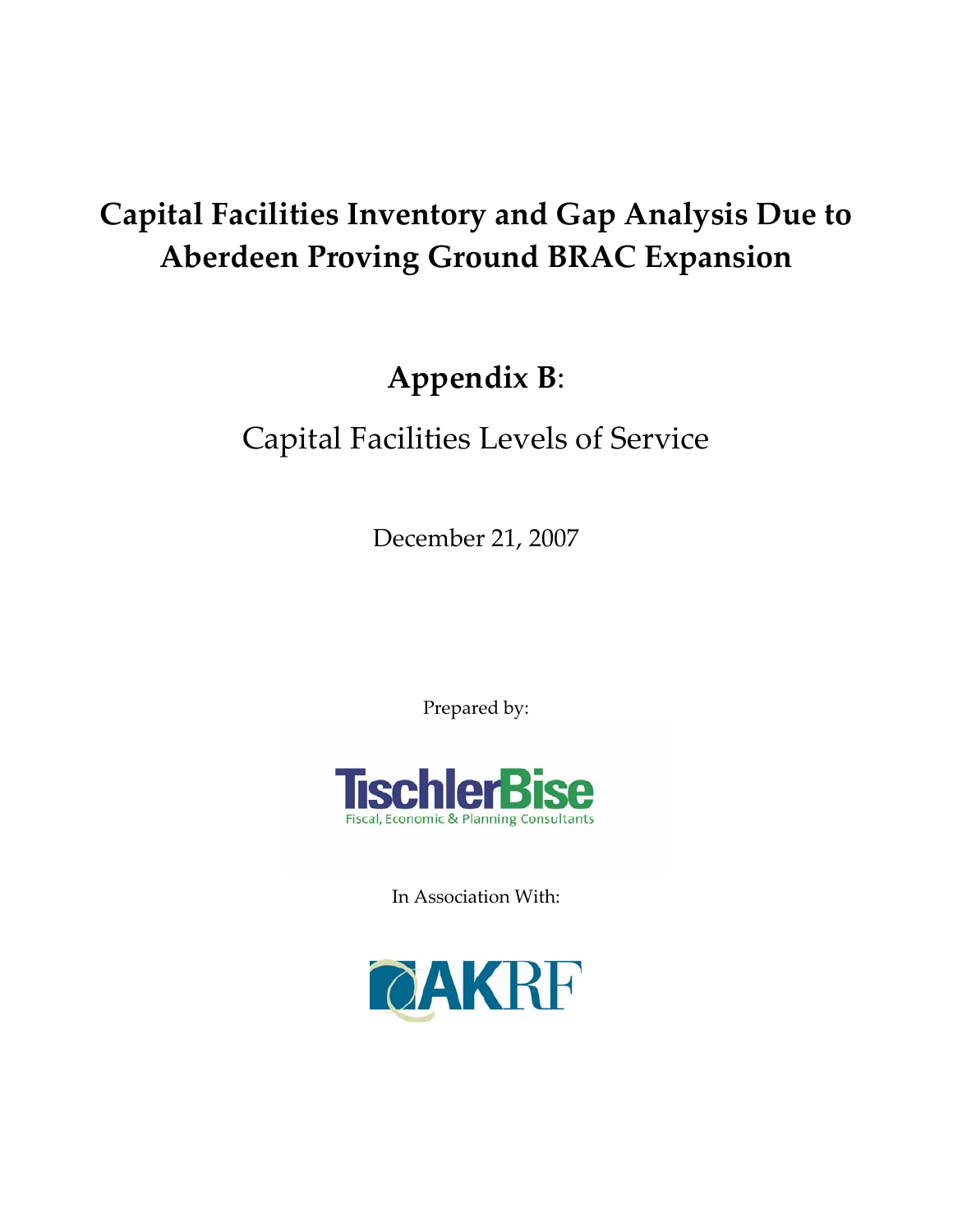# **Table of Contents**

| SUMMARY OF CAPITAL FACILITY LEVEL OF SERVICE FOR MARYLAND JURISDICTIONS 5                                     |  |
|---------------------------------------------------------------------------------------------------------------|--|
|                                                                                                               |  |
| Table B-2. Summary of Private Capital Facility/Service Provider Level of Service for Maryland Jurisdictions 6 |  |
|                                                                                                               |  |
|                                                                                                               |  |
|                                                                                                               |  |
|                                                                                                               |  |
|                                                                                                               |  |
|                                                                                                               |  |
|                                                                                                               |  |
| Table B-8. Capital Facility Inventory and LOS in Harford County: Volunteer Fire Companies (Station Space)11   |  |
| Table B-9. Capital Facility Inventory and LOS in Harford County: Volunteer Fire Companies (Apparatus) 12      |  |
|                                                                                                               |  |
| Table B-11. Capital Facility Level of Service in Harford County: Correctional Facility  13                    |  |
|                                                                                                               |  |
|                                                                                                               |  |
|                                                                                                               |  |
| Table B-15. Capital Facility Level of Service in Harford County: Judicial and Legal Facilities 15             |  |
|                                                                                                               |  |
| Table B-17. Capital Facility Level of Service in Harford County: General Administrative 18                    |  |
| Table B-18. Capital Facility Level of Service in Harford County: Human Service Administration  18             |  |
|                                                                                                               |  |
|                                                                                                               |  |
|                                                                                                               |  |
|                                                                                                               |  |
| Table B-22. Capital Facility Level of Service in Harford County: Recreational Facilities 22                   |  |
| Table B-23. Capital Facility Inventory in Harford County: Public Schools (Elementary) 23                      |  |
| Table B-24. Capital Facility Level of Service in Harford County: Public Schools (Middle) 24                   |  |
| Table B-25. Capital Facility Level of Service in Harford County: Public Schools (High) 24                     |  |
|                                                                                                               |  |
|                                                                                                               |  |
|                                                                                                               |  |
|                                                                                                               |  |
|                                                                                                               |  |
|                                                                                                               |  |
|                                                                                                               |  |
|                                                                                                               |  |
|                                                                                                               |  |
|                                                                                                               |  |
|                                                                                                               |  |
|                                                                                                               |  |
|                                                                                                               |  |
|                                                                                                               |  |
|                                                                                                               |  |
|                                                                                                               |  |
|                                                                                                               |  |
|                                                                                                               |  |
|                                                                                                               |  |
|                                                                                                               |  |
|                                                                                                               |  |
|                                                                                                               |  |
|                                                                                                               |  |

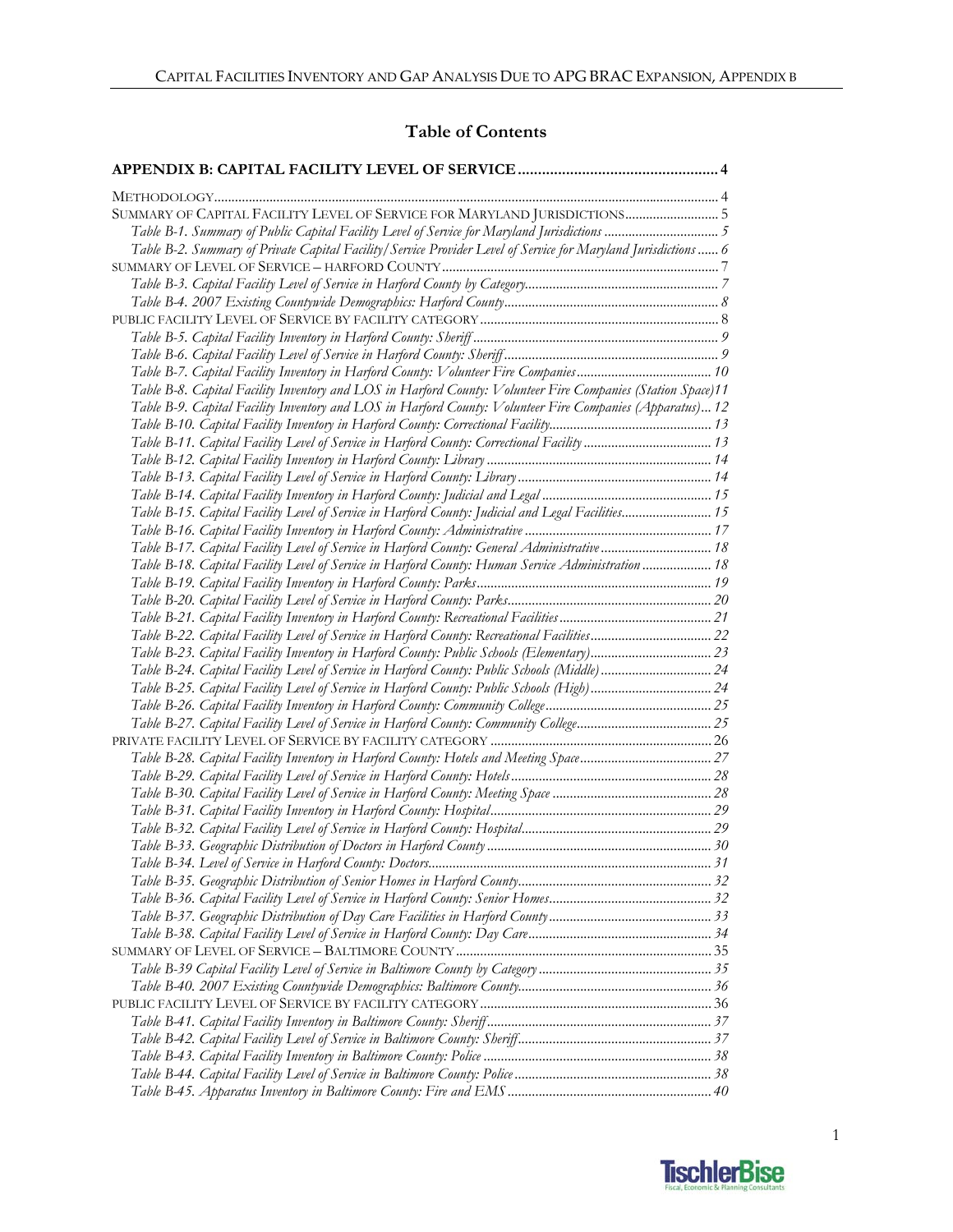| Table B-54. Capital Facility Level of Service in Baltimore County: General Government 44                        |  |
|-----------------------------------------------------------------------------------------------------------------|--|
|                                                                                                                 |  |
|                                                                                                                 |  |
| Table B-57. Capital Facility Level of Service in Baltimore County: Parks and Open Space 47                      |  |
|                                                                                                                 |  |
|                                                                                                                 |  |
| Table B-60. Capital Facility Inventory in Baltimore County: Public Schools (Elementary) 49                      |  |
| Table B-60. Capital Facility Inventory in Baltimore County: Public Schools (Elementary) (cont.) 50              |  |
| Table B-60. Capital Facility Inventory in Baltimore County: Public Schools (Elementary) (cont.) 51              |  |
| Table B-61. Capital Facility Level of Service in Baltimore County: Public Schools (Middle) 51                   |  |
| Table B-62. Capital Facility Level of Service in Baltimore County: Public Schools (High)52                      |  |
|                                                                                                                 |  |
| Table B-64. Capital Facility Level of Service in Baltimore County: Community College53                          |  |
|                                                                                                                 |  |
| Table B-65. Capital Facility Inventory in Baltimore County: Hotels and Meeting Space56                          |  |
|                                                                                                                 |  |
|                                                                                                                 |  |
|                                                                                                                 |  |
|                                                                                                                 |  |
|                                                                                                                 |  |
|                                                                                                                 |  |
|                                                                                                                 |  |
|                                                                                                                 |  |
|                                                                                                                 |  |
|                                                                                                                 |  |
|                                                                                                                 |  |
|                                                                                                                 |  |
|                                                                                                                 |  |
|                                                                                                                 |  |
|                                                                                                                 |  |
|                                                                                                                 |  |
| Table B-80. Capital Facility Inventory in Cecil County: Volunteer Fire Companies and Emergency Services 67      |  |
| Table B-81. Capital Facility Level of Service in Cecil County: Volunteer Fire Companies / Emergency Services 68 |  |
|                                                                                                                 |  |
| Table B-83. Capital Facility Level of Service in Cecil County: Volunteer Fire Companies 69                      |  |
|                                                                                                                 |  |
|                                                                                                                 |  |
|                                                                                                                 |  |
|                                                                                                                 |  |
|                                                                                                                 |  |
|                                                                                                                 |  |
|                                                                                                                 |  |
|                                                                                                                 |  |
| Table B-92. Capital Facility Level of Service in Cecil County: Human Service Administration  74                 |  |
|                                                                                                                 |  |
|                                                                                                                 |  |
|                                                                                                                 |  |
|                                                                                                                 |  |
|                                                                                                                 |  |

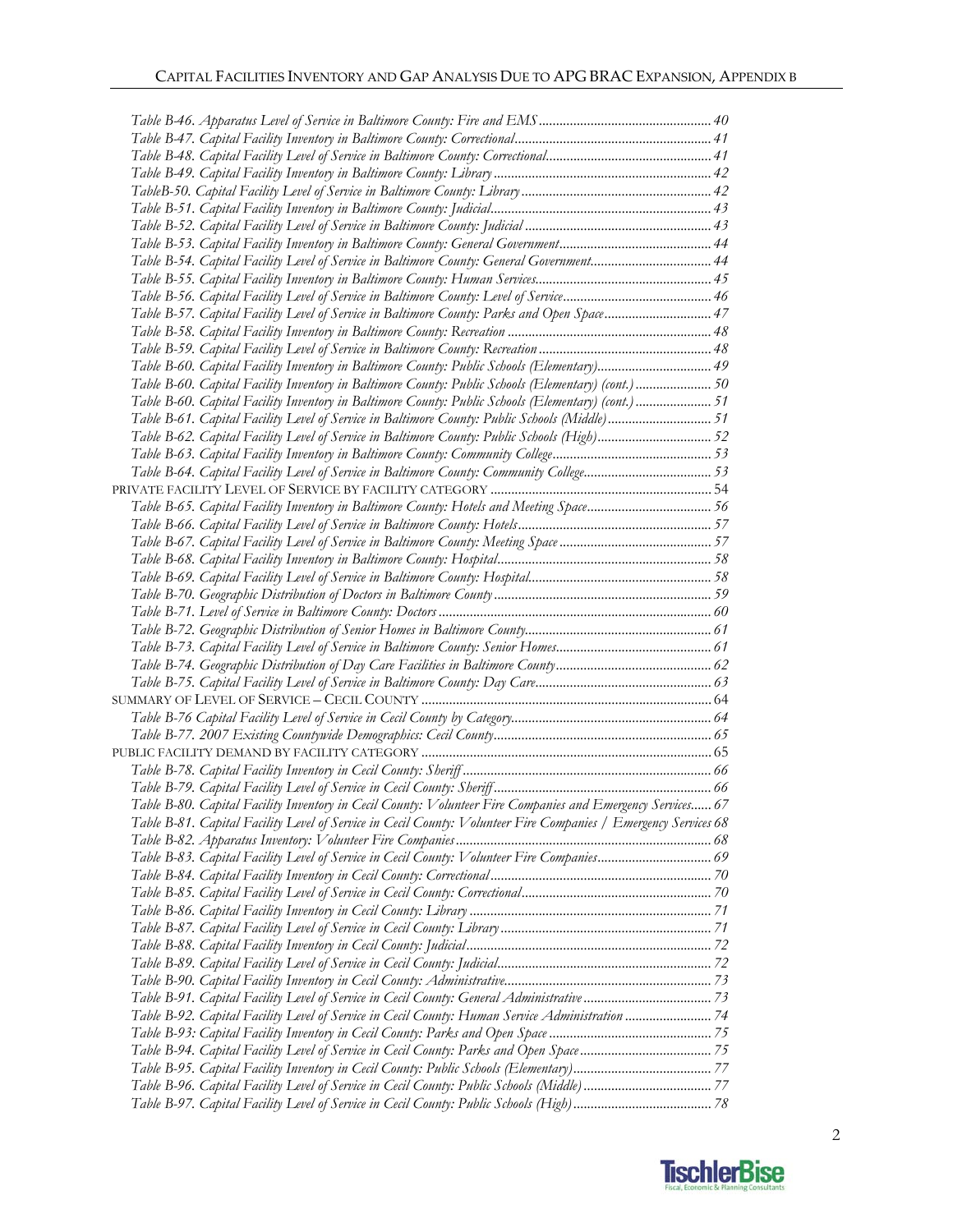| Table B-115. Capital Facility Inventory in Baltimore City: Recreational Facilities (cont.) 92 |  |
|-----------------------------------------------------------------------------------------------|--|
| Table B-116. Capital Facility Level of Service in Baltimore City: Recreational Facilities 93  |  |
| Table B-117. Capital Facility Inventory in Baltimore City: Hotels and Meeting Space 94        |  |
|                                                                                               |  |
|                                                                                               |  |
|                                                                                               |  |
|                                                                                               |  |
|                                                                                               |  |
|                                                                                               |  |
|                                                                                               |  |
|                                                                                               |  |

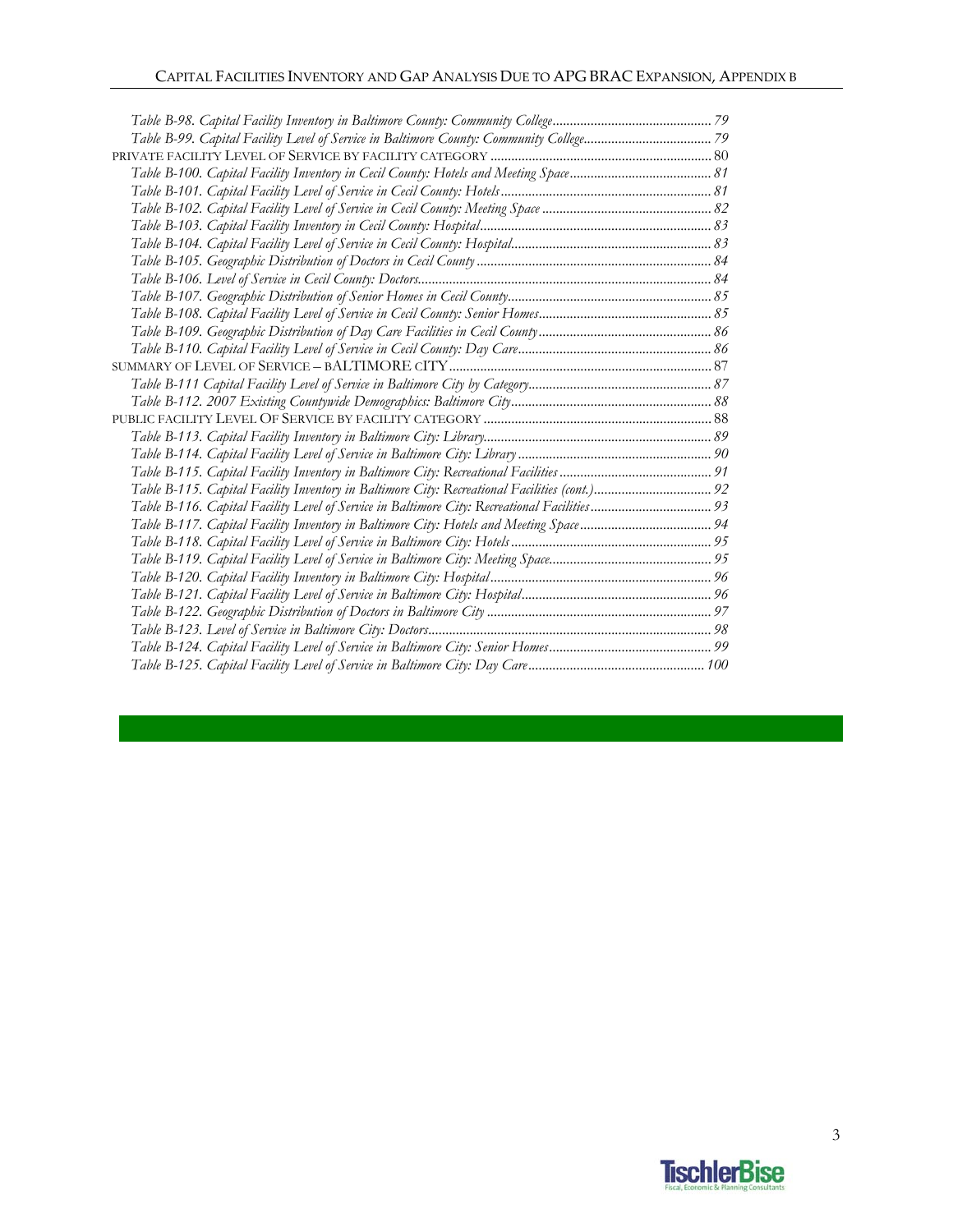# APPENDIX B: CAPITAL FACILITY LEVEL OF SERVICE

# **METHODOLOGY**

This Appendix shows the Level of Service (LOS) for the public and private capital facility categories considered in this report. The focus is on Harford County, Baltimore County, Cecil County and to a smaller extent Baltimore City because the most significant capital facility impacts are expected to be in Maryland. LOS is based on the jurisdiction's existing inventory of capital facilities and the relationship to its appropriate demand factor of countywide population, jobs or population and jobs. The capital facility gap, shown in Chapters 4 (public facilities) and Chapters 5 (private facilities) is calculated by applying the jurisdiction's existing LOS to the projected BRAC-related increase in population and/or employment from APG (summarized in Chapter 2). The public and private facility categories considered in this report are:

#### **Public Facilities**

- ‐ Law Enforcement (Sheriff/Police)
- ‐ Fire and Emergency Medical Services
- ‐ Correctional Facilities
- ‐ Libraries
- ‐ Judicial and Legal Service Facilities
- ‐ Administrative Facilities (General Administration and Human Services)
- ‐ Parks
- ‐ Recreational Facilities
- ‐ Public Schools
- ‐ Community College

#### **Private Facilities**

- ‐ Meeting Space
- ‐ Hotels
- ‐ Hospitals
- ‐ Doctors
- ‐ Senior Homes
- ‐ Day Care

The capital facility measurement unit is typically square feet, but other units such as beds and acres are used as applicable. The LOS can vary for the jurisdiction from any applicable State or other standards because it is a snapshot of the current relationship between the capital facility in the jurisdiction and the people who live and work in the county or city. The LOS is significant because it is used to calculate the capital facility gap due to BRAC-related increases

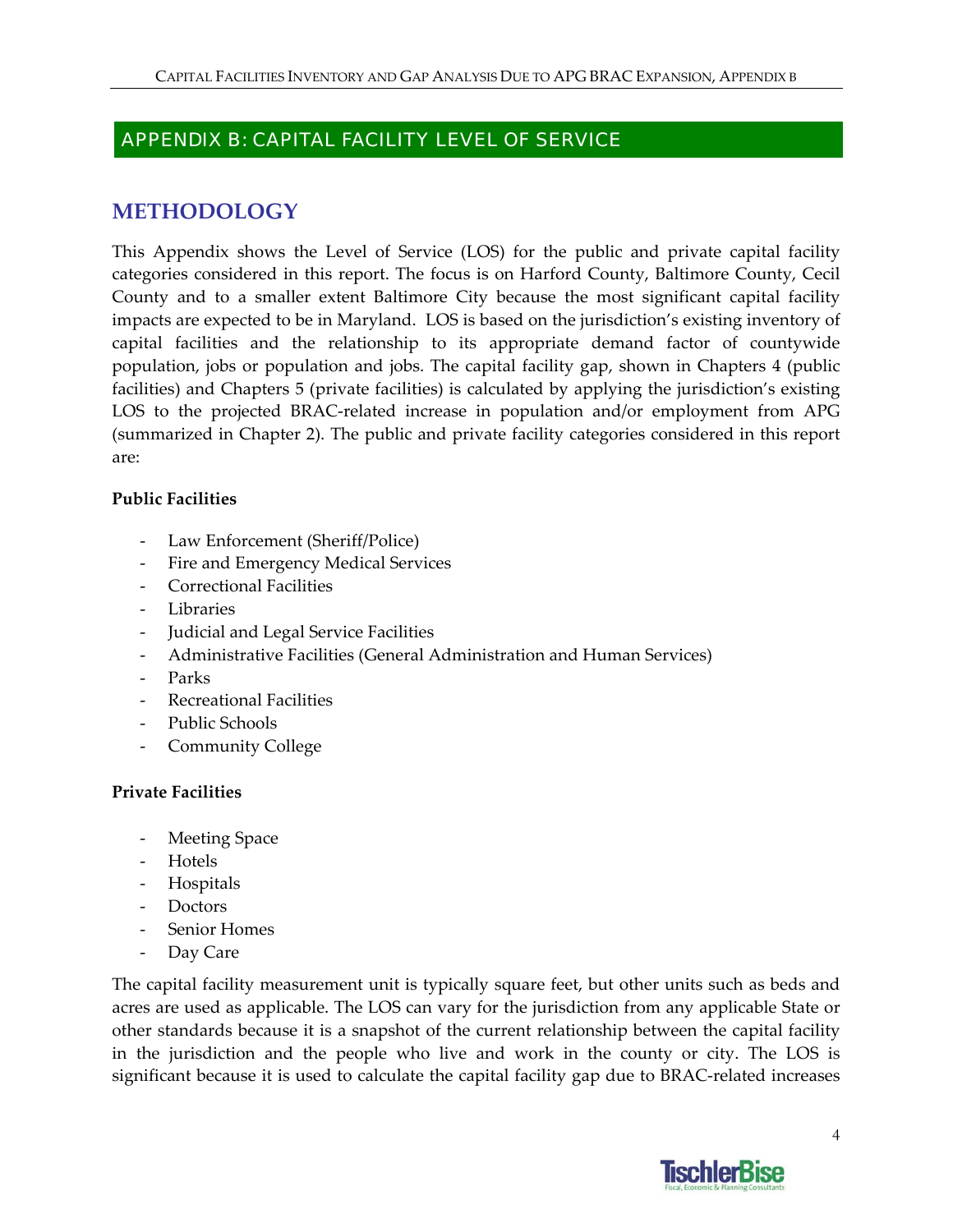in population and employment from Aberdeen Proving Ground.

# **SUMMARY OF CAPITAL FACILITY LEVEL OF SERVICE FOR MARYLAND JURISDICTIONS**

Table B-1 presents a summary of the LOS factors used to calculate the public capital facility gap for the four Maryland jurisdictions. The general formula for calculating the LOS is facility inventory (such as square feet) divided by the applicable demand unit (population or population and jobs). The school capital facility level of service uses utilization rates instead of existing square footage by school type. The utilization rate is a ratio of current enrollment to capacity, which is expressed as a percentage. A utilization rate over 100% means the school type is over capacity and less than 100% means there is surplus capacity.

#### **Table B‐1. Summary of Public Capital Facility Level of Service for Maryland Jurisdictions**

|                                 |                     |                      | Level of Service by Jurisdiction |                  |                  |                     |
|---------------------------------|---------------------|----------------------|----------------------------------|------------------|------------------|---------------------|
|                                 |                     |                      | Harford                          | Baltimore        | Cecil            | Baltimore           |
| <b>Public Facility Category</b> | Demand Unit         | Measurement Unit     | County                           | County           | County           | $City$ <sup>5</sup> |
| Sheriff                         | Population and Jobs | Square Feet          | 0.2006                           | 0.0063           | 0.1191           | n/a                 |
| Police                          | Population and Jobs | Square Feet          | n/a                              | 0.2582           | n/a              | n/a                 |
| Fire and EMS                    | Population and Jobs | Square Feet          | $n/a^2$                          | n/a <sup>3</sup> | 1.0236           | n/a                 |
| Fire and EMS                    | Population and Jobs | Apparatus            | n/a                              | 0.0001           | 0.0005           | n/a                 |
| Correctional                    | Population          | <b>Beds</b>          | 0.0020                           | 0.0020           | 0.0020           | n/a                 |
| Library                         | Population          | Square Feet          | 0.8315                           | 0.3678           | 0.5911           | 0.8790              |
| Judicial and Legal              | Population and Jobs | Square Feet          | 0.3828                           | 0.2085           | 0.5688           | n/a                 |
| Admin-General Gov.              | Population and Jobs | Square Feet          | 0.4793                           | 0.3449           | 0.4420           | n/a                 |
| Admin-Human Svcs.               | Population          | Square Feet          | 0.6384                           | 0.7043           | 0.2386           | n/a                 |
| Parks                           | Population          | Acres                | 0.0184                           | 0.0089           | 0.0043           | n/a                 |
| Recreation                      | Population          | Square Feet          | 0.9236                           | 0.1787           | n/a <sup>4</sup> | 0.9171              |
| Public Schools-Elementary       | Utilization Rate    | <b>Student Seats</b> | 95.8%                            | 93.8%            | 86.8%            | n/a <sup>6</sup>    |
| Public School-Middle            | Utilization Rate    | <b>Student Seats</b> | 83.1%                            | 82.4%            | $91.2\%$         | n/a <sup>6</sup>    |
| Public School-High              | Utilization Rate    | <b>Student Seats</b> | $91.4\%$                         | 100.8%           | 114.8%           | n/a'                |
| Community College               | Population          | Square Feet          | 1.34                             | 1.36             | 1.53             | n/a                 |

<sup>1</sup> Police level of service is only applicable to Baltimore County.

 $2$  Fire and EMS square footage and apparatus level of service is reported separately for Harford County in Table B-6 because the LOS was conducted on a sub county level by fire company boundaries.

<sup>3</sup> Fire and EMS square footage was not provided for volunteer stations in Baltimore County. An accurate level-of-service

standard of square footage per capita and job could not be calculated and is therefore unknown.

<sup>4</sup> Cecil County indicated that the County does not own any recreation buildings.

 $5$  Only three capital facilities were analyzed (library, recreation, and schools) as the City indicated there is sufficient capacity in the other facilities that serve Citywide residents.

 $6$  A citywide utilization rate is not shown as the analysis was not conducted on a Citywide level. The northeast portion of the City will be affected by APG BRAC and is the location for future school expansion.

 $n/a$  = not applicable

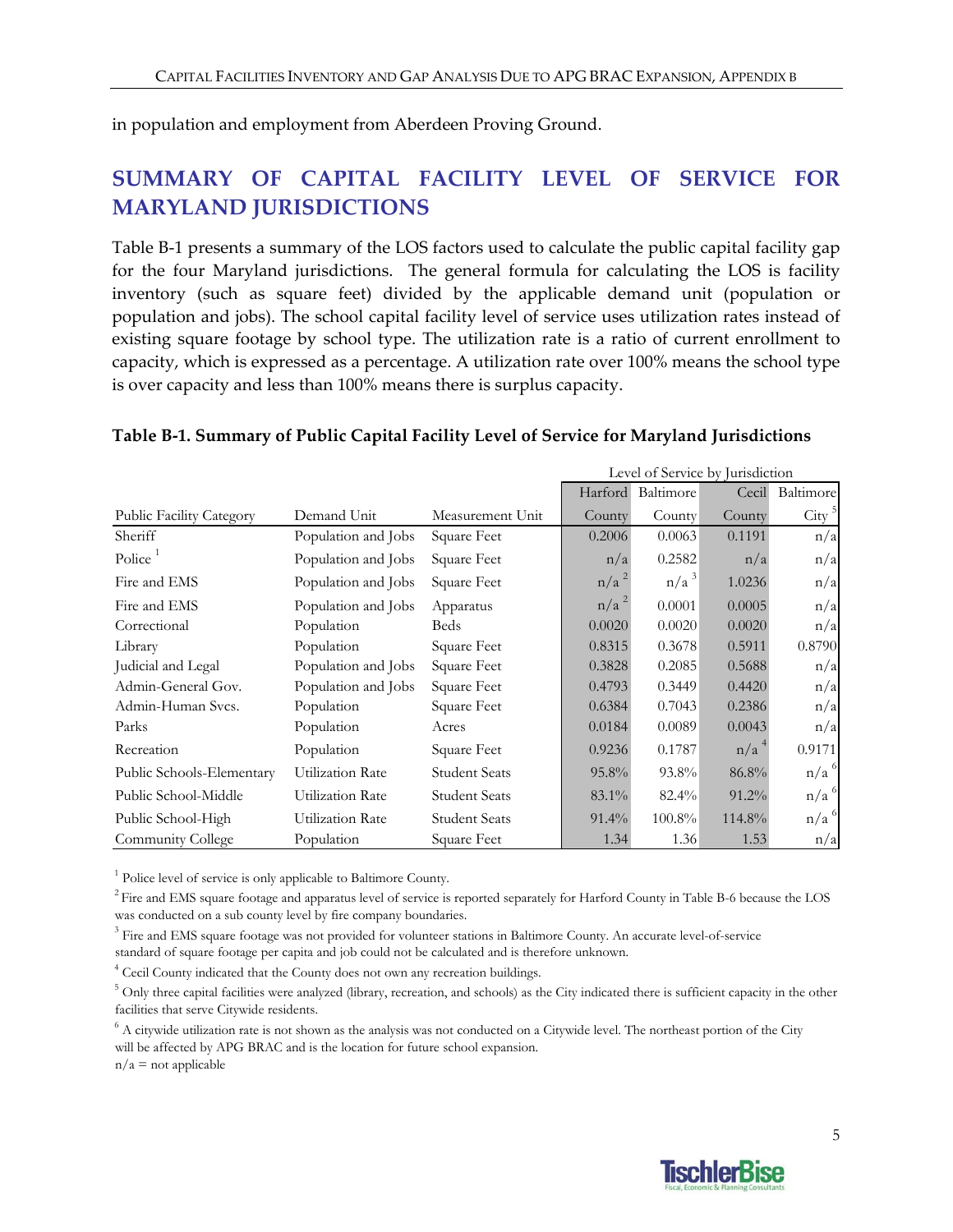Table B-2 presents a summary of the LOS factors used to calculate the private capital facility/service provider gap for the four Maryland jurisdictions.

## **Table B‐2. Summary of Private Capital Facility/Service Provider Level of Service for Maryland Jurisdictions**

|                           |             |                  | Level of Service by Jurisdiction |           |        |           |
|---------------------------|-------------|------------------|----------------------------------|-----------|--------|-----------|
| Private Facility/         |             |                  | Harford                          | Baltimore | Cecil  | Baltimore |
| Service Provider Category | Demand Unit | Measurement Unit | <b>County</b>                    | County    | County | City      |
| Meeting Space             | Jobs        | Square Feet      | 0.1704                           | 0.2571    | 0.7048 | 0.7813    |
| Hotels                    | <b>Jobs</b> | Rooms            | 0.0187                           | 0.0113    | 0.0243 | 0.0255    |
| Hospitals                 | Population  | <b>Beds</b>      | 0.0011                           | 0.0015    | 0.0010 | 0.0066    |
| Doctors                   | Population  | Doctors          | 0.0015                           | 0.0035    | 0.0009 | 0.0033    |
| Senior Homes              | Population  | <b>Beds</b>      | 0.0056                           | 0.0117    | 0.0070 | 0.0093    |
| Day Care                  | Population  | Child Seats      | 0.0383                           | 0.0373    | 0.0280 | 0.0352    |

The following section provides the detailed level of service calculations for each public and private facility category by Maryland jurisdiction.

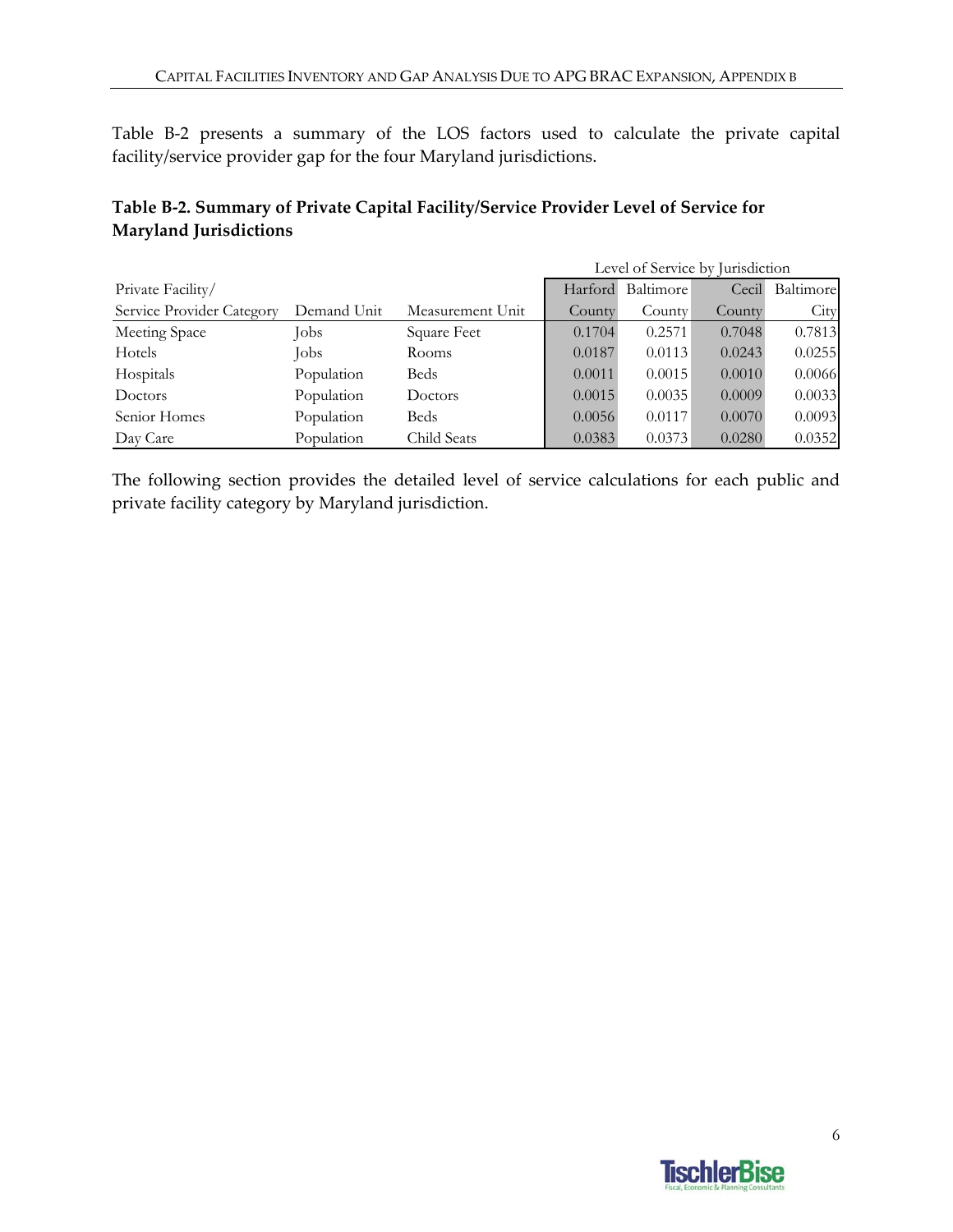# **SUMMARY OF LEVEL OF SERVICE – HARFORD COUNTY**

Table B-3 summarizes the level of service for Harford County capital facilities. Public facilities are presented first, followed by private facilities/service providers.

|                           |                         |                      | Level            |
|---------------------------|-------------------------|----------------------|------------------|
| <b>Facility Category</b>  | Demand Unit             | Measurement Unit     | of Service       |
| <b>Public Facilities</b>  |                         |                      |                  |
| Sheriff                   | Population and Jobs     | Square Feet          | 0.2006           |
| Fire and EMS              | Population and Jobs     | Square Feet          | n/a <sup>1</sup> |
| Fire and EMS              | Population and Jobs     | Apparatus            | n/a <sup>1</sup> |
| Correctional              | Population              | <b>Beds</b>          | 0.0020           |
| Library                   | Population              | Square Feet          | 0.8315           |
| Judicial and Legal        | Population and Jobs     | Square Feet          | 0.3828           |
| Admin-General Gov.        | Population and Jobs     | Square Feet          | 0.4793           |
| Admin-Human Svcs.         | Population              | Square Feet          | 0.6384           |
| Parks                     | Population              | Acres                | 0.0184           |
| Recreation                | Population              | Square Feet          | 0.9236           |
| Public Schools-Elementary | <b>Utilization Rate</b> | <b>Student Seats</b> | 95.8%            |
| Public School-Middle      | <b>Utilization Rate</b> | <b>Student Seats</b> | 83.1%            |
| Public School-High        | Utilization Rate        | <b>Student Seats</b> | 91.4%            |
| Community College         | Population              | Square Feet          | 1.34             |
| Private Facilities        |                         |                      |                  |
| Meeting Space             | Jobs                    | Square Feet          | 0.1704           |
| Hotels                    | Jobs                    | Rooms                | 0.0187           |
| Hospitals                 | Population              | <b>Beds</b>          | 0.0011           |
| Doctors                   | Population              | Doctors              | 0.0015           |
| Senior Homes              | Population              | <b>Beds</b>          | 0.0056           |
| Day Care                  | Population              | Child Seats          | 0.0383           |

#### **Table B‐3. Capital Facility Level of Service in Harford County by Category**

<sup>1</sup> Fire and EMS square footage or apparatus level of service is not shown in

this summary table because the LOS was conducted on a sub county level by fire company.

Harford County existing demographics are presented in Table B-4. There are approximately 242,700 people in Harford County according to base line demographics from Sage's *Aberdeen Proving Ground BRAC Impact on Seven Jurisdictions* report. Woods and Poole estimated that there are currently 117,886 jobs in Harford County, which is extrapolated from the Bureau of Economic Analysis (BEA). Together these two factors create a demand unit of 360,586 population and jobs.

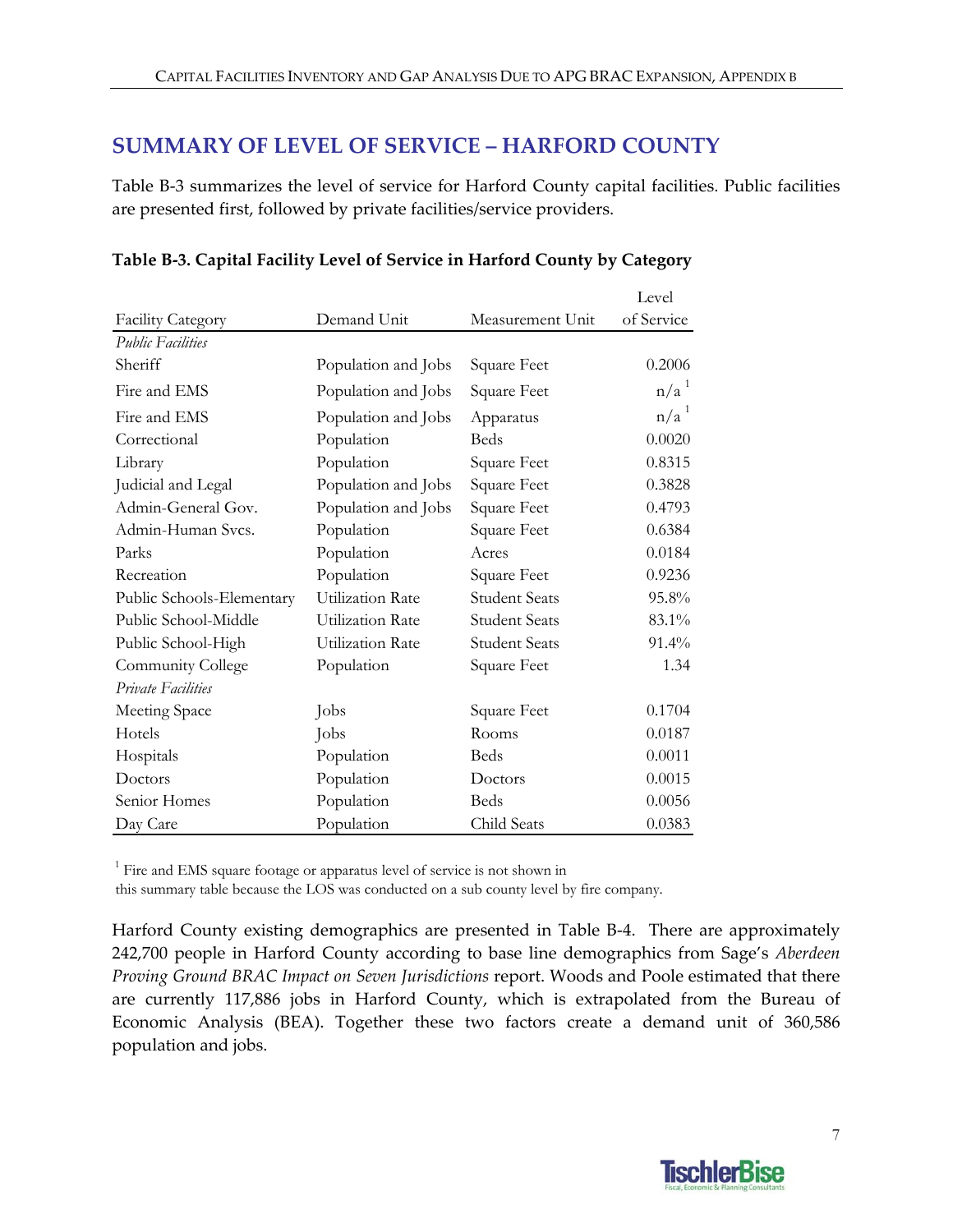| Demand Unit             | Total   |
|-------------------------|---------|
| Population <sup>1</sup> | 242,700 |
| $\int$ obs <sup>2</sup> | 117,886 |
| Population and Jobs     | 360,586 |

#### **Table B‐4. 2007 Existing Countywide Demographics: Harford County**

 $\overline{1}$  Source: Sage

2 Source: Woods and Poole

# **PUBLIC FACILITY LEVEL OF SERVICE BY FACILITY CATEGORY**

This section presents the inventory and level of service in Harford County by facility category. All facilities have a level of service that is calculated based on countywide population and/or jobs, and students.

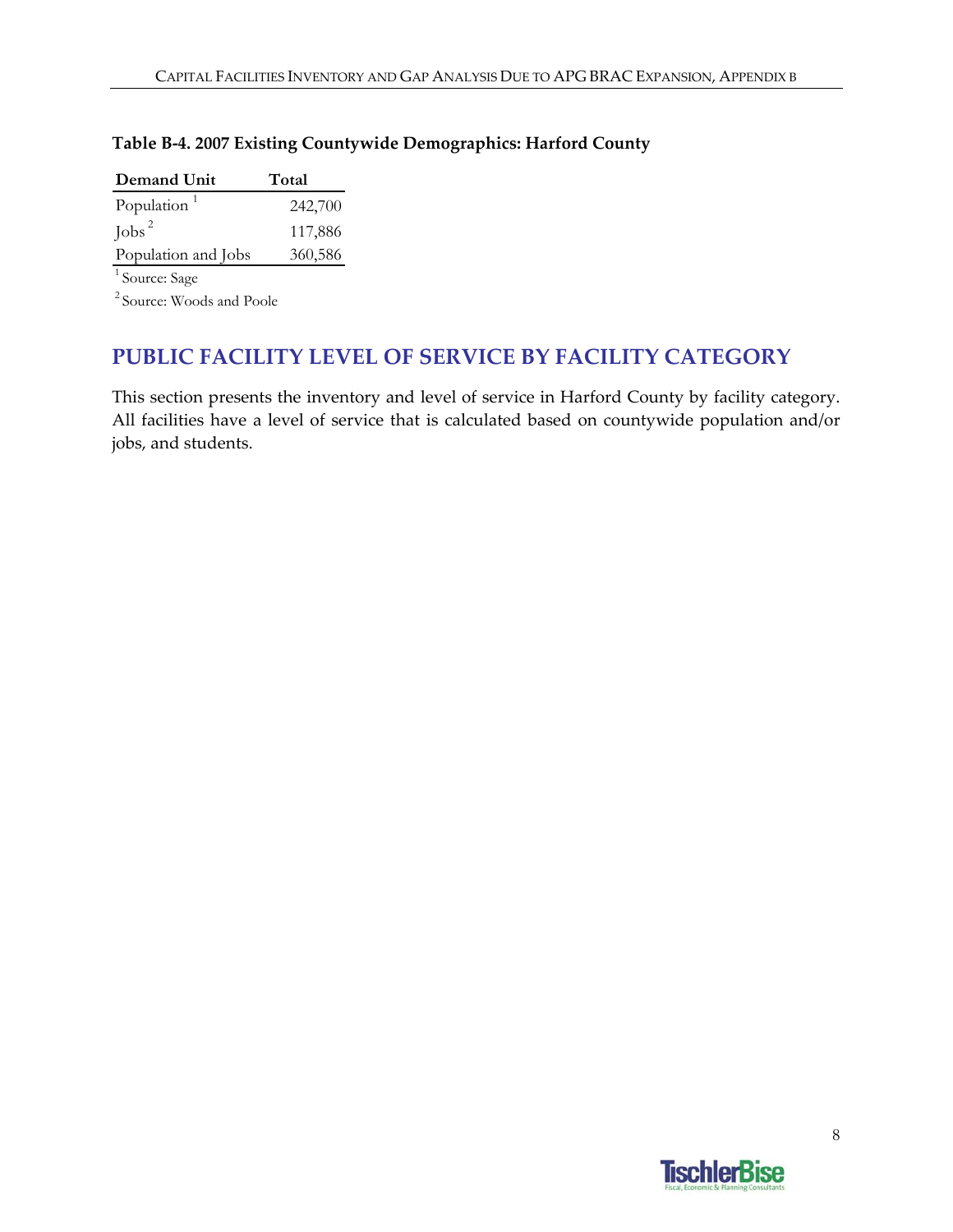# **HARFORD COUNTY SHERIFF INVENTORY AND LEVEL OF SERVICE**

## **HARFORD COUNTY SHERIFF INVENTORY**

Table B-5 shows the current sheriff inventory for Harford County as shown in the Inventory Report (Appendix A), along with square footage. The portion of the County Administration Office at 101 S. Main (shown with Administration Facilities in the Inventory) is added, bringing the total sheriff square footage to 72,350.

|  |  | Table B-5. Capital Facility Inventory in Harford County: Sheriff |  |
|--|--|------------------------------------------------------------------|--|
|  |  |                                                                  |  |

| <b>Capital Facility Name</b>                  | <b>Address</b>       | Location      | <b>Square Feet</b> |
|-----------------------------------------------|----------------------|---------------|--------------------|
| Internal Affairs                              | 206 Hayes Street     | Bel Air       | 1,500              |
| Main Headquarters                             | 45 South Main        | Bel Air       | 24,800             |
| Training Academy                              | 401 Thomas Run Rd    | Bel Air       | 2,500              |
| Southern Precinct                             | 1010 Gateway Drive   | Edgewood      | 2,700              |
| Criminal Investigation                        | 2201 Commerce Rd     | Forest Hill   | 16,200             |
| <b>Tactical Building</b>                      | 104 Industry Lane    | Forest Hill   | 4,800              |
| Northern Precinct                             | 3726 Norrisville Rd. | Jarrettsville | 12,500             |
| Sheriff's Office in Highland Community Center | 708 Highland Road    | <b>Street</b> | 600                |
| <b>Subtotal From Inventory</b>                |                      |               | 65,600             |
| Sheriff Admin/Records                         |                      | ┿             | 6,750              |
| <b>TOTAL</b>                                  |                      |               | 72,350             |

# **HARFORD COUNTY SHERIFF LEVEL OF SERVICE**

Table B-6 summarizes the existing capital facility level of service (LOS) for Harford County's sheriff station space. Both population and employment drives demand for sheriff services, so the capital facility LOS is calculated based on the County's existing inventory of sheriff facilities and the relationship to existing countywide population and jobs. As shown in Table B‐4 the existing population and jobs total 360,586. The LOS for sheriff station space in Harford County is 0.20 square feet per person and per job (72,359 sq ft / 360,586 persons and jobs = 0.20 sq ft per demand unit).

#### **Table B‐6. Capital Facility Level of Service in Harford County: Sheriff**

| <b>Existing Capital Facility Level of Service</b> |  |  |  |
|---------------------------------------------------|--|--|--|
|                                                   |  |  |  |

| <b>Existing Capital Facility Inventory</b> |        | 72,350 Square Feet          |
|--------------------------------------------|--------|-----------------------------|
| <b>Existing Demand Units</b>               | $\div$ | 360,586 Population and Jobs |
| Existing Level of Service                  | =      | 0.20 SF per Demand Unit     |

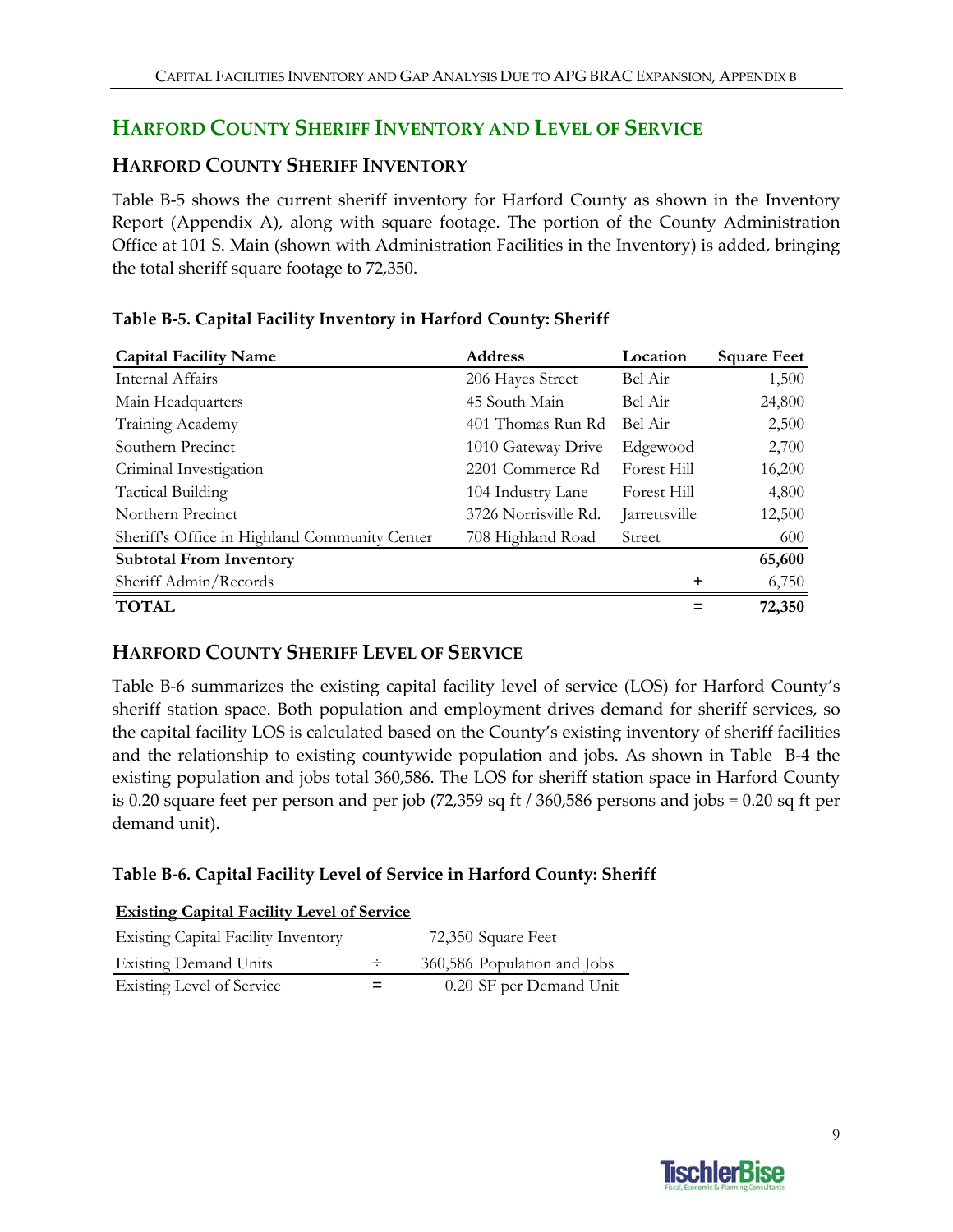# **HARFORD COUNTY VOLUNTEER FIRE/EMS INVENTORY AND LEVEL OF SERVICE**

## **HARFORD COUNTY VOLUNTEER FIRE STATION INVENTORY**

Table B-7 shows the current inventory for the volunteer fire company stations located in Harford County as shown in the Inventory Report (Appendix A), along with square footage. The square footage includes only station space. Fire hall banquet space is included in the Inventory Report under Meeting Facilities.

| <b>Capital Facility Name</b>          | <b>Address</b>           | Location       | <b>Square Feet</b> |
|---------------------------------------|--------------------------|----------------|--------------------|
| Aberdeen Fire Department              | 104 E Bel Air Avenue     | Aberdeen       | 1,392              |
| Aberdeen Fire Department              | 643 Aberdeen Thruway     | Aberdeen       | 1,500              |
| Aberdeen Fire Department              | 1437 Perryman Road       | Aberdeen       | 4,800              |
| Aberdeen Fire Department              | 21 N Rogers Street       | Aberdeen       | 18,000             |
| Abingdon Fire Company                 | Washington Avenue        | Abingdon       | 2,700              |
| Abingdon Fire Company                 | 3306 Abingdon Road       | Abingdon       | 19,526             |
| Bel Air Volunteer Fire Company        | 107-109 Hickory Avenue   | Bel Air        | 22,722             |
| Darlington Volunteer Fire Company     | 1605 Whiteford Road      | Darlington     | 5,000              |
| Darlington Volunteer Fire Company     | 2600 Castleton Road      | Darlington     | 11,470             |
| Abingdon Fire Company                 | 3301 Willoughby Beach Rd | Edgewood       | 8,282              |
| Joppa-Magnolia Volunteer Fire Company | 1601 Hanson Road         | Edgewood       | 8,700              |
| Fallston Volunteer Fire And Ambulance | 3108 Hunt Road           | Fallston       | 1,500              |
| Fallston Volunteer Fire And Ambulance | 2201 Carrs Mill Road     | Fallston       | 19,000             |
| Bel Air Volunteer Fire Company        | 27 E Jarrettsville Road  | Forest Hill    | 5,400              |
| Havre De Grace Ambulance Corps        | 1601 Level Road          | Havre de Grace | 15,000             |
| Level Volunteer Fire Company          | 3633 Level Village Road  | Havre de Grace | 21,792             |
| Susquehanna Hose Company              | 1542 Chapel Road         | Havre de Grace | 3,836              |
| Susquehanna Hose Company              | 301 Market Street        | Havre de Grace | 5,460              |
| Susquehanna Hose Company              | 451 N Juniata Street     | Havre de Grace | 5,600              |
| Susquehanna Hose Company              | 911 Revolution Street    | Havre de Grace | 10,000             |
| Susquehanna Hose Company              | 121-125 N Union Avenue   | Havre de Grace | 13,860             |
| Jarrettsville Volunteer Fire Company  | 3825 Federal Hill Road   | Jarrettsville  | 18,000             |
| Joppa-Magnolia Volunteer Fire Company | 505 Trimble Road         | Joppa          | 7,700              |
| Joppa-Magnolia Volunteer Fire Company | 1403 Old Mountain Rd S   | Joppa          | 11,200             |
| Norrisville Volunteer Fire            | 2134-38 Harkins Road     | Pylesville     | 6,707              |
| Jarrettsville Volunteer Fire Company  | 4352 Norrisville Road    | White Hall     | 5,100              |
| Whiteford Volunteer Fire Company      | 1407 Pylesville Road     | Whiteford      | 13,700             |
| <b>TOTAL</b>                          |                          |                | 267,947            |

# **Table B‐7. Capital Facility Inventory in Harford County: Volunteer Fire Companies**

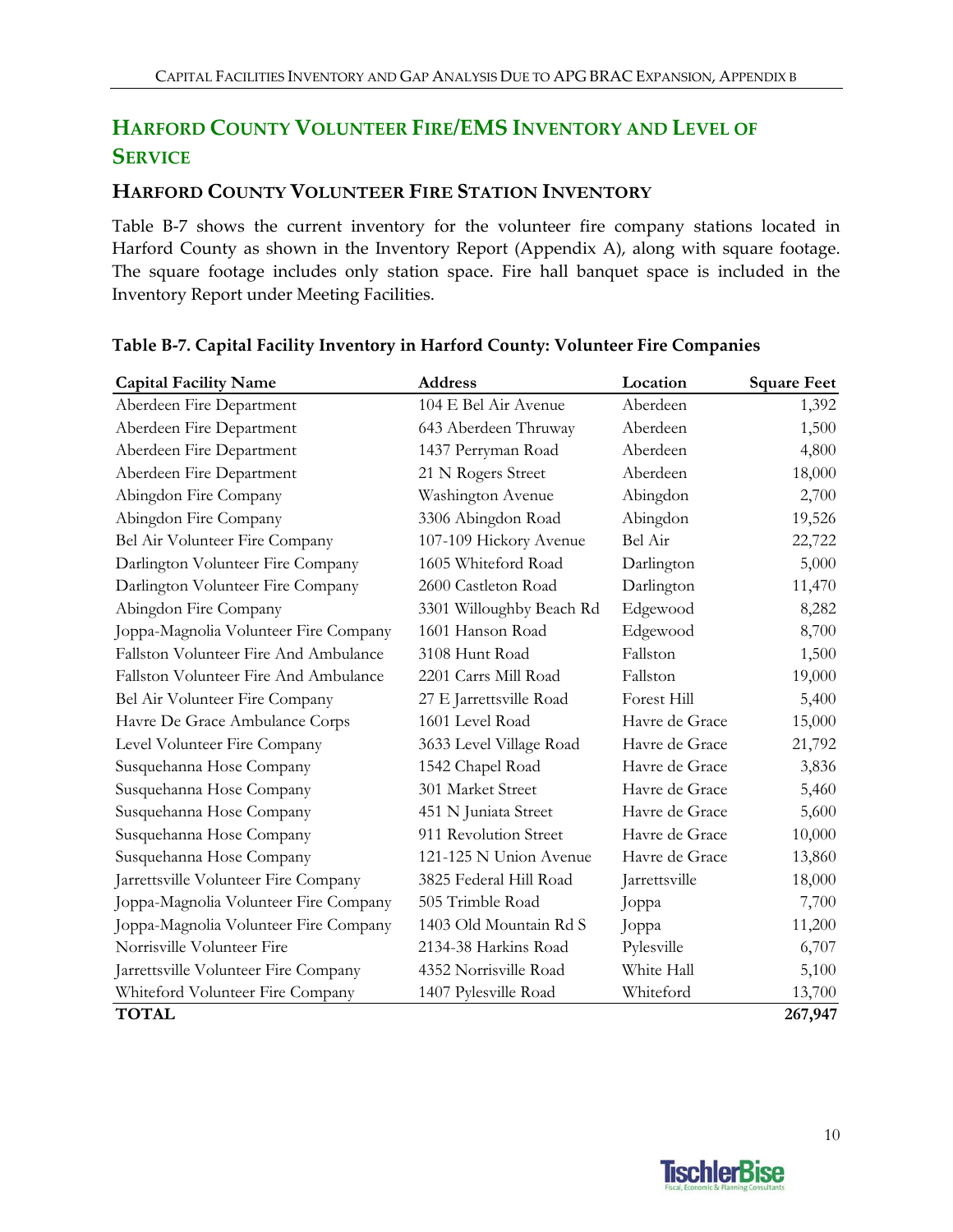# **HARFORD COUNTY VOLUNTEER FIRE STATION LEVEL OF SERVICE**

Table B-8 shows the LOS calculation for each volunteer fire company. The second and third columns present existing demographic data (population and employment, respectively) by fire company. Existing population and employment is distributed geographically based on Harford County's Round 7 projections. For more detail on the projections and distribution, please see Appendix D. The demand units of population and jobs are added together in the 4<sup>th</sup> column. The fifth column presents fire station space, less square footage for banquet halls. The final column shows the LOS for fire station space (sq. ft. per demand unit). To take an example, LOS for Aberdeen Fire Department is calculated as follows: 25,692 sq. ft. / 51,744 demand units = .50 sq. ft. per demand unit.

| Table B-8. Capital Facility Inventory and LOS in Harford County: Volunteer Fire Companies |  |
|-------------------------------------------------------------------------------------------|--|
| (Station Space)                                                                           |  |

| <b>Harford County</b>                 | Existing        | Existing | <b>Total Demand</b> | <b>Station</b> | <b>LOS</b>     |
|---------------------------------------|-----------------|----------|---------------------|----------------|----------------|
| <b>Volunteer Fire Company</b>         | Population Jobs |          | Units (Pop. % Jobs) | Sq. Ft. $2$    | SF/Demand Unit |
| Aberdeen Fire Department              | 24,486          | 27,258   | 51,744              | 25,692         | 0.50           |
| Abington Fire Company                 | 50,546          | 18,388   | 68,934              | 30,508         | 0.44           |
| Bel Air Volunteer Fire Company        | 71,843          | 35,282   | 107,125             | 28,122         | 0.26           |
| Darlington Volunteer Fire Company     | 7,163           | 2,185    | 9,348               | 16,470         | 1.76           |
| Fallston Volunteer Fire and Ambulance | 11,551          | 3,047    | 14,598              | 20,500         | 1.40           |
| Havre de Grace Ambulance Corp.        | 14,620          | 8,494    | 23,114              | 15,000         | 0.65           |
| Jarrettsville Volunteer Fire Company  | 15,241          | 4,184    | 19,425              | 23,100         | 1.19           |
| Joppa-Magnolia Volunteer Fire Company | 31,870          | 14,037   | 45,907              | 27,600         | 0.60           |
| Level Volunteer Fire Company          | 7,255           | 2,604    | 9,859               | 21,792         | 2.21           |
| Norrisville Volunteer Fire            | 3,009           | 661      | 3,670               | 6,707          | 1.83           |
| Susquehanna Hose Company              | 14,620          | 8,494    | 23,114              | 38,756         | 1.68           |
| Whiteford Volunteer Fire Company      | 5,116           | 1,745    | 6,861               | 13,700         | 2.00           |

<sup>1</sup> Havre de Grace Ambulance Corp. boundaries are considered to be approximate to those of the Susquehanna Hose Company, so the same demographic information is used for each.

 $2$  Excludes space for banquet halls.

#### **HARFORD COUNTY VOLUNTEER FIRE MAJOR APPARATUS LEVEL OF SERVICE**

Table B‐9 shows the LOS calculation for major apparatus by fire company. Major apparatus includes pumpers, ladder trucks, rescue trucks, tankers, brush units and ambulances. The second and third columns present existing demographic data (population and employment, respectively) by fire company. Existing population and employment is distributed geographically based on Harford County's Round 7 projections. For more detail on the projections and distribution, please see Appendix D. The demand units of population and jobs are added together in the  $4<sup>th</sup>$  column. The fifth column shows the major apparatus units. The final column shows the LOS for apparatus (units per population and job). To take an example, LOS for Aberdeen Fire Department is calculated as follows: 10 units / 51,744 demand units = .0002 units per population and job.

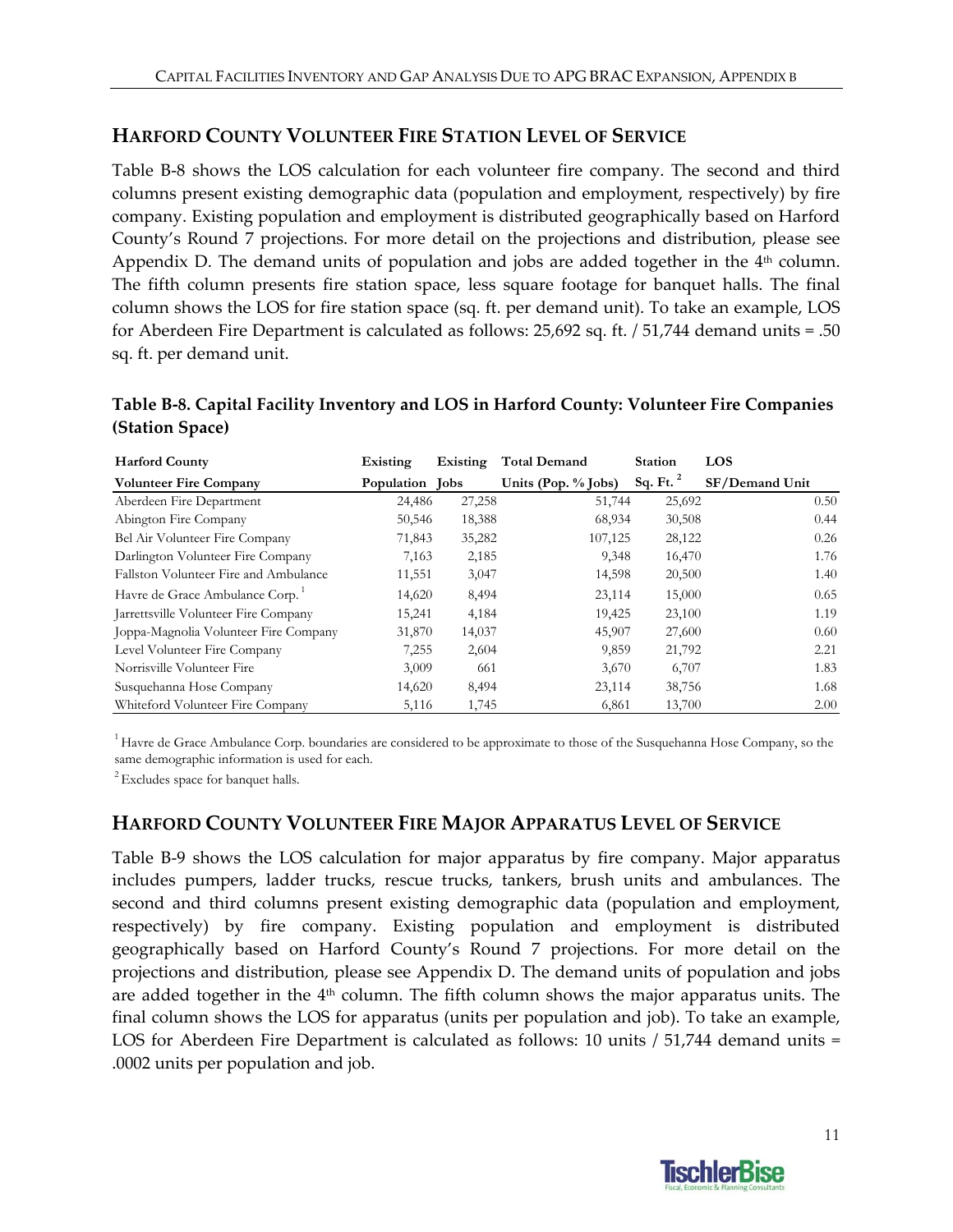| Fire                                  | Existing        | Existing | <b>Total Demand</b>   | Major          | LOS               |
|---------------------------------------|-----------------|----------|-----------------------|----------------|-------------------|
| Company                               | Population Jobs |          | Units (Pop. $%$ Jobs) | Apparatus      | Units/Demand Unit |
| Aberdeen Fire Department              | 24,486          | 27,258   | 51,744                | 10             | 0.0002            |
| Abington Fire Company                 | 50,546          | 18,388   | 68,934                | 9              | 0.0001            |
| Bel Air Volunteer Fire Company        | 71,843          | 35,282   | 107,125               | 13             | 0.0001            |
| Darlington Volunteer Fire Company     | 7,163           | 2,185    | 9,348                 | 6              | 0.0006            |
| Fallston Volunteer Fire and Ambulance | 11,551          | 3,047    | 14,598                | 8              | 0.0005            |
| Havre de Grace Ambulance Corp.        | 14,620          | 8,494    | 23,114                | $\overline{2}$ | 0.0001            |
| Jarrettsville Volunteer Fire Company  | 15,241          | 4,184    | 19,425                | 8              | 0.0004            |
| Joppa-Magnolia Volunteer Fire Company | 31,870          | 14,037   | 45,907                | 9              | 0.0002            |
| Level Volunteer Fire Company          | 7,255           | 2,604    | 9,859                 |                | 0.0007            |
| Norrisville Volunteer Fire            | 3,009           | 661      | 3,670                 | 6              | 0.0016            |
| Susquehanna Hose Company              | 14,620          | 8,494    | 23,114                | 8              | 0.0003            |
| Whiteford Volunteer Fire Company      | 5,116           | 1,745    | 6,861                 |                | 0.0010            |
| <b>TOTAL</b>                          |                 |          |                       |                |                   |

# **Table B‐9. Capital Facility Inventory and LOS in Harford County: Volunteer Fire Companies (Apparatus)**

<sup>1</sup> Havre de Grace Ambulance Corp. boundaries are considered to be approximate to those of the Susquehanna Hose Company, so the same demographic information is used for each.

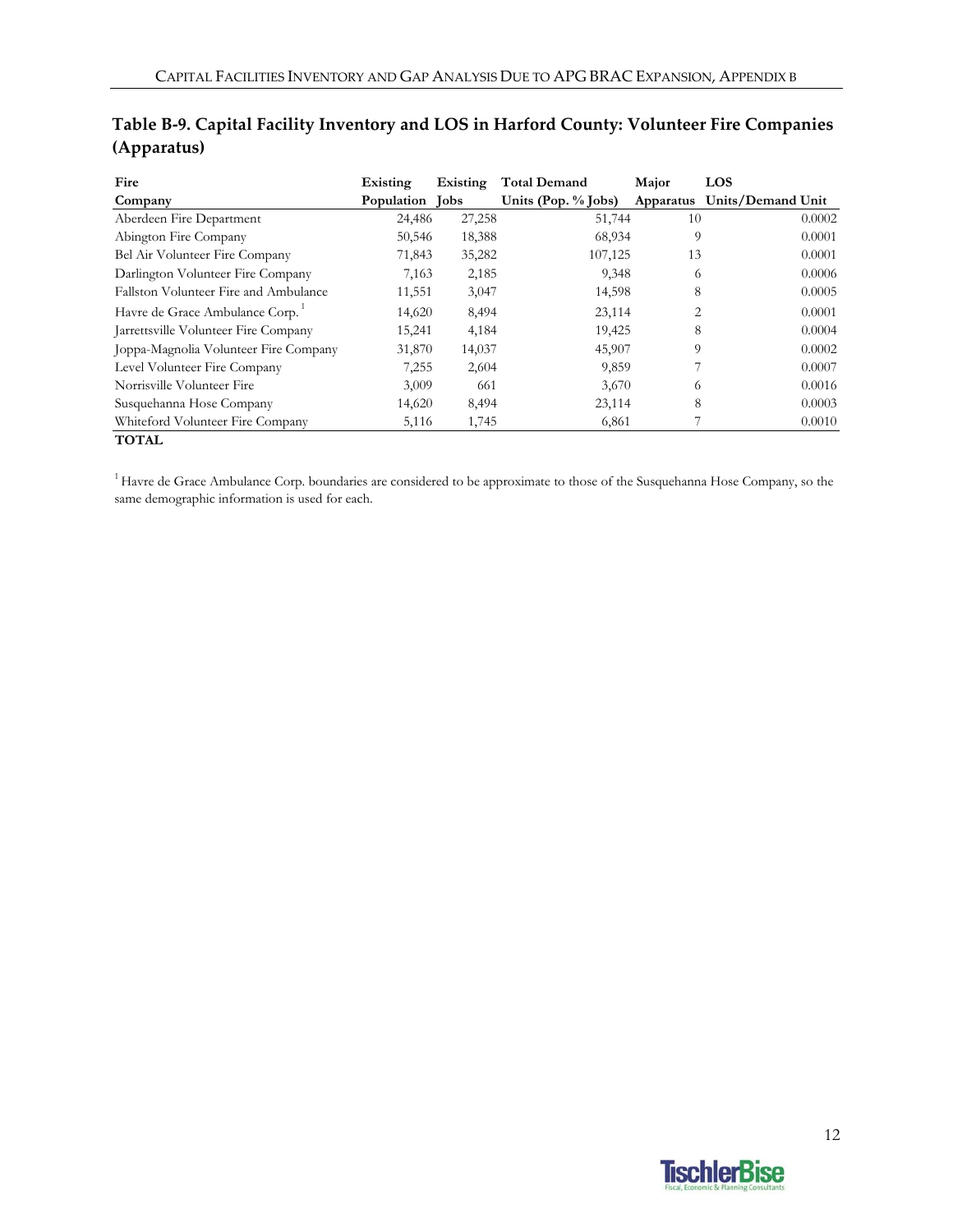# **HARFORD COUNTY CORRECTIONAL INVENTORY AND LEVEL OF SERVICE**

#### **HARFORD COUNTY CORRECTIONAL FACILITY INVENTORY**

Table B‐10 shows the current detention facility inventory for Harford County as shown in the Inventory Report (Appendix A), along with beds.

#### **Table B‐10. Capital Facility Inventory in Harford County: Correctional Facility**

| <b>Capital Facility Name Address</b> |                                    | Location Beds |     |
|--------------------------------------|------------------------------------|---------------|-----|
| Detention Center                     | 1030 North Rockspring Ave. Bel Air |               | 474 |

#### **HARFORD COUNTY CORRECTIONAL FACILITY LEVEL OF SERVICE**

Table B‐11 summarizes the existing capital facility level of service (LOS) for Harford County's detention facility. Both population and employment drives demand for detention beds, so the capital facility LOS is calculated based on the County's existing inventory of detention beds and the relationship to existing countywide population and jobs. As shown in Table B‐4, the existing population totals 242,700 persons. The LOS for detention beds in Harford County is 0.002 beds per person (474 beds / 242,700 persons = 0.002 beds per person).

#### **Table B‐11. Capital Facility Level of Service in Harford County: Correctional Facility**

| <b>Existing Capital Facility Level of Service</b> |   |                       |  |  |
|---------------------------------------------------|---|-----------------------|--|--|
| <b>Existing Capital Facility Inventory</b>        |   | 474 Beds              |  |  |
| <b>Existing Demand Units</b>                      | ÷ | 242,700 Population    |  |  |
| Existing Level of Service                         |   | 0.002 Beds per Person |  |  |

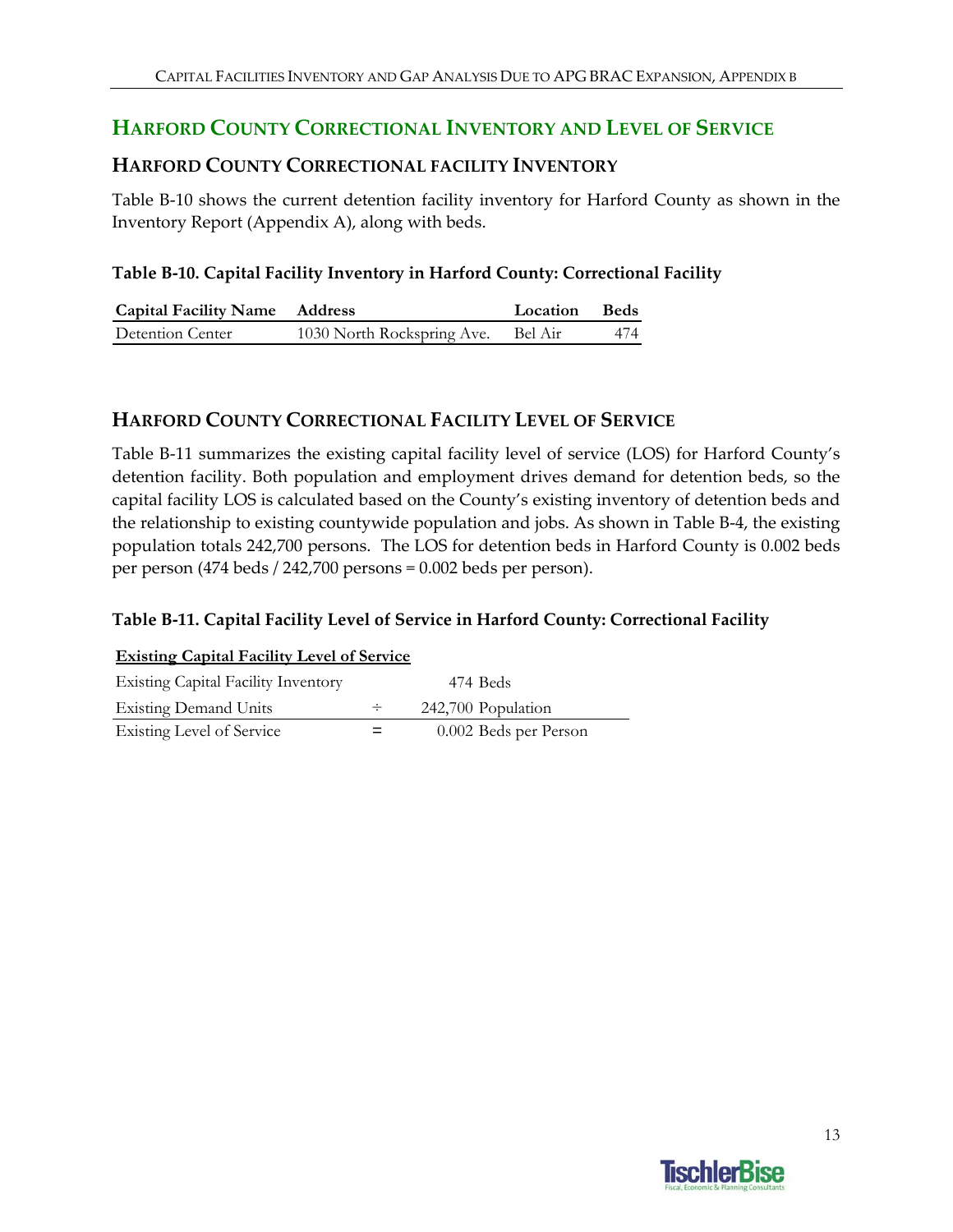# **HARFORD COUNTY LIBRARY INVENTOR AND LEVEL OF SERVICE**

# **HARFORD COUNTY LIBRARY INVENTORY**

Table B‐12 shows the current library inventory for Harford County as shown in the Inventory Report (Appendix A), along with square footage. The library's administrative offices, located in a County administration building at 702 N. Tollgate in Bel Air is added, bringing the total library square footage to 201,796. This space is included in the Inventory Report under Administrative Facilities.

| <b>Capital Facility Name</b>   | <b>Address</b>          | Location       | <b>Square Feet</b> |
|--------------------------------|-------------------------|----------------|--------------------|
| Bel Air                        | 100 Pennsylvania Avenue | Bel Air        | 50,000             |
| Darlington                     | 1134 Main               | Darlington     | 1,400              |
| Havre de Grace                 | 120 Union Avenue        | Havre de Grace | 8,000              |
| Fallston                       | 1461 Fallston Road      | Fallston       | 13,500             |
| Aberdeen                       | 21 Franklin Street      | Aberdeen       | 13,760             |
| Edgewood                       | 2205 Hanson Road        | Edgewood       | 14,000             |
| Whiteford                      | 2407 Whiteford Road     | Whiteford      | 7,200              |
| Abington                       | 2510 Tollgate Road      | Abington       | 35,946             |
| Jarretsville                   | 3722 Norrisville Road   | Jarrettsville  | 14,000             |
| Norrisville                    | 5310 Norrisville Road   | White Hall     | 6,000              |
| Joppa                          | 655 Towne Center        | Joppa          | 14,200             |
| Highland Community Center      | 708 Highland Road       | Street         | 1,200              |
| <b>Subtotal From Inventory</b> |                         |                | 179,206            |
| Library Administration         |                         | ٠              | 22,590             |
| <b>TOTAL</b>                   |                         |                | 201,796            |

#### **Table B‐12. Capital Facility Inventory in Harford County: Library**

#### **HARFORD COUNTY LIBRARY LEVEL OF SERVICE**

Table B‐13 summarizes the existing capital facility level of service (LOS) for Harford County's libraries. Population drives demand for these facilities, so the capital facility LOS is calculated based on the County's existing inventory of library space and the relationship to existing countywide population. As shown in Table B‐4, the existing population is 242,700. The LOS for libraries in Harford County is 0.83 sq. ft. per person (201,796 sq. ft. / 242,700 persons = 0.83 sq. ft. per person).

#### **Table B‐13. Capital Facility Level of Service in Harford County: Library**

| <b>Existing Capital Facility Level of Service</b> |   |                     |  |  |
|---------------------------------------------------|---|---------------------|--|--|
| <b>Existing Capital Facility Inventory</b>        |   | 201,796 Square Feet |  |  |
| <b>Existing Demand Units</b>                      | ÷ | 242,700 Population  |  |  |
| Existing Level of Service                         |   | 0.83 SF per Person  |  |  |

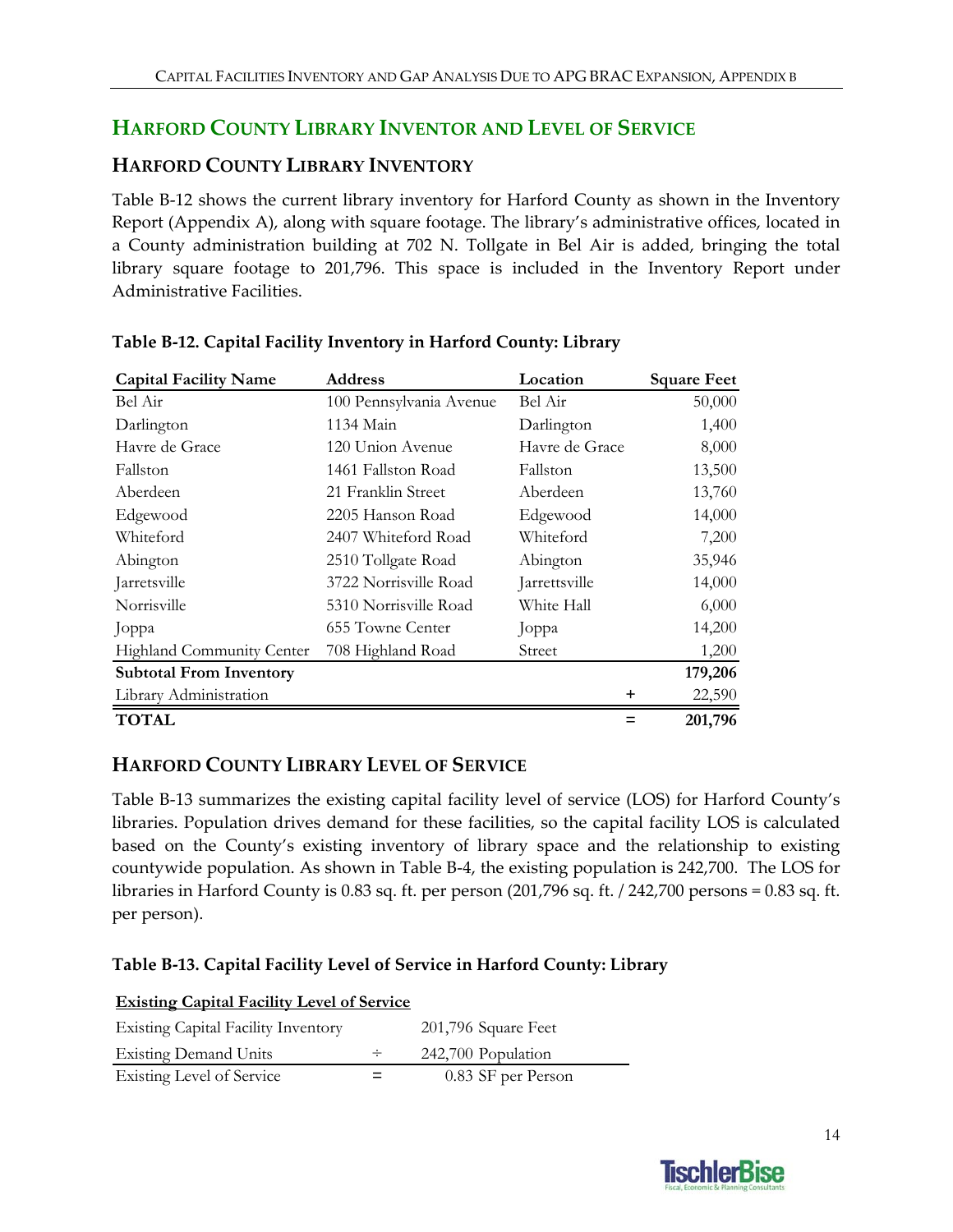# **HARFORD COUNTY JUDICIAL AND LEGAL FACILITIES INVENTORY AND LEVEL OF SERVICE**

# **HARFORD COUNTY JUDICIAL AND LEGAL FACILITIES INVENTORY**

Table B-14 shows the current judicial and legal facility inventory for Harford County as shown in the Inventory Report (Appendix A), along with square footage.

| <b>Capital Facility Name</b>    | <b>Address</b>    | Location | <b>Square Feet</b> |
|---------------------------------|-------------------|----------|--------------------|
| Child Advocacy Center           | 23 North Main     | Bel Air  | 9,800              |
| Community Work Service          | 10 North Main     | Bel Air  | 1,000              |
| Courthouse                      | 20 West Courtland | Bel Air  | 111,366            |
| <b>District Court Attorneys</b> | 109 E. North Main | Bel Air  | 5,600              |
| Juvenile Drug Court             | 5 North Main      | Bel Air  | 1,000              |
| State's Attorney                | 101 South Main    | Bel Air  | 9,278              |
| <b>TOTAL</b>                    |                   |          | 138,044            |

## **Table B‐14. Capital Facility Inventory in Harford County: Judicial and Legal**

# **HARFORD COUNTY JUDICIAL AND LEGAL FACILITIES LEVEL OF SERVICE**

Table B-15 summarizes the existing capital facility level of service (LOS) for Harford County's judicial and legal facilities. Both population and employment drives demand for these facilities, so the capital facility LOS is calculated based on the County's existing inventory of judicial and legal facility square footage and the relationship to existing countywide population and jobs. As shown in Table B‐4, the existing population and jobs total 360,586. The LOS for judicial and legal facilities in Harford County is 0.38 sq. ft. per person and per job (138,044 sq. ft. / 360,586 persons and jobs = 0.38 sq. ft. per demand unit).

#### **Table B‐15. Capital Facility Level of Service in Harford County: Judicial and Legal Facilities**

| <b>Existing Capital Facility Level of Service</b> |  |                             |
|---------------------------------------------------|--|-----------------------------|
| <b>Existing Capital Facility Inventory</b>        |  | 138,044 Square Feet         |
| <b>Existing Demand Units</b>                      |  | 360,586 Population and Jobs |
| <b>Existing Level of Service</b>                  |  | 0.38 SF per Demand Unit     |

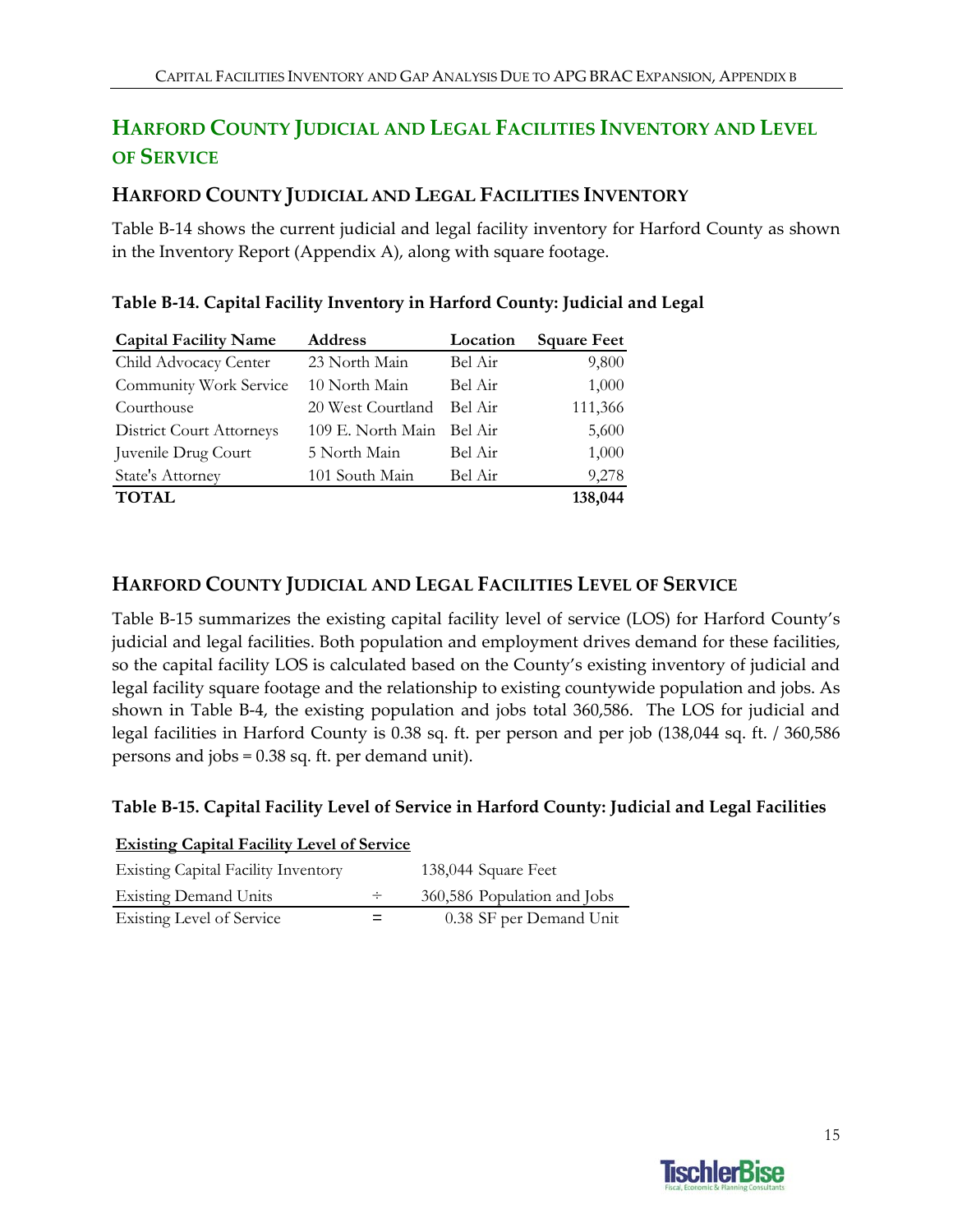# **HARFORD COUNTY ADMINISTRATIVE INVENTORY AND LEVEL OF SERVICE**

## **HARFORD COUNTY ADMINISTRATIVE FACILITIES INVENTORY**

Table B-16 shows the current administrative facility inventory for Harford County as shown in the Inventory Report (Appendix A), along with square footage. Harford County's administrative facilities are used by a number of functions within County government, including general administration such as finance, county administration and planning and human service functions such as health, aging and social services. Demand for general administration space is driven by both population and employment, while demand for human services is population-driven. Two level-of-service standards are established for each category of administrative space. Noted for each facility is the applicable demand factor (population and jobs or population).

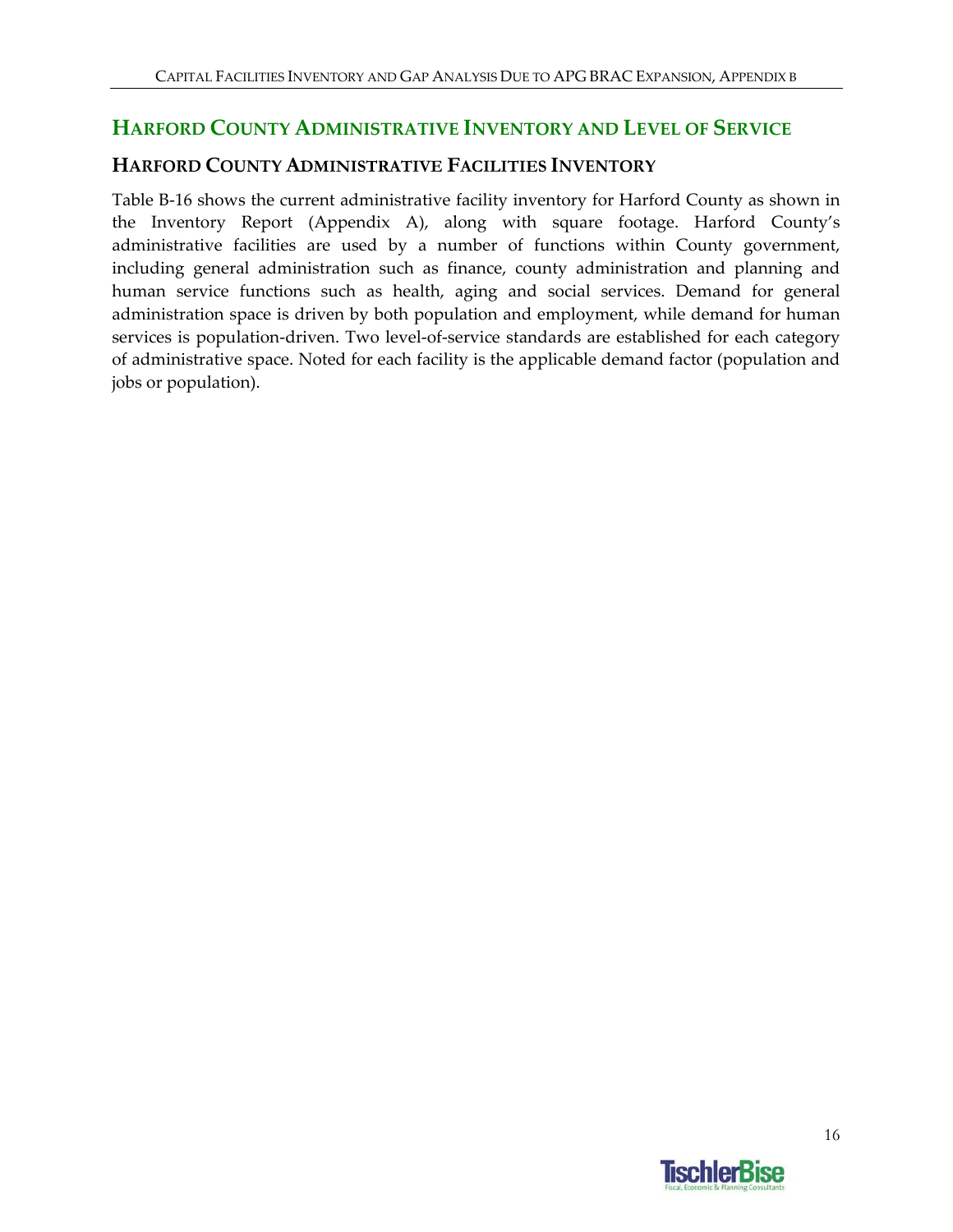| <b>Capital Facility Name</b>        | <b>Address</b>          | Location       |         | Square Feet Pop. & Jobs Pop. |                 |
|-------------------------------------|-------------------------|----------------|---------|------------------------------|-----------------|
| <b>BRAC</b> Office                  | 1201 Technology Dr.     | Aberdeen       | 520     | 520                          |                 |
| Health Department                   | 34 North Philadelphia   | Aberdeen       | 2,200   |                              | 2,200           |
| Office of Aging                     | 7 Franklin St.          | Aberdeen       | 8,700   |                              | 8,700           |
| Parks Administration                | 34 North Philadelphia   | Aberdeen       | 400     |                              | 400             |
| Addiction Group Therapy             | 11-15 S. Main           | Bel Air        | 2,000   |                              | 2,000           |
| <b>Addictions Service</b>           | 5 North Main            | Bel Air        | 3,726   |                              | 3,726           |
| Sheriff Admin/Records               | 101 S. Main Street      | Bel Air        | 6,750   | 6,750                        |                 |
| Community Action Agency             | 33 West Courtland       | Bel Air        | 5,400   |                              | 5,400           |
| Community Services                  | 319 S. Main St.         | Bel Air        | 4,625   |                              | 4,625           |
| Construction Management             | 18 Office               | Bel Air        | 13,272  | 13,272                       |                 |
| Core Services                       | 206 Hays St.            | Bel Air        | 1,400   |                              | 1,400           |
| County Administration               | 205 South Hays Street   | Bel Air        | 4,425   | 4,425                        |                 |
| County Administration               | 45 South Main           | Bel Air        | 12,400  | 12,400                       |                 |
| County Administration               | 212 South Bond          | Bel Air        | 25,589  | 25,589                       |                 |
| County Administration               | 220 South Main          | Bel Air        | 53,000  | 53,000                       |                 |
| Drug Abuse Division                 | 39 Churchville Road     | Bel Air        | 1,540   |                              | 1,540           |
| Facility and Operations             | 611 Fountain Green Road | Bel Air        | 10,192  | 10,192                       |                 |
| Health Department                   | 120 Hays                | Bel Air        | 17,273  |                              | 17,273          |
| Health Department                   | 119 Hays                | Bel Air        | 17,466  |                              | 17,466          |
| Health Services Division            | 1 North Main            | Bel Air        | 3,440   |                              | 3,440           |
| Housing Agency                      | 15 South Main           | Bel Air        | 5,030   |                              | 5,030           |
| Human Resources                     | 112 Hays St.            | Bel Air        | 3,754   | 3,754                        |                 |
| Legal Services for SARC             | 20 N. Main              | Bel Air        | 19,938  |                              | 19,938          |
| Neighbors in Need                   | 29 West Courtland       | Bel Air        | 6,600   |                              | 6,600           |
| Non-profit space                    | 31 West Courtland       | Bel Air        | 1,345   |                              | 1,345           |
| Office of Aging                     | 145 North Hickory       | Bel Air        | 11,256  |                              | 11,256          |
| Parks and Recreation Administration | 702 North Tollgate      | Bel Air        | 3,452   |                              | 3,452           |
| Library Administration              | 1221 Brass Mill Road    | Belcamp        | 22,590  |                              | 22,590          |
| County Administration               | 1221 Brass Mill Road    | Belcamp        | 22,410  | 22,410                       |                 |
| Dental Clinic                       | 2204 Hanson             | Edgewood       | 1,459   |                              | 1,459           |
| Drug Court                          | 2104 Trimble Road       | Edgewood       | 1,540   |                              | 1,540           |
| Edgewood Clinic                     | 1807 Pulaski Highway    | Edgewood       | 3,762   |                              | 3,762           |
| Elections                           | 133 Industry Lane       | Forest Hill    | 16,200  |                              | 16,200          |
| <b>Emergency Services</b>           | 2220 Ady Road           | Forest Hill    | 14,160  | 14,160                       |                 |
| <b>Extension Office</b>             | 2335 Rockspring Dr.     | Forest Hill    | 3,650   | 3,650                        |                 |
| Public Works Inspections            | 2220 Ady Road           | Forest Hill    | 9,000   | 9,000                        |                 |
| Soil Conservation                   | 19 Newport Drive        | Forest Hill    | 463     | 463                          |                 |
| Harford Center                      | 4 Earlton Road          | Havre de Grace | 13,660  |                              | 13,660          |
| Havre de Grace Clinic               | 415 Pennington Ave.     | Havre de Grace | 3,584   |                              | 3,584           |
| Office of Aging                     | 708 Highland            | Street         | 2,800   |                              | 2,800           |
| <b>Subtotal From Inventory</b>      |                         |                | 360,971 | 179,585                      | 181,386         |
| Sheriff Admin/Records               |                         |                | 6,750   | 6,750                        |                 |
| Library Administration              |                         |                | 22,590  |                              | 22,590          |
| Parks and Recreation Administration |                         |                | 3,452   |                              | 3,452           |
| Parks Administration                |                         |                | 400     |                              | 400             |
| <b>TOTAL</b>                        |                         | $=$            | 327,779 |                              | 172,835 154,944 |

# **Table B‐16. Capital Facility Inventory in Harford County: Administrative**

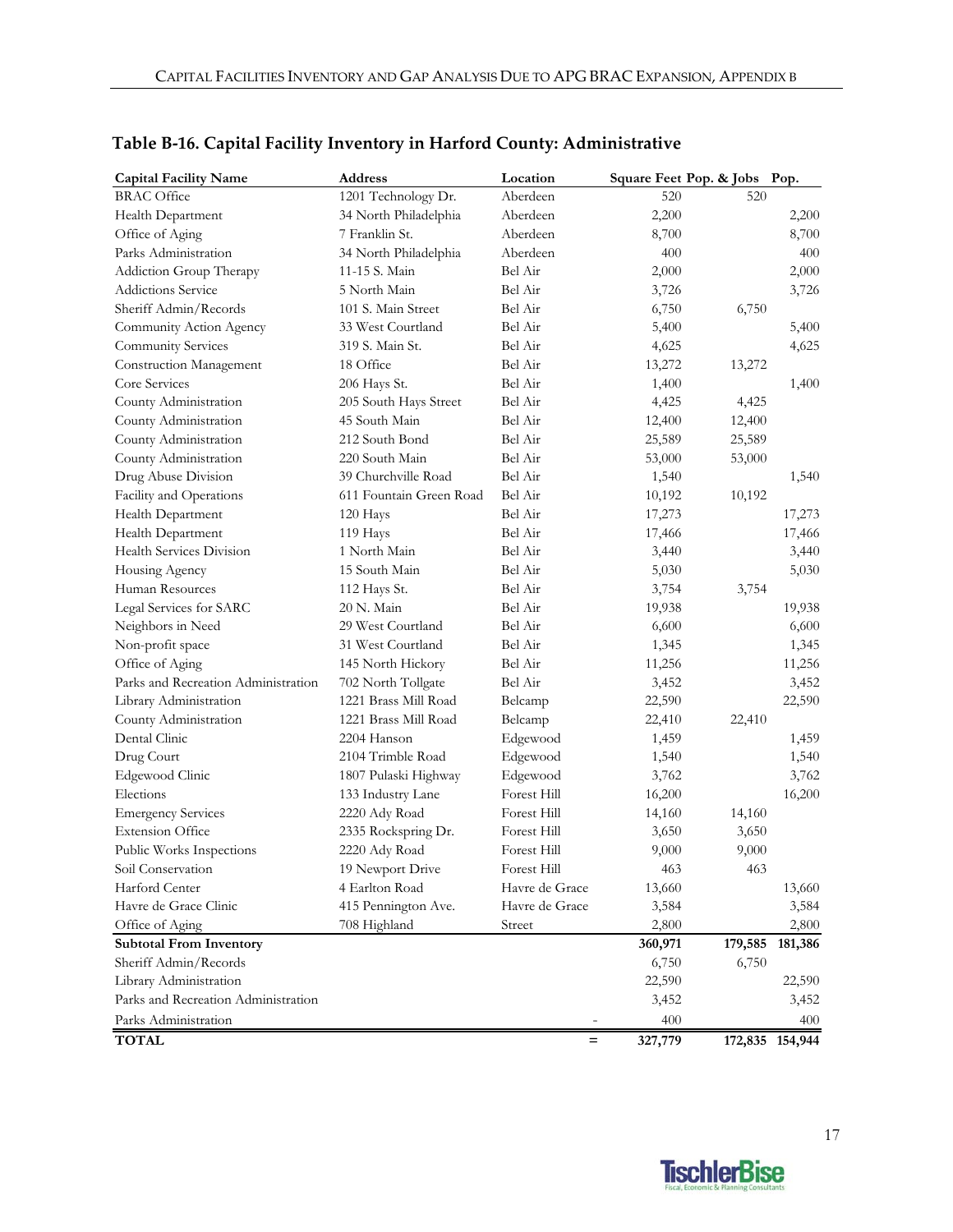## **HARFORD COUNTY GENERAL ADMINISTRATION FACILITIES LEVEL OF SERVICE**

Table B‐17 summarizes the existing capital facility level of service (LOS) for Harford County's general administrative facilities. Both population and employment drives demand for these facilities, so the capital facility LOS is calculated based on the County's existing inventory of general administrative square footage and the relationship to existing countywide population and jobs. As shown in Table B‐4, the existing population and jobs total 360,586. The LOS for general administrative facilities in Harford County is 0.48 sq. ft. per person and per job (172,835 sq. ft. / 360,586 persons and jobs = 0.48 sq. ft. per demand unit).

#### **Table B‐17. Capital Facility Level of Service in Harford County: General Administrative**

#### **Existing Capital Facility Level of Service**

| <b>Existing Capital Facility Inventory</b> |   | 172,835 Square Feet         |
|--------------------------------------------|---|-----------------------------|
| <b>Existing Demand Units</b>               |   | 360,586 Population and Jobs |
| <b>Existing Level of Service</b>           | = | 0.48 SF per Demand Unit     |

### **HARFORD COUNTY HUMAN SERVICE FACILITIES LEVEL OF SERVICE**

Table B-18 summarizes the existing capital facility level of service (LOS) for Harford County's human service facilities. Population drives demand for these facilities, so the capital facility LOS is calculated based on the County's existing inventory of human service square footage and the relationship to existing countywide population. As shown in Table B‐4, the existing population totals 242,700. The LOS for general administrative facilities in Harford County is 0.64 sq. ft. per person (154,944 sq. ft. / 242,700 persons = 0.64 sq. ft. per person).

### **Table B‐18. Capital Facility Level of Service in Harford County: Human Service Administration**

| <b>Existing Capital Facility Level of Service</b> |        |                     |
|---------------------------------------------------|--------|---------------------|
| <b>Existing Capital Facility Inventory</b>        |        | 154,944 Square Feet |
| <b>Existing Demand Units</b>                      | $\div$ | 242,700 Population  |
| <b>Existing Level of Service</b>                  | =      | 0.64 SF per Person  |

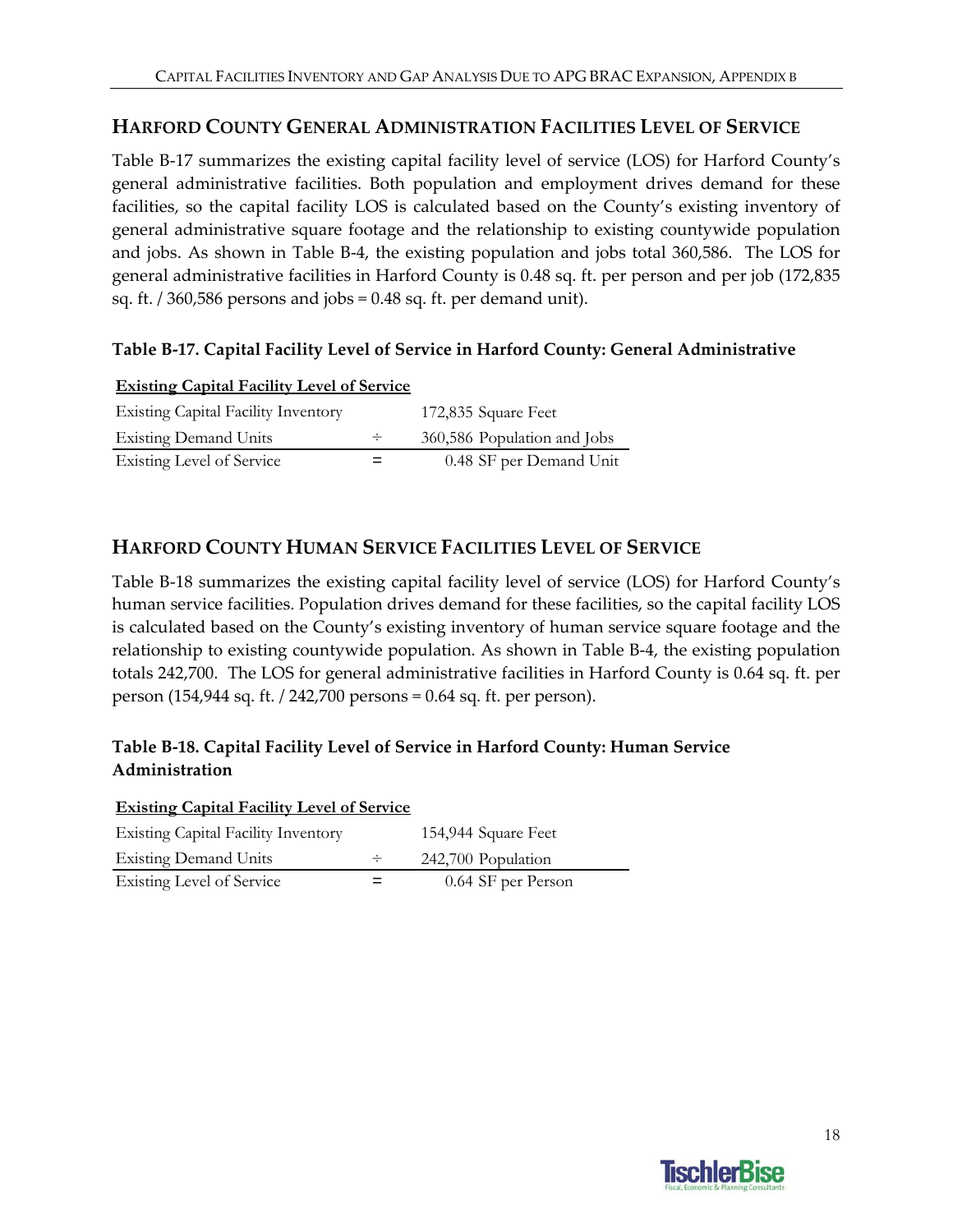# **HARFORD COUNTY PARKS INVENTORY AND LEVEL OF SERVICE**

## **HARFORD COUNTY PARK INVENTORY**

Table B-19 shows the current park inventory for Harford County as shown in the Inventory Report (Appendix A), along with park acreages.

#### **Table B‐19. Capital Facility Inventory in Harford County: Parks**

| <b>Capital Facility Name</b>            | Acres          | Capital Facility Name (cont.)    | Acres          |
|-----------------------------------------|----------------|----------------------------------|----------------|
| A.B. DEMARCO MEMORIAL PARK              | $\overline{4}$ | HEAVENLY WATERS PARK             | 383            |
| ABERDEEN FAMILY SWIM CENTER             | 11             | HEAVENLY WATERS PARK - SOMA      | 67             |
| ABERDEEN FESTIVAL PARK                  | 3              | <b>HICKORY PARK</b>              | 22             |
| ALFRED B. HILTON PARK                   | 12             | HIGHLAND PARK                    | 10             |
| ALICE & WILLIAM LONGLEY PARK            | 3              | <b>HOLLYWOODS</b>                | 11             |
| <b>ALICE ANNE PARK</b>                  | $\mathbf{1}$   | <b>HOMESTEAD PARK</b>            | 5              |
| ANITA C. LEIGHT ESTUARY CENTER          | 100            | <b>HOWARD PARK</b>               | $\overline{c}$ |
| <b>AQUILA SCOTT PARK</b>                | 19             | JARRETTSVILLE FOX MEADOW         | 21             |
| <b>BARKSDALE PARK</b>                   | 0.20           | JARRETTSVILLE RECREATION COMPLEX | 18             |
| BATTERY VILLAGE PARK                    | $\mathbf{1}$   | JEAN S. ROBERTS MEMORIAL PARK    | $\mathbf{1}$   |
| <b>BELCAMP PARK</b>                     | 11             | LINE BRIDGE LANDING              | $\mathbf{1}$   |
| <b>BLAKES VENTURE PARK</b>              | 42             | LYN STACIE GETZ CREATIVE PLAYGRO | 3              |
| BOX HILL SOUTH RECREATION PARK          | 18             | MAJORS CHOICE PARK               | 9              |
| BROAD CREEK PUBLIC LANDING              | 3              | MARINER POINT PARK               | 38             |
| BYNUM RUN CONSERVATION AREA             | 58             | MOUNTAIN ROAD PARK               | 5              |
| <b>BYNUM RUN PARK</b>                   | 5              | MULLINS PARK                     | 250            |
| <b>CEDAR LANE PARK</b>                  | 110            | NORRISVILLE LIBRARY& REC CTR     | 21             |
| CHARLES & ANNA MICHAEL PARK             | 67             | NORTH DEEN PARK                  | 11             |
| CHELL ROAD TOT LOT                      | $\mathbf{1}$   | NORTH/MCLHINNEYPARK              | $\mathbf{1}$   |
| CHURCHVILLE RECREATION COMPLEX          | 175            | OAK RIDGE PARK                   | 13             |
| CLAYTON ROAD CONSERVATION AREA          | 11             | OLD BAY LANE PARK                | $\overline{7}$ |
| COMMUNITY SERVICES BUILDING             | $\mathbf{1}$   | <b>OLD FIELDS PARK</b>           | $\overline{c}$ |
| DAVID CRAIG PARK                        | $\mathbf{1}$   | OTTER POINT LANDING              | $\mathbf{1}$   |
| DEER CREEK CONSERVATION AREA            | 195            | PARKER CONSERVATION AREA         | 159            |
| DR. JAMES B. RUTLEDGE MEM PARK          | 37             | PERRYMAN PARK                    | 90             |
| <b>DUBLIN DELL</b>                      | 3              | PLATER STREET PARK               | 1              |
| EDEN MILL NATURE CENTER & PARK          | 50             | PROSPECT MILL PARK               | 30             |
| EDGELEY GROVE FARM                      | 282            | RECKORD ROAD PARK                | 24             |
| EDGEWATER VILLAGE PARK                  | 61             | ROBERT COPENHAVER PARK           | 21             |
| EDGEWOOD REC & COMMUNITY CENTER         | $\overline{7}$ | ROCKFIELD PARK                   | 54             |
| EDGEWOOD RECREATION PARK                | 81             | SCARBORO HILLS DISC GOLF COURSE  | 62             |
| ELEANOR & MILLARD TYDINGS PARK          | 310            | <b>SCARBORO PARK</b>             | 40             |
| EMMA ROCKEY PARK                        | 42             | SCHUCKS RD REGIONL SPORTS COMPLX | 71             |
| <b>EMMORTON PARK</b>                    | $\overline{7}$ | SHAMROCK PARK                    | 5              |
| <b>EMMORTON REC &amp; TENNIS CENTER</b> | $\overline{4}$ | SOMERSET MANOR                   | 0.13           |
| ERWIN DRIVE PARK                        | $\mathbf{1}$   | <b>SWAN HARBOR FARM</b>          | 532            |
| FALLSTON RECREATION COMPLEX             | 74             | <b>SWAN MEADOWS PARK</b>         | 3              |
| FLYING POINT PARK                       | 16             | <b>TODD FIELD</b>                | 5              |
| <b>FOREST GREENS</b>                    | 101            | <b>TYDINGS PARK</b>              | 9              |
| FOREST HILL RECREATION COMPLEX          | 49             | VICTORY STREET PARK              | 5              |
| FOREST HILL/HICK ACTIVITIES CTR         | $\overline{4}$ | WADE R. TUCKER II MEM FIELDS     | 10             |
| FRANCIS SILVER PARK                     | 19             | WILLIAM N. MCFAUL ACTIVITY CTR   | 10             |
| FRANK J. HUTCHINS MEMORIAL PARK         | 3              | WILLOUGHBY BEACH PUBLIC LANDING  | 0.25           |
| <b>FRIENDS PARK</b>                     | 15             | WINTERS RUN CONSERVATION AREA    | 22             |
| <b>HARFORD GLEN</b>                     | 302            | WINTERS RUN GREENWAY             | 67             |
| HAVRE DE GRACE ACTIVITY CENTER          | $\overline{4}$ | <b>WOODBRIDGE PARK</b>           | 12             |
| HAVRE DE GRACE PROMENADE                | 10             |                                  |                |
| Subtotal                                | 2,332          |                                  | 2,135          |
|                                         |                |                                  |                |
| <b>TOTAL</b>                            |                |                                  | 4,467          |

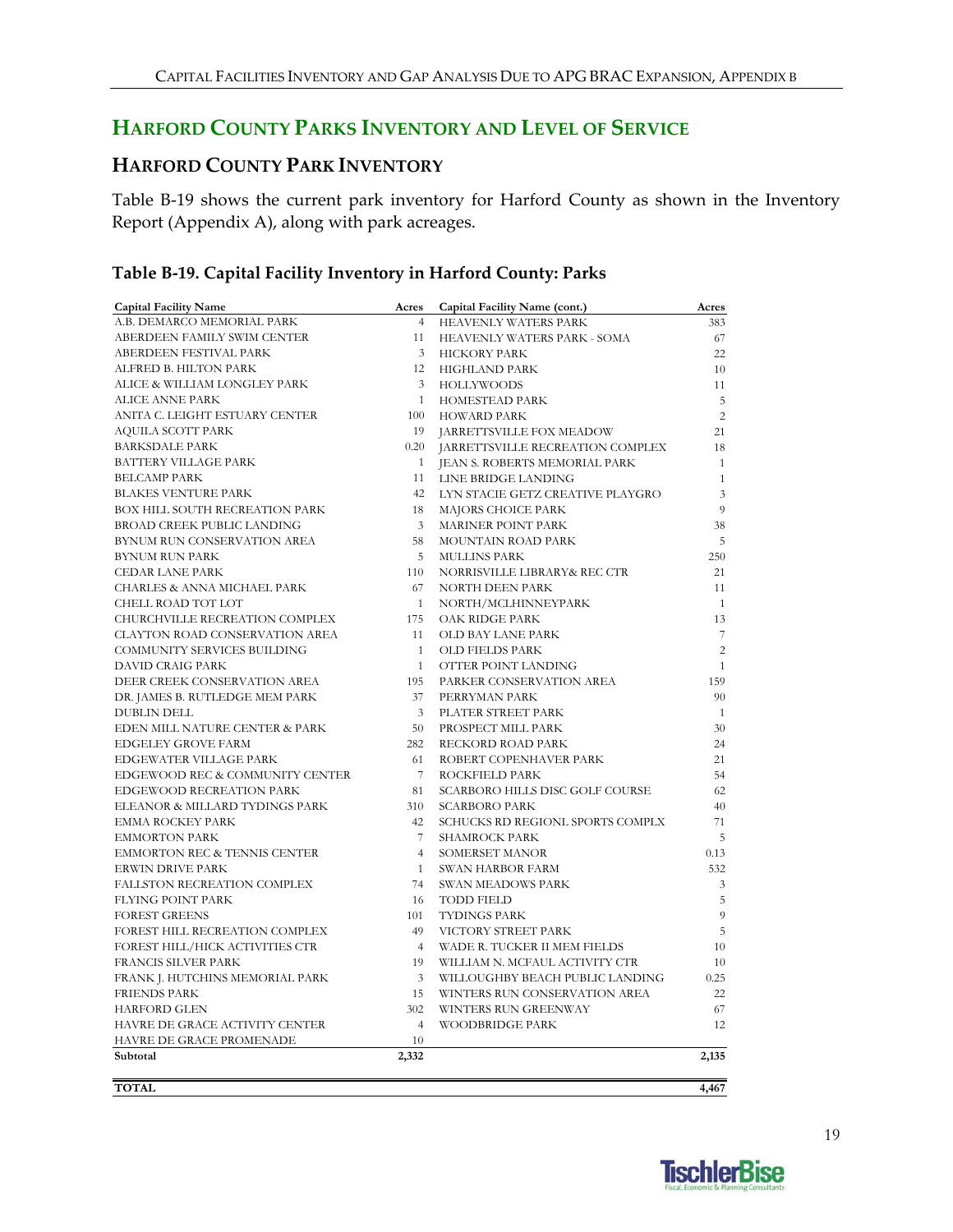## **HARFORD COUNTY PARK LEVEL OF SERVICE**

Table B‐20 summarizes the existing capital facility level of service (LOS) for parkland owned by Harford County. Population drives demand for these facilities, so the capital facility LOS is calculated based on the County's existing inventory of park acres and the relationship to existing countywide population. As shown in Table B‐4, the existing population totals 242,700 persons. The LOS for parks in Harford County is 0.0184 acres per person (4,467 acres / 242,700 persons = 0.0184 acres per person).

#### **Table B‐20. Capital Facility Level of Service in Harford County: Parks**

| <b>Existing Capital Facility Inventory</b> | $4,467$ Acres           |
|--------------------------------------------|-------------------------|
| <b>Existing Demand Units</b>               | 242,700 Population      |
| <b>Existing Level of Service</b>           | 0.0184 Acres per Person |

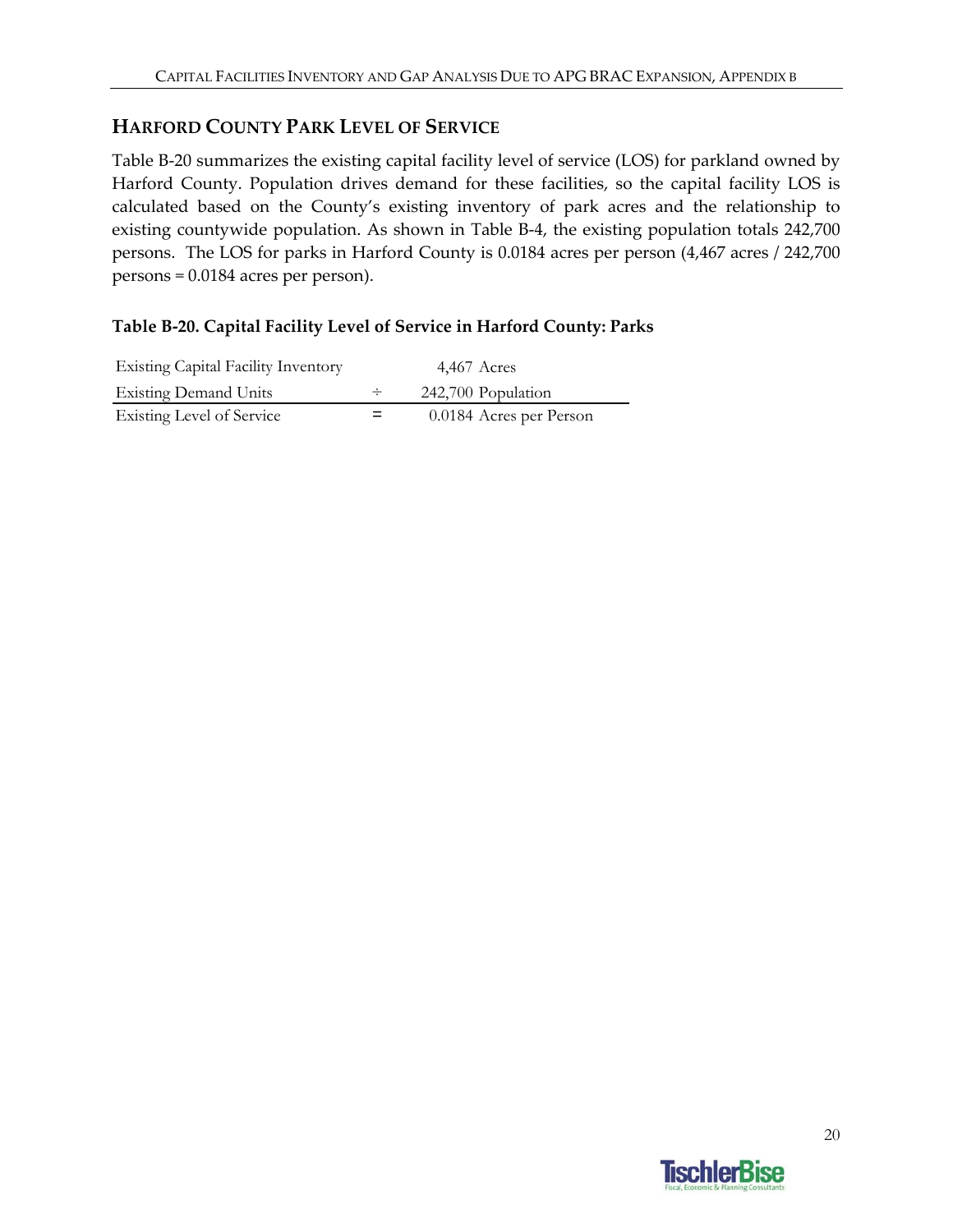# **HARFORD COUNTY RECREATIONAL INVENTORY AND LEVEL OF SERVICE**

## **HARFORD COUNTY RECREATIONAL FACILITIES INVENTORY**

Table B‐21 shows the current recreational facility inventory for Harford County as shown in the Inventory Report (Appendix A), along with square footage. The parks and recreation department's administrative offices, located at 34 North Philadelphia in Aberdeen and 702 N. Tollgate in Bel Air when added, bring the total facility square footage to 224,152. These two facilities are included in the Inventory Report under Administrative Facilities.

| <b>Capital Facility Name</b>               | <b>Address</b>         | Location       | <b>Square Feet</b> |
|--------------------------------------------|------------------------|----------------|--------------------|
| Anita C. Leight Estuary Center             | 700 Otter Point Road   | Abingdon       | 7,500              |
| Emmorton Recreation Center and Tennis Barn | 2213 Old Emmorton Road | Bel Air        | 40,350             |
| Equestrian Center                          | 608 Tollgate Road      | Bel Air        | 10,400             |
| Liriodendron                               | 502 W. Gordon St.      | Bel Air        | 6,034              |
| McFaul Activities Center                   | 525 W. MacPhail Road   | Bel Air        | 29,350             |
| Edgeley Grove Farm                         | 864 Smith Lane         | Benson         | 2,070              |
| Churchville Recreation Complex             | 111 Glenville Road     | Churchville    | 26,000             |
| <b>Edgewood Recreation Center</b>          | 1980 Brookside Drive   | Edgewood       | 10,400             |
| <b>Fallston Recreation Complex</b>         | 1809 Fallston Road     | Fallston       | 4,260              |
| Forest Hill/Hickory Recreation Center      | 2213 Commerce Road     | Forest Hill    | 28,725             |
| Havre de Grace Activity Center             | 351 Lewis Lane         | Havre de Grace | 30,000             |
| Swan Harbor Farm                           | 401 Oakington Road     | Havre de Grace | 6,155              |
| Mariner Point Park                         | 100 Kearney Drive      | Joppa          | 2,000              |
| Eden Mill Nature Center                    | 1617 Eden Mill Road    | Pylesville     | 9,906              |
| Norrsiville Library/Recreation Center      | 5310 Norrisville Road  | White Hall     | 7,150              |
| <b>Subtotal From Inventory</b>             |                        |                | 220,300            |
| Parks and Recreation Administration        |                        |                | 3,452              |
| Parks and Recreation Administration        |                        |                | 400<br>+           |
| <b>TOTAL</b>                               |                        |                | 224,152<br>$=$     |

#### **Table B‐21. Capital Facility Inventory in Harford County: Recreational Facilities**

# **HARFORD COUNTY RECREATIONAL FACILITIES LEVEL OF SERVICE**

Table B‐22 summarizes the existing capital facility level of service (LOS) for Harford County's recreational facilities. Population drives demand for these facilities, so the capital facility LOS is calculated based on the County's existing inventory of recreational facility square footage and the relationship to existing countywide population. As shown in Table B‐4, the existing population totals 242,700 persons. The LOS for recreational facilities in Harford County is 0.92 sq. ft. per person (224,152 sq. ft. / 242,700 persons = 0.92 sq. ft. per person).

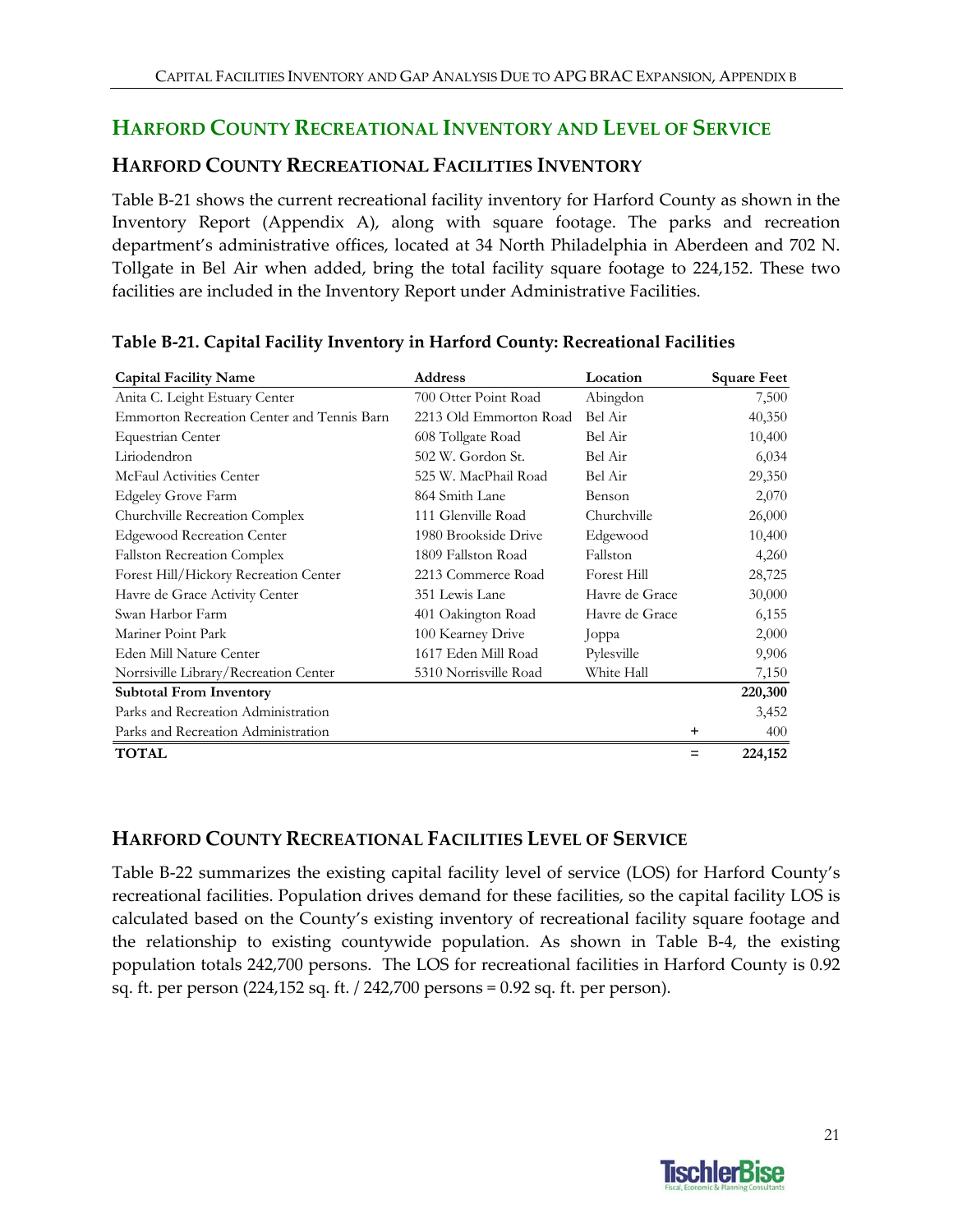# **Table B‐22. Capital Facility Level of Service in Harford County: Recreational Facilities**

| <b>Existing Capital Facility Level of Service</b> |        |                     |
|---------------------------------------------------|--------|---------------------|
| <b>Existing Capital Facility Inventory</b>        |        | 224,152 Square Feet |
| <b>Existing Demand Units</b>                      | $\div$ | 242,700 Population  |
| Existing Level of Service                         |        | 0.92 SF per Person  |

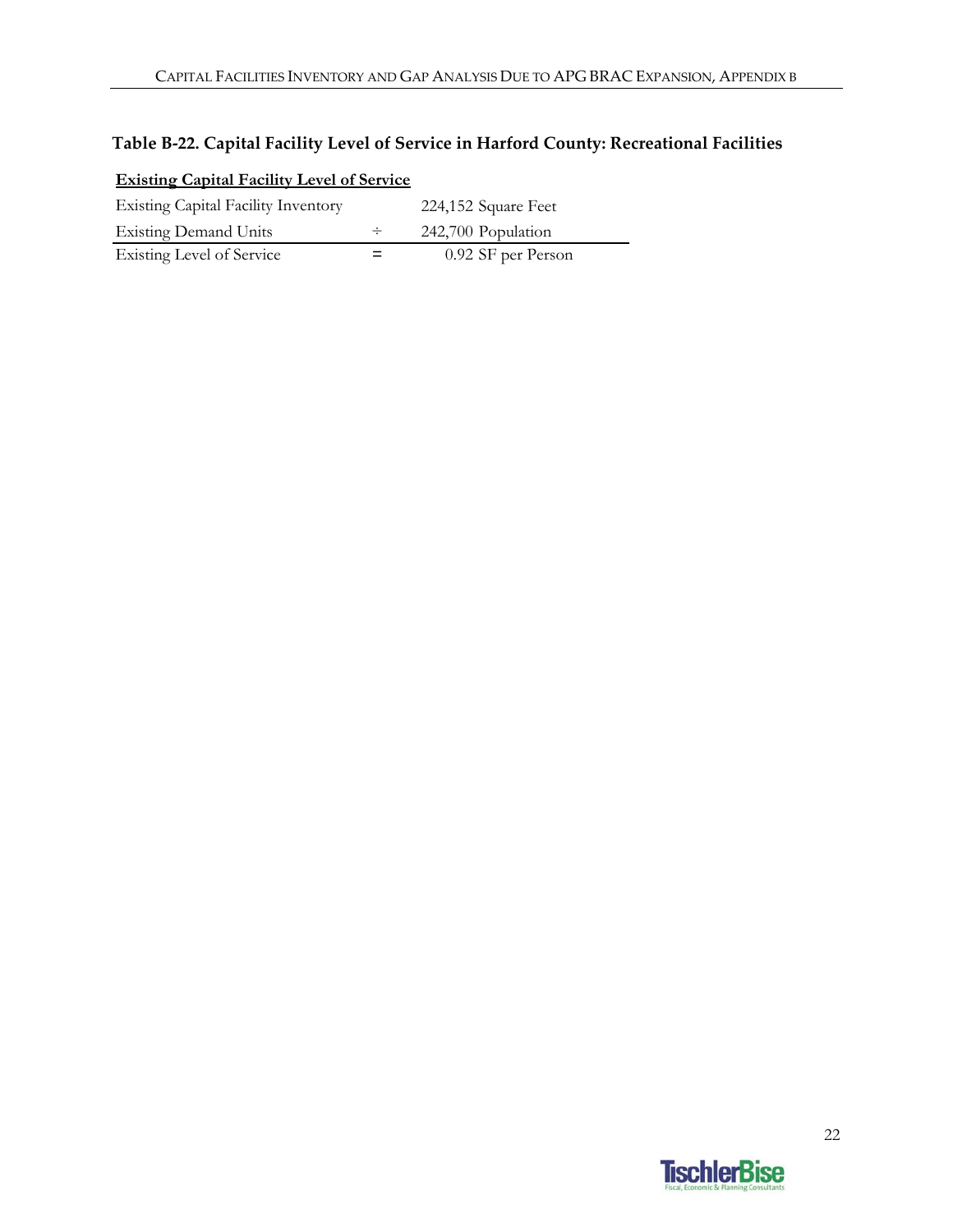# **HARFORD COUNTY PUBLIC SCHOOLS INVENTORY AND LEVEL OF SERVICE**

# **HARFORD COUNTY PUBLIC SCHOOLS INVENTORY AND LEVEL OF SERVICE**

Table B‐23 shows the current public school inventory for Harford County's elementary schools as shown in the Inventory Report (Appendix A), along with capacity, enrollment and utilization. Utilization rate is used to measure current level of service for schools. The utilization rate is a ratio of current enrollment to capacity, which is expressed as a percentage. A utilization rate over 100% means the school type is over capacity and less than 100% means there is surplus capacity. Alternative schools – the Center for Educational Opportunity, the John Archer School and Harford Technical – are not included here as the attendance boundaries for these facilities are countywide. As the school gap analysis was conducted on a sub‐county basis, these schools were not included.

| <b>School Name</b>    | <b>Address</b>             | City           | <b>Type</b> | Capacity | Enrollment Utilization |      |
|-----------------------|----------------------------|----------------|-------------|----------|------------------------|------|
| Abingdon              | 399 Singer Road            | Abingdon       | Elementary  | 821      | 754                    | 92%  |
| Bakerfield            | 36 Baker Street            | Aberdeen       | Elementary  | 455      | 445                    | 98%  |
| Bel Air               | 30 East Lee Street         | Bel Air        | Elementary  | 500      | 469                    | 94%  |
| Church Creek          | 4299 Church Creek Road     | Belcamp        | Elementary  | 789      | 713                    | 90%  |
| Churchville           | 2935 Level Road            | Churchville    | Elementary  | 388      | 359                    | 93%  |
| Darlington            | 2119 Shuresville Road      | Darlington     | Elementary  | 192      | 130                    | 68%  |
| Deerfield             | 2307 Willougby Beach Road  | Edgewood       | Elementary  | 555      | 540                    | 97%  |
| Dublin                | 1527 Whiteford Road        | Street         | Elementary  | 295      | 226                    | 77%  |
| Edgewood              | 2100 Cedar Drive           | Edgewood       | Elementary  | 511      | 385                    | 75%  |
| Emmorton              | 2502 Tollgate Road         | Bel Air        | Elementary  | 549      | 666                    | 121% |
| Forest Hill           | 2407 Roscks Road           | Forest Hill    | Elementary  | 581      | 576                    | 99%  |
| <b>Forest Lakes</b>   | 100 Osborne Parkway        | Forest Hill    | Elementary  | 548      | 696                    | 127% |
| Fountain Green        | 517 Fountain Green Road    | Bel Air        | Elementary  | 571      | 662                    | 116% |
| G. Lisby at Hillsdale | 810 Edmund Street          | Aberdeen       | Elementary  | 432      | 296                    | 69%  |
| Hall's Cross Roads    | 203 East Bel Air Avenue    | Aberdeen       | Elementary  | 632      | 402                    | 64%  |
| Havre de Grace        | 600 Juniata Street         | Havre de Grace | Elementary  | 574      | 359                    | 63%  |
| Hickory               | 2100 Conowingo Road        | Bel Air        | Elementary  | 693      | 691                    | 100% |
| Homestead/Wakefield   | 900 South Main Street      | Bel Air        | Elementary  | 907      | 894                    | 99%  |
| Jarrettsville         | 3818 Norrisville Road      | Jarrettsville  | Elementary  | 520      | 440                    | 85%  |
| Joppatowne            | 410 Barksdale Road         | Joppa          | Elementary  | 484      | 502                    | 104% |
| Magnolia              | 901 Trimble Road           | Joppa          | Elementary  | 499      | 521                    | 104% |
| Meadowyale            | 910 Grace View Drive       | Havre de Grace | Elementary  | 568      | 529                    | 93%  |
| Norrisville           | 5302 Norrisville Road      | White Hall     | Elementary  | 252      | 206                    | 82%  |
| North Bend            | 1445 North Bend Road       | Jarrettsville  | Elementary  | 513      | 399                    | 78%  |
| North Harford         | 120 Pylesville             | Pylesville     | Elementary  | 487      | 478                    | 98%  |
| Prospect Mill         | 101 Prospect Mill Road     | Bel Air        | Elementary  | 680      | 961                    | 141% |
| Ring Factory          | 1400 Emmorton Road         | Bel Air        | Elementary  | 549      | 527                    | 96%  |
| Riversdale            | 211 Stillmeadow Drive      | Joppa          | Elementary  | 522      | 531                    | 102% |
| Roye-Williams         | 201 Oakington Road         | Havre de Grace | Elementary  | 752      | 472                    | 63%  |
| William Paca/Old Post | 2706 Old Philadelphia Road | Abingdon       | Elementary  | 940      | 983                    | 105% |
| William S. James      | 1 Laurentum Parkway        | Abingdon       | Elementary  | 476      | 480                    | 101% |
| Youth's Benefit       | 1901 Fallston Road         | Fallston       | Elementary  | 890      | 1,065                  | 120% |
| <b>TOTAL</b>          |                            |                |             | 18,125   | 17,357                 | 96%  |

#### **Table B‐23. Capital Facility Inventory in Harford County: Public Schools (Elementary)**

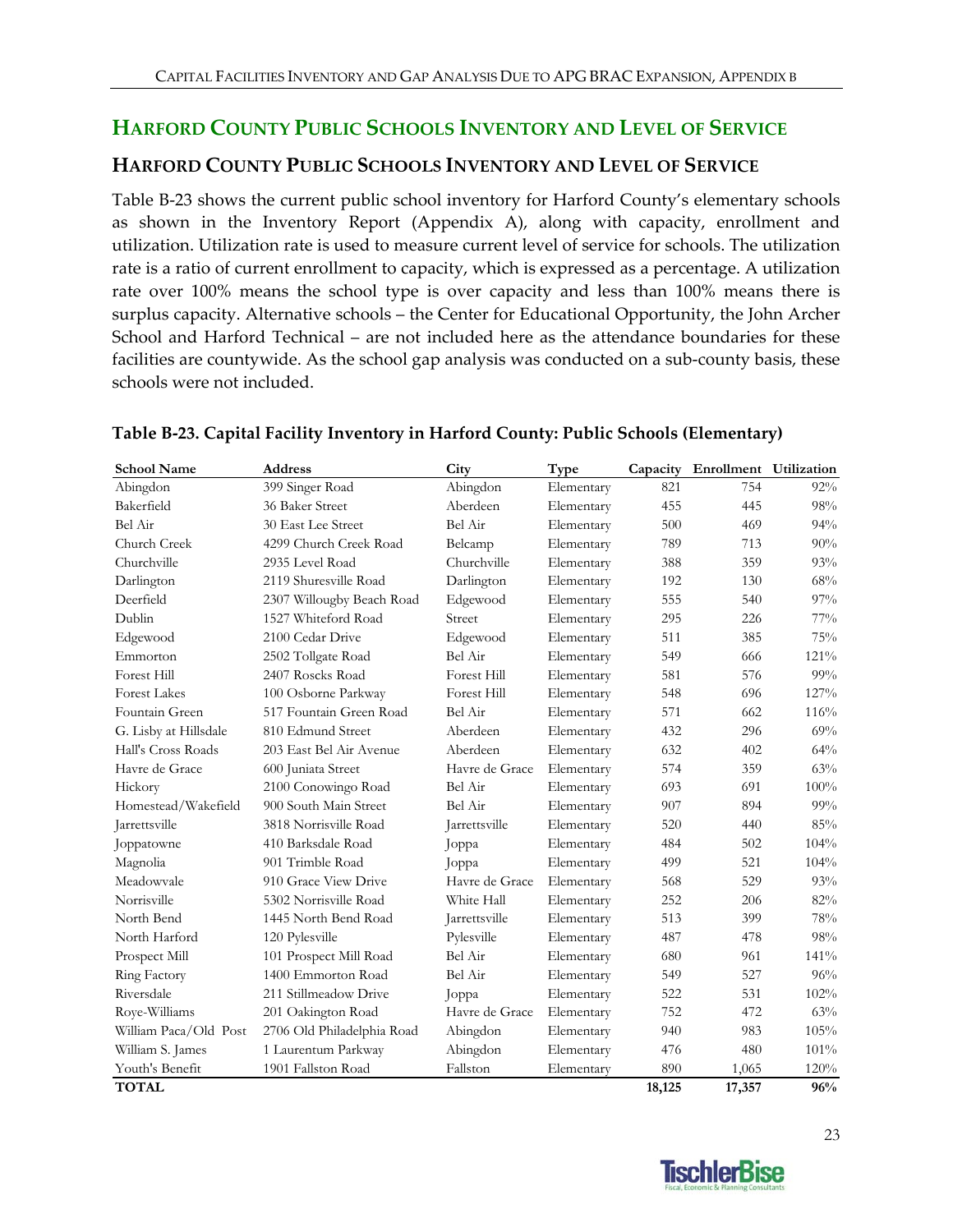Table B-24 shows the current public school inventory for Harford County's middle schools as shown in the Inventory Report (Appendix A), along with capacity, enrollment and utilization.

| <b>School Name</b> | <b>Address</b>             | City            | Type   | Capacity | Enrollment Utilization |         |
|--------------------|----------------------------|-----------------|--------|----------|------------------------|---------|
| Aberdeen           | 111 Mount Royal Avenue     | Aberdeen        | Middle | 1,709    | 1,095                  | 64%     |
| Bel Air            | 99 Idlewild Street         | Bel Air         | Middle | 1,318    | 1,244                  | 94%     |
| Edgewood           | 2311 Willoughby Beach Road | Edgewood        | Middle | 1,370    | 1,142                  | 83%     |
| Fallston           | 2303 Carrs Mill Road       | <b>Fallston</b> | Middle | 1,105    | 926                    | 84%     |
| Havre de Grace     | 600 Juniata Street         | Havre de Grace  | Middle | 775      | 610                    | 79%     |
| Magnolia           | 299 Fort Hoyle Road        | $\log$          | Middle | 1,073    | 872                    | 81%     |
| North Harford      | 112 Pylesville             | Pyelsville      | Middle | 1,243    | 1,153                  | 93%     |
| Patterson Mill     | 85 Patterson Mill Road     | Bel Air         | Middle | 733      | 736                    | $100\%$ |
| Southampton        | 1200 Moores Mill Road      | Bel Air         | Middle | 1,540    | 1,252                  | 81%     |
| <b>TOTAL</b>       |                            |                 |        | 10,866   | 9,030                  | 83%     |

**Table B‐24. Capital Facility Level of Service in Harford County: Public Schools (Middle)**

Table B-25 shows the current public school inventory for Harford County's high schools as shown in the Inventory Report (Appendix A), along with capacity, enrollment and utilization.

| <b>School Name</b> | Address                     | City           | Type | Capacity | Enrollment Utilization |         |
|--------------------|-----------------------------|----------------|------|----------|------------------------|---------|
| Aberdeen           | 251 Paradise Road           | Aberdeen       | High | 1,370    | 1,573                  | 115%    |
| Bel Air            | 100 Heighe Street           | Bel Air        | High | 1,423    | 1,398                  | 98%     |
| C. Milton Wright   | 1301 N. Fountain Green Road | Bel Air        | High | 1,678    | 1,750                  | $104\%$ |
| Edgewood           | 2415 Willoughby Beach Road  | Edgewood       | High | 1,380    | 1,167                  | 85%     |
| Fallston           | 2301 Carrs Mill Road        | Fallston       | High | 1,529    | 1,453                  | 95%     |
| Havre de Grace     | 700 Congress Avenue         | Havre de Grace | High | 850      | 770                    | $91\%$  |
| Joppatowne         | 555 Jopa Farm Road          | $\log pa$      | High | 1,105    | 1,005                  | 91%     |
| North Harford      | 211 Pylesville Road         | Pylesville     | High | 1,603    | 1,382                  | 86%     |
| Patterson Mill     | 85 Patterson Mill Road      | Bel Air        | High | 1,030    | 438                    | 43%     |
| <b>TOTAL</b>       |                             |                |      | 11,968   | 10,936                 | 91%     |

**Table B‐25. Capital Facility Level of Service in Harford County: Public Schools (High)**

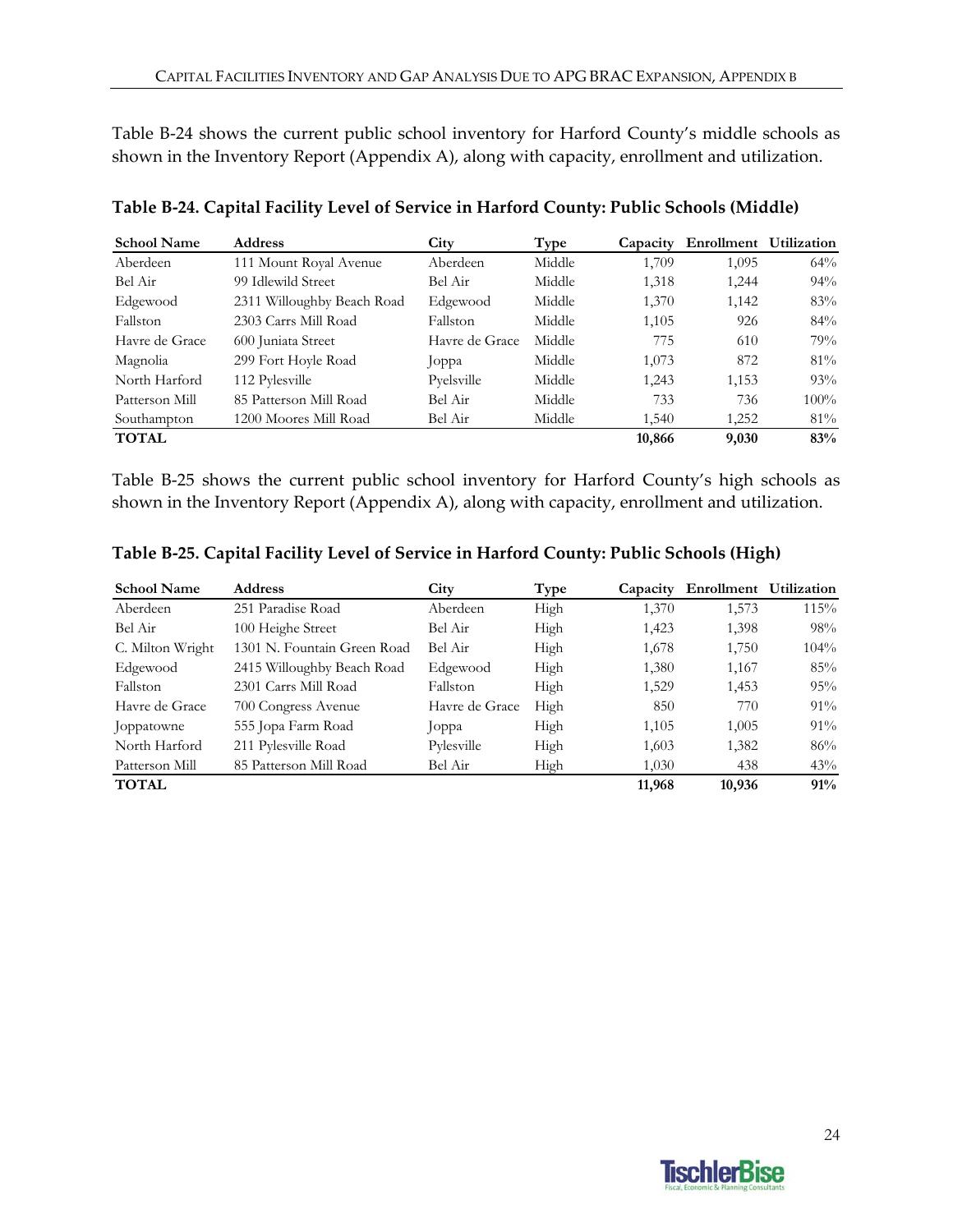# **HARFORD COUNTY COMMUNITY COLLEGE INVENTORY AND LEVEL OF SERVICE**

# **HARFORD COUNTY COMMUNITY COLLEGE INVENTORY**

Table B‐26 shows the current community college inventory for Harford County as shown in the Inventory Report (Appendix A), along with net assignable square footage. Net assignable square footage is a measurement used by the State's community colleges that is defined as "The sum of all areas on all floors of building assigned to, or available for assignment to, an occupant including every type of space functionally usable by an occupant (except custodial, circulation, mechanical, and structural areas)."

#### **Table B‐26. Capital Facility Inventory in Harford County: Community College**

| <b>Capital Facility Name</b>     | <b>Address</b>              | Location | Net Assignable Square Feet |
|----------------------------------|-----------------------------|----------|----------------------------|
| <b>Harford Community College</b> | 401 Thomas Run Road Bel Air |          | 325,881                    |

# **HARFORD COUNTY COMMUNITY COLLEGE LEVEL OF SERVICE**

Table B‐27 summarizes the existing capital facility level of service (LOS) for Harford County's community college. Population drives demand for these facilities, so the capital facility LOS is calculated based on the County's existing inventory of community college net assignable square feet and the relationship to existing countywide population. As shown in Table D‐4, the existing population totals 242,700 persons. The LOS for community college in Harford County is 1.34 per person (325,881 net assignable sq. ft. / 242,700 persons = 1.34 net assignable sq. ft. per person).

#### **Table B‐27. Capital Facility Level of Service in Harford County: Community College**

| <b>Existing Capital Facility Level of Service</b> |        |                                    |
|---------------------------------------------------|--------|------------------------------------|
| <b>Existing Capital Facility Inventory</b>        |        | 325,881 Net Assignable Square Feet |
| <b>Existing Demand Units</b>                      | $\div$ | 242,700 Population                 |
| Existing Level of Service                         |        | 1.34 SF per Demand Unit            |

# **TischlerBise**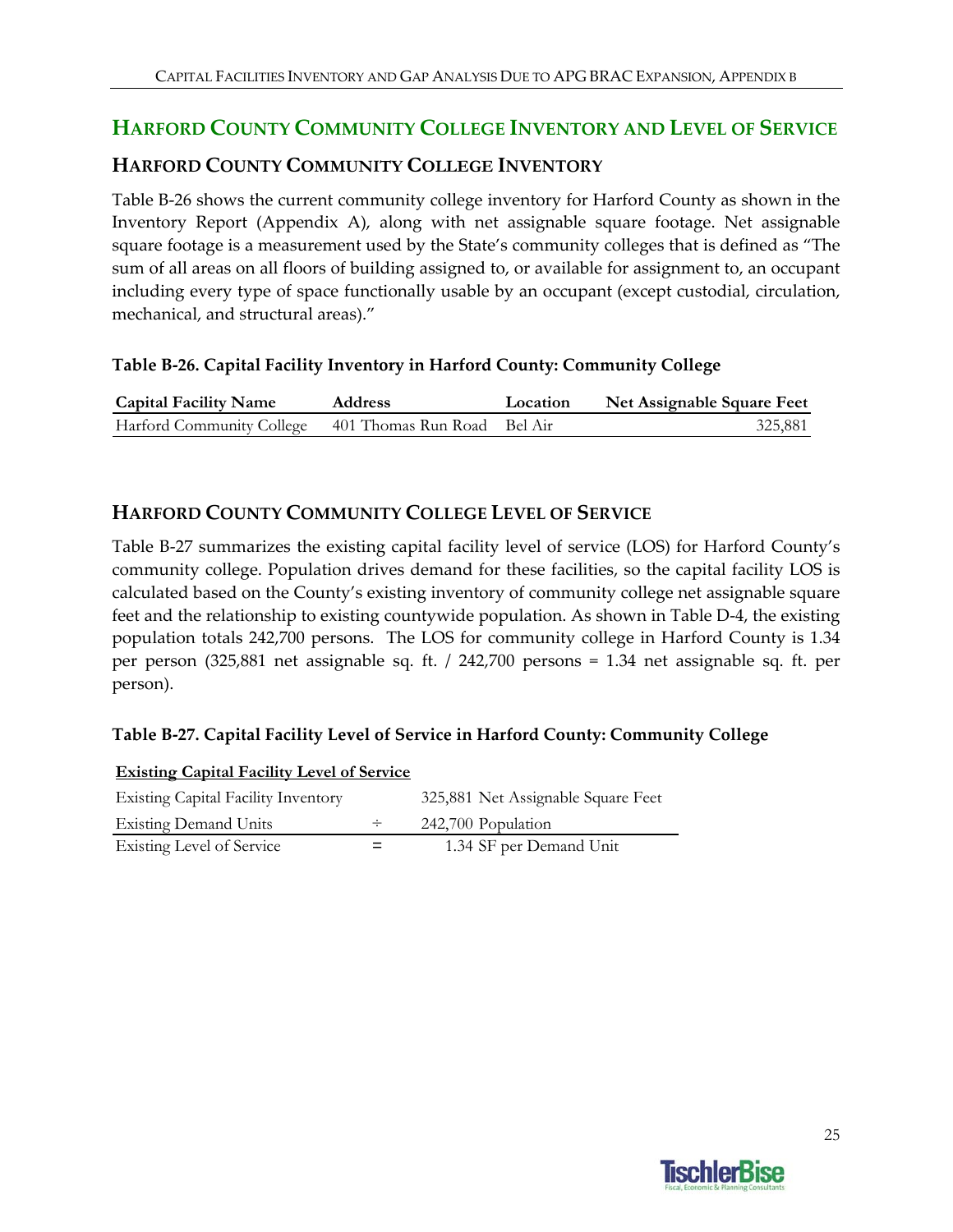# **PRIVATE FACILITY LEVEL OF SERVICE BY FACILITY CATEGORY**

This section presents the inventory and level of service in Harford County by facility category. All facilities have a level of service that is calculated based on countywide population or jobs.

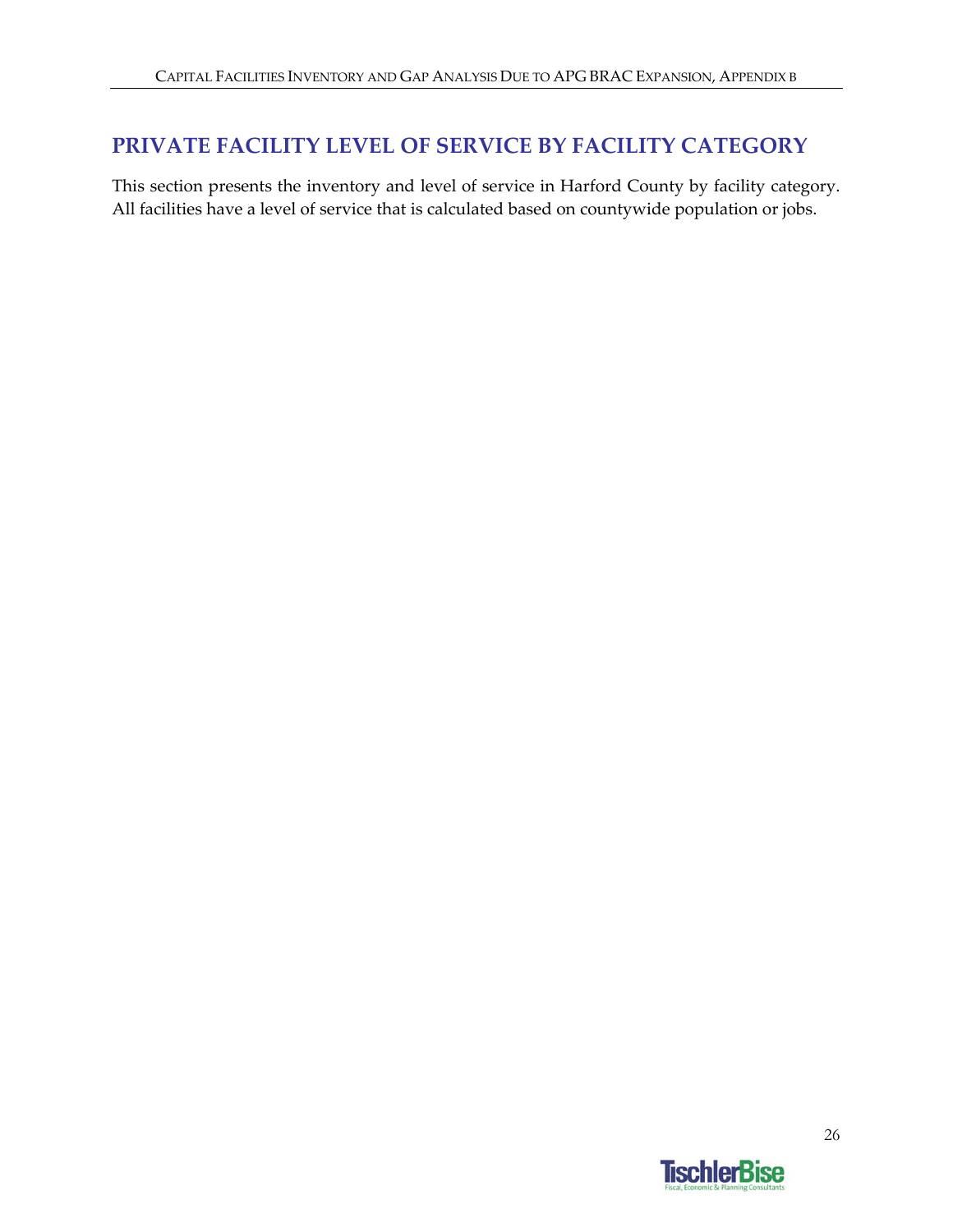# **MEETING SPACE AND HOTEL INVENTORY AND LEVELS OF SERVICE – HARFORD COUNTY**

# **HOTEL AND MEETING SPACE INVENTORY – HARFORD COUNTY**

Table B-28 shows the current inventory of hotels and meeting space in Harford County as shown in the Inventory Report (Appendix A), along with rooms and meeting space square footage. Square footage for fire banquet hall space is not included as these facilities are not expected to be expanded on an incremental basis. Square footage for other facilities listed on the inventory were not available at printing (Higher Education and Conference Center at HEAT, Top of the Bay, Liriodendron Mansion and Rockfield Manor) and are not included in the LOS calculation.

| <b>Capital Facility Name</b>            | <b>Address</b>           | Location       | Rooms | Meeting Space Sq. Ft. |
|-----------------------------------------|--------------------------|----------------|-------|-----------------------|
| Bayside Inn                             | 424 S Philadelphia Blvd  | Aberdeen       | 37    | $\left($              |
| Budget Inn                              | 1112 S Philadelphia Blvd | Aberdeen       | 24    | $\Omega$              |
| Clarion Aberdeen                        | 980 Hospitality Way      | Aberdeen       | 134   | 2,600                 |
| Courtyard Aberdeen                      | 830 Long Dr              | Aberdeen       | 120   | 2,230                 |
| Days Inn Aberdeen                       | 783 W Bel Air Ave        | Aberdeen       | 49    | $\theta$              |
| Holiday Inn Aberdeen Chesapeake House   | 1007 Beards Hill Rd      | Aberdeen       | 120   | 2,500                 |
| Ken's Motel                             | 636 S Philadelphia Blvd  | Aberdeen       | 16    | $\Omega$              |
| La Quinta Inns Aberdeen                 | 793 W Bel Air Ave        | Aberdeen       | 112   | 1,256                 |
| Red Roof Inn Aberdeen                   | 988 Hospitality Way      | Aberdeen       | 109   | $\Omega$              |
| Residence Inn Aberdeen                  | 830 Long Dr              | Aberdeen       | 78    | 2,230                 |
| Super 8 Aberdeen                        | 1008 Beards Hill Rd      | Aberdeen       | 62    | $\Omega$              |
| Travelodge Aberdeen                     | 820 W Bel Air Ave        | Aberdeen       | 61    | $\Omega$              |
| Country Inn & Suites Bel Air East       | 1435 Handlir Dr          | Bel Air        | 81    | 450                   |
| Extended Stay America Bel Air           | 1361 James Way           | Bel Air        | 101   | $\Omega$              |
| Springhill Suites Edgewood Aberdeen     | 1420 Handlir Dr          | Bel Air        | 119   | 300                   |
| Wingate By Wyndham Aberdeen             | 1326 Policy Dr           | Belcamp        | 107   | 400                   |
| Best Western Invitation Inn             | 1709 Edgewood Rd         | Edgewood       | 158   | 1,984                 |
| Days Inn Edgewood                       | 2116 Emmorton Park Rd    | Edgewood       | 72    | $\theta$              |
| Edgewood Motel                          | 2209 Pulaski Hwy         | Edgewood       | 24    | $\Omega$              |
| Hampton Inn Baltimore Edgewood          | 2112 Emmorton Park Rd    | Edgewood       | 104   | $\Omega$              |
| Holiday Inn Express Hotel Edgewood I 95 | 2118 Emmorton Park Rd    | Edgewood       | 92    | 0                     |
| Motel Chase Manor                       | 2700 Pulaski Hwy         | Edgewood       | 30    | $\Omega$              |
| Ramada Edgewood                         | 1700 Van Bibber Rd       | Edgewood       | 153   | 5,688                 |
| Sleep Inn & Suites Edgewood             | 1807 Edgewood Rd         | Edgewood       | 84    | 450                   |
| Budget Inn                              | 912 Pulaski Hwy          | Havre De Grace | 41    | $\theta$              |
| Super 8 Havre De Grace                  | 929 Pulaski Hwy          | Havre De Grace | 63    | $\Omega$              |
| Super 8 Joppa                           | 1015 Pulaski Hwy         | Joppa          | 55    | $\Omega$              |
| <b>TOTAL</b>                            |                          |                | 2,206 | 20,088                |

#### **Table B‐28. Capital Facility Inventory in Harford County: Hotels and Meeting Space**

# **HOTEL LEVEL OF SERVICE – HARFORD COUNTY**

Table B‐29 summarizes the existing capital facility level of service (LOS) for hotels in Harford County's. Employment drives demand for hotels, so the capital facility LOS is calculated based on the existing inventory of hotels in the County and the relationship to existing countywide

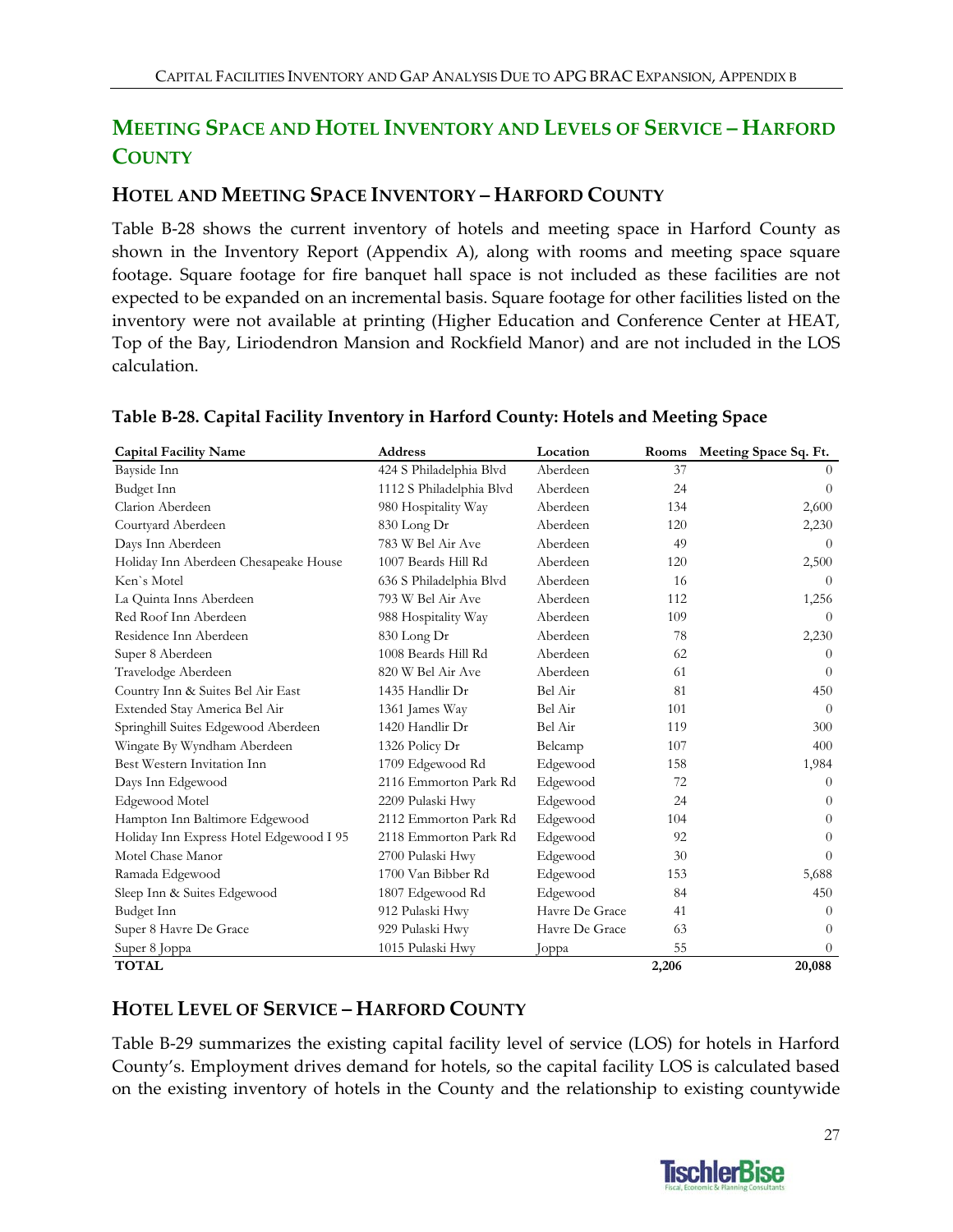jobs. As shown in Table B-4, the existing jobs total is 117,886. The LOS for hotel rooms in Harford County is 0.02 rooms per job (2,206 rooms / 117,886 jobs = 0.02 rooms per job).

#### **Table B‐29. Capital Facility Level of Service in Harford County: Hotels**

| <b>Existing Capital Facility Level of Service</b> |  |                    |  |  |  |  |
|---------------------------------------------------|--|--------------------|--|--|--|--|
| <b>Existing Capital Facility Inventory</b>        |  | $2,206$ Rooms      |  |  |  |  |
| <b>Existing Demand Units</b>                      |  | 117,886 Jobs       |  |  |  |  |
| Existing Level of Service                         |  | 0.02 Rooms per Job |  |  |  |  |

# **MEETING SPACE LEVEL OF SERVICE – HARFORD COUNTY**

Table B‐30 summarizes the existing capital facility level of service (LOS) for meeting space in Harford County. Employment drives demand for meeting space, so the capital facility LOS is calculated based on the existing inventory of meeting space in the County and the relationship to existing countywide jobs. As shown in Table B‐4, the existing job total is 117,886. The LOS for meeting space in Harford County is 0.17 square feet per job (72,350 sq ft. / 117,886 jobs = 0.17 sq. ft. per job).

#### **Table B‐30. Capital Facility Level of Service in Harford County: Meeting Space**

| <b>Existing Capital Facility Level of Service</b> |        |                         |  |  |  |  |
|---------------------------------------------------|--------|-------------------------|--|--|--|--|
| <b>Existing Capital Facility Inventory</b>        |        | 20,088 Square Feet      |  |  |  |  |
| <b>Existing Demand Units</b>                      | $\div$ | 117,886 Jobs            |  |  |  |  |
| <b>Existing Level of Service</b>                  |        | 0.17 SF per Demand Unit |  |  |  |  |

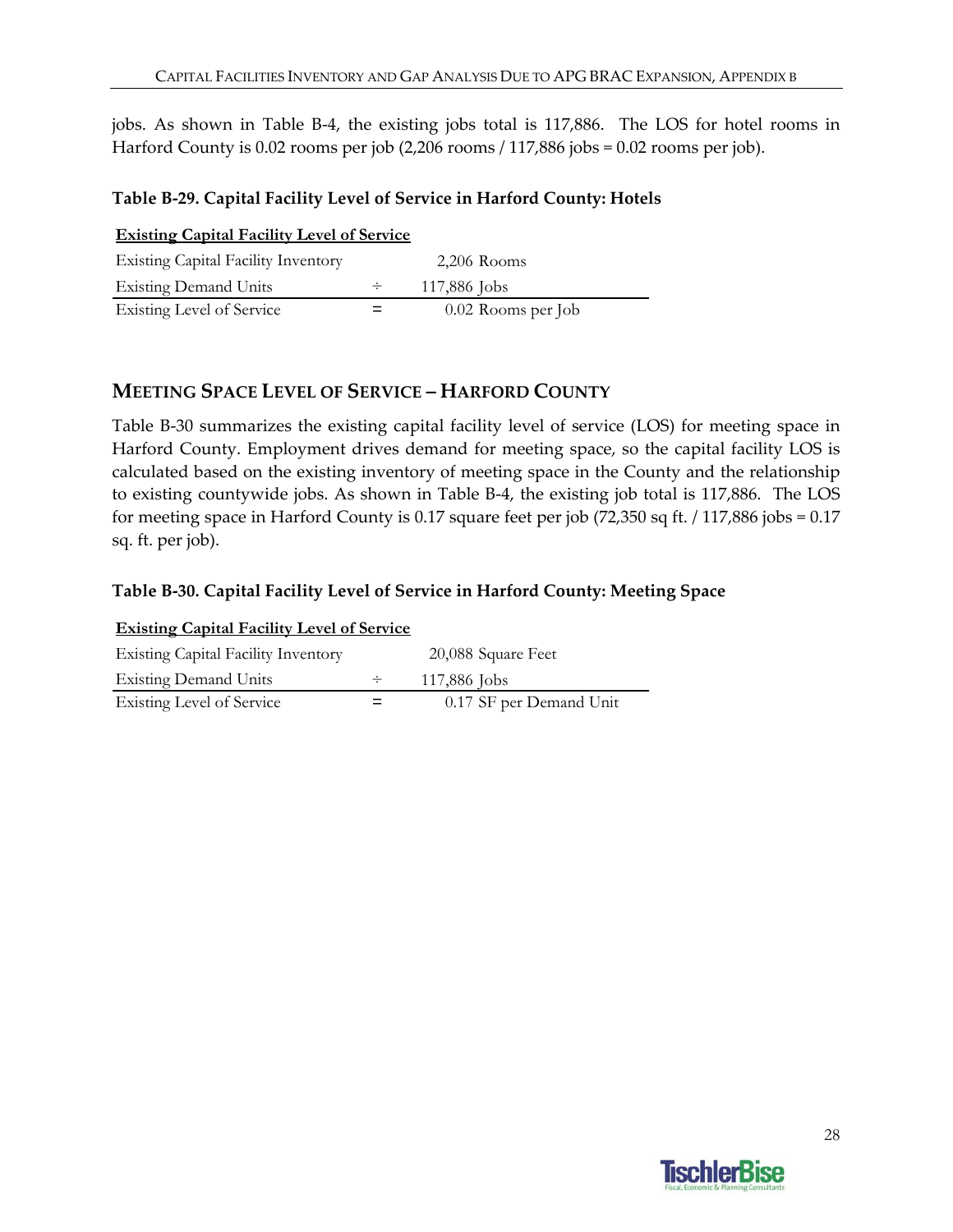# **HOSPITAL INVENTORY AND LEVEL OF SERVICE – HARFORD COUNTY**

# **HOSPITAL INVENTORY – HARFORD COUNTY**

Table B‐31 shows the current hospital inventory in Harford County as shown in the Inventory Report (Appendix A), along with beds.

### **Table B‐31. Capital Facility Inventory in Harford County: Hospital**

| <b>Capital Facility Name</b>    | <b>Address</b>             | Location       | <b>Beds</b> |
|---------------------------------|----------------------------|----------------|-------------|
| Upper Chesapeake Medical Center | 500 Upper Chesapeake Drive | Bel Air        | 168.        |
| Harford Memorial Hospital       | 501 S Union Ave            | Havre De Grace | 91.         |
| <b>TOTAL</b>                    |                            |                | 259         |

# **HOSPITAL LEVEL OF SERVICE – HARFORD COUNTY**

Table B‐32 summarizes the existing capital facility level of service (LOS) for hospitals in Harford County. Population drives demand for these facilities, so the capital facility LOS is calculated based on the existing inventory of hospitals in the County and the relationship to existing countywide population. As shown in Table B‐4, the existing population is 242,700. The LOS for hospitals in Harford County is 0.0011 beds per person (259 beds / 242,700 persons = 0.0011 beds per person).

# **Table B‐32. Capital Facility Level of Service in Harford County: Hospital**

| <b>Existing Capital Facility Level of Service</b> |        |                        |  |  |
|---------------------------------------------------|--------|------------------------|--|--|
| <b>Existing Capital Facility Inventory</b>        |        | 259 Beds               |  |  |
| <b>Existing Demand Units</b>                      | $\div$ | 242,700 Population     |  |  |
| Existing Level of Service                         |        | 0.0011 Beds per Person |  |  |

# **TischlerBise**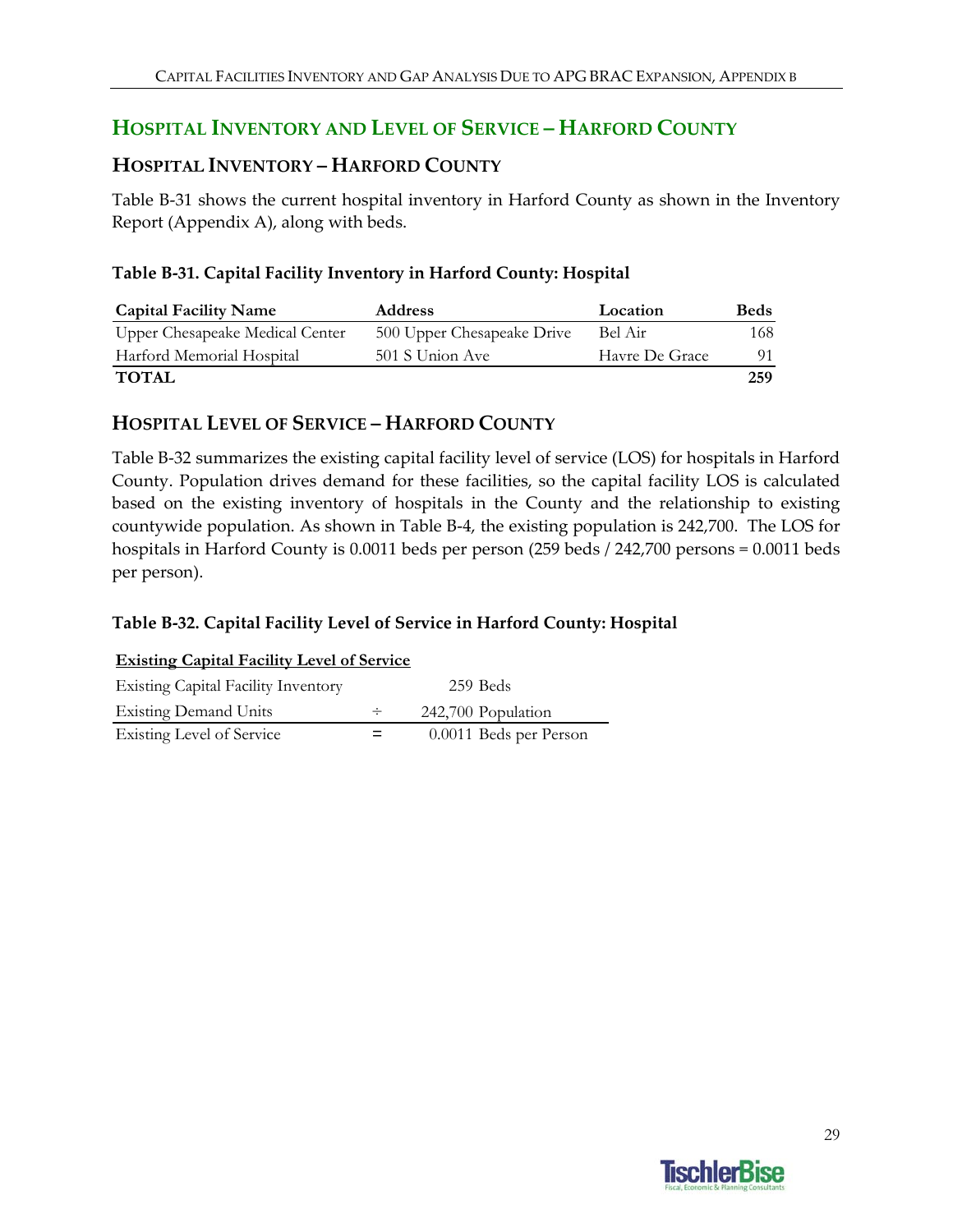# **DOCTOR DIRECTORY AND LEVEL OF SERVICE – HARFORD COUNTY**

## **DOCTOR DIRECTORY – HARFORD COUNTY**

Table B-33 shows the current directory of doctors within Harford County as shown in the Inventory Report (Appendix A).

|  | Table B-33. Geographic Distribution of Doctors in Harford County |  |  |
|--|------------------------------------------------------------------|--|--|
|  |                                                                  |  |  |

| Location                | <b>Doctors</b> |
|-------------------------|----------------|
| Aberdeen                | 9              |
| Aberdeen Proving Ground | 3              |
| Abington                | 24             |
| Baldwin                 | 1              |
| Bel Air                 | 157            |
| Belcamp                 | 4              |
| Churchville             | 8              |
| Darlington              | 1              |
| Edgewood                | 8              |
| Fallston                | 38             |
| Forest Hill             | 29             |
| Havre de Grace          | 47             |
| Jarrettsville           | 7              |
| Joppa                   | 17             |
| Kingsville              | $\overline{2}$ |
| Monkton                 | 1              |
| Pylesville              | 3              |
| Street                  | 3              |
| Whiteford               | $\overline{4}$ |
| White Hall              | 1              |
| <b>TOTAL</b>            | 367            |

# **DOCTOR LEVEL OF SERVICE – HARFORD COUNTY**

Table B-34 summarizes the existing level of service (LOS) for doctors in Harford County. Population drives demand for medical service, so the LOS is calculated based on the existing directory of doctors in the County and the relationship to existing countywide population. As shown in Table B-4, the existing population is 242,700. The LOS for doctors in Harford County is 0.0015 doctors per person (367 doctors / 242,700 persons = 0.0015 doctors per person).

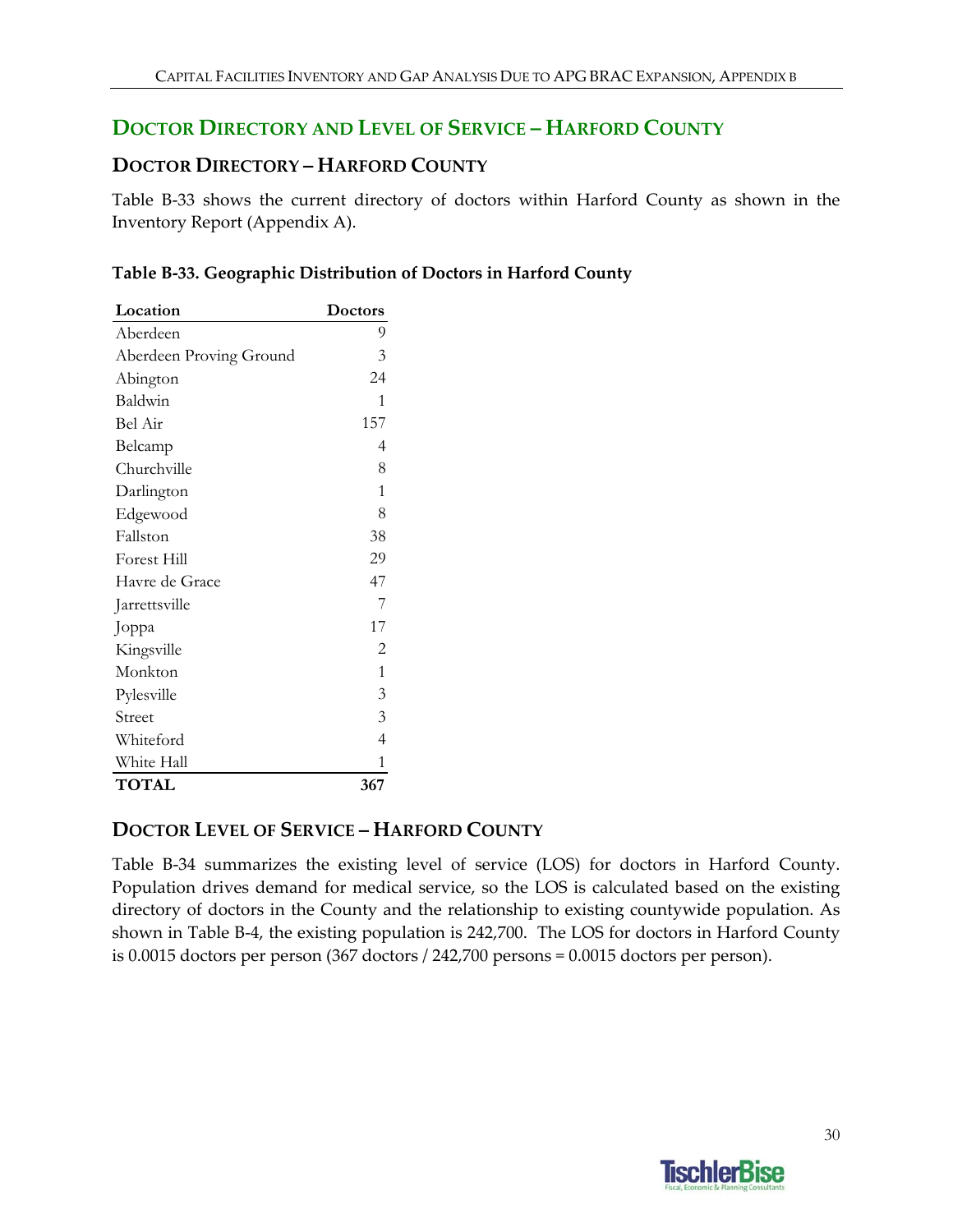# **Table B‐34. Level of Service in Harford County: Doctors**

| <b>Existing Level of Service</b> |        |                           |
|----------------------------------|--------|---------------------------|
| <b>Existing Directory</b>        |        | 367 Doctors               |
| <b>Existing Demand Units</b>     | $\div$ | 242,700 Population        |
| Existing Level of Service        | $=$    | 0.0015 Doctors per Person |

# **TischlerBise**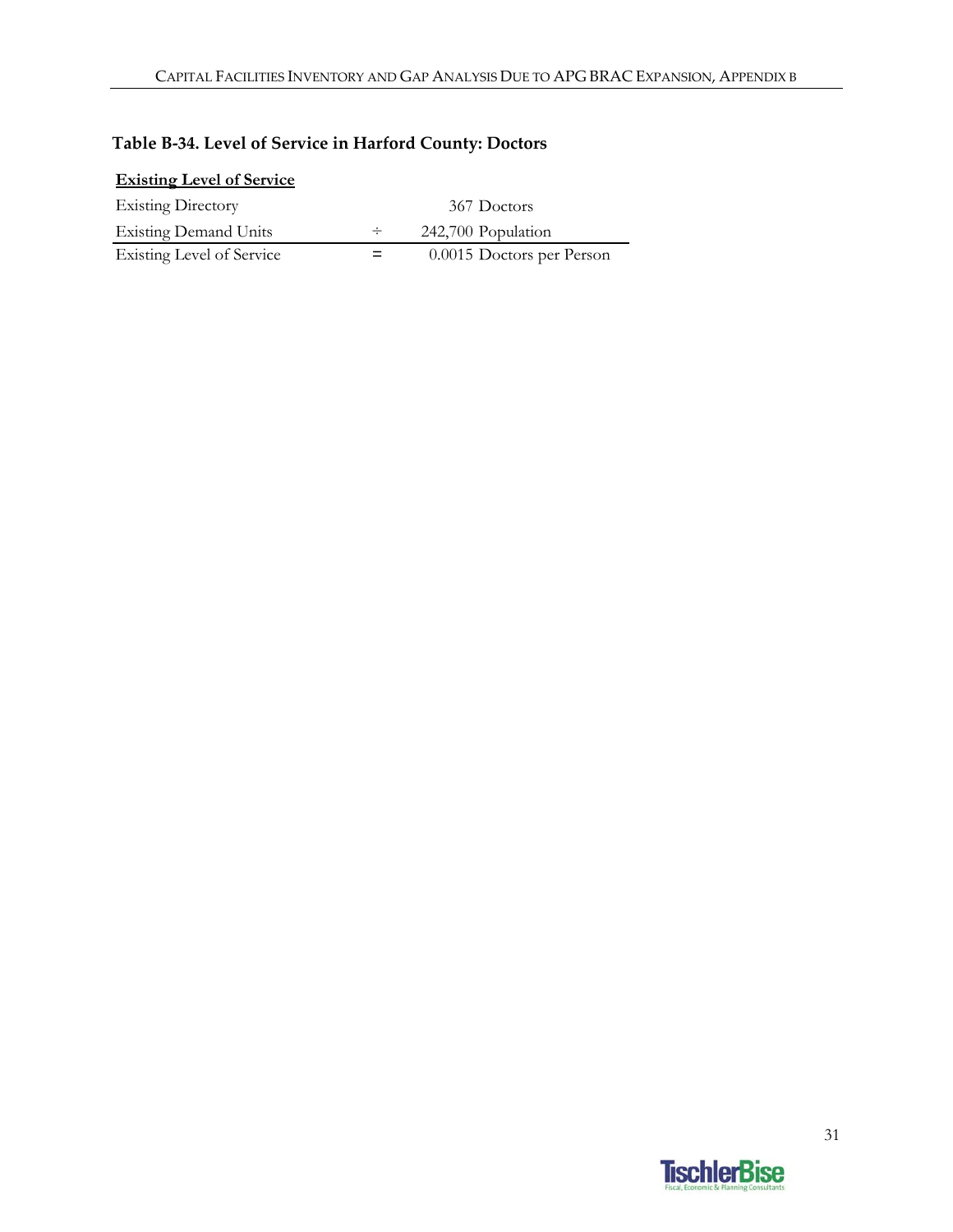# **SENIOR HOME INVENTORY AND LEVEL OF SERVICE – HARFORD COUNTY**

# **SENIOR HOME INVENTORY – HARFORD COUNTY**

Table B‐35 shows the current inventory of senior homes within Harford County as shown in the Inventory Report (Appendix A), along with beds.

| Location       | <b>Beds</b> |
|----------------|-------------|
| Aberdeen       | 57          |
| Abingdon       | 13          |
| Bel Air        | 487         |
| Belcamp        | 129         |
| Churchville    | 2           |
| Darlington     | 8           |
| Edgewood       | 61          |
| Fallston       | 4           |
| Forest Hill    | 280         |
| Havre De Grace | 218         |
| Jarrettsville  | 15          |
| Joppa          | 23          |
| Pylesville     | 5           |
| Street         | 41          |
| White Hall     | 12          |
| Whiteford      | 12          |
| TOTAL          | 1,367       |

| Table B-35. Geographic Distribution of Senior Homes in Harford County |  |  |
|-----------------------------------------------------------------------|--|--|
|                                                                       |  |  |

#### **SENIOR HOME LEVEL OF SERVICE – HARFORD COUNTY**

Table B‐36 summarizes the existing capital facility level of service (LOS) for senior homes in Harford County. Population drives demand for these facilities, so the capital facility LOS is calculated based on the existing inventory of senior homes in the County and the relationship to existing countywide population. As shown in Table B‐4, the existing population is 242,700. The LOS for senior homes in Harford County is 0.01 beds per person (1,367 beds / 242,700 persons = 0.01 beds per person).

#### **Table B‐36. Capital Facility Level of Service in Harford County: Senior Homes**

| <b>Existing Capital Facility Level of Service</b> |        |                      |  |  |  |
|---------------------------------------------------|--------|----------------------|--|--|--|
| <b>Existing Capital Facility Inventory</b>        |        | 1,367 Beds           |  |  |  |
| <b>Existing Demand Units</b>                      | $\div$ | 242,700 Population   |  |  |  |
| <b>Existing Level of Service</b>                  |        | 0.01 Beds per Person |  |  |  |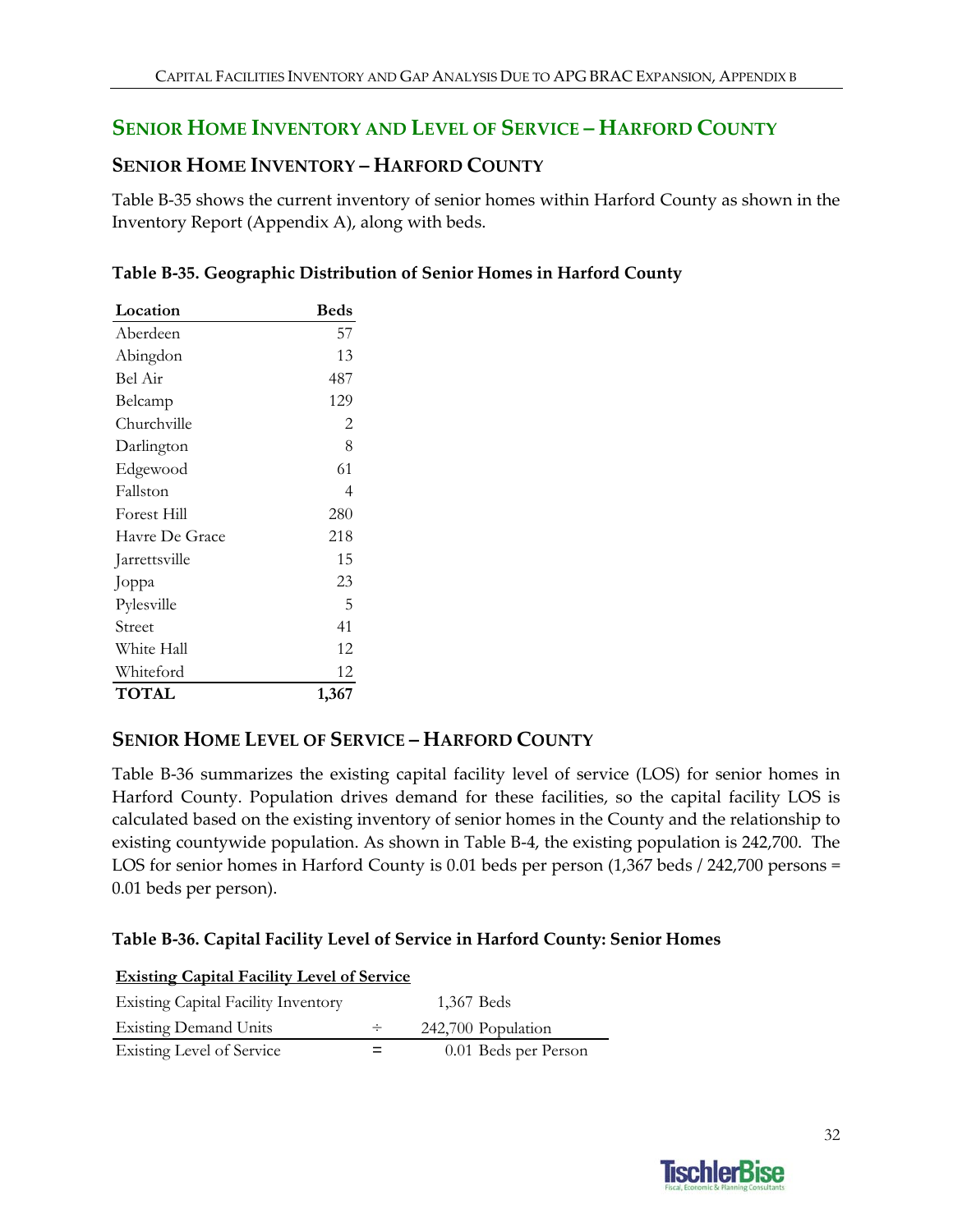# **DAY CARE INVENTORY AND LEVEL OF SERVICE – HARFORD COUNTY**

## **DAY CARE INVENTORY – HARFORD COUNTY**

Table B‐37 shows the current inventory of day care facilities within Harford County as shown in the Inventory Report (Appendix A), along with child seats.

| Table B-37. Geographic Distribution of Day Care Facilities in Harford County |  |  |
|------------------------------------------------------------------------------|--|--|
|                                                                              |  |  |

| <b>Child Seats</b> |
|--------------------|
| 620                |
| 1,087              |
| 13                 |
| 2,924              |
| 413                |
| 7                  |
| 177                |
| 43                 |
| 890                |
| 475                |
| 1,029              |
| 489                |
| 202                |
| 706                |
| 7                  |
| 16                 |
| 8                  |
| 30                 |
| 68                 |
| 29                 |
| 51                 |
| 9,284              |
|                    |

# **DAY CARE LEVEL OF SERVICE – HARFORD COUNTY**

Table B‐38 summarizes the existing capital facility level of service (LOS) for day care facilities in Harford County. Population drives demand for these facilities, so the capital facility LOS is calculated based on the existing inventory of day care facilities in the County and the relationship to existing countywide population. As shown in Table B‐4, the existing population is 242,700. The LOS for day care facilities in Harford County is 0.04 child seats per person (9,284 child seats / 242,700 persons = 0.04 child seats per person).

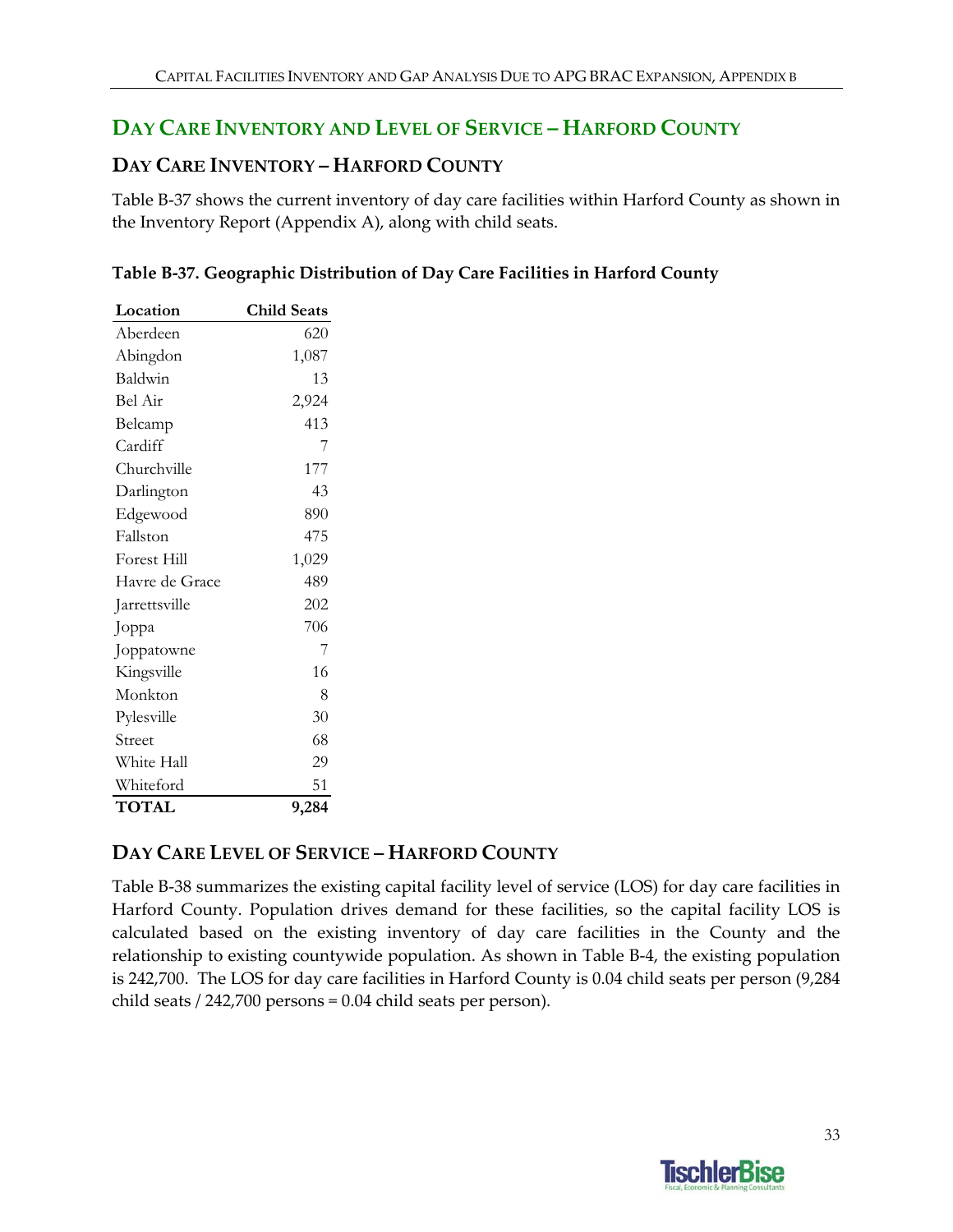## **Table B‐38. Capital Facility Level of Service in Harford County: Day Care**

| <b>Existing Capital Facility Level of Service</b> |        |                             |  |  |  |
|---------------------------------------------------|--------|-----------------------------|--|--|--|
| <b>Existing Capital Facility Inventory</b>        |        | 9,284 Child Seats           |  |  |  |
| <b>Existing Demand Units</b>                      | $\div$ | 242,700 Population          |  |  |  |
| Existing Level of Service                         |        | 0.04 Child Seats per Person |  |  |  |

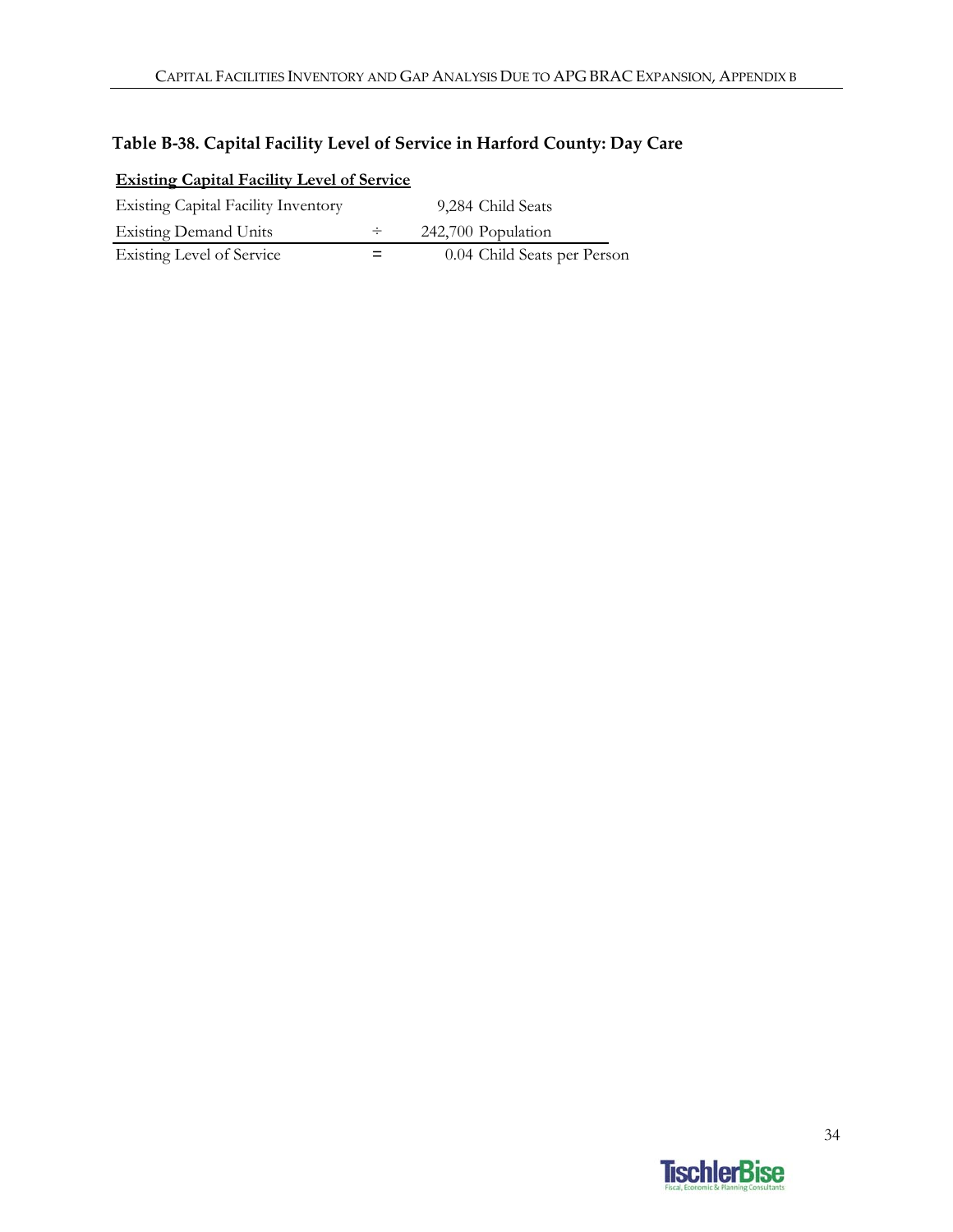# **SUMMARY OF LEVEL OF SERVICE – BALTIMORE COUNTY**

Table B-39 summarizes the level of service for Baltimore County capital facilities. Public facilities are presented first, followed by private facilities/service providers.

|                           |                         |                      | Level of |
|---------------------------|-------------------------|----------------------|----------|
| <b>Facility Category</b>  | Demand Unit             | Measurement Unit     | Service  |
| <b>Public Facilities</b>  |                         |                      |          |
| Sheriff                   | Population and Jobs     | Square Feet          | 0.0063   |
| Police                    | Population and Jobs     | Square Feet          | 0.2582   |
| Fire and EMS <sup>1</sup> | Population and Jobs     | Square Feet          | n/a      |
| Fire and EMS              | Population and Jobs     | Apparatus            | 0.0001   |
| Correctional              | Population              | <b>Beds</b>          | 0.0020   |
| Library                   | Population              | Square Feet          | 0.3678   |
| Judicial and Legal        | Population and Jobs     | Square Feet          | 0.2085   |
| Admin-General Gov.        | Population and Jobs     | Square Feet          | 0.3449   |
| Admin-Human Svcs.         | Population              | Square Feet          | 0.7043   |
| Parks                     | Population              | Acres                | 0.0089   |
| Recreation                | Population              | Square Feet          | 0.1787   |
| Public Schools-Elementary | <b>Utilization Rate</b> | <b>Student Seats</b> | 93.8%    |
| Public School-Middle      | Utilization Rate        | <b>Student Seats</b> | 82.4%    |
| Public School-High        | Utilization Rate        | <b>Student Seats</b> | 100.8%   |
| Community College         | Population              | Square Feet          | 1.3569   |
| <b>Private Facilities</b> |                         |                      |          |
| Meeting Space             | Jobs                    | Square Feet          | 0.2571   |
| Hotels                    | Jobs                    | Rooms                | 0.0113   |
| Hospitals                 | Population              | <b>Beds</b>          | 0.0015   |
| Doctors                   | Population              | Doctors              | 0.0035   |
| Senior Homes              | Population              | <b>Beds</b>          | 0.0117   |
| Day Care                  | Population              | Child Seats          | 0.0373   |

#### **Table B‐39 Capital Facility Level of Service in Baltimore County by Category**

1) Fire and EMS square footage was not provided for volunteer stations. An accurate level-of-service standard of square footage per capita and job could not be calculated and is therefore unknown.  $n/a$  = not applicable

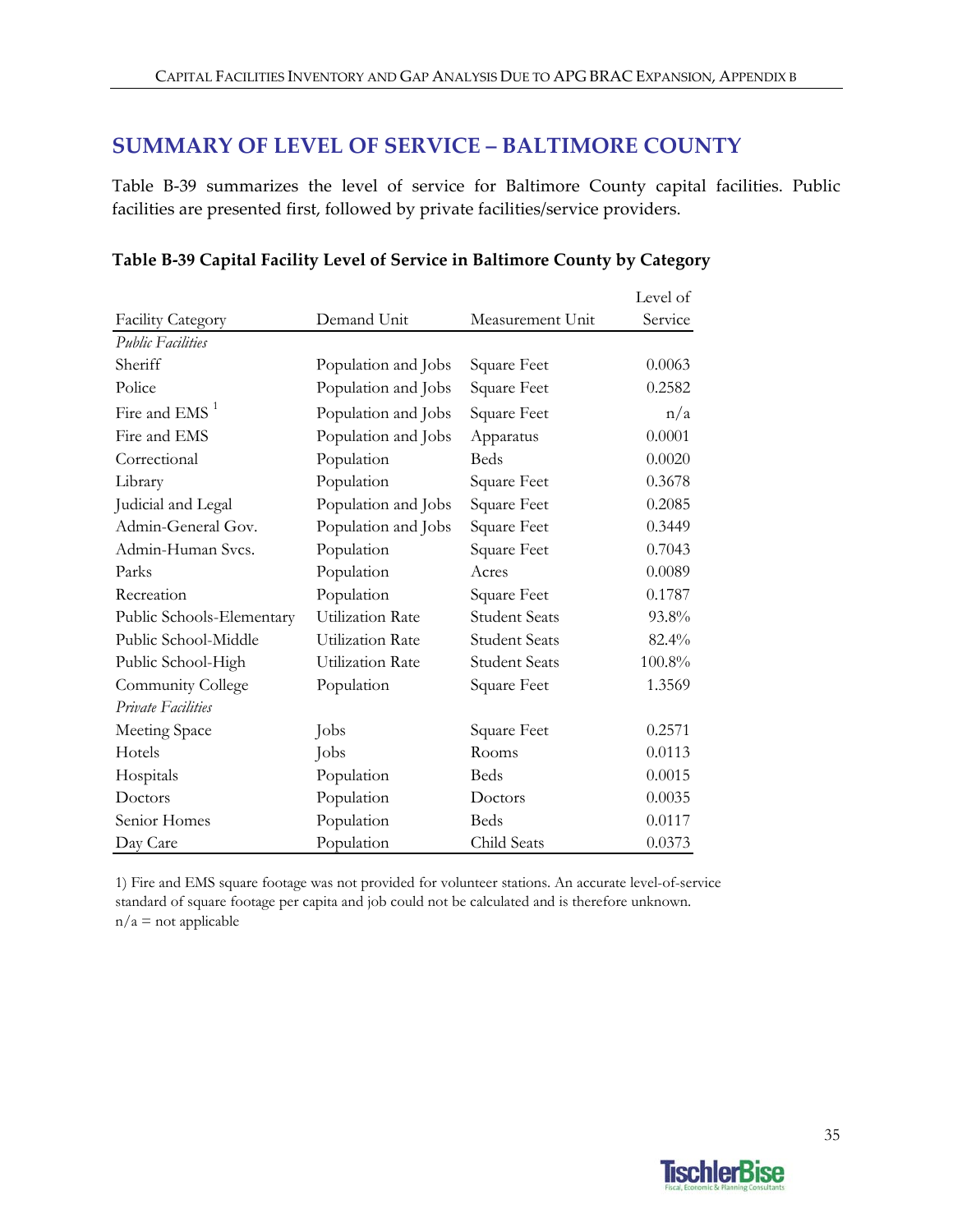Baltimore County existing demographics are presented in Table B‐40. There are approximately 802,300 people in Baltimore County according to base line demographics from Sage's *Aberdeen Proving Ground BRAC Impact on Seven Jurisdictions* report. Woods and Poole estimated that there are currently 513,278 jobs in Baltimore County, which is extrapolated from the Bureau of Economic Analysis (BEA). Together these two factors create a demand unit of 1,315,578 population and jobs.

### **Table B‐40. 2007 Existing Countywide Demographics: Baltimore County**

| Demand Unit               | Total     |
|---------------------------|-----------|
| Population <sup>1</sup>   | 802,300   |
| Jobs $^2$                 | 513,278   |
| Population and Jobs       | 1,315,578 |
| <sup>1</sup> Source: Sage |           |

<sup>2</sup> Source: Woods and Poole

## **PUBLIC FACILITY LEVEL OF SERVICE BY FACILITY CATEGORY**

This section presents the inventory and level of service in Baltimore County by facility category. All facilities have a level of service that is calculated based on countywide population and/or jobs, and students.

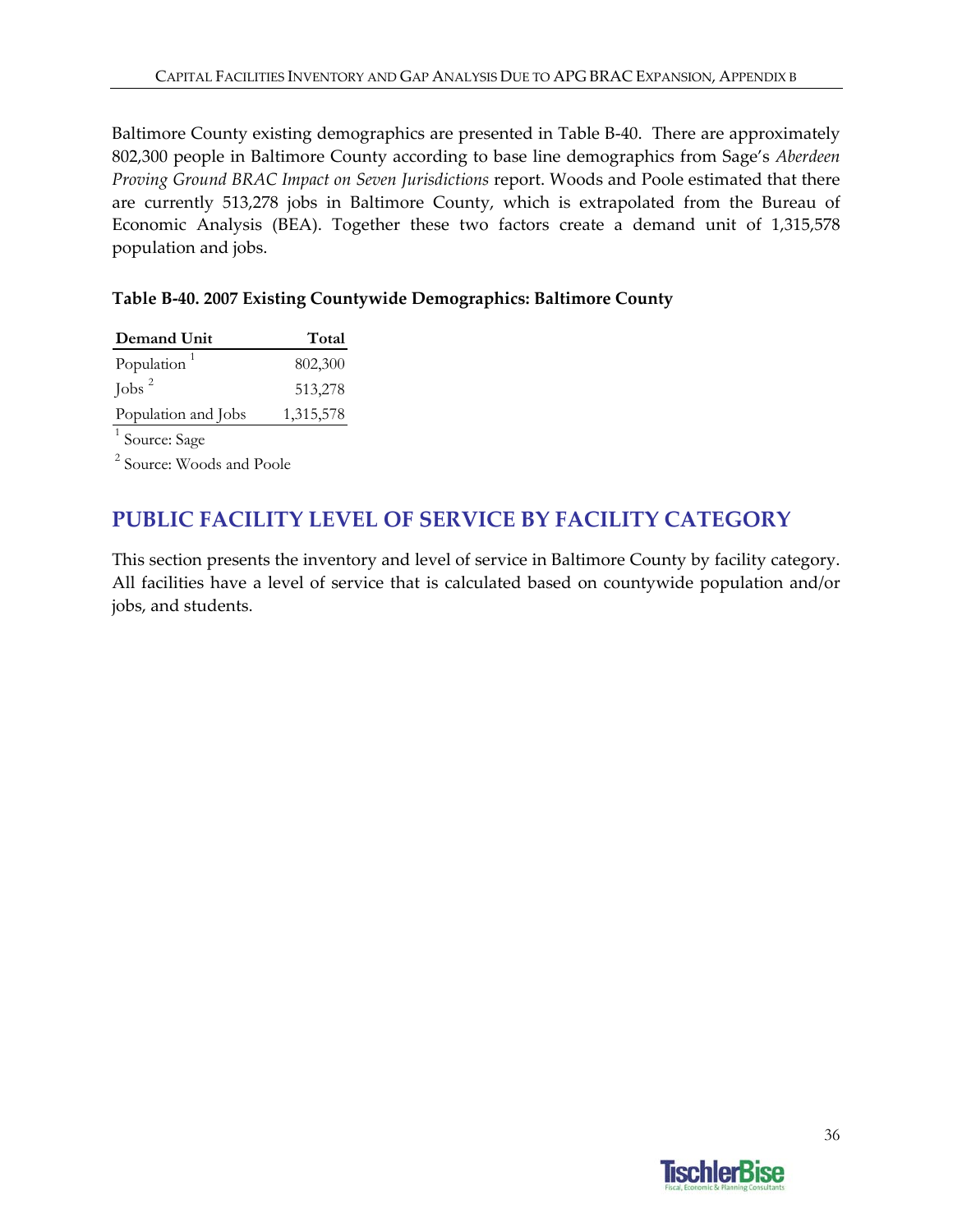## **BALTIMORE COUNTY SHERIFF INVENTORY AND LEVEL OF SERVICE**

## **BALTIMORE COUNTY SHERIFF INVENTORY**

Table B‐41 shows the current sheriff inventory for Baltimore County as shown in the Inventory Report (Appendix A), along with square footage.

### **Table B‐41. Capital Facility Inventory in Baltimore County: Sheriff**

| <b>Capital Facility Name Address</b> |                          | Location Square Feet |
|--------------------------------------|--------------------------|----------------------|
| Sheriff's Office                     | 401 Bolsey Avenue Towson | 8,238                |

### **BALTIMORE COUNTY SHERIFF LEVEL OF SERVICE**

Table B‐42 summarizes the existing capital facility level of service (LOS) for Baltimore County's sheriff station space. Both population and employment drives demand for sheriff services, so the capital facility LOS is calculated based on the County's existing inventory of sheriff facilities and the relationship to existing countywide population and jobs. As shown in Table D‐40, the existing population and jobs total 1,315,578. The LOS for sheriff station space in Baltimore County is 0.01 square feet per person and per job (8,238 sq ft. / 1,315,578 persons and jobs = 0.01 sq. ft. per demand unit).

### **Table B‐42. Capital Facility Level of Service in Baltimore County: Sheriff**

| <b>Existing Capital Facility Level of Service</b> |  |                               |  |
|---------------------------------------------------|--|-------------------------------|--|
| <b>Existing Capital Facility Inventory</b>        |  | 8,238 Square Feet             |  |
| <b>Existing Demand Units</b>                      |  | 1,315,578 Population and Jobs |  |
| Existing Level of Service                         |  | 0.01 SF per Demand Unit       |  |

# **TischlerBise**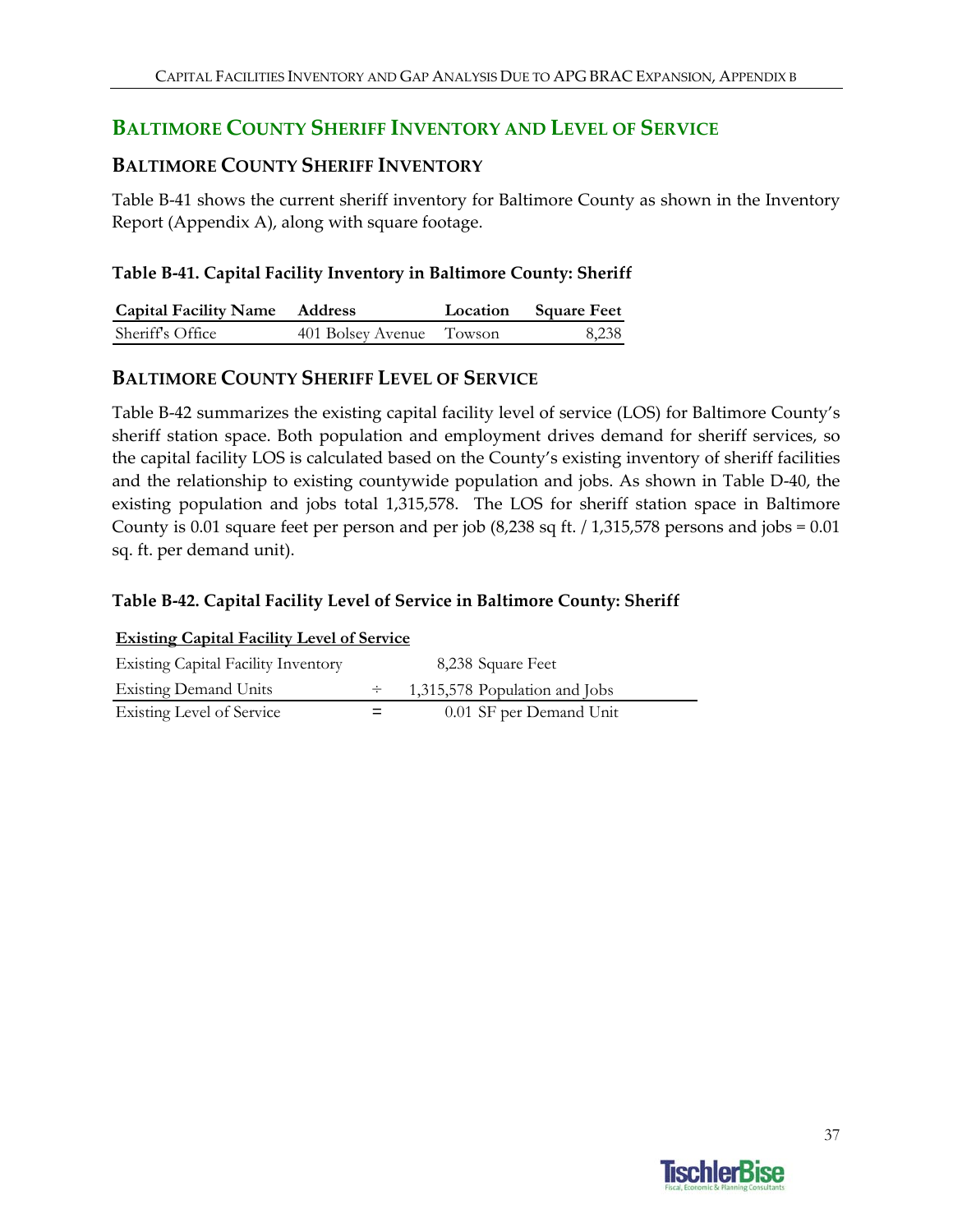## **BALTIMORE COUNTY POLICE INVENTORY AND LEVEL OF SERVICE**

## **BALTIMORE COUNTY POLICE INVENTORY**

Table B‐43 shows the current police inventory for Baltimore County as shown in the Inventory Report (Appendix A), along with square footage. The police precincts and the headquarters are the only police facility inventory used to calculate the LOS. Other police uses such as police athletic league buildings or crash team offices were omitted from the LOS inventory because a demand for these building expansions is not directly driven by population and jobs.

| <b>Capital Facility Name</b> | <b>Address</b>              | Location     | <b>Square Feet</b> |
|------------------------------|-----------------------------|--------------|--------------------|
| Precinct 9 - White Marsh     | 8220 Perry Hall Boulevard   | Baltimore    | 16,071             |
| Precinct 1 - Wilkens         | 901 Walker Avenue           | Catonsville  | 15,414             |
| Precinct 7 - Cockeysville    | 111 Wight Avenue            | Cockeysville | 11,608             |
| Precinct 12 - North Point    | 1747 Merritt Boulevard      | Dundalk      | 21,948             |
| Precinct 11 - Essex          | 216 North Marlyn Avenue     | Essex        | 15,020             |
| Precinct 8 - Parkville       | 8532 Old Harford Road       | Parkville    | 3,304              |
| Precinct 4 - Pikesville      | 215 Milford Mill Road       | Pikesville   | 17,628             |
| Precinct 3 - Franklin        | 606 Nicodemus Road          | Reisterstown | 24,370             |
| Police Headquarters          | 700 East Joppa Road         | Towson       | 155,089            |
| Precinct 6 - Towson          | 115 West Susquehanna Avenue | Towson       | 20,737             |
| Precinct 2 - Woodlawn        | 6424 Windsor Mill Road      | Woodlawn     | 38,475             |
| Total                        |                             |              | 339,664            |

### **Table B‐43. Capital Facility Inventory in Baltimore County: Police**

## **BALTIMORE COUNTY POLICE LEVEL OF SERVICE**

Table B‐44 summarizes the existing capital facility level of service (LOS) for Baltimore County's police station space. Both population and employment drives demand for police services, so the capital facility LOS is calculated based on the County's existing inventory of police facilities and the relationship to existing countywide population and jobs. As shown in Table B‐40, the existing population and jobs total 1,315,578. The LOS for police station space in Baltimore County is 0.26 square feet per person and per job (339,664 sq ft. / 1,315,578 persons and jobs = 0.26 sq. ft. per demand unit).

### **Table B‐44. Capital Facility Level of Service in Baltimore County: Police**

| <b>Existing Capital Facility Level of Service</b> |   |                               |  |  |
|---------------------------------------------------|---|-------------------------------|--|--|
| <b>Existing Capital Facility Inventory</b>        |   | 339,664 Square Feet           |  |  |
| <b>Existing Demand Units</b>                      |   | 1,315,578 Population and Jobs |  |  |
| Existing Level of Service                         | = | 0.26 SF per Demand Unit       |  |  |

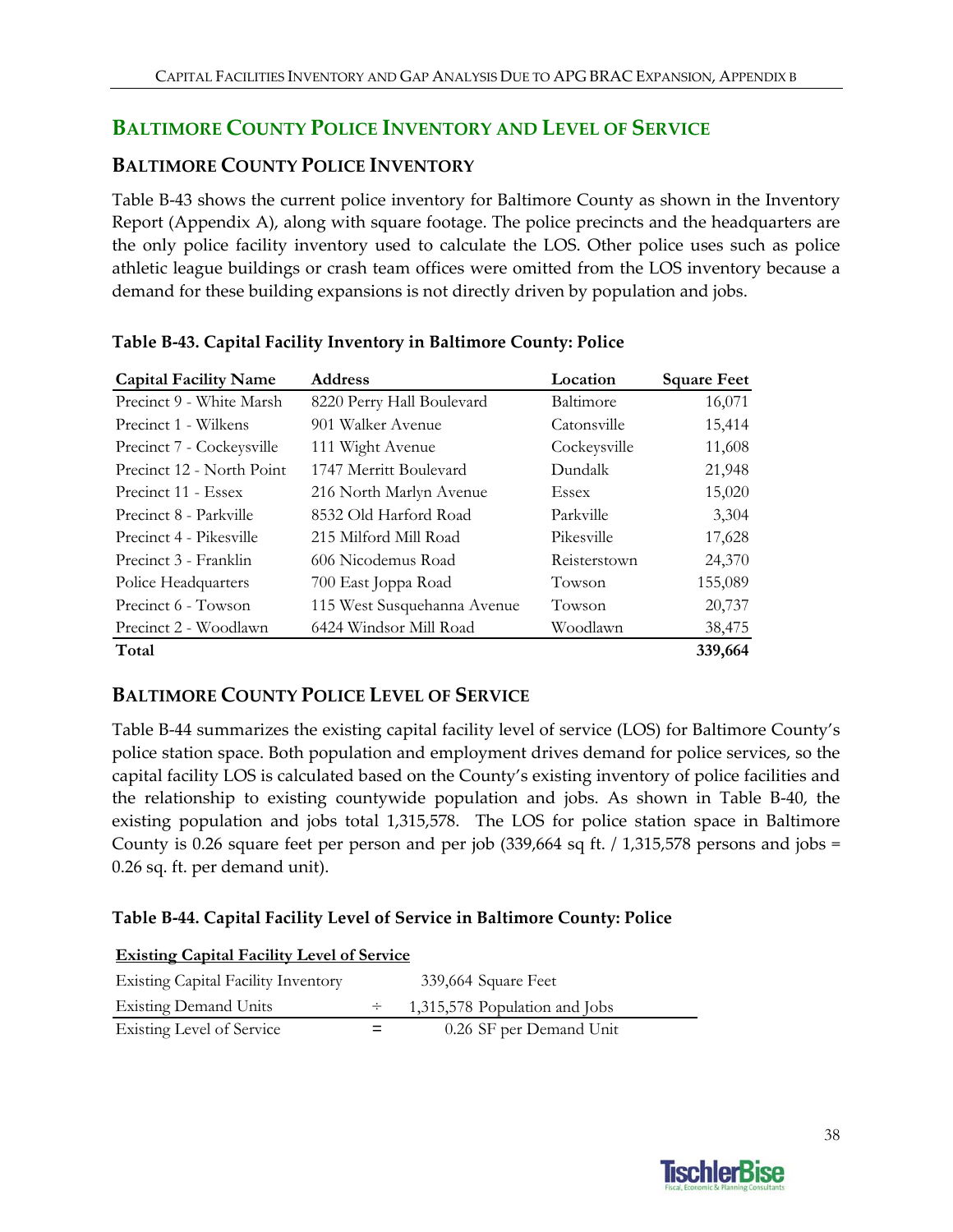## **BALTIMORE COUNTY FIRE AND EMS STATION INVENTORY AND LEVEL OF SERVICE**

No level of service was calculated for Baltimore County fire and EMS stations because volunteer fire station square footage was not provided. Presenting just the career fire station level of service would show a lower LOS then what the County currently operates under.

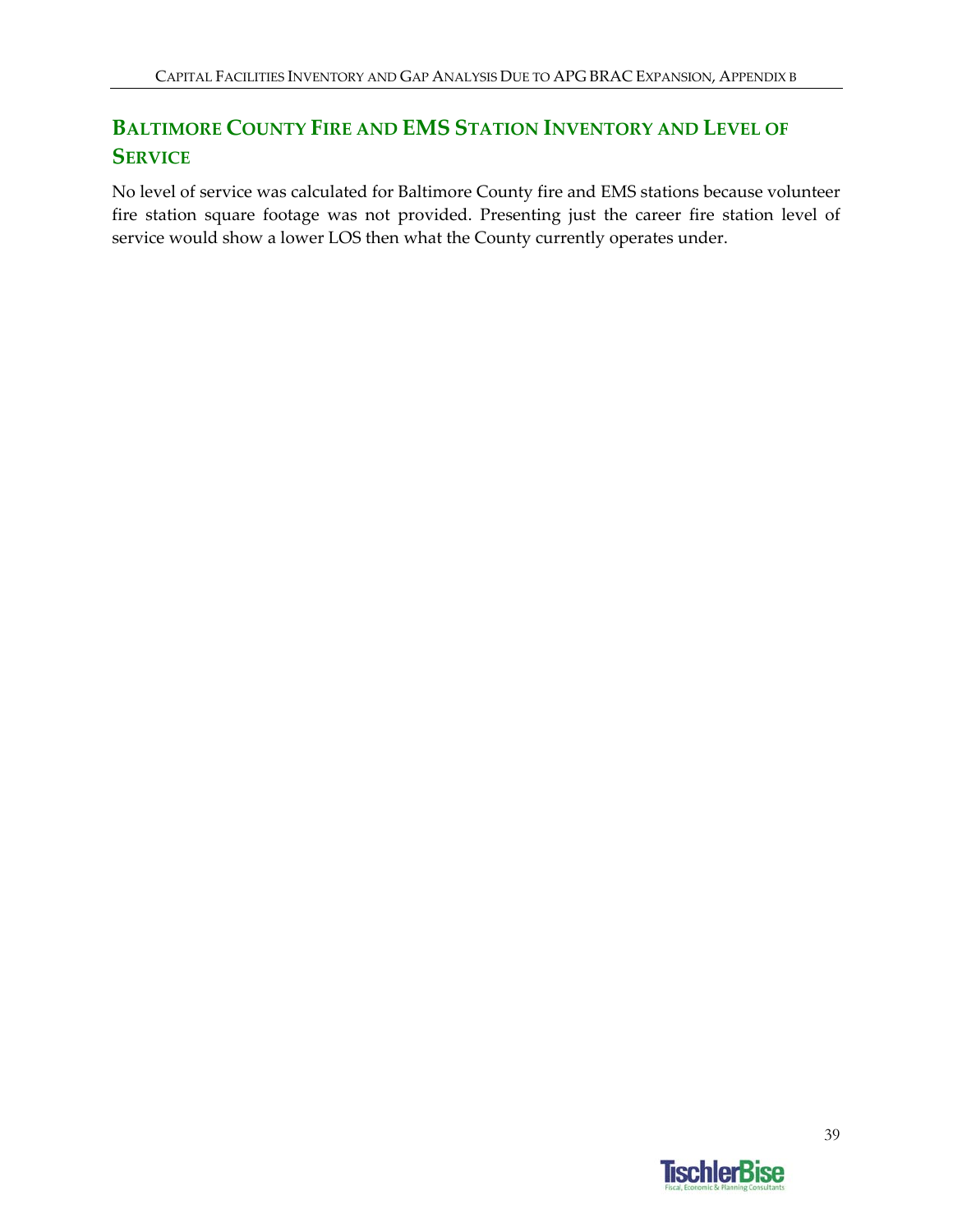## **BALTIMORE COUNTY FIRE AND EMS APPARATUS INVENTORY AND LEVEL OF SERVICE**

### **BALTIMORE COUNTY FIRE AND EMS APPARATUS INVENTORY**

Table B-45 shows the current apparatus inventory for Baltimore County career and volunteer fire stations. The apparatus are not shown in Appendix A because they are part of station facilities.

|                            |       | $\#$ of Career $\#$ of Volunteer | Total $#$     |
|----------------------------|-------|----------------------------------|---------------|
| <b>Apparatus Inventory</b> | Units | Units                            | Units         |
| Engines                    | 27    | 61                               | 88            |
| Trucks                     |       | 6                                | 13            |
| Ladder Trucks              |       |                                  | $\mathcal{Z}$ |
| Ambulances                 | 29    | 17                               | 46            |
| Tankers                    |       |                                  |               |
| Total                      |       |                                  | 156           |

#### **Table B‐45. Apparatus Inventory in Baltimore County: Fire and EMS**

### **BALTIMORE COUNTY FIRE AND EMS APPARATUS LEVEL OF SERVICE**

Table B‐46 summarizes the existing apparatus level of service (LOS) for Baltimore County's fire and EMS. Both population and employment drives demand for fire and EMS services, so the capital facility LOS is calculated based on the County's existing inventory of fire and EMS apparatus and the relationship to existing countywide population and jobs. As shown in Table B‐40, the existing population and jobs total 1,315,578. The LOS for fire and EMS apparatus in Baltimore County is 0.0001 apparatus per person and per job (156 apparatus / 1,315,578 persons and jobs = 0.0001 apparatus per demand unit).

#### **Table B‐46. Apparatus Level of Service in Baltimore County: Fire and EMS**

| <b>EXISTING CAPITAL PACILITY LEVEL OF SETVICE</b> |        |                                  |
|---------------------------------------------------|--------|----------------------------------|
| <b>Existing Capital Facility Inventory</b>        |        | 6 Tankers                        |
|                                                   |        | 3 Ladder Truck                   |
|                                                   |        | 13 Rescue Truck                  |
|                                                   |        | 88 Engine                        |
|                                                   | ٠      | 46 Ambulance                     |
| Total                                             |        | 156 Apparatus                    |
| <b>Existing Demand Units</b>                      | $\div$ | 1,315,578 Population and Jobs    |
| <b>Existing Level of Service</b>                  |        | 0.0001 Apparatus per Demand Unit |

## **Existing Capital Facility Level of Service**

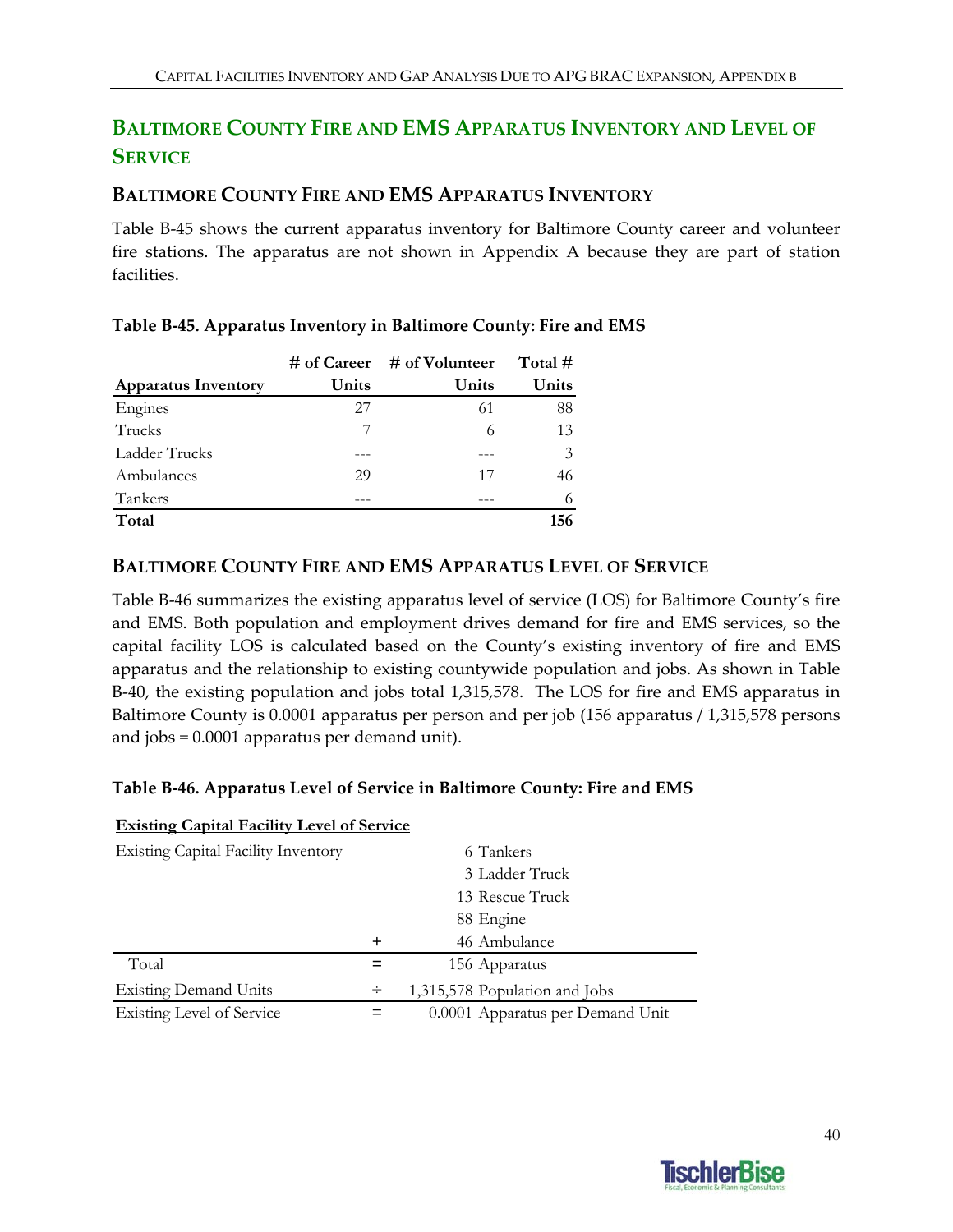## **BALTIMORE COUNTY CORRECTIONAL INVENTORY AND LEVEL OF SERVICE**

### **BALTIMORE COUNTY CORRECTIONAL FACILITY INVENTORY**

Table B‐47 shows the current correctional facility inventory for Baltimore County as shown in the Inventory Report (Appendix A), along with square footage.

### **Table B‐47. Capital Facility Inventory in Baltimore County: Correctional**

| <b>Capital Facility Name</b> | <b>Address</b>           | Location | <b>Beds</b> |
|------------------------------|--------------------------|----------|-------------|
| Department of Corrections    | 720 Bolsey Avenue Towson |          | 1,567       |

### **BALTIMORE COUNTY CORRECTIONAL LEVEL OF SERVICE**

Table B‐48 summarizes the existing apparatus level of service (LOS) for Baltimore County's correctional beds. Population drives demand for correctional services, so the capital facility LOS is calculated based on the County's existing inventory of correctional beds and the relationship to existing countywide population. As shown in Table B‐40, the existing population is 802,300. The LOS for correctional space in Baltimore County is 0.0020 beds per person (1,567 beds / 802,300 persons = 0.0020 beds per person).

### **Table B‐48. Capital Facility Level of Service in Baltimore County: Correctional**

| <b>Existing Capital Facility Level of Service</b> |        |                        |  |  |
|---------------------------------------------------|--------|------------------------|--|--|
| <b>Existing Capital Facility Inventory</b>        |        | 1,567 Beds             |  |  |
| <b>Existing Demand Units</b>                      | $\div$ | 802,300 Population     |  |  |
| Existing Level of Service                         | $=$    | 0.0020 Beds per Person |  |  |

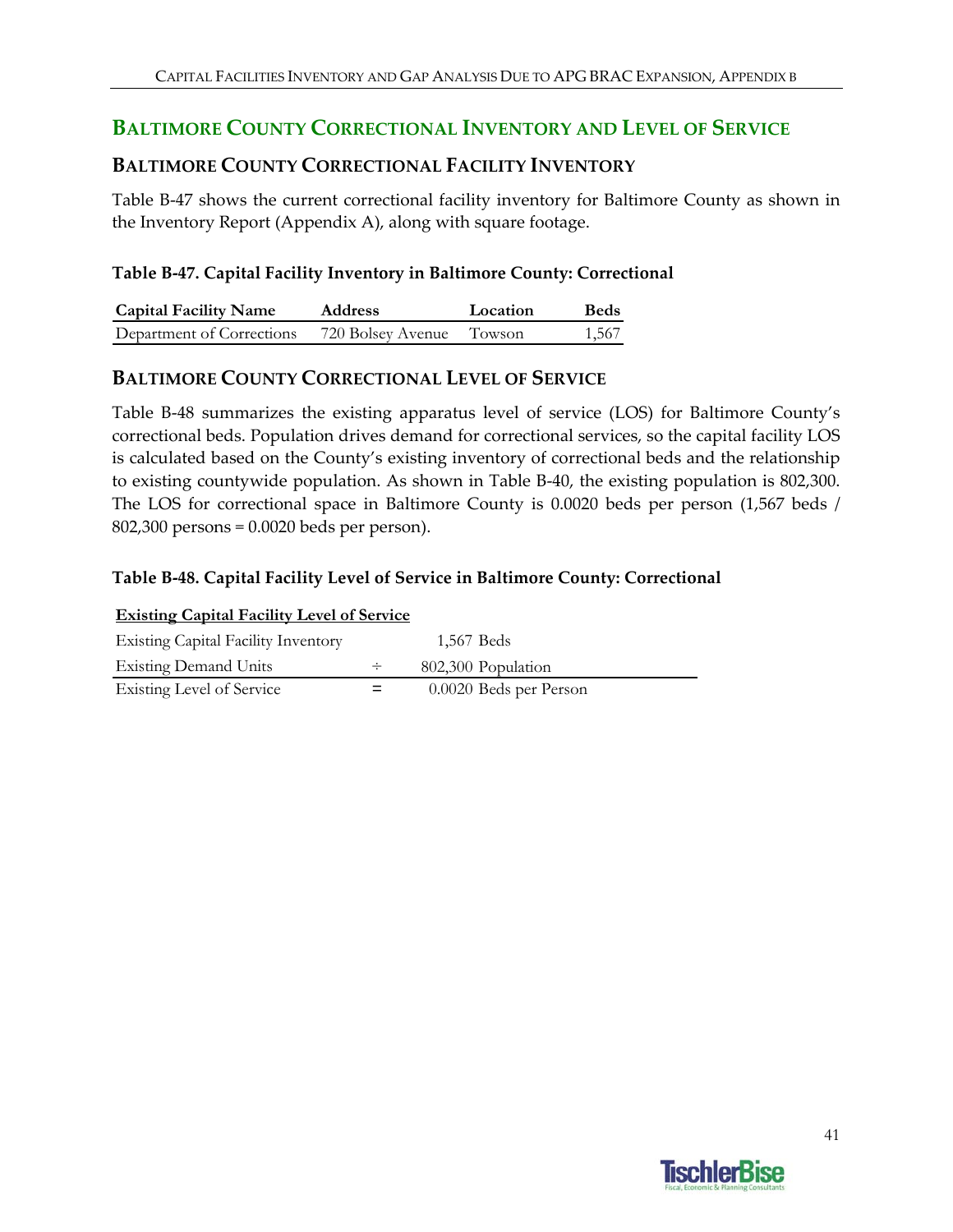## **BALTIMORE COUNTY LIBRARY INVENTORY AND LEVEL OF SERVICE**

## **BALTIMORE COUNTY LIBRARY FACILITY INVENTORY**

Table B‐49 shows the current library inventory for Baltimore County as shown in the Inventory Report (Appendix A), along with square footage.

| <b>Capital Facility Name</b> | <b>Address</b>           | Location     | <b>Square Feet</b> |
|------------------------------|--------------------------|--------------|--------------------|
| Arbutus                      | 1581 Sulphur Spring Road | Baltimore    | 15,800             |
| North Point                  | 1716 Merritt Boulevard   | Baltimore    | 25,000             |
| Parkville-Carney             | 9509 Harford Road        | Baltimore    | 13,000             |
| Perry Hall                   | 9440 Belair Road         | Baltimore    | 10,000             |
| Pikesville                   | 1301 Reisterstown Road   | Baltimore    | 18,000             |
| Rosedale                     | 6105 Kenwood Avenue      | Baltimore    | 20,000             |
| White Marsh                  | 8133 Sandpiper Circle    | Baltimore    | 15,000             |
| Woodlawn                     | 1811 Woodlawn Drive      | Baltimore    | 22,700             |
| Catonsville                  | 1100 Frederick Road      | Catonsville  | 25,000             |
| Cokeysville                  | 9833 Greenside Drive     | Cockeysville | 23,000             |
| <b>Essex</b>                 | 1110 Eastern Boulevard   | Essex        | 20,000             |
| Lansdowne                    | 500 Third Avenue         | Lansdowne    | 5,700              |
| Hereford                     | 16940 York Road          | Monkton      | 7,500              |
| Randallstown                 | 8604 Liberty Road        | Randallstown | 29,000             |
| Reisterstown                 | 21 Cockeys Mill Road     | Reisterstown | 12,900             |
| Loch Raven                   | 1046 Taylor Avenue       | Towson       | 2,500              |
| Towson                       | 320 York Road            | Towson       | 30,000             |
| Total                        |                          |              | 295,100            |

### **Table B‐49. Capital Facility Inventory in Baltimore County: Library**

### **BALTIMORE COUNTY LIBRARY LEVEL OF SERVICE**

Table B‐50 summarizes the existing apparatus level of service (LOS) for Baltimore County's library space. Population drives demand for library services, so the capital facility LOS is calculated based on the County's existing inventory of library facilities and the relationship to existing countywide population. As shown in Table B‐40, the existing population is 802,300. The LOS for library space in Baltimore County is 0.37 square feet per person (295,100 sq. ft. / 802,300 persons = 0.37 sq. ft. per person).

### **TableB‐50. Capital Facility Level of Service in Baltimore County: Library**

| <b>Existing Capital Facility Level of Service</b> |        |                     |  |  |  |
|---------------------------------------------------|--------|---------------------|--|--|--|
| <b>Existing Capital Facility Inventory</b>        |        | 295,100 Square Feet |  |  |  |
| <b>Existing Demand Units</b>                      | $\div$ | 802,300 Population  |  |  |  |
| Existing Level of Service                         | $=$    | 0.37 SF per Person  |  |  |  |

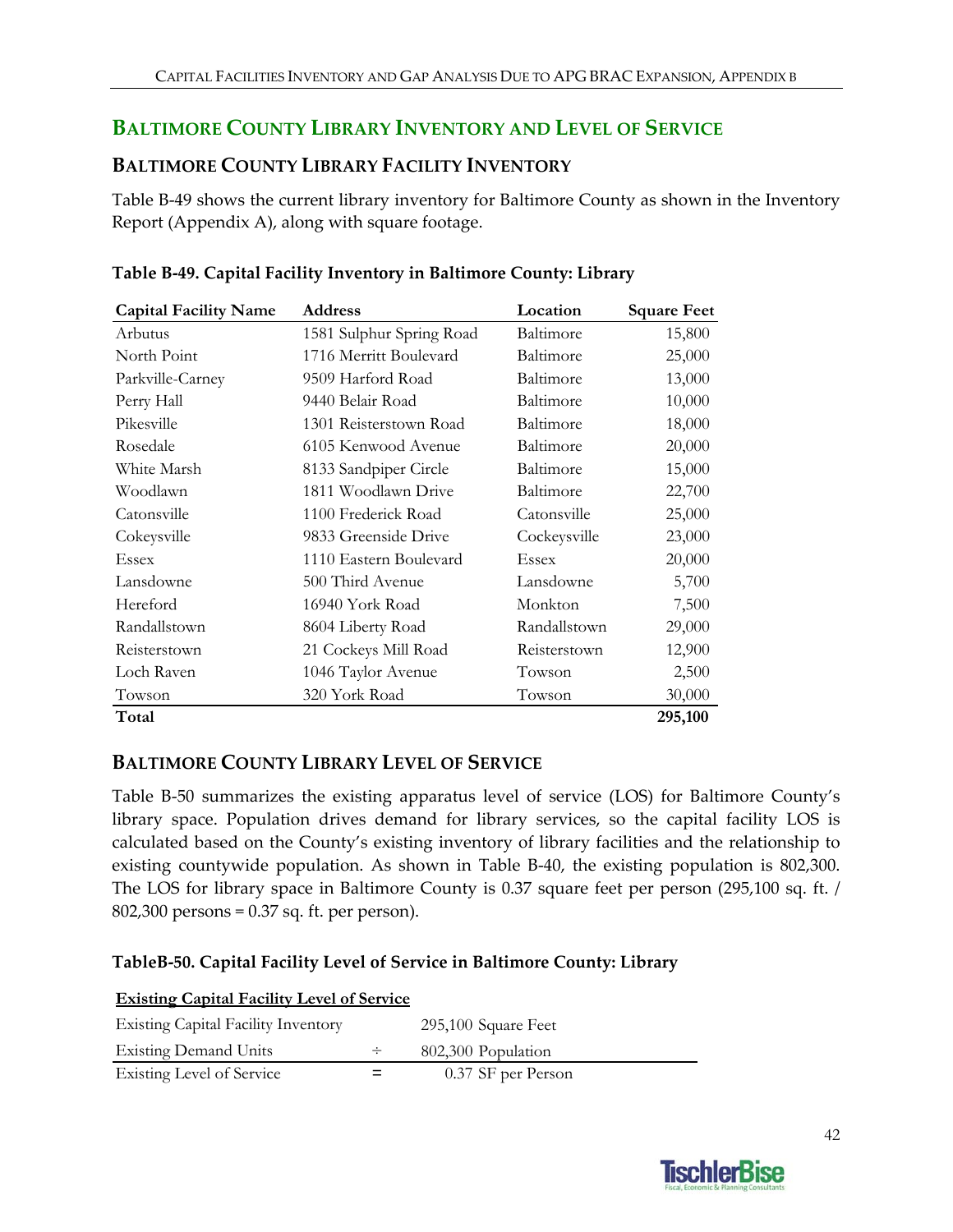## **BALTIMORE COUNTY JUDICIAL INVENTORY AND LEVEL OF SERVICE**

## **BALTIMORE COUNTY JUDICIAL FACILITY INVENTORY**

Table B‐51 shows the current judicial and legal facility inventory for Baltimore County as shown in the Inventory Report (Appendix A), along with square footage.

### **Table B‐51. Capital Facility Inventory in Baltimore County: Judicial**

| <b>Capital Facility Name Address</b>            |  | Location Square Feet |
|-------------------------------------------------|--|----------------------|
| County Courts Building 401 Bolsey Avenue Towson |  | 274,286              |

## **BALTIMORE COUNTY JUDICIAL LEVEL OF SERVICE**

Table B‐52 summarizes the existing capital facility level of service (LOS) for Baltimore County's judicial space. Both population and employment drives demand for judicial services, so the capital facility LOS is calculated based on the County's existing inventory of judicial facilities and the relationship to existing countywide population and jobs. As shown in Table B‐40, the existing population and jobs total 1,315,578. The LOS for judicial space in Baltimore County is 0.21 square feet per person and per job  $(274,286 \text{ sq ft.} / 1,315,578 \text{ persons and jobs} = 0.21 \text{ sq. ft.}$ per demand unit).

### **Table B‐52. Capital Facility Level of Service in Baltimore County: Judicial**

| <b>Existing Capital Facility Level of Service</b> |         |                               |  |  |  |  |  |
|---------------------------------------------------|---------|-------------------------------|--|--|--|--|--|
| <b>Existing Capital Facility Inventory</b>        |         | 274,286 Square Feet           |  |  |  |  |  |
| <b>Existing Demand Units</b>                      |         | 1,315,578 Population and Jobs |  |  |  |  |  |
| Existing Level of Service                         | $=$ $-$ | 0.21 SF per Demand Unit       |  |  |  |  |  |

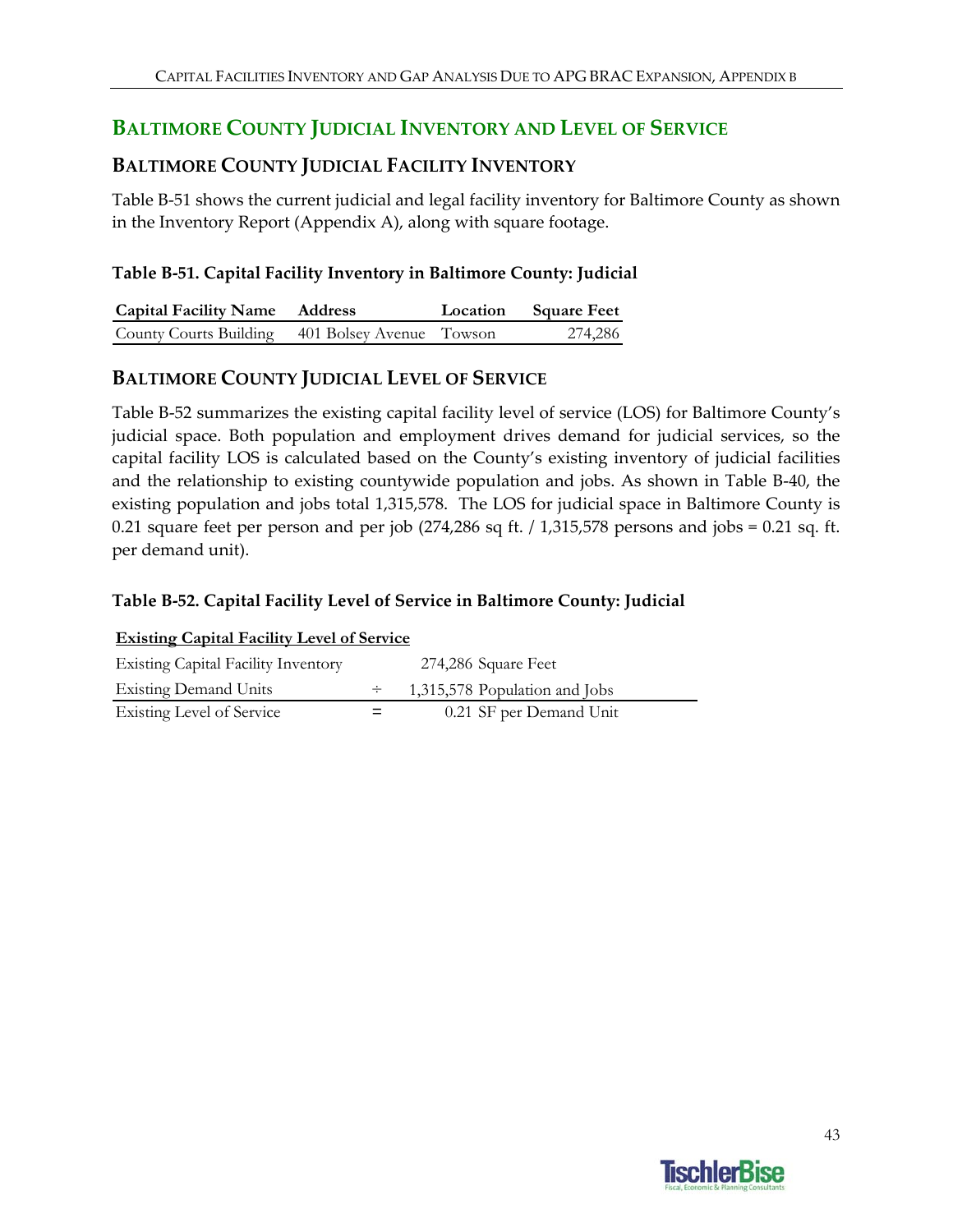## **BALTIMORE COUNTY ADMINISTRATIVE‐GENERAL GOVERNMENT INVENTORY AND LEVEL OF SERVICE**

### **BALTIMORE COUNTY GENERAL GOVERNMENT INVENTORY**

Table B-53 shows the current administrative general government inventory for Baltimore County, as shown in the Inventory Report (Appendix A), along with square footage. General government includes functions such as finance, county administration, planning, etc. The remainder of the administrative inventory is under administrative human services. Leased facilities are not included in the level of service inventory and therefore not factored into the demand for general administration space.

| <b>Capital Facility Name</b>  | <b>Address</b>                | City           | <b>Square Feet</b> |
|-------------------------------|-------------------------------|----------------|--------------------|
| North Point Government Center | 1747 Merritt Boulevard        | Baltimore      | 83,228             |
| <b>Inverness Center</b>       | 8301 Lynch Road               | Dundalk        | 9,000              |
| Highway Shop - Sparrows Point | 1535 Sparrows Point Boulevard | Sparrows Point | 7,500              |
| County Office Building        | 111 West Chesapeake Avenue    | Towson         | 114,736            |
| Drumcastle Center             | 6401 York Road                | Towson         | 81,500             |
| Old Courthouse                | 400 Washington Avenue         | Towson         | 157,808            |
| Total                         |                               |                | 453,772            |

#### **Table B‐53. Capital Facility Inventory in Baltimore County: General Government**

### **BALTIMORE COUNTY GENERAL GOVERNMENT LEVEL OF SERVICE**

Table B‐54 summarizes the existing capital facility level of service (LOS) for Baltimore County's general government space. Both population and employment drives demand for general government services, so the capital facility LOS is calculated based on the County's existing inventory of general government facilities and the relationship to existing countywide population and jobs. As shown in Table B‐40, the existing population and jobs total 1,315,578. The LOS for general government space in Baltimore County is 0.21 square feet per person and per job (274,286 sq ft. / 1,315,578 persons and jobs = 0.21 sq. ft. per demand unit).

#### **Table B‐54. Capital Facility Level of Service in Baltimore County: General Government**

| <b>Existing Capital Facility Level of Service</b> |  |  |  |
|---------------------------------------------------|--|--|--|
|                                                   |  |  |  |

| <b>Existing Capital Facility Inventory</b> |     | 453,772 Square Feet           |
|--------------------------------------------|-----|-------------------------------|
| <b>Existing Demand Units</b>               |     | 1,315,578 Population and Jobs |
| Existing Level of Service                  | $=$ | 0.34 SF per Demand Unit       |

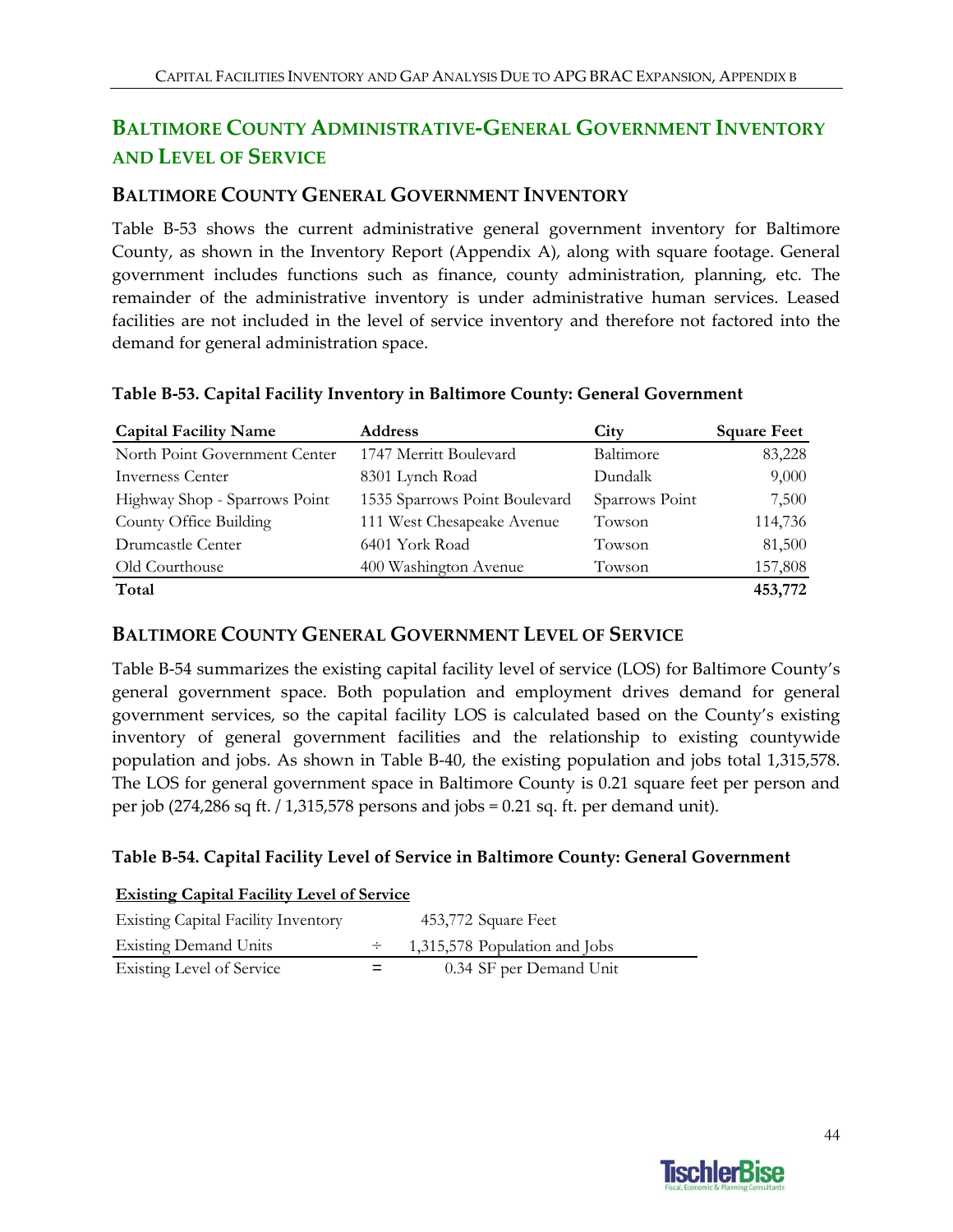## **BALTIMORE COUNTY ADMINISTRATIVE‐HUMAN SERVICES INVENTORY AND LEVEL OF SERVICE**

## **BALTIMORE COUNTY HUMAN SERVICES FACILITY LEVEL OF SERVICE**

Table B‐55 shows the current administrative human services inventory for Baltimore County as shown in the Inventory Report (Appendix A), along with square footage. Human services include functions such as health, aging, and social services. Leased facilities are not included in the level of service inventory and are therefore not factored into the demand for human services facilities.

| <b>Capital Facility Name</b>   | <b>Address</b>             | City         | <b>Square Feet</b> |
|--------------------------------|----------------------------|--------------|--------------------|
| Animal Control Division        | 13800 Manor Road           | Baldwin      | 10,004             |
| Dumbarton House                | 300 Dumbarton Road         | Baltimore    | 7,800              |
| Catonsville Senior Center      | 501 N. Rolling Road        | Catonsville  | 21,451             |
| Westchester Center (Annex)     | 2414 Westchester Avenue    | Catonsville  | 10,000             |
| Alms House                     | 9811 Van Buren Lane        | Cockeysville | 32,799             |
| Cockeysville Senior Center     | 10535 York Road            | Cockeysville | 12,877             |
| Ateaze Senior Center           | 7401 Holabird Avenue       | Dundalk      | 24,649             |
| Dundalk Health Center          | 7702 Dunmanway             | Dundalk      | 6,492              |
| Dundalk Patapsco Hist. Soc.    | 4 Center Place             | Dundalk      | 1,404              |
| Merrit Center                  | 7701 Dunmanway             | Dundalk      | 47,077             |
| Edgemere Sr. Ctr. & Pavillion  | 6600 North Point Road      | Edgemere     | 11,516             |
| <b>Essex Senior Center</b>     | 600 Dorsey Avenue          | Essex        | 12,622             |
| Heritage Sociey of Essex       | 516 Eastern Boulevard      | <b>Essex</b> | 7,203              |
| Kings Mill Apartments          | 958 Ashbridge Drive        | <b>Essex</b> | 150                |
| Stembridge Community Center    | 101 Stemmers Run Road      | <b>Essex</b> | 8,990              |
| Arbutus Senior Center          | 1200 Linden Avenue         | Halethorpe   | 840                |
| Lansdowne Health Center        | 3902 Annapolis Road        | Lansdowne    | 5,474              |
| Overlea Senior Center          | 4314 Fullerton Avenue      | Overlea      | 5,664              |
| Loch Raven Center              | 1801 Glen Keith Boulevard  | Parkville    | 52,565             |
| Parkville Center               | 3001 Hiss Avenue           | Parkville    | 52,014             |
| Seven Oaks Sr Center           | 9210 Seven Courts Drive    | Perry Hall   | 10,638             |
| Pikesville Library Sr Center   | 1301 Reisterstown Road     | Pikesville   | 13,923             |
| Liberty Family Resource Center | 3535 Resource Drive        | Randallstown | 39,236             |
| Chartley Park Center           | 148 Chartley Drive         | Reisterstown | 2,297              |
| Hannah More Center             | 12035 Reisterstown Road    | Reisterstown | 22,751             |
| Hannah More Shelter            | 12035 Reisterstown Road    | Reisterstown | 10,365             |
| Eastern Family Resource Ctr    | 9100 Franklin Square Drive | Rosedale     | 58,237             |
| Rosedale Senior Center         | 1208 Neighbors Avenue      | Rosedale     | 6,300              |
| Bykota Senior Center           | 611 Central Avenue         | Towson       | 26,305             |
| Carver Center                  | 300 Lennox Avenue          | Towson       | 10,684             |
| Jefferson Building             | 105 W. Chesapeake Avenue   | Towson       | 25,884             |
| Loch Raven Health Cntr/Library | 1046 Taylor Avenue         | Towson       | 3,662              |
| Woodlawn Health Ctr/Library    | 1811 Woodlawn Drive        | Woodlawn     | 3,220              |
| Total                          |                            |              | 565,093            |

### **Table B‐55. Capital Facility Inventory in Baltimore County: Human Services**

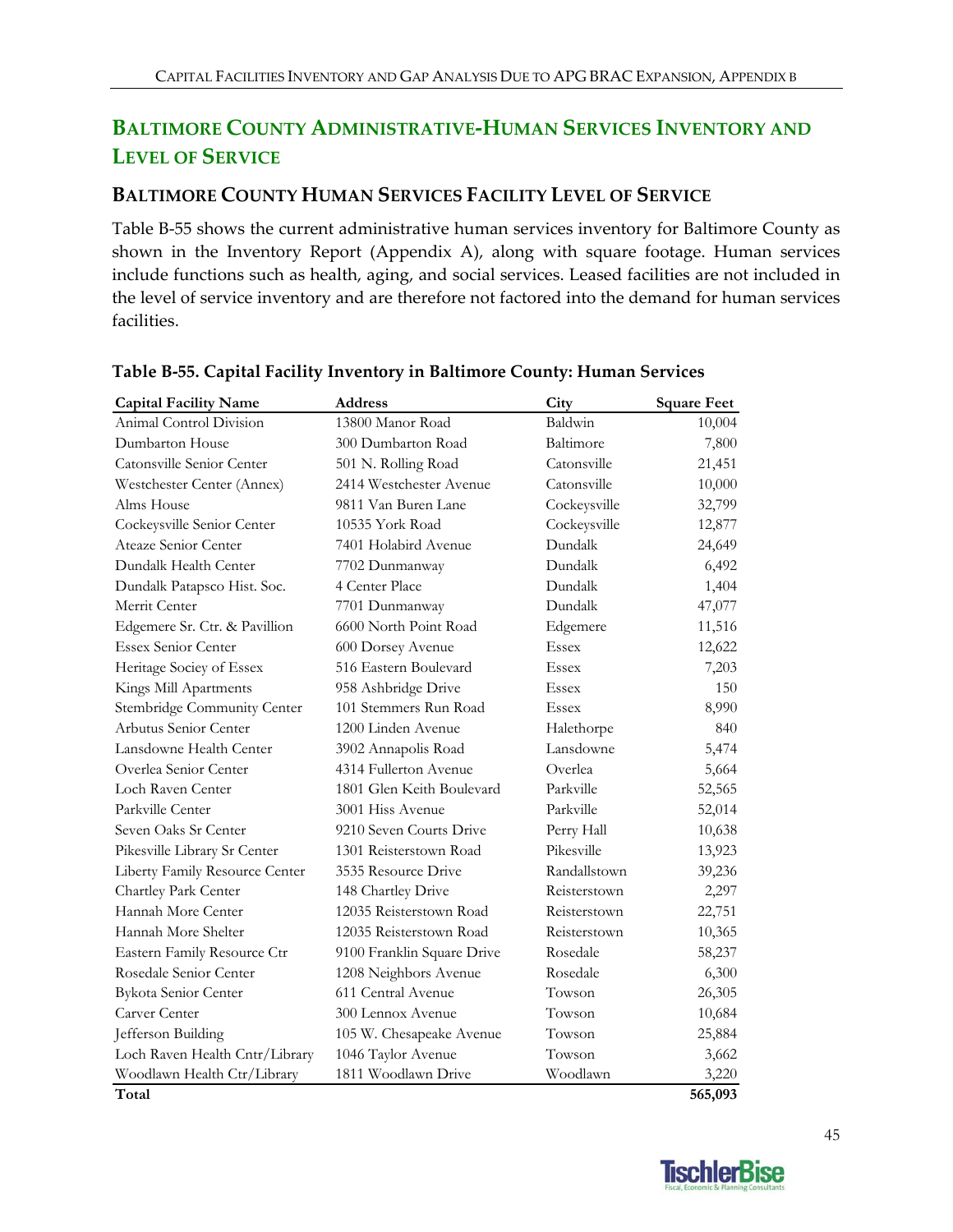## **BALTIMORE COUNTY HUMAN SERVICES LEVEL OF SERVICE**

Table B‐56 summarizes the existing capital facility level of service (LOS) for Baltimore County's human services space. Population drives demand for human services, so the capital facility LOS is calculated based on the County's existing inventory of human services facilities and the relationship to existing countywide population. As shown in Table B‐40, the existing population is 802,300. The LOS for human services space in Baltimore County is 0.70 square feet per person (565,093 sq. ft. / 802,300 persons = 0.70 sq. ft. per person).

### **Table B‐56. Capital Facility Level of Service in Baltimore County: Level of Service**

| Enforme Capital I active Ect of Service    |     |                     |
|--------------------------------------------|-----|---------------------|
| <b>Existing Capital Facility Inventory</b> |     | 565,093 Square Feet |
| <b>Existing Demand Units</b>               |     | 802,300 Population  |
| <b>Existing Level of Service</b>           | $=$ | 0.70 SF per Person  |

#### **Existing Capital Facility Level of Service**

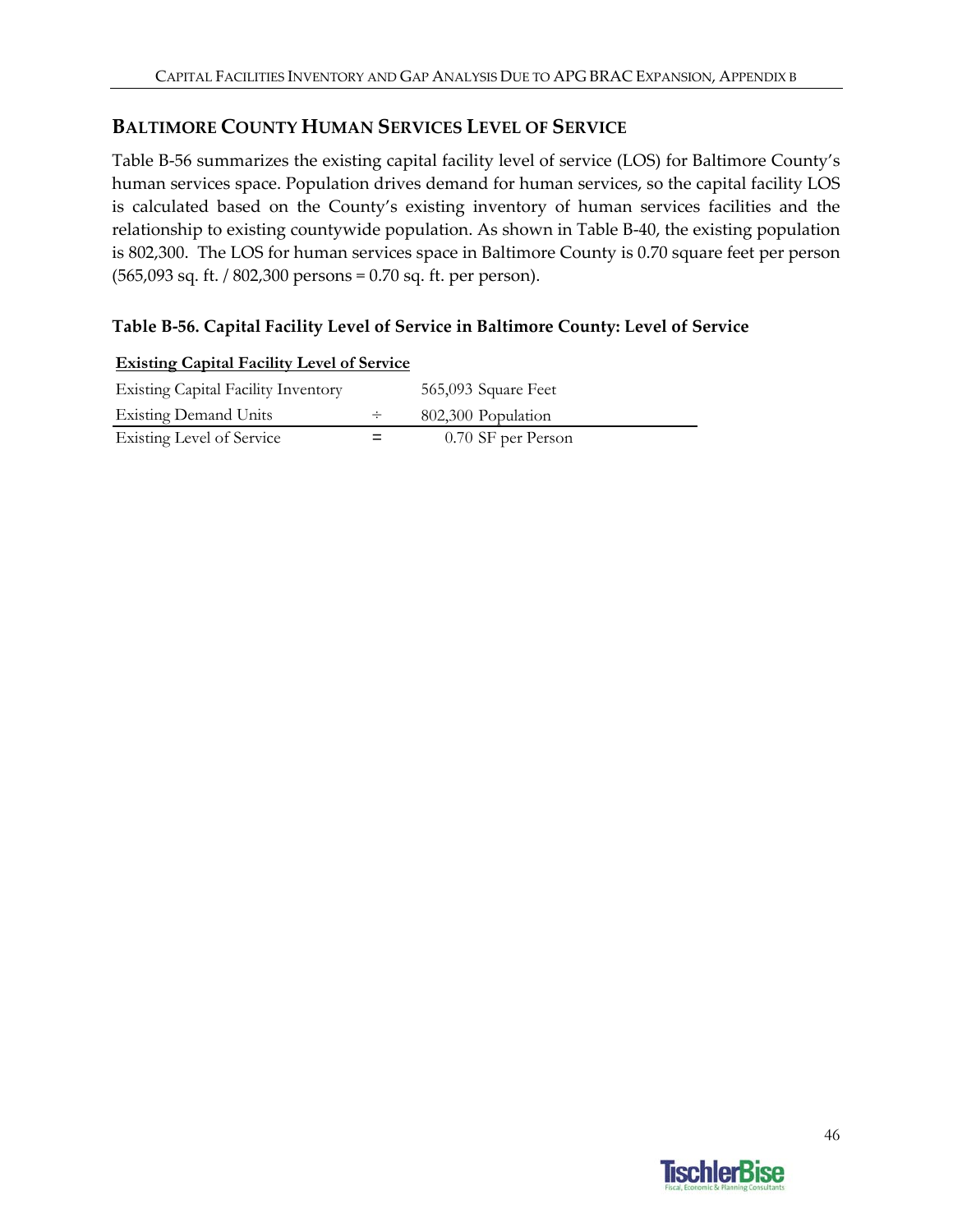## **BALTIMORE COUNTY PARKS AND OPEN SPACE INVENTORY AND LEVEL OF SERVICE**

## **BALTIMORE COUNTY PARKS AND OPEN SPACE INVENTORY**

The parks inventory is not shown due to the large quantity of records. There were 544 individual park acreages examined for this analysis, which totals 7,122 acres. Excluded from the inventory and analysis were reservoirs, golf courses, school sites, and flood plains. For a complete list of park information contact the Baltimore County Parks and Recreation Department.

### **BALTIMORE COUNTY PARKS AND OPEN SPACE LEVEL OF SERVICE**

Table D-57 summarizes the existing parks and open space level of service (LOS) for Baltimore County's park acreage. Population drives demand for parks and open space, so the capital facility LOS is calculated based on the County's existing inventory of park acreage and the relationship to existing countywide population. As shown in Table B-40, the existing population is 802,300. The LOS for parks and open space in Baltimore County is 0.0089 acres per person (7,122 acres / 802,300 persons = 0.0089 acres per person).

### **Table B‐57. Capital Facility Level of Service in Baltimore County: Parks and Open Space**

| <b>Existing Capital Facility Level of Service</b> |        |                         |  |  |  |  |
|---------------------------------------------------|--------|-------------------------|--|--|--|--|
| <b>Existing Parkland Inventory</b>                |        | 7,122 Acres             |  |  |  |  |
| <b>Existing Demand Units</b>                      | $\div$ | 802,300 Population      |  |  |  |  |
| Existing Level of Service                         | $=$    | 0.0089 Acres per Person |  |  |  |  |

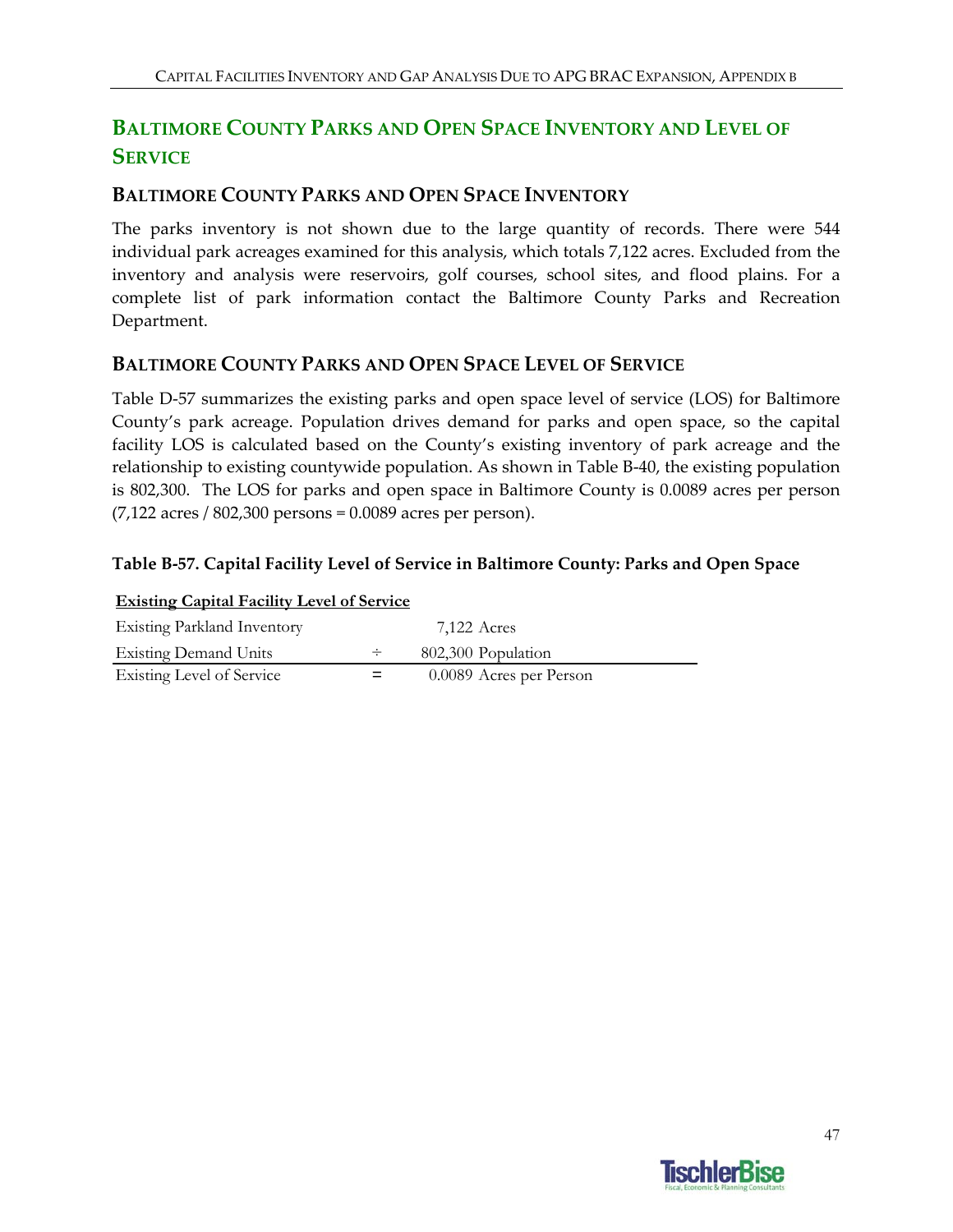## **BALTIMORE COUNTY RECREATION INVENTORY AND LEVEL OF SERVICE**

## **BALTIMORE COUNTY RECREATION FACILITY INVENTORY**

Table B‐58 shows the current recreation inventory for Baltimore County as shown in the Inventory Report (Appendix A), including square footage.

| <b>Capital Facility Name</b>             | <b>Address</b>           | Location          | <b>Square Feet</b> |
|------------------------------------------|--------------------------|-------------------|--------------------|
| Halethorpe Community Center              | 1900 Northeast Avenue    | Arbutus           | 2,310              |
| Eastern Regional Park                    | 11723 Eastern Avenue     | Baltimore         | 9,000              |
| Bengies Community Center                 | 11601 Eastern Avenue     | Bengies-Chase     | 2,854              |
| <b>Banneker Community Center</b>         | 27 Main Avenue           | Catonsville       | 13,005             |
| Bloomsbury Community Center              | 106 Bloomsbury Avenue    | Catonsville       | 48,500             |
| <b>Back River Center</b>                 | 801 Back River Neck Road | Essex             | 9,000              |
| Inverness Center                         | 8301 Lynch Road          | Inverness         | 9,000              |
| Victory Villa Community Center           | 404 Compass Road         | Middle River      | 7,202              |
| Fullerton Community Center (Belair Road) | 7209 Belair Road         | Overlea-Fullerton | 9,000              |
| Honeygo Run Regional Park                | 9033 Honeygo Boulevard   | Perry Hall        | 13,000             |
| Jacksonville Center                      | 3101 Papermill Road      | Phoenix           | 7,659              |
| Fleming Community Center and Park        | 641 Main Street          | Turner Station    | 1,100              |
| Loreley Community Center                 | 11550 Philadelphia Road  | White Marsh       | 2,767              |
| Woodlawn Community Center                | 2120 Gwynn Oak Avenue    | Woodlawn          | 9,000              |
| Total                                    |                          |                   | 143,397            |

### **Table B‐58. Capital Facility Inventory in Baltimore County: Recreation**

### **BALTIMORE COUNTY RECREATION LEVEL OF SERVICE**

Table B‐59 summarizes the existing capital facility level of service (LOS) for Baltimore County's recreation space. Population drives demand for recreation services, so the capital facility LOS is calculated based on the County's existing inventory of recreation facilities and the relationship to existing countywide population. As shown in Table B‐59, the existing population is 802,300. The LOS for recreation space in Baltimore County is 0.18 square feet per person (143,0397sq. ft. / 802,300 persons = 0.18 sq. ft. per person).

### **Table B‐59. Capital Facility Level of Service in Baltimore County: Recreation**

| <b>Existing Capital Facility Level of Service</b> |        |                     |  |  |  |  |  |
|---------------------------------------------------|--------|---------------------|--|--|--|--|--|
| <b>Existing Capital Facility Inventory</b>        |        | 143,397 Square Feet |  |  |  |  |  |
| <b>Existing Demand Units</b>                      | $\div$ | 802,300 Population  |  |  |  |  |  |
| <b>Existing Level of Service</b>                  | $=$    | 0.18 SF per Person  |  |  |  |  |  |

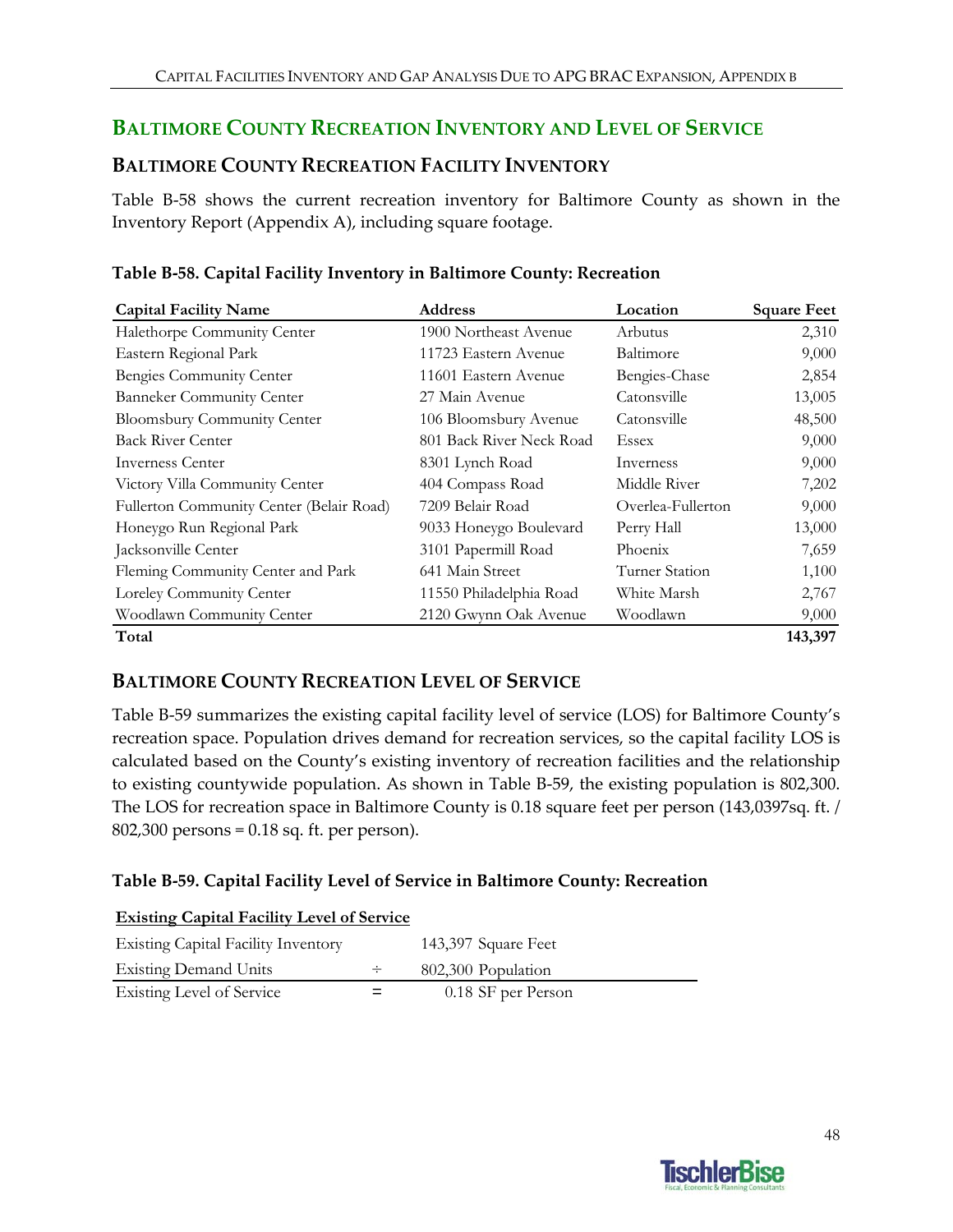## **BALTIMORE COUNTY PUBLIC SCHOOLS INVENTORY AND LEVEL OF SERVICE**

## **BALTIMORE COUNTY PUBLIC SCHOOLS INVENTORY AND LEVEL OF SERVICE**

Table B-60 shows the current public school inventory for Baltimore County's elementary schools as shown in the Inventory Report (Appendix A), along with capacity, enrollment and utilization. Utilization rate is used to measure current level of service for schools. The utilization rate is a ratio of current enrollment to capacity, which is expressed as a percentage. A utilization rate over 100% means the school type is over capacity and less than 100% means there is surplus capacity. Alternative schools – Rosedale Center Middle and High, Catonsville Center for Alternative Studies, Meadowwood Education Center, and Sollers Point/Southeast Technical – are not included here as the attendance boundaries for these facilities are countywide because they do not follow the traditional format upon which the level of service and capital facility gap analysis was conducted.

| <b>Capital Facility Name</b> | Type       | <b>Address</b>                    | Location     | Capacity | <b>Enrollment Utilization</b> |        |
|------------------------------|------------|-----------------------------------|--------------|----------|-------------------------------|--------|
| Arbutus                      | Elementary | 1300 Sulphur Spring Road          | Baltimore    | 405      | 307                           | 76%    |
| Baltimore Highlands          | Elementary | 4200 Annapolis Road               | Baltimore    | 585      | 507                           | 87%    |
| <b>Battle Grove</b>          | Elementary | 7828 St. Patricia Ln              | Baltimore    | 426      | 301                           | 71%    |
| Bear Creek                   | Elementary | 1601 Melbourne Road               | Baltimore    | 586      | 453                           | $77\%$ |
| Bedford                      | Elementary | 7407 Dorman Drive                 | Baltimore    | 309      | 329                           | 106%   |
| Berkshire                    | Elementary | 7431 Poplar Avenue                | Baltimore    | 408      | 314                           | 77%    |
| Campfield Center             | Elementary | 6834 Alter Street                 | Baltimore    | 322      | 227                           | 70%    |
| Carney                       | Elementary | 3131 East Joppa Road              | Baltimore    | 527      | 467                           | 89%    |
| Carroll Manor                | Elementary | 4434 Carroll Manor Road           | Baldwin      | 389      | 317                           | 81%    |
| Catonsville                  |            | Elementary 615 Frederick Road     | Baltimore    | 405      | 384                           | 95%    |
| Cedarmere                    |            | Elementary 17 Nicodemus Road      | Reisterstown | 405      | 461                           | 114%   |
| Chadwick                     |            | Elementary 1918 Winder Road       | Baltimore    | 408      | 406                           | 100%   |
| Chapel Hill                  | Elementary | 5200 Joppa Road                   | Perry Hall   | 636      | 763                           | 120%   |
| Charlesmont                  | Elementary | 7800 W. Collingham Drive          | Baltimore    | 458      | 327                           | 71%    |
| Chase                        |            | Elementary 11701 Eastern Ave      | Baltimore    | 393      | 329                           | 84%    |
| Chatsworth                   |            | Elementary 222 New Avenue         | Reisterstown | 414      | 399                           | 96%    |
| Chesapeake Terrace           |            | Elementary 2112 Lodge Farm Road   | Baltimore    | 292      | 181                           | 62%    |
| Church Lane Technology       | Elementary | 3820 Fernside Road                | Randallstown | 476      | 478                           | 100%   |
| Colgate                      |            | Elementary 401 51st Street        | Baltimore    | 340      | 311                           | 91%    |
| Cromwell Valley Magnet       |            | Elementary 825 Providence Road    | Towson       | 411      | 431                           | 105%   |
| Deep Creek                   |            | Elementary 1101 E. Homberg Avenue | Baltimore    | 358      | 517                           | 144%   |
| Deer Park                    | Elementary | 9809 Lyons Mill Road              | Owing Mills  | 451      | 461                           | 102%   |
| Dogwood                      | Elementary | 7215 Dogwood Road                 | Baltimore    | 487      | 587                           | 121%   |
| Dundalk                      | Elementary | 2717 Playfield Street             | Baltimore    | 590      | 620                           | 105%   |
| Eastwood Center Magnet       | Elementary | 428 Westham Way                   | Baltimore    | 206      | 153                           | 74%    |
| Edgemere                     | Elementary | 7201 North Point Road             | Baltimore    | 523      | 500                           | 96%    |
| Edmondson Heights            | Elementary | 1600 Langford Road                | Baltimore    | 545      | 590                           | 108%   |
| Elmwood                      | Elementary | 531 Dale Avenue                   | Baltimore    | 519      | 503                           | 97%    |
| Essex                        | Elementary | 100 Mace Avenue                   | Baltimore    | 471      | 402                           | 85%    |
| Featherbed Lane              | Elementary | 6700 Richardson Avenue            | Baltimore    | 768      | 644                           | 84%    |
| <b>Fifth District</b>        | Elementary | 3725 Mt. Carmel Road              | Upperco      | 298      | 260                           | 87%    |
| Fort Garrison                | Elementary | 3310 Woodvalley Drive             | Baltimore    | 410      | 398                           | 97%    |
| Franklin                     | Elementary | 33 Cockeys Mill Road              | Reisterstown | 496      | 479                           | 97%    |
| Fullerton                    | Elementary | 4400 Fullerton Avenue             | Baltimore    | 463      | 497                           | 107%   |
| Glenmar                      | Elementary | 9700 Community Drive              | Baltimore    | 371      | 334                           | 90%    |
| Glyndon                      | Elementary | 445 Glyndon Drive                 | Reisterstown | 565      | 441                           | 78%    |
|                              |            |                                   |              |          |                               |        |

#### **Table B‐60. Capital Facility Inventory in Baltimore County: Public Schools (Elementary)**

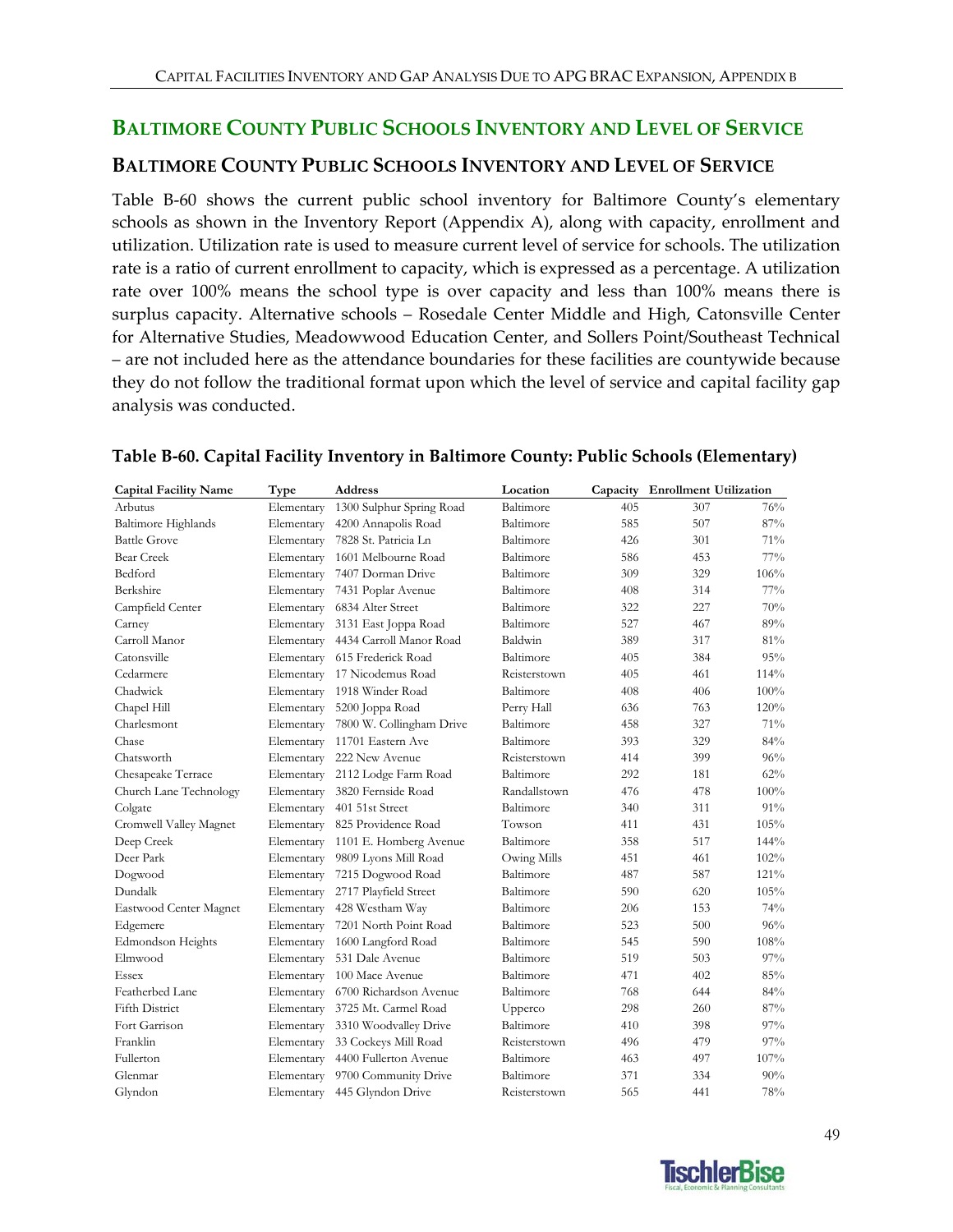| <b>Capital Facility Name</b> | Type       | <b>Address</b>                   | Location         |     | Capacity Enrollment Utilization |
|------------------------------|------------|----------------------------------|------------------|-----|---------------------------------|
| Grange                       | Elementary | 2000 Church Road                 | Baltimore        | 477 | 367<br>77%                      |
| Gunpowder                    | Elementary | 9540 Holiday Manor Road          | Baltimore        | 499 | 498<br>100%                     |
| Halethorpe                   | Elementary | 4300 Maple Avenue                | Baltimore        | 389 | 372<br>96%                      |
| Halstead Academy             | Elementary | 1111 Halstead Road               | Baltimore        | 565 | 512<br>91%                      |
| Hampton                      | Elementary | 1115 Charmuth Road               | Lutherville      | 307 | 358<br>117%                     |
| Harford Hills                | Elementary | 8902 Old Harford Rd              | Baltimore        | 323 | 107%<br>347                     |
| Hawthorne                    | Elementary | 125 Kingston Road                | Baltimore        | 616 | 396<br>64%                      |
| Hebbville                    | Elementary | 3335 Washington Avenue           | Baltimore        | 540 | 450<br>83%                      |
| Hernwood                     | Elementary | 9919 Marriottsville Road         | Randallstown     | 398 | 451<br>113%                     |
| Hillcrest                    | Elementary | 1500 Frederick Road              | Baltimore        | 542 | 621<br>115%                     |
| Jacksonville                 | Elementary | 3400 Hillendale Heights Roa      | Phoenix          | 684 | 485<br>71%                      |
| Johnnycake                   | Elementary | 5910 Craigmont Road              | Baltimore        | 559 | 557<br>100%                     |
| Joppa View                   | Elementary | 8727 Honeygo Boulevard           | Perry Hall       | 621 | 577<br>93%                      |
| Kingsville                   | Elementary | 7300 Sunshine Avenue             | Kingsville       | 349 | 340<br>97%                      |
| Lansdowne                    | Elementary | 2301 Alma Road                   | Baltimore        | 313 | 357<br>114%                     |
| Logan                        | Elementary | 7601 Dunman Way                  | Baltimore        | 517 | 510<br>99%                      |
| Lutherville                  | Elementary | 1700 York Road                   | Lutherville      | 407 | 449<br>110%                     |
| Mars Estates                 |            | Elementary 1500 E Homberg Avenue | Baltimore        | 467 | 78%<br>363                      |
| Martin Boulevard             | Elementary | 210 Riverton Road                | Baltimore        | 324 | 284<br>88%                      |
| McCormick                    | Elementary | 5101 Hazelwood Avenue            | Baltimore        | 455 | 400<br>88%                      |
| Middleborough                | Elementary | 313 West Road                    | Baltimore        | 291 | 294<br>101%                     |
| Middlesex                    | Elementary | 142 Bennett Road                 | <b>Baltimore</b> | 534 | 89%<br>476                      |
| Milbrook                     | Elementary | 4300 Crest Heights Road          | Baltimore        | 319 | 344<br>108%                     |
| New Town                     | Elementary | 4924 New Town Boulevard          | Owings Mills     | 697 | 625<br>90%                      |
| Norwood                      | Elementary | 1700 Delvale Avenue              | Baltimore        | 509 | 585<br>115%                     |
| Oakleigh                     | Elementary | 1901 White Oak Avenue            | Baltimore        | 543 | 479<br>88%                      |
| Oliver Beach                 | Elementary | 12912 Cunninghill Cove Road      | Baltimore        | 265 | 252<br>95%                      |
| Orems                        | Elementary | 711 High Villa Road              | Baltimore        | 291 | 307<br>105%                     |
| Owings Mills                 | Elementary | 10824 Reisterstown Road          | Owing Mills      | 699 | 670<br>96%                      |
| Padonia                      | Elementary | 9834 Greenside Drive             | Cockeysville     | 323 | 87%<br>280                      |
| Perry Hall                   | Elementary | 9021 Belair Road                 | Baltimore        | 516 | 103%<br>529                     |
| Pine Grove                   | Elementary | 2701 Summit Avenue               | Baltimore        | 526 | 461<br>88%                      |
| Pinewood                     | Elementary | 200 Rickswood Road               | Timonium         | 566 | 491<br>87%                      |
| Pleasant Plains              | Elementary | 8300 Pleasant Plains Road        | Baltimore        | 546 | 520<br>95%                      |
| Pot Spring                   | Elementary | 2410 Spring Lake Drive           | Timonium         | 477 | 543<br>114%                     |
| Powhatan                     | Elementary | 3300 Kelox Road                  | Baltimore        | 313 | 323<br>103%                     |
| Prettyboy                    | Elementary | 19810 Middletown Road            | Freeland         | 422 | 385<br>91%                      |
| Randallstown                 | Elementary | 9013 Liberty Road                | Randallstown     | 398 | 400<br>101%                     |
| Red House Run                |            | Elementary 1717 Weyburn Road     | Baltimore        | 481 | 97%<br>465                      |
| Reisterstown                 | Elementary | 223 Walgrove Road                | Reisterstown     | 438 | 472<br>108%                     |
| Relay                        |            | Elementary 5885 Selford Road     | Baltimore        | 428 | 426<br>100%                     |
| Riderwood                    | Elementary | 1711 Landrake Road               | Baltimore        | 501 | 446<br>$89\%$                   |
| Riverview                    | Elementary | 3298 Kessler Road                | Baltimore        | 572 | 87%<br>497                      |
| Rodgers Forge                | Elementary | 250 Dumbarton Road               | Baltimore        | 408 | 498<br>122%                     |
| Sandalwood                   | Elementary | 900 S. Marlyn Ave.               | Baltimore        | 542 | 452<br>83%                      |
| Sandy Plains                 | Elementary | 8330 Kavanagh Road               | Baltimore        | 756 | 504<br>67%                      |
| Scotts Branch                | Elementary | 8220 Tawnmoore Road              | Baltimore        | 511 | 531<br>104%                     |
| Seneca                       | Elementary | 545 Carrollwood Road             | Baltimore        | 409 | 411<br>$100\%$                  |
| Seven Oaks                   | Elementary | 9220 Seven Courts Drive          | Baltimore        | 425 | 396<br>93%                      |
| Seventh District             | Elementary | 20300 York Road                  | Parkton          | 461 | 381<br>83%                      |
| Shady Spring                 | Elementary | 8868 Goldenwood Road             | Baltimore        | 499 | 569<br>114%                     |
| Sparks                       | Elementary | 601 Belfast Road                 | Baltimore        | 421 | 463<br>110%                     |
| Stoneleigh                   | Elementary | 900 Pemberton Road               | Baltimore        | 499 | 587<br>118%                     |
| Summit Park                  | Elementary | 6920 Diana Road                  | Baltimore        | 336 | 340<br>101%                     |

### **Table B‐60. Capital Facility Inventory in Baltimore County: Public Schools (Elementary) (cont.)**

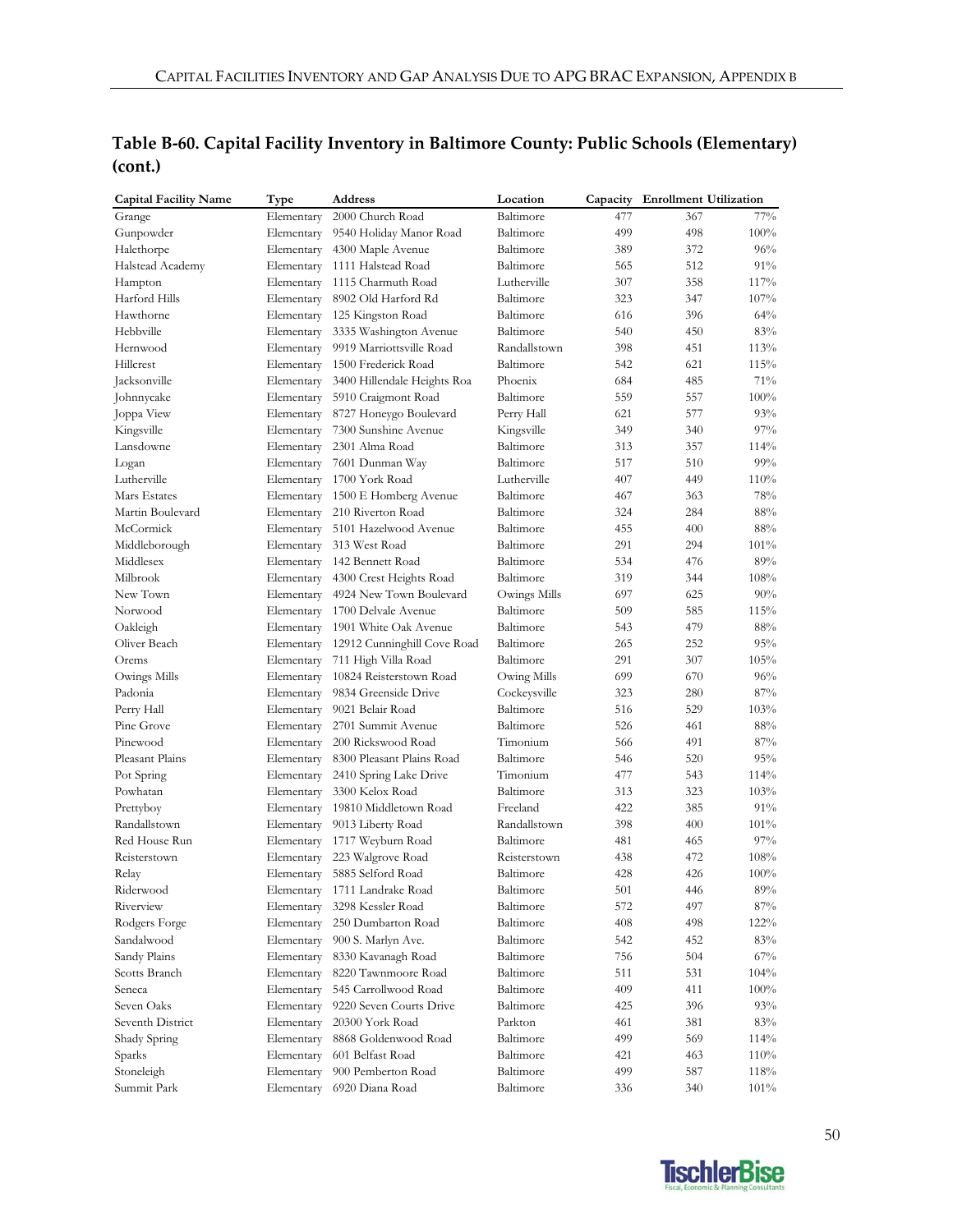| <b>Capital Facility Name</b> | Type       | <b>Address</b>             | Location     |        | Capacity Enrollment Utilization |         |
|------------------------------|------------|----------------------------|--------------|--------|---------------------------------|---------|
| Sussex                       | Elementary | 515 South Woodward Drive   | Baltimore    | 452    | 315                             | 70%     |
| Timber Grove                 | Elementary | 701 Academy Avenue         | Owing Mills  | 634    | 551                             | 87%     |
| Timonium                     | Elementary | 2001 Eastridge Road        | Timonium     | 443    | 391                             | 88%     |
| Victory Villa                | Elementary | 500 Compass Road           | Baltimore    | 370    | 291                             | 79%     |
| Villa Cresta                 | Elementary | 2600 Rader Avenue          | Baltimore    | 632    | 485                             | $77\%$  |
| Warren                       | Elementary | 900 Bosley Road            | Cockeysville | 395    | 339                             | 86%     |
| Wellwood International       | Elementary | 2901 Smith Avenue          | Baltimore    | 455    | 496                             | $109\%$ |
| Westchester                  | Elementary | 2300 Old Frederick Road    | Baltimore    | 499    | 504                             | $101\%$ |
| Westowne                     | Elementary | 401 Harlem Lane            | Baltimore    | 468    | 484                             | 103%    |
| Winand                       | Elementary | 8301 Scotts Level Road     | Baltimore    | 609    | 491                             | 81%     |
| Winfield                     | Elementary | 8300 Carlson Lane          | Baltimore    | 481    | 443                             | $92\%$  |
| Woodbridge                   | Elementary | 1410 Pleasant Valley Drive | Baltimore    | 392    | 372                             | 95%     |
| Woodholme                    | Elementary | 300 Mt. Wilson La          | Baltimore    | 676    | 647                             | 96%     |
| Woodmoor                     | Elementary | 3200 Elba Drive            | Baltimore    | 631    | 537                             | 85%     |
| Total                        |            |                            |              | 48,527 | 45,520                          | 94%     |

| Table B-60. Capital Facility Inventory in Baltimore County: Public Schools (Elementary) |
|-----------------------------------------------------------------------------------------|
| (cont.)                                                                                 |

Table B-61 shows the current public school inventory for Baltimore County's middle schools as shown in the Inventory Report (Appendix A), along with capacity, enrollment and utilization.

| <b>Capital Facility Name</b> | Type   | <b>Address</b>        | Location         |        | Capacity Enrollment Utilization |      |
|------------------------------|--------|-----------------------|------------------|--------|---------------------------------|------|
| Arbutus                      | Middle | 5525 Shelbourne Road  | Baltimore        | 1,079  | 851                             | 79%  |
| Catonsville                  | Middle | 2301 Edmondson Avenue | Baltimore        | 593    | 664                             | 112% |
| Cockeysville                 | Middle | 10401 Greenside Drive | Cockeysville     | 1,145  | 911                             | 80%  |
| Deep Creek                   | Middle | 1000 S. Marlyn Avenue | Baltimore        | 1,113  | 840                             | 75%  |
| Deer Park Magnet             | Middle | 9830 Winands Road     | Randallstown     | 1,368  | 1,223                           | 89%  |
| Dumbarton                    | Middle | 300 Dumbarton Road    | Baltimore        | 1,114  | 912                             | 82%  |
| Dundalk                      | Middle | 7400 Dunman Way       | Baltimore        | 900    | 484                             | 54%  |
| Franklin                     | Middle | 10 Cockeys Mill Road  | Reisterstown     | 1,423  | 1,406                           | 99%  |
| General John Stricker        | Middle | 7855 Trappe Road      | Baltimore        | 1,249  | 838                             | 67%  |
| Golden Ring                  | Middle | 6700 Kenwood Avenue   | Baltimore        | 901    | 758                             | 84%  |
| Hereford                     | Middle | 712 Corbett Road      | Monkton          | 1,123  | 997                             | 89%  |
| Holabird                     | Middle | 1701 Delvale Avenue   | Baltimore        | 1,028  | 724                             | 70%  |
| Lansdowne                    | Middle | 2400 Lansdowne Road   | Baltimore        | 675    | 686                             | 102% |
| Loch Raven Tech. Academy     | Middle | 8101 La Salle Road    | Baltimore        | 1,082  | 734                             | 68%  |
| MiddleMiddle                 | Middle | 800 Middle River Road | Baltimore        | 1,007  | 829                             | 82%  |
| Old Court                    | Middle | 4627 Old Court Road   | Baltimore        | 1,124  | 652                             | 58%  |
| Parkville                    | Middle | 8711 Avondale Road    | Baltimore        | 1,089  | 1,146                           | 105% |
| Perry Hall                   | Middle | 4300 Ebenezer Road    | Baltimore        | 1,643  | 1,494                           | 91%  |
| Pikesville                   | Middle | 7701 Seven Mile Lane  | Baltimore        | 1,070  | 939                             | 88%  |
| Pine Grove                   | Middle | 9200 Old Harford Road | <b>Baltimore</b> | 1,241  | 1,064                           | 86%  |
| Ridgely                      | Middle | 121 Ridgely Road      | Lutherville      | 1,092  | 1,071                           | 98%  |
| Southwest Academy            | Middle | 6200 Johnnycake Road  | Baltimore        | 1,112  | 926                             | 83%  |
| Sparrows Point               | Middle | 7400 North Point Road | Baltimore        | 615    | 524                             | 85%  |
| Stemmers Run                 | Middle | 201 Stemmers Run Road | Baltimore        | 1,154  | 790                             | 68%  |
| Sudbrook Magnet              | Middle | 4300 Bedford Road     | Baltimore        | 1,060  | 1,031                           | 97%  |
| Windsor Mill                 | Middle | 8300 Windsor Mill Rd  | Baltimore        | 1,015  | 719                             | 71%  |
| Woodlawn                     | Middle | 3033 St. Lukes Lane   | Baltimore        | 1,015  | 719                             | 71%  |
| Total                        |        |                       |                  | 29,030 | 23,932                          | 82%  |

## **Table B‐61. Capital Facility Level of Service in Baltimore County: Public Schools (Middle)**

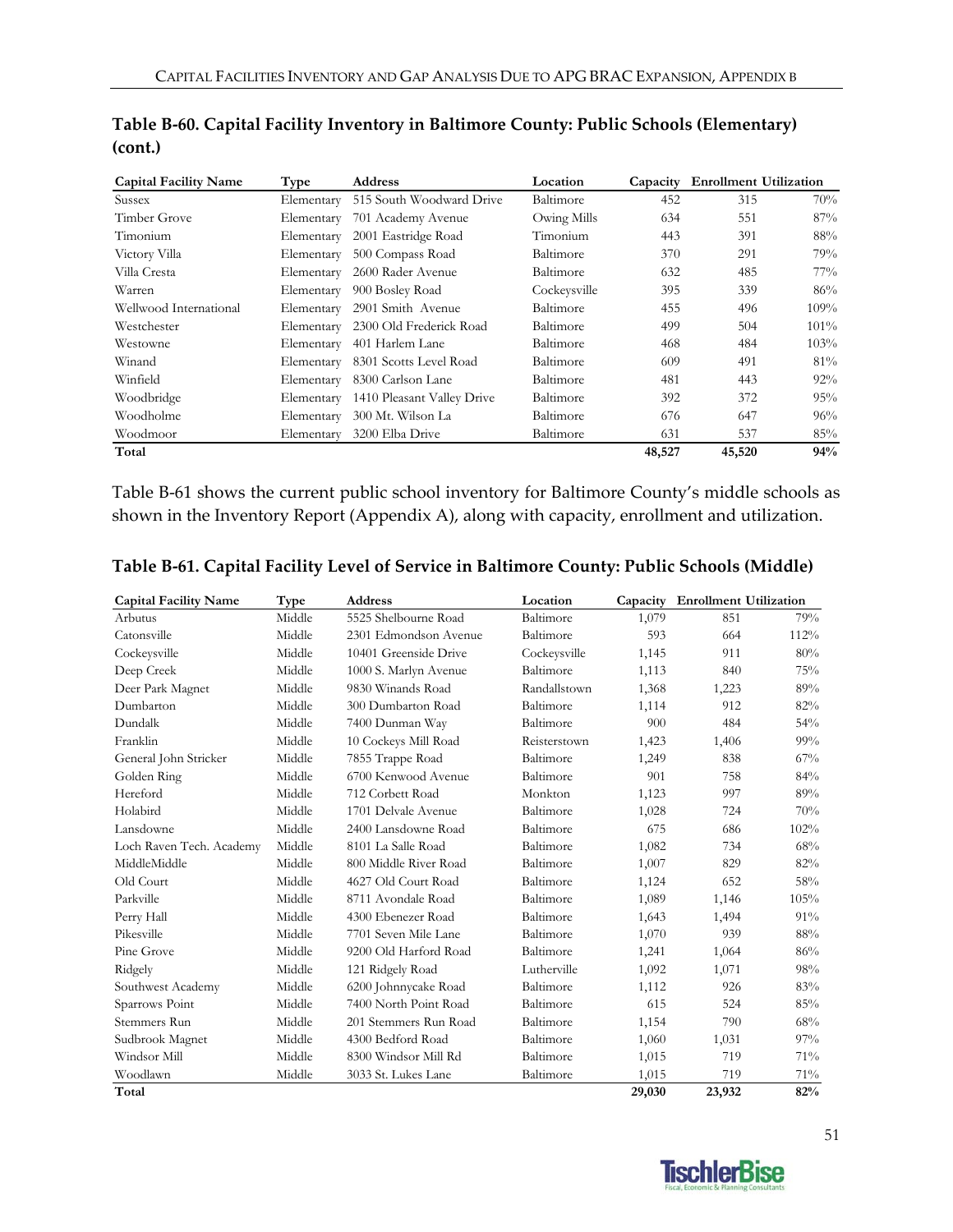Table B-62 shows the current public school inventory for Baltimore County's high schools as shown in the Inventory Report (Appendix A), along with capacity, enrollment and utilization.

| <b>Capital Facility Name</b> | Type | <b>Address</b>          | Location     | Capacity | Enrollment | <b>Utilization</b> |
|------------------------------|------|-------------------------|--------------|----------|------------|--------------------|
| Carver Cntr Arts & Tech.     | High | 938 N York Road         | Baltimore    | 766      | 718        | 94%                |
| Catonsville                  | High | 421 Bloomsbury Avenue   | Baltimore    | 1,685    | 1,689      | 100%               |
| Chesapeake                   | High | 1801 Turkey Point Road  | Baltimore    | 1,083    | 1,085      | 100%               |
| Dulaney                      | High | 255 E Padonia Road      | Timonium     | 1,984    | 1,962      | 99%                |
| Dundalk                      | High | 1901 Delvale Avenue     | Baltimore    | 1,538    | 1,342      | 87%                |
| Eastern Technical            | High | 1100 Mace Avenue        | Baltimore    | 1,380    | 1,250      | 91%                |
| Franklin                     | High | 12000 Reisterstown Road | Reisterstown | 1,647    | 1,578      | 96%                |
| Hereford                     | High | 17301 York Road         | Parkton      | 1,230    | 1,393      | 113%               |
| Kenwood                      | High | 501 Stemmers Run Road   | Baltimore    | 1,527    | 1,847      | 121%               |
| Lansdowne                    | High | 3800 Hollins Ferry Road | Baltimore    | 1,420    | 1,278      | 90%                |
| Loch Raven                   | High | 1212 Cowpens Avenue     | Baltimore    | 975      | 1,189      | 122%               |
| Milford Mill Academy         | High | 3800 Washington Avenue  | Baltimore    | 1,315    | 1,567      | 119%               |
| New Town                     | High | 4931 New Town Boulevard | Owings Mills | 1,348    | 1,037      | $77\%$             |
| Overlea                      | High | 5401 Kenwood Avenue     | Baltimore    | 1,230    | 1,331      | 108%               |
| Owings Mills                 | High | 124 Tollgate Road       | Owing Mills  | 1,147    | 1,110      | 97%                |
| Parkville                    | High | 2600 Putty Hill Avenue  | Baltimore    | 2,037    | 1,987      | 98%                |
| Patapsco                     | High | 8100 Wise Avenue        | Baltimore    | 1,302    | 1,620      | 124%               |
| Perry Hall                   | High | 4601 Ebenezer Road      | Baltimore    | 2,110    | 2,303      | 109%               |
| Pikesville                   | High | 7621 Labyrinth Road     | Baltimore    | 1,028    | 1,033      | 100%               |
| Randallstown                 | High | 4000 Offutt Road        | Randallstown | 1,444    | 1,276      | 88%                |
| Sparrows Point               | High | 7400 North Point Road   | Baltimore    | 850      | 836        | 98%                |
| Towson                       | High | 69 Cedar Avenue         | Towson       | 1,260    | 1,461      | 116%               |
| Western Tech.                | High | 100 Kenwood Avenue      | Baltimore    | 1,121    | 977        | 87%                |
| Woodlawn                     | High | 1801 Woodlawn Drive     | Baltimore    | 2,129    | 1,960      | 92%                |
| Total                        |      |                         |              | 33,556   | 33,829     | 101%               |

### **Table B‐62. Capital Facility Level of Service in Baltimore County: Public Schools (High)**

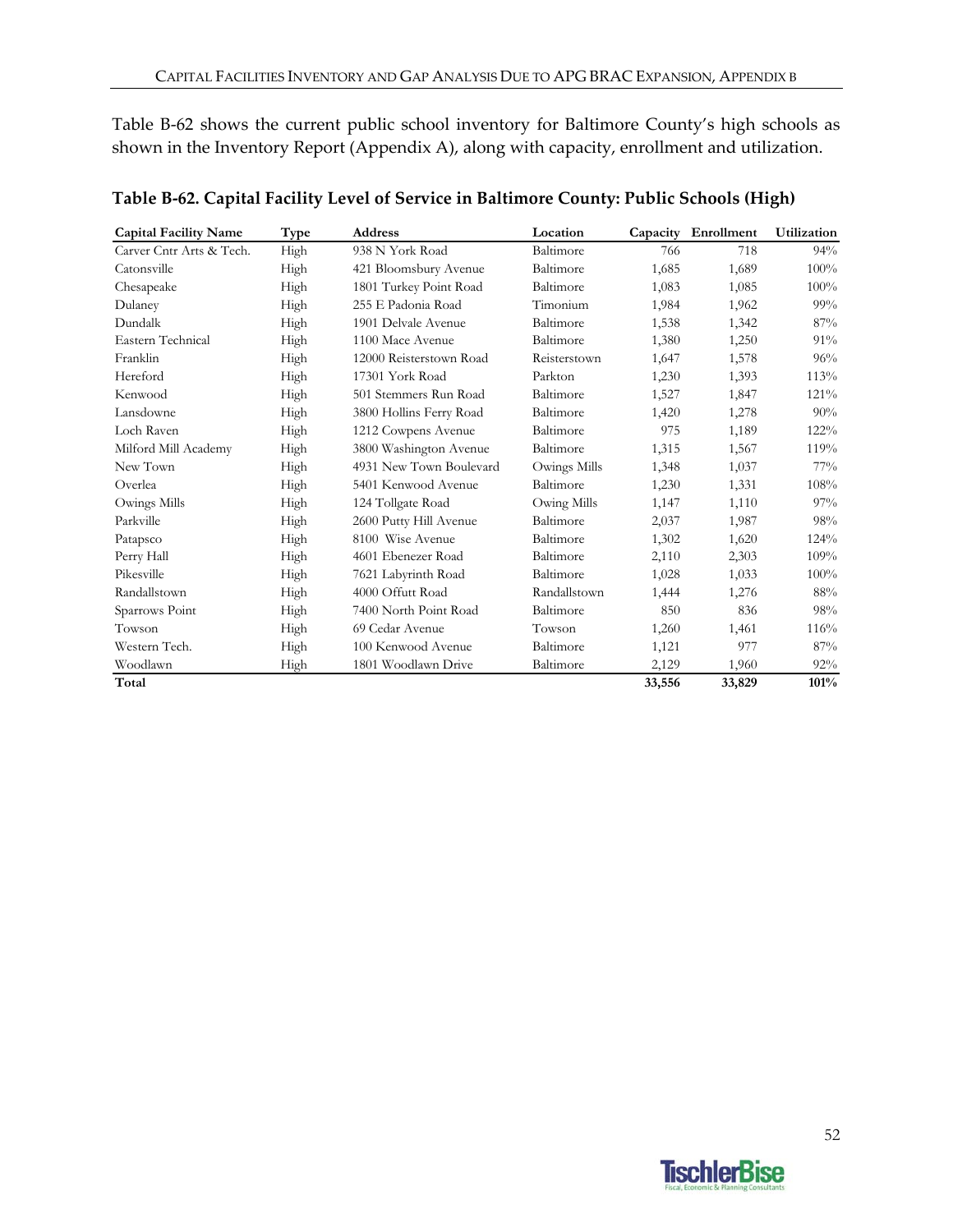## **BALTIMORE COUNTY COMMUNITY COLLEGE INVENTORY AND LEVEL OF SERVICE**

## **BALTIMORE COUNTY COMMUNITY COLLEGE INVENTORY**

Table B-63 shows the current community college inventory for Baltimore County as shown in the Inventory Report (Appendix A), along with net assignable square footage. Net assignable square footage is a measurement used by the State's community colleges that is defined as "The sum of all areas on all floors of building assigned to, or available for assignment to, an occupant including every type of space functionally usable by an occupant (except custodial, circulation, mechanical, and structural areas)."

| <b>Capital Facility Name</b> | <b>Address</b>                  | Location     | <b>Square Feet</b> |
|------------------------------|---------------------------------|--------------|--------------------|
| <b>CCBC</b> Cantonsville     | 800 South Rolling Road          | Cantonsville | 408,662            |
| <b>CCBC</b> Dundalk          | Sollers Point Rd at Delvale Ave | Dundalk      | 188,405            |
| <b>CCBC</b> Hunt Valley      | 11101 McCormick Road            | Hunt Valley  | 14,100             |
| <b>CCBC</b> Owings Mills     | 110 Painters Mill Road          | Owings Mills | 15,456             |
| <b>CCBC</b> Essex            | 7201 Rossville Boulevard        | Rosedale     | 381,982            |
| Total                        |                                 |              | 1,008,605          |

### **Table B‐63. Capital Facility Inventory in Baltimore County: Community College**

## **BALTIMORE COUNTY COMMUNITY COLLEGE LEVEL OF SERVICE**

Table B-64 summarizes the existing capital facility level of service (LOS) for Baltimore County's community college. Population drives demand for these facilities, so the capital facility LOS is calculated based on the County's existing inventory of community college net assignable square feet and the relationship to existing countywide population. As shown in Table B‐40, the existing population totals 802,300 persons. The LOS for community college in Baltimore County is 1.36 per person (1,088,605 net assignable sq. ft. / 802,300 persons = 1.36 net assignable sq. ft. per person).

### **Table B‐64. Capital Facility Level of Service in Baltimore County: Community College**

|  |  |  | <b>Existing Capital Facility Level of Service</b> |  |  |
|--|--|--|---------------------------------------------------|--|--|
|  |  |  |                                                   |  |  |
|  |  |  |                                                   |  |  |

| Existing Capital Facility Inventory <sup>1</sup> |         | 1,088,605 Net Assignable Square Feet |
|--------------------------------------------------|---------|--------------------------------------|
| Existing Demand Units <sup>2</sup>               |         | 802,300 Population                   |
| Existing Level of Service                        | $=$ $-$ | 1.36 SF per Demand Unit              |

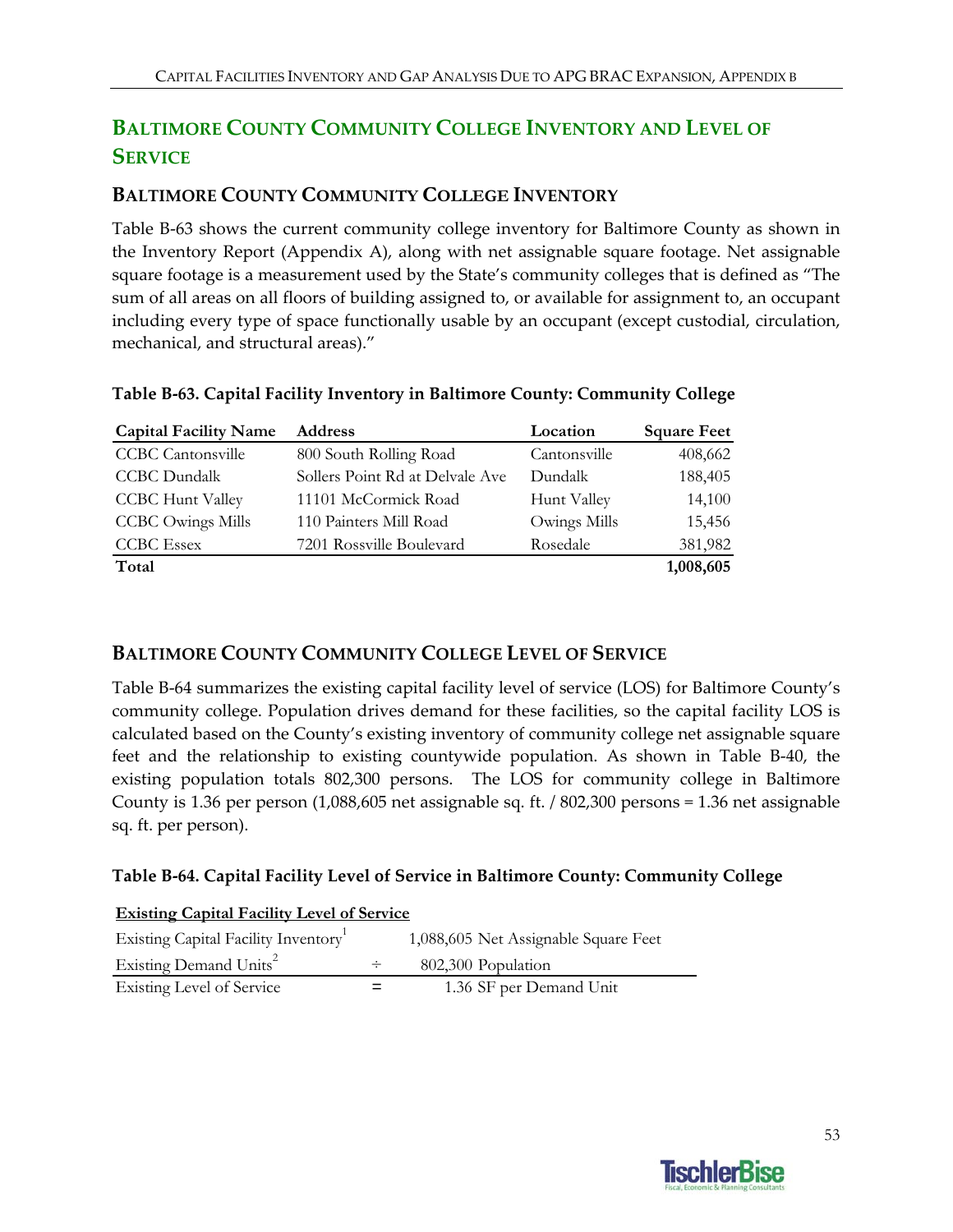## **PRIVATE FACILITY LEVEL OF SERVICE BY FACILITY CATEGORY**

This section presents the inventory and level of service in Baltimore County by facility category. All facilities have a level of service that is calculated based on countywide population or jobs.

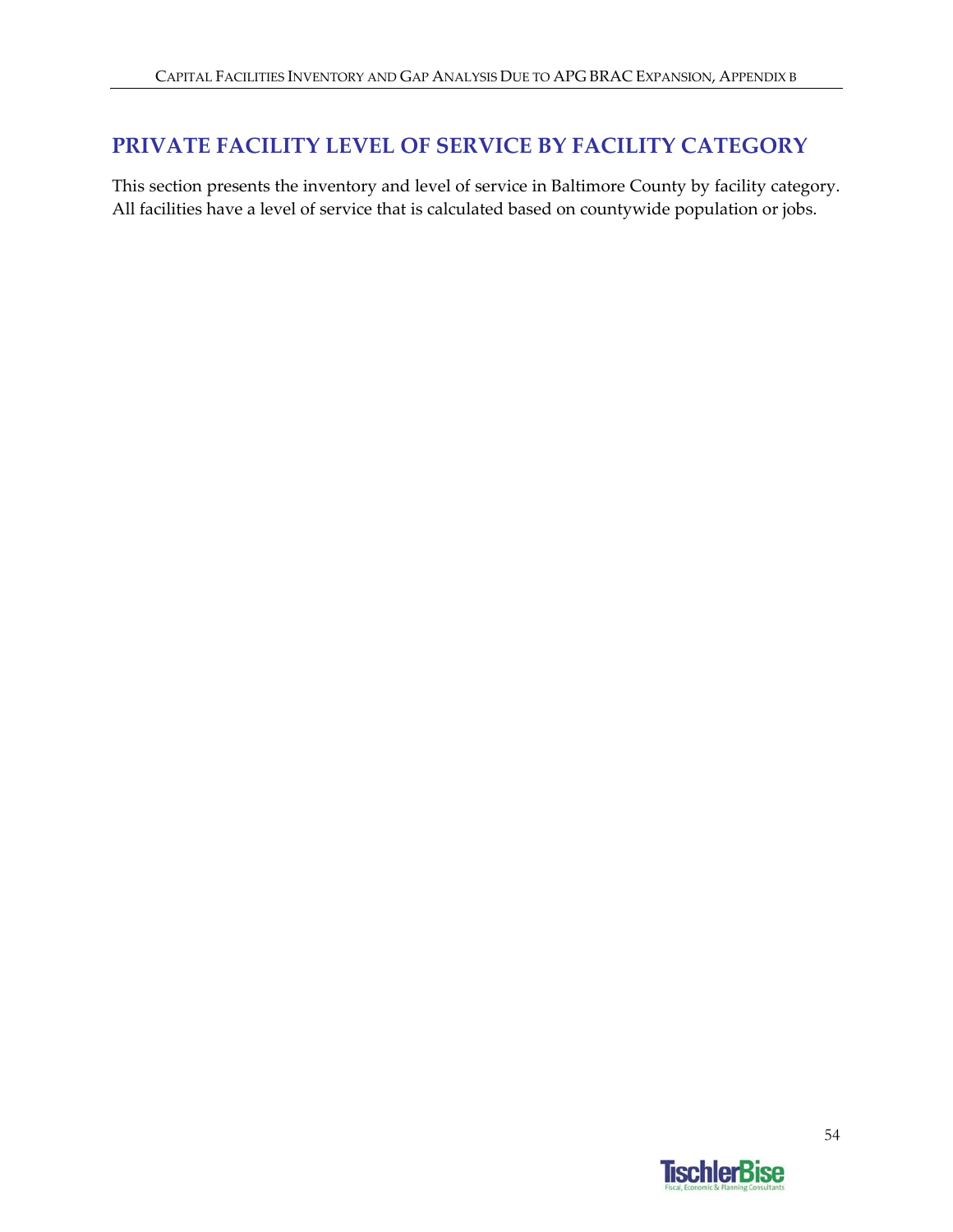## **MEETING SPACE AND HOTEL INVENTORY AND LEVELS OF SERVICE – BALTIMORE COUNTY**

## **HOTEL AND MEETING SPACE INVENTORY – BALTIMORE COUNTY**

Table B-65 shows the current inventory of hotels and meeting space in Baltimore County as shown in the Inventory Report (Appendix A), along with rooms and meeting space square footage.

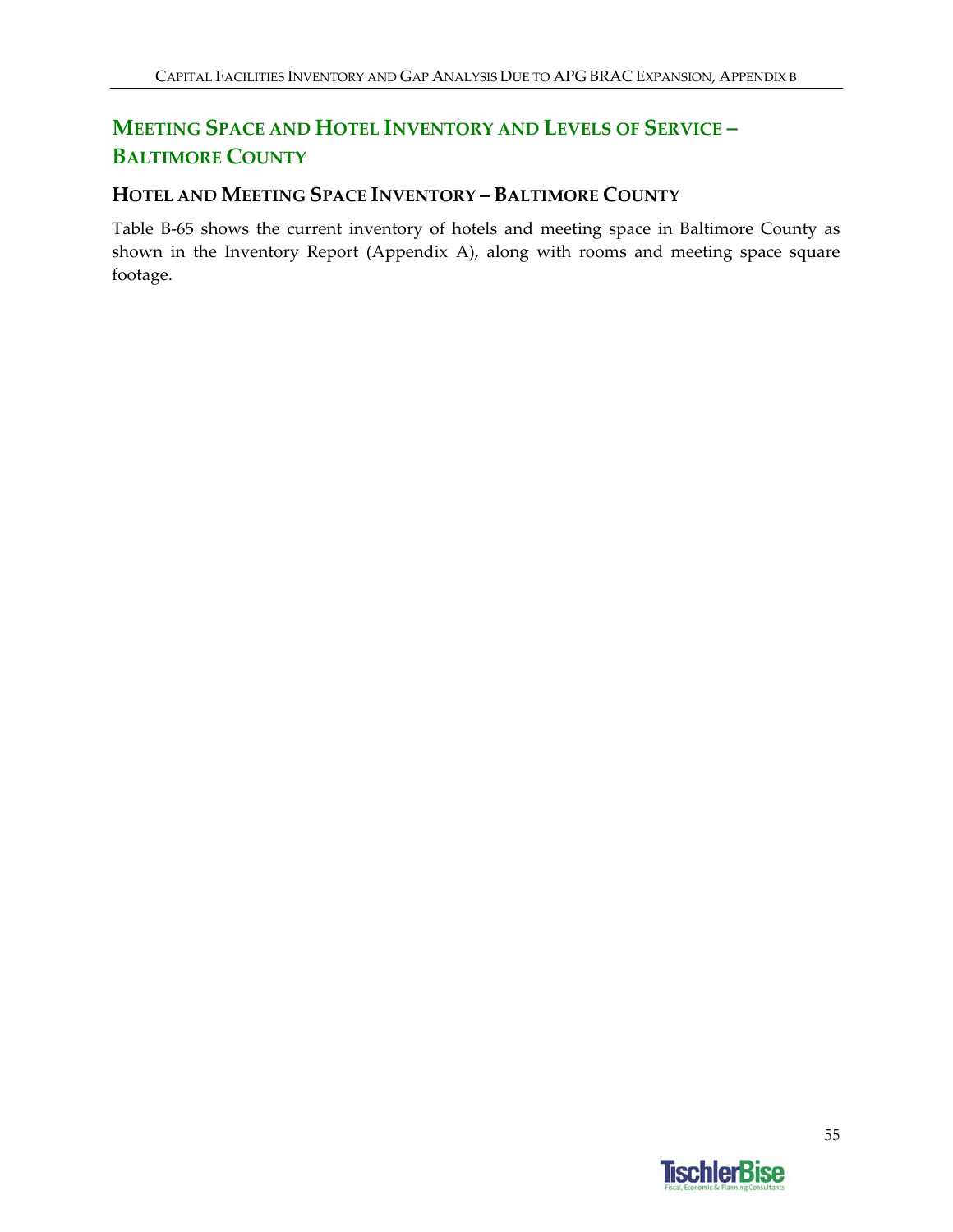| Baltimore<br>3648 Washington Blvd<br>112<br><b>Beltway Motel</b><br>Best Western Baltimore West<br>1800 Belmont Ave<br>Baltimore<br>129<br>3,000<br>Baltimore<br>21<br>Budget Plaza Motel<br>4806 Ritchie Hwy<br>$\theta$<br>Baltimore<br>24<br>Carlton Motel<br>10025 Pulaski Hwy<br>$\theta$<br>Christlen Motel<br>Baltimore<br>28<br>8733 Pulaski Hwy<br>$\Omega$<br>Baltimore<br>Days Inn Baltimore<br>100 Hopkins Pl<br>250<br>1,400<br>1660 Whitehead Ct<br>Baltimore<br>100<br>Days Inn West Security Boulevard<br>$\theta$<br>Duke's Motel<br>7905 Pulaski Hwy<br>Baltimore<br>43<br>$\theta$<br>El Rich Motel<br>Baltimore<br>24<br>$\theta$<br>8213 Pulaski Hwy<br>Baltimore<br>126<br>Hampton Inn Baltimore Camden Yards<br>550 Washington Blvd<br>800<br>8225 Town Center Dr<br>Baltimore<br>127<br>Hampton Inn Baltimore White Marsh<br>860<br>Baltimore<br>Hilton Garden Inn White Marsh<br>5015 Campbell Blvd<br>155<br>5,880<br>6401 Baltimore Natl Pk<br>Baltimore<br>115<br>Home Style Inn<br>$\theta$<br>La Quinta Inn & Suites Baltimore North<br>Baltimore<br>131<br>550<br>4 Philadelphia Ct<br>Motel 6 Baltimore West<br>1654 Whitehead Ct<br>Baltimore<br>133<br>$\Omega$<br>Park Plaza Motel<br>Baltimore<br>46<br>4900 Ritchie Hwy<br>$\Omega$<br>Pier 5 Hotel<br>711 Eastern Ave<br>Baltimore<br>66<br>3,300<br>6700 Security Blvd<br>Baltimore<br>165<br>Quality Inn West<br>414<br>Baltimore<br>70<br>Regal Inn<br>8005 Pulaski Hwy<br>$\theta$<br>Residence Inn Baltimore White Marsh<br>Baltimore<br>131<br>875<br>4980 Mercantile Rd |
|----------------------------------------------------------------------------------------------------------------------------------------------------------------------------------------------------------------------------------------------------------------------------------------------------------------------------------------------------------------------------------------------------------------------------------------------------------------------------------------------------------------------------------------------------------------------------------------------------------------------------------------------------------------------------------------------------------------------------------------------------------------------------------------------------------------------------------------------------------------------------------------------------------------------------------------------------------------------------------------------------------------------------------------------------------------------------------------------------------------------------------------------------------------------------------------------------------------------------------------------------------------------------------------------------------------------------------------------------------------------------------------------------------------------------------------------------------------------------------------------------------------------------------------------------------------------|
|                                                                                                                                                                                                                                                                                                                                                                                                                                                                                                                                                                                                                                                                                                                                                                                                                                                                                                                                                                                                                                                                                                                                                                                                                                                                                                                                                                                                                                                                                                                                                                      |
|                                                                                                                                                                                                                                                                                                                                                                                                                                                                                                                                                                                                                                                                                                                                                                                                                                                                                                                                                                                                                                                                                                                                                                                                                                                                                                                                                                                                                                                                                                                                                                      |
|                                                                                                                                                                                                                                                                                                                                                                                                                                                                                                                                                                                                                                                                                                                                                                                                                                                                                                                                                                                                                                                                                                                                                                                                                                                                                                                                                                                                                                                                                                                                                                      |
|                                                                                                                                                                                                                                                                                                                                                                                                                                                                                                                                                                                                                                                                                                                                                                                                                                                                                                                                                                                                                                                                                                                                                                                                                                                                                                                                                                                                                                                                                                                                                                      |
|                                                                                                                                                                                                                                                                                                                                                                                                                                                                                                                                                                                                                                                                                                                                                                                                                                                                                                                                                                                                                                                                                                                                                                                                                                                                                                                                                                                                                                                                                                                                                                      |
|                                                                                                                                                                                                                                                                                                                                                                                                                                                                                                                                                                                                                                                                                                                                                                                                                                                                                                                                                                                                                                                                                                                                                                                                                                                                                                                                                                                                                                                                                                                                                                      |
|                                                                                                                                                                                                                                                                                                                                                                                                                                                                                                                                                                                                                                                                                                                                                                                                                                                                                                                                                                                                                                                                                                                                                                                                                                                                                                                                                                                                                                                                                                                                                                      |
|                                                                                                                                                                                                                                                                                                                                                                                                                                                                                                                                                                                                                                                                                                                                                                                                                                                                                                                                                                                                                                                                                                                                                                                                                                                                                                                                                                                                                                                                                                                                                                      |
|                                                                                                                                                                                                                                                                                                                                                                                                                                                                                                                                                                                                                                                                                                                                                                                                                                                                                                                                                                                                                                                                                                                                                                                                                                                                                                                                                                                                                                                                                                                                                                      |
|                                                                                                                                                                                                                                                                                                                                                                                                                                                                                                                                                                                                                                                                                                                                                                                                                                                                                                                                                                                                                                                                                                                                                                                                                                                                                                                                                                                                                                                                                                                                                                      |
|                                                                                                                                                                                                                                                                                                                                                                                                                                                                                                                                                                                                                                                                                                                                                                                                                                                                                                                                                                                                                                                                                                                                                                                                                                                                                                                                                                                                                                                                                                                                                                      |
|                                                                                                                                                                                                                                                                                                                                                                                                                                                                                                                                                                                                                                                                                                                                                                                                                                                                                                                                                                                                                                                                                                                                                                                                                                                                                                                                                                                                                                                                                                                                                                      |
|                                                                                                                                                                                                                                                                                                                                                                                                                                                                                                                                                                                                                                                                                                                                                                                                                                                                                                                                                                                                                                                                                                                                                                                                                                                                                                                                                                                                                                                                                                                                                                      |
|                                                                                                                                                                                                                                                                                                                                                                                                                                                                                                                                                                                                                                                                                                                                                                                                                                                                                                                                                                                                                                                                                                                                                                                                                                                                                                                                                                                                                                                                                                                                                                      |
|                                                                                                                                                                                                                                                                                                                                                                                                                                                                                                                                                                                                                                                                                                                                                                                                                                                                                                                                                                                                                                                                                                                                                                                                                                                                                                                                                                                                                                                                                                                                                                      |
|                                                                                                                                                                                                                                                                                                                                                                                                                                                                                                                                                                                                                                                                                                                                                                                                                                                                                                                                                                                                                                                                                                                                                                                                                                                                                                                                                                                                                                                                                                                                                                      |
|                                                                                                                                                                                                                                                                                                                                                                                                                                                                                                                                                                                                                                                                                                                                                                                                                                                                                                                                                                                                                                                                                                                                                                                                                                                                                                                                                                                                                                                                                                                                                                      |
|                                                                                                                                                                                                                                                                                                                                                                                                                                                                                                                                                                                                                                                                                                                                                                                                                                                                                                                                                                                                                                                                                                                                                                                                                                                                                                                                                                                                                                                                                                                                                                      |
|                                                                                                                                                                                                                                                                                                                                                                                                                                                                                                                                                                                                                                                                                                                                                                                                                                                                                                                                                                                                                                                                                                                                                                                                                                                                                                                                                                                                                                                                                                                                                                      |
|                                                                                                                                                                                                                                                                                                                                                                                                                                                                                                                                                                                                                                                                                                                                                                                                                                                                                                                                                                                                                                                                                                                                                                                                                                                                                                                                                                                                                                                                                                                                                                      |
| 35<br>Siesta Motel<br>Baltimore<br>8201 Pulaski Hwy<br>$\theta$                                                                                                                                                                                                                                                                                                                                                                                                                                                                                                                                                                                                                                                                                                                                                                                                                                                                                                                                                                                                                                                                                                                                                                                                                                                                                                                                                                                                                                                                                                      |
| Super 8 Baltimore Essex<br>98 Stemmers Run Rd<br>Baltimore<br>48<br>$\Omega$                                                                                                                                                                                                                                                                                                                                                                                                                                                                                                                                                                                                                                                                                                                                                                                                                                                                                                                                                                                                                                                                                                                                                                                                                                                                                                                                                                                                                                                                                         |
| The Tremont Plaza<br>Baltimore<br>303<br>222 St Paul St<br>7,000                                                                                                                                                                                                                                                                                                                                                                                                                                                                                                                                                                                                                                                                                                                                                                                                                                                                                                                                                                                                                                                                                                                                                                                                                                                                                                                                                                                                                                                                                                     |
| Tim's Motel<br>Baltimore<br>4415 Washington Blvd<br>20<br>$\theta$                                                                                                                                                                                                                                                                                                                                                                                                                                                                                                                                                                                                                                                                                                                                                                                                                                                                                                                                                                                                                                                                                                                                                                                                                                                                                                                                                                                                                                                                                                   |
| 8 E Pleasant St<br>Baltimore<br>58<br>Tremont Park Hotel<br>1,080                                                                                                                                                                                                                                                                                                                                                                                                                                                                                                                                                                                                                                                                                                                                                                                                                                                                                                                                                                                                                                                                                                                                                                                                                                                                                                                                                                                                                                                                                                    |
| Ramada Limited Cockeysville<br>10100 York Rd<br>Cockeysville<br>107<br>600                                                                                                                                                                                                                                                                                                                                                                                                                                                                                                                                                                                                                                                                                                                                                                                                                                                                                                                                                                                                                                                                                                                                                                                                                                                                                                                                                                                                                                                                                           |
| 10710 Beaver Dam Rd<br>96<br>Chase Suites Hunt Valley<br>Hunt Valley<br>525                                                                                                                                                                                                                                                                                                                                                                                                                                                                                                                                                                                                                                                                                                                                                                                                                                                                                                                                                                                                                                                                                                                                                                                                                                                                                                                                                                                                                                                                                          |
| Courtyard Baltimore Hunt Valley<br>221 International Cir<br>Hunt Valley<br>146<br>1,250                                                                                                                                                                                                                                                                                                                                                                                                                                                                                                                                                                                                                                                                                                                                                                                                                                                                                                                                                                                                                                                                                                                                                                                                                                                                                                                                                                                                                                                                              |
| Embassy Suites Baltimore North Hunt Valley<br>223<br>213 International Cir<br>Hunt Valley<br>4,770                                                                                                                                                                                                                                                                                                                                                                                                                                                                                                                                                                                                                                                                                                                                                                                                                                                                                                                                                                                                                                                                                                                                                                                                                                                                                                                                                                                                                                                                   |
| 125<br>Hampton Inn Baltimore Hunt Valley<br>11200 York Rd<br>Hunt Valley<br>480                                                                                                                                                                                                                                                                                                                                                                                                                                                                                                                                                                                                                                                                                                                                                                                                                                                                                                                                                                                                                                                                                                                                                                                                                                                                                                                                                                                                                                                                                      |
| 390<br>Marriott Baltimore Hunt Valley<br>245 Shawan Rd<br>Hunt Valley<br>28,000                                                                                                                                                                                                                                                                                                                                                                                                                                                                                                                                                                                                                                                                                                                                                                                                                                                                                                                                                                                                                                                                                                                                                                                                                                                                                                                                                                                                                                                                                      |
| 12200 Belair Rd<br>20<br>King's Court Motel<br>Kingsville<br>$\theta$                                                                                                                                                                                                                                                                                                                                                                                                                                                                                                                                                                                                                                                                                                                                                                                                                                                                                                                                                                                                                                                                                                                                                                                                                                                                                                                                                                                                                                                                                                |
| Hilton Garden Inn Owings Mills<br>4770 Owings Mills Blvd<br>160<br>1,250<br>Owings Mills                                                                                                                                                                                                                                                                                                                                                                                                                                                                                                                                                                                                                                                                                                                                                                                                                                                                                                                                                                                                                                                                                                                                                                                                                                                                                                                                                                                                                                                                             |
| Hyatt Place Baltimore Owings Mills<br>4730 Painters Mill Rd<br>Owings Mills<br>123<br>1,050                                                                                                                                                                                                                                                                                                                                                                                                                                                                                                                                                                                                                                                                                                                                                                                                                                                                                                                                                                                                                                                                                                                                                                                                                                                                                                                                                                                                                                                                          |
| Hilton Pikesville<br>1726 Reisterstown Rd<br>Pikesville<br>171<br>12,540                                                                                                                                                                                                                                                                                                                                                                                                                                                                                                                                                                                                                                                                                                                                                                                                                                                                                                                                                                                                                                                                                                                                                                                                                                                                                                                                                                                                                                                                                             |
| Pikesville<br>74<br>Howard Johnson Express Pikesville<br>407 Reisterstown Rd<br>400                                                                                                                                                                                                                                                                                                                                                                                                                                                                                                                                                                                                                                                                                                                                                                                                                                                                                                                                                                                                                                                                                                                                                                                                                                                                                                                                                                                                                                                                                  |
| Pikesville<br>105<br>Ramada Inn Pikesville<br>1721 Reisterstown Rd<br>770                                                                                                                                                                                                                                                                                                                                                                                                                                                                                                                                                                                                                                                                                                                                                                                                                                                                                                                                                                                                                                                                                                                                                                                                                                                                                                                                                                                                                                                                                            |
| 145<br>$4,\!000$<br>Days Inn Hotel & Conference Center<br>9615 Deereco Rd<br>Timonium                                                                                                                                                                                                                                                                                                                                                                                                                                                                                                                                                                                                                                                                                                                                                                                                                                                                                                                                                                                                                                                                                                                                                                                                                                                                                                                                                                                                                                                                                |
| Extended Stay America Baltimore Timonium<br>104<br>9704 Beaver Dam Rd<br>Timonium<br>$\theta$                                                                                                                                                                                                                                                                                                                                                                                                                                                                                                                                                                                                                                                                                                                                                                                                                                                                                                                                                                                                                                                                                                                                                                                                                                                                                                                                                                                                                                                                        |
| Timonium<br>243<br>15,000                                                                                                                                                                                                                                                                                                                                                                                                                                                                                                                                                                                                                                                                                                                                                                                                                                                                                                                                                                                                                                                                                                                                                                                                                                                                                                                                                                                                                                                                                                                                            |
| Holiday Inn Select Baltimore North<br>2004 Greenspring Dr<br>Red Roof Inn Baltimore North Timonium<br>111 W Timonium Rd<br>Timonium                                                                                                                                                                                                                                                                                                                                                                                                                                                                                                                                                                                                                                                                                                                                                                                                                                                                                                                                                                                                                                                                                                                                                                                                                                                                                                                                                                                                                                  |
| 137<br>$\theta$<br>Comfort Inn Towson<br>8801 Loch Raven Blvd<br>Towson<br>185<br>2,280                                                                                                                                                                                                                                                                                                                                                                                                                                                                                                                                                                                                                                                                                                                                                                                                                                                                                                                                                                                                                                                                                                                                                                                                                                                                                                                                                                                                                                                                              |
| 139                                                                                                                                                                                                                                                                                                                                                                                                                                                                                                                                                                                                                                                                                                                                                                                                                                                                                                                                                                                                                                                                                                                                                                                                                                                                                                                                                                                                                                                                                                                                                                  |
| Holiday Inn Towson Cromwell Bridge<br>1100 Cromwell Bridge Rd<br>Towson<br>5,571<br>10 W Burke Ave<br>Towson                                                                                                                                                                                                                                                                                                                                                                                                                                                                                                                                                                                                                                                                                                                                                                                                                                                                                                                                                                                                                                                                                                                                                                                                                                                                                                                                                                                                                                                         |
| Marriott Conference Center Burkshire Hotel<br>136<br>11,000                                                                                                                                                                                                                                                                                                                                                                                                                                                                                                                                                                                                                                                                                                                                                                                                                                                                                                                                                                                                                                                                                                                                                                                                                                                                                                                                                                                                                                                                                                          |
| Ramada Inn Towson North<br>8712 Loch Raven Blvd<br>121<br>Towson<br>$\theta$<br>Sheraton Hotel Baltimore North                                                                                                                                                                                                                                                                                                                                                                                                                                                                                                                                                                                                                                                                                                                                                                                                                                                                                                                                                                                                                                                                                                                                                                                                                                                                                                                                                                                                                                                       |
| Towson<br>284<br>903 Dulaney Valley Rd<br>17,294                                                                                                                                                                                                                                                                                                                                                                                                                                                                                                                                                                                                                                                                                                                                                                                                                                                                                                                                                                                                                                                                                                                                                                                                                                                                                                                                                                                                                                                                                                                     |
| Towson East Motel<br>Towson<br>1507 E Joppa Rd<br>62<br>30<br>$\theta$                                                                                                                                                                                                                                                                                                                                                                                                                                                                                                                                                                                                                                                                                                                                                                                                                                                                                                                                                                                                                                                                                                                                                                                                                                                                                                                                                                                                                                                                                               |
| White Marsh<br>Williamsburg Inn<br>11131 Pulaski Hwy<br>Total<br>5,786<br>131,939                                                                                                                                                                                                                                                                                                                                                                                                                                                                                                                                                                                                                                                                                                                                                                                                                                                                                                                                                                                                                                                                                                                                                                                                                                                                                                                                                                                                                                                                                    |

## **Table B‐65. Capital Facility Inventory in Baltimore County: Hotels and Meeting Space**

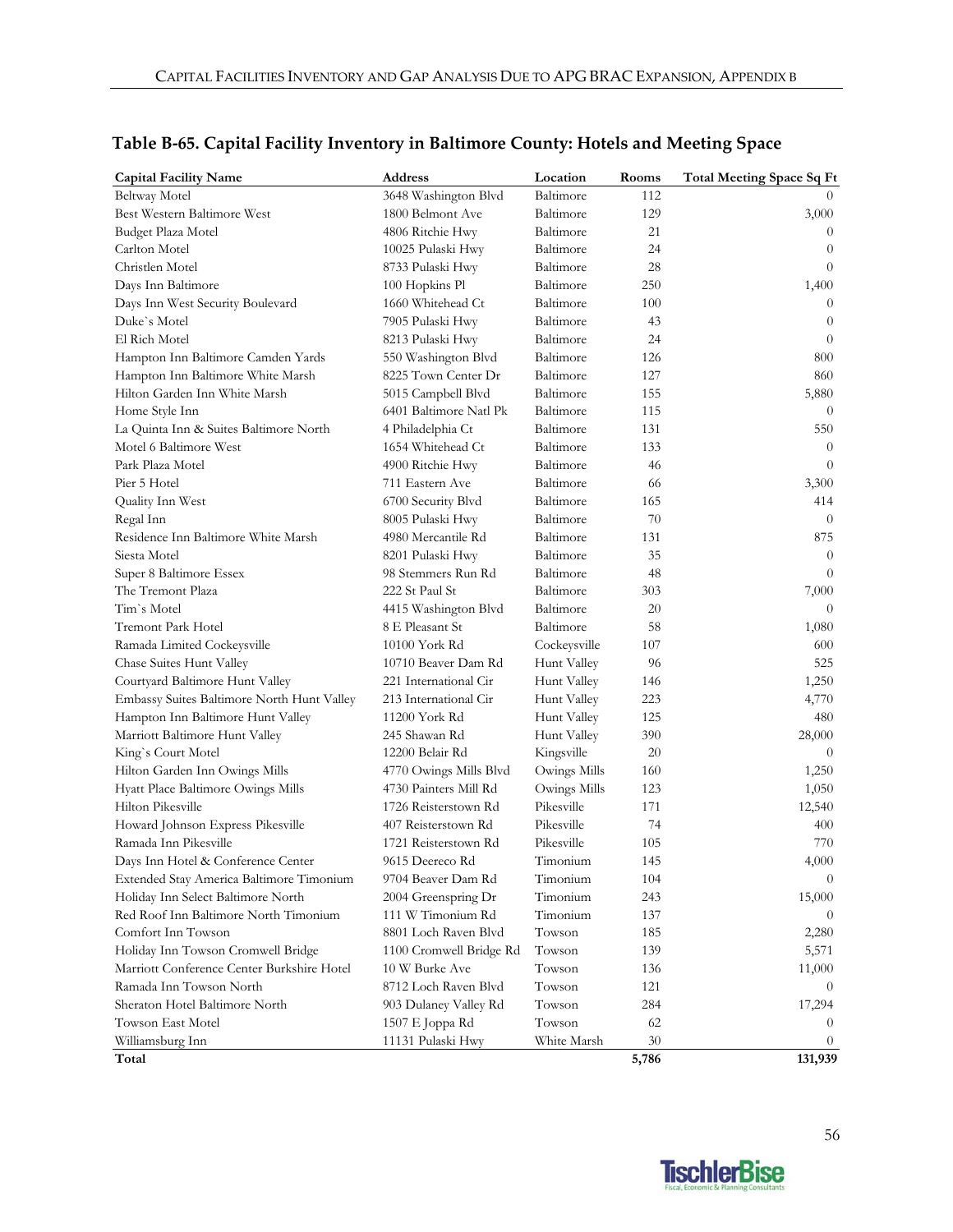## **HOTEL LEVEL OF SERVICE – BALTIMORE COUNTY**

Table B-66 summarizes the existing capital facility level of service (LOS) for hotels in Baltimore County's. Employment drives demand for hotels, so the capital facility LOS is calculated based on the existing inventory of hotels in the County and the relationship to existing countywide jobs. As shown in Table B-40, the existing jobs total is 513,278. The LOS for hotel rooms in Baltimore County is 0.01 rooms per job (5,786 rooms / 513,278 jobs = 0.01 rooms per job).

## **Table B‐66. Capital Facility Level of Service in Baltimore County: Hotels**

**Existing Capital Facility Level of Service** Existing Capital Facility Inventory<sup>1</sup> 5,786 Rooms Existing Demand Units<sup>2</sup>  $\div$  513,278 Jobs Existing Level of Service  $=$  0.01 Rooms per Job

## **MEETING SPACE LEVEL OF SERVICE – BALTIMORE COUNTY**

Table B-67 summarizes the existing capital facility level of service (LOS) for meeting space in Baltimore County. Employment drives demand for meeting space, so the capital facility LOS is calculated based on the existing inventory of meeting space in the County and the relationship to existing countywide jobs. As shown in Table B‐40, the existing job total is 513,278. The LOS for meeting space in Baltimore County is 0.26 square feet per job (131,939 sq ft. / 513,278 jobs = 0.26 sq. ft. per job).

### **Table B‐67. Capital Facility Level of Service in Baltimore County: Meeting Space**

| <b>Existing Capital Facility Level of Service</b> |                     |
|---------------------------------------------------|---------------------|
| Existing Capital Facility Inventory <sup>1</sup>  | 131,939 Square Feet |
| Existing Demand Units <sup>2</sup>                | 513,278 Jobs        |
| <b>Existing Level of Service</b>                  | $0.26$ SF per Job   |

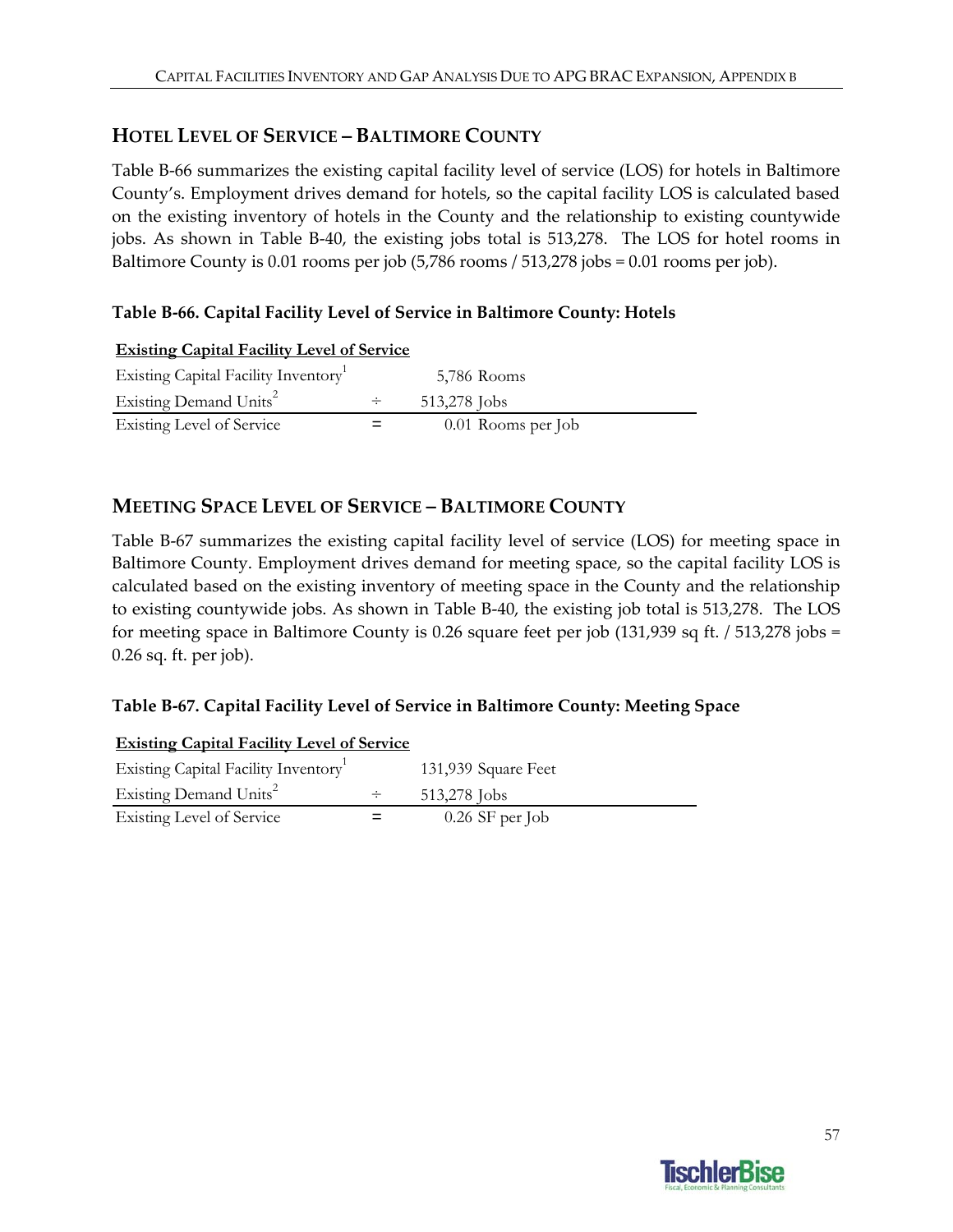## **HOSPITAL INVENTORY AND LEVEL OF SERVICE – BALTIMORE COUNTY**

### **HOSPITAL INVENTORY – BALTIMORE COUNTY**

Table B‐68 shows the current hospital inventory in Baltimore County as shown in the Inventory Report (Appendix A), along with beds.

### **Table B‐68. Capital Facility Inventory in Baltimore County: Hospital**

| <b>Capital Facility Name</b>     | <b>Address</b>          | Location     | <b>Beds</b> |
|----------------------------------|-------------------------|--------------|-------------|
| Franklin Square Hospital Center  | 9000 Franklin Square Dr | Baltimore    | 362         |
| Northwest Hospital Center        | 5401 Old Court Rd       | Randallstown | 213         |
| Greater Baltimore Medical Center | 6701 N Charles St       | Towson       | 298         |
| Saint Joseph Medical Center      | 7601 Osler Drive        | Towson       | 364         |
| Total                            |                         |              | 1,237       |

### **HOSPITAL LEVEL OF SERVICE – BALTIMORE COUNTY**

Table B-69 summarizes the existing capital facility level of service (LOS) for hospitals in Baltimore County. Population drives demand for these facilities, so the capital facility LOS is calculated based on the existing inventory of hospitals in the County and the relationship to existing countywide population. As shown in Table B-40, the existing population is 802,300. The LOS for hospitals in Baltimore County is 0.0015 beds per person (1,237 beds / 802,300 persons =0 .0015 beds per person).

### **Table B‐69. Capital Facility Level of Service in Baltimore County: Hospital**

#### **Existing Capital Facility Level of Service**

| Existing Capital Facility Inventory <sup>1</sup> |         | 1,237 Beds             |
|--------------------------------------------------|---------|------------------------|
| Existing Demand Units <sup>2</sup>               |         | 802,300 Population     |
| Existing Level of Service                        | $=$ $-$ | 0.0015 Beds per Person |

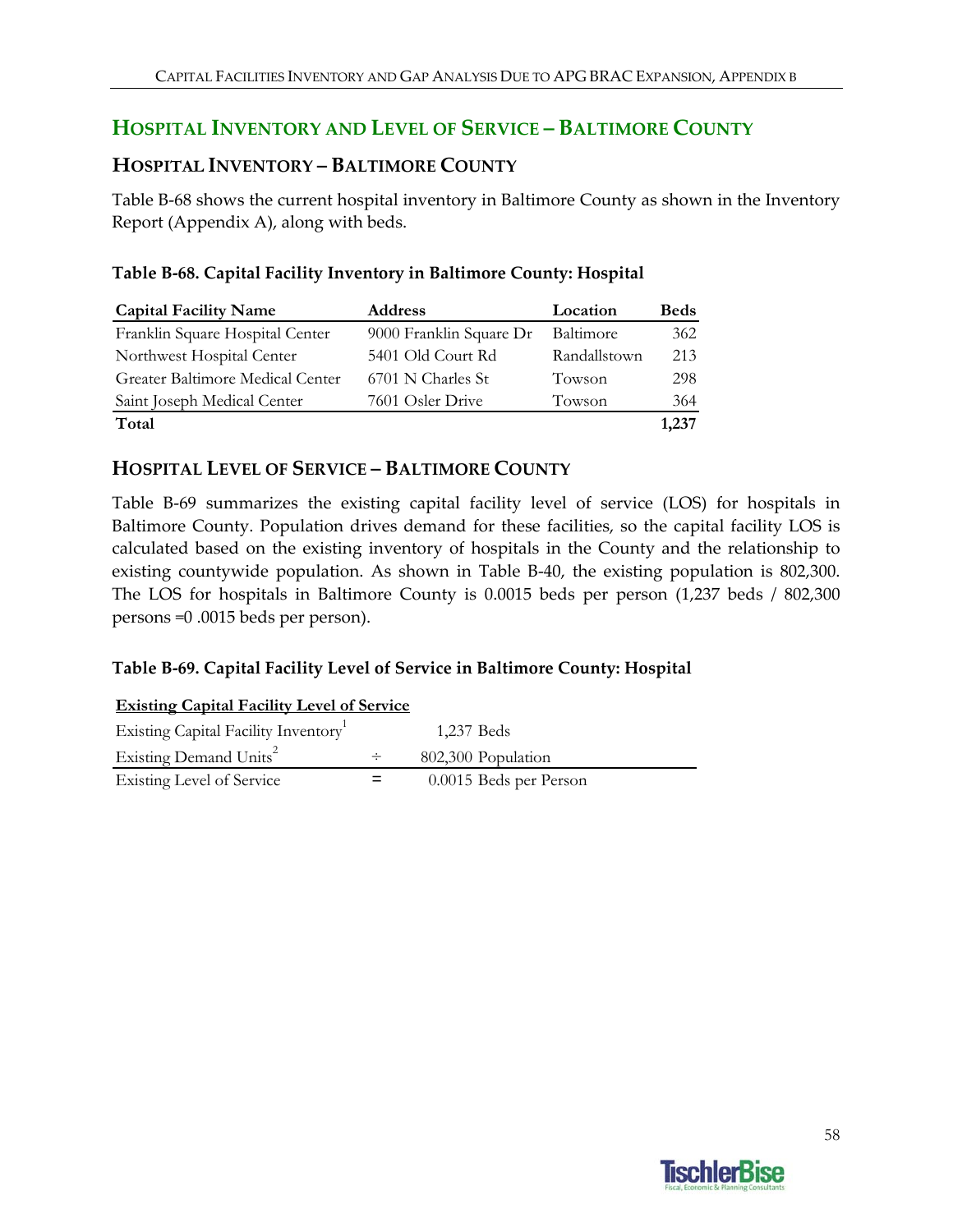## **DOCTOR INVENTORY AND LEVEL OF SERVICE – BALTIMORE COUNTY**

## **DOCTOR DIRECTORY – BALTIMORE COUNTY**

Table B‐70 shows the current directory of doctors within Baltimore County as shown in the Inventory Report (Appendix A).

|  | Table B-70. Geographic Distribution of Doctors in Baltimore County |  |  |
|--|--------------------------------------------------------------------|--|--|
|  |                                                                    |  |  |

| Location             | <b>Doctors</b> | Location (Con't) | <b>Doctors</b> |
|----------------------|----------------|------------------|----------------|
| Baldwin              | 10             | Maryland Line    | 1              |
| Baltimore            | 236            | Middle River     | 6              |
| Boring               | 1              | Nottingham       | 56             |
| Brooklandville       | 8              | Owings Mills     | 258            |
| Butler               | $\mathbf{1}$   | Parkton          | 11             |
| Carroll              | 15             | Parkville        | 38             |
| Catonsville          | 139            | Perry Hall       | 27             |
| Cockeysville         | 146            | Pikesville       | 245            |
| Dundalk              | 27             | Pikesville       | $\overline{4}$ |
| <b>Ellicott City</b> | $\overline{4}$ | Randallstown     | 42             |
| <b>Essex</b>         | 18             | Reisterstown     | 122            |
| Fork                 | 1              | Riderwood        | 1              |
| Fort Howard          | 3              | Rosedale         | 113            |
| Freeland             | 1              | Sparks Glencoe   | 42             |
| Glen Arm             | 23             | Sparrows Point   | $\overline{2}$ |
| Glyndon              | 4              | Stevenson        | 26             |
| Gwynn Oak            | 8              | Timonium         | 413            |
| Halethorpe           | 30             | Towson           | 598            |
| Hereford             | 18             | Upperco          | 2              |
| Hunt Valley          | 3              | White Hall       | $\mathbf{1}$   |
| Hydes                | 3              | White Marsh      | 3              |
| Jacksonville         | 64             | Windosr Mill     | 46             |
| Kingsville           | 7              | Woodstock        | 14             |
| Marriottsville       | 1              |                  |                |
|                      |                | Total            | 2,842          |

## **DOCTOR LEVEL OF SERVICE – BALTIMORE COUNTY**

Table B-71 summarizes the existing level of service (LOS) for doctors in Baltimore County. Population drives demand for medical service, so the LOS is calculated based on the existing directory of doctors in the County and the relationship to existing countywide population. As shown in Table B-40, the existing population is 802,300. The LOS for doctors in Baltimore County is 0.0035 doctors per person (2,842 doctors / 802,300 persons = 0.0035 doctors per person).

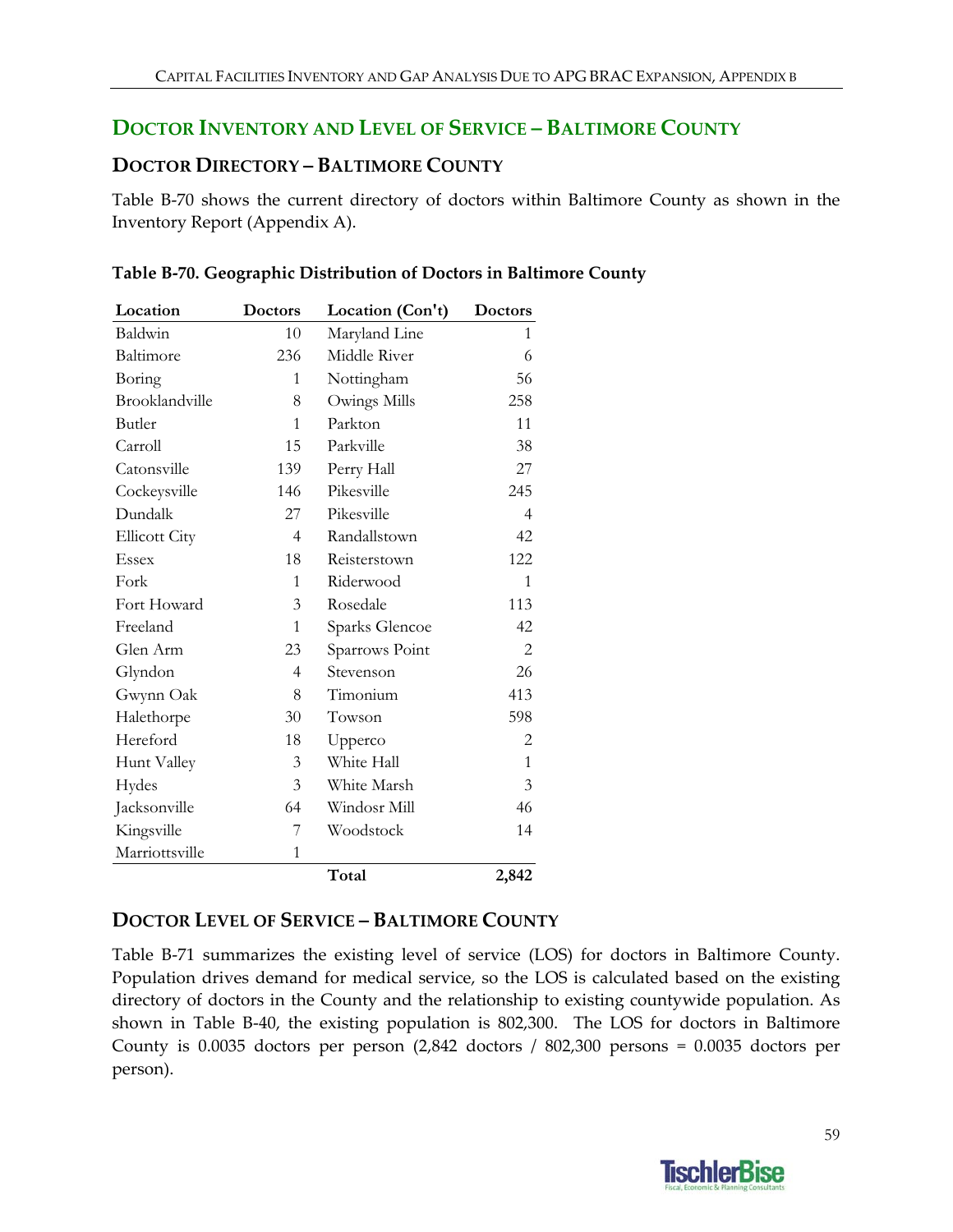| <b>Existing Level of Service</b>   |                    |                           |
|------------------------------------|--------------------|---------------------------|
| Existing Directory <sup>1</sup>    |                    | 2,842 Doctors             |
| Existing Demand Units <sup>2</sup> |                    | 802,300 Population        |
| Existing Level of Service          | $=$ $\overline{ }$ | 0.0035 Doctors per Person |

## **Table B‐71. Level of Service in Baltimore County: Doctors**

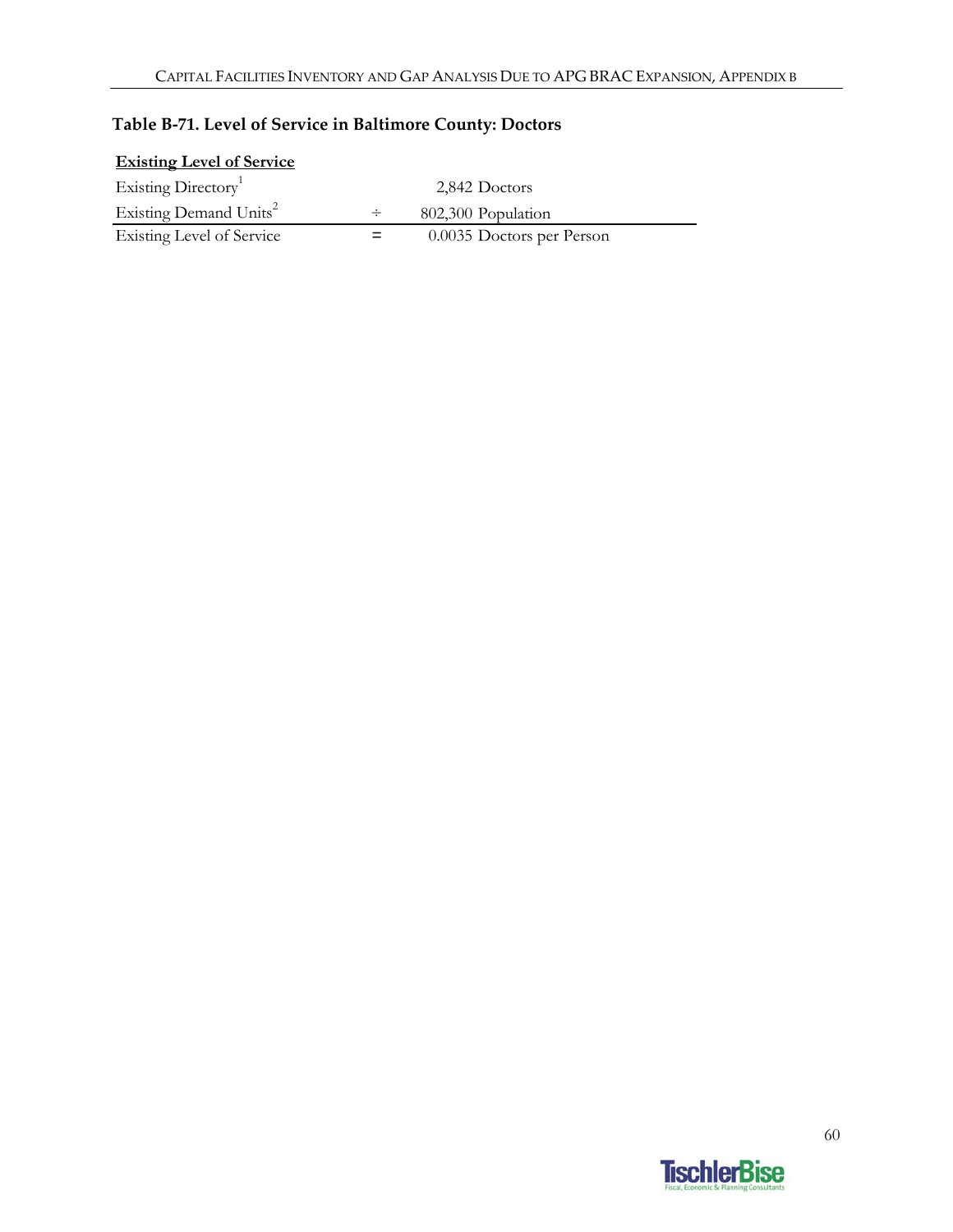## **SENIOR HOME INVENTORY AND LEVEL OF SERVICE – BALTIMORE COUNTY**

### **SENIOR HOME INVENTORY – BALTIMORE COUNTY**

Table B‐72 shows the current inventory of senior homes within Baltimore County as shown in the Inventory Report (Appendix A), along with beds.

| Location     | <b>Beds</b> | Location (Con't) | <b>Beds</b> |
|--------------|-------------|------------------|-------------|
| Arbutus      | 12          | Owings Mills     | 194         |
| Baldwin      | 8           | Parkville        | 381         |
| Baltimore    | 3,251       | Perry Hall       | 64          |
| Catonsville  | 1,261       | Pikesville       | 586         |
| Cockeysville | 340         | Randallstown     | 577         |
| Dundalk      | 183         | Reisterstown     | 209         |
| Edgemere     | 15          | Rosedale         | 3           |
| Essex        | 106         | Timonium         | 586         |
| Glen Arm     | 65          | Towson           | 1,254       |
| Gwynn Oak    | 18          | White Marsh      | 15          |
| Lutherville  | 244         | Windsor Mill     | 19          |
| Nottingham   | 8           |                  |             |
|              |             | Total            | 9,399       |

#### **Table B‐72. Geographic Distribution of Senior Homes in Baltimore County**

### **SENIOR HOME LEVEL OF SERVICE – BALTIMORE COUNTY**

Table B-73 summarizes the existing capital facility level of service (LOS) for senior homes in Baltimore County. Population drives demand for these facilities, so the capital facility LOS is calculated based on the existing inventory of senior homes in the County and the relationship to existing countywide population. As shown in Table B-73, the existing population is 802,300. The LOS for senior homes in Baltimore County is 0.01 beds per person (9,399 beds / 802,300 persons = 0.01 beds per person).

#### **Table B‐73. Capital Facility Level of Service in Baltimore County: Senior Homes**

| <b>Existing Capital Facility Level of Service</b> |  |                      |  |  |
|---------------------------------------------------|--|----------------------|--|--|
| Existing Capital Facility Inventory <sup>1</sup>  |  | 9,399 Beds           |  |  |
| Existing Demand Units <sup>2</sup>                |  | 802,300 Population   |  |  |
| Existing Level of Service                         |  | 0.01 Beds per Person |  |  |

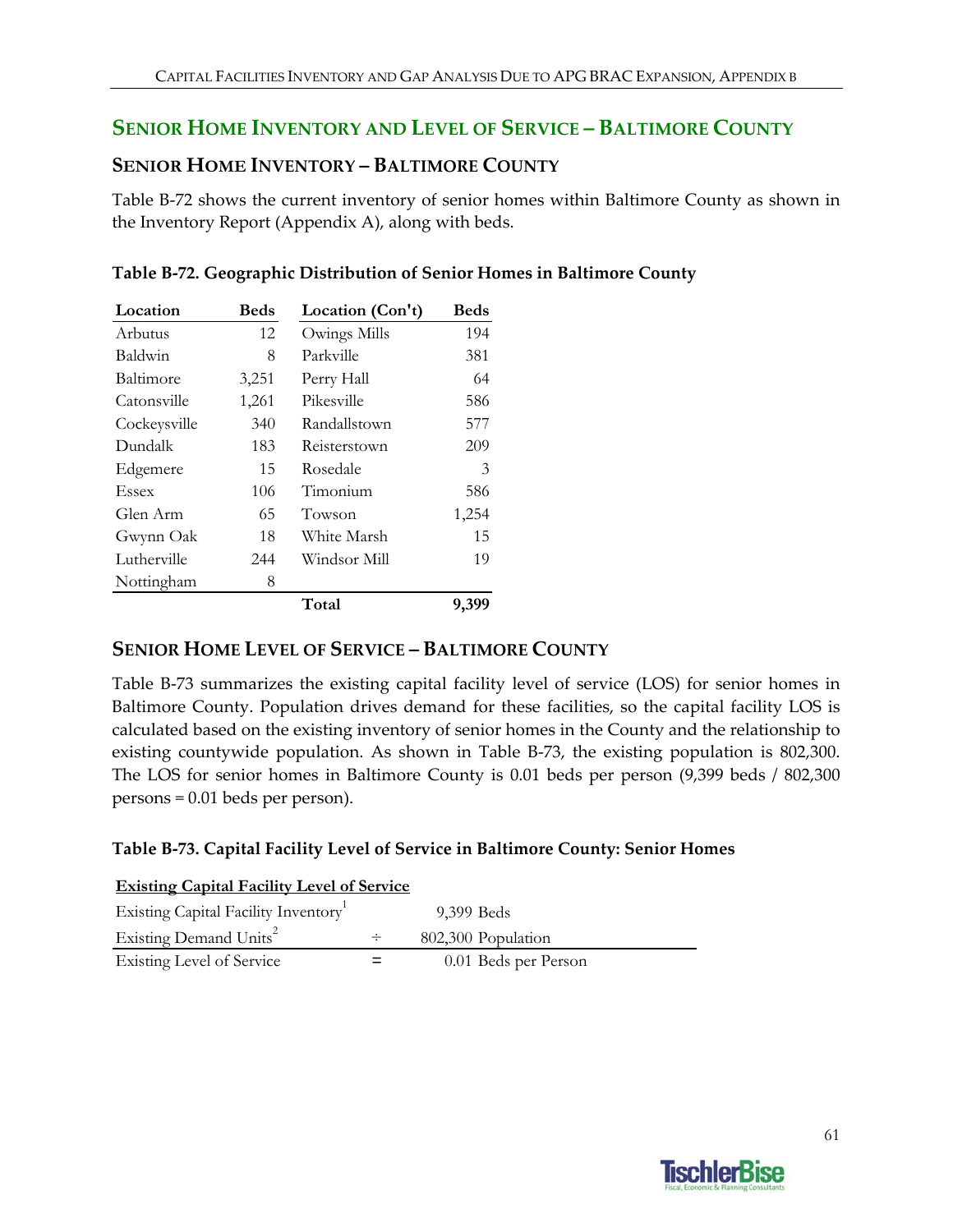## **DAY CARE INVENTORY AND LEVEL OF SERVICE – BALTIMORE COUNTY**

### **DAY CARE INVENTORY – BALTIMORE COUNTY**

Table B‐74 shows the current inventory of day care facilities within Baltimore County as shown in the Inventory Report (Appendix A), along with child seats.

| Location       | <b>Child Seats</b> | Location (Con't)   | <b>Child Seats</b> |
|----------------|--------------------|--------------------|--------------------|
| Baldwin        | 52                 | Nottingham         | 115                |
| Baltimore      | 16,911             | Oella              | 66                 |
| Brooklandville | 113                | Owings Mills       | 2,693              |
| Carney         | 73                 | Parksville         | $\overline{4}$     |
| Catonsville    | 235                | Parkton            | 233                |
| Cockeysville   | 812                | Parkville          | 90                 |
| Dundalk        | 48                 | Perry Hall         | 580                |
| Edgemere       | 32                 | Phoenix            | 197                |
| Ellicott       | 8                  | Pikesville         | 347                |
| Essex          | 177                | Randallstown       | 1,376              |
| Fork           | 35                 | Raspeburg          | 5                  |
| Freeland       | 87                 | Reisterstown       | 934                |
| Glen Arm       | 110                | Riderwood          | $\theta$           |
| Glyndon        | 153                | Rosedale           | 37                 |
| Gwynn Oak      | 42                 | Sparks             | 334                |
| Halethorpe     | 13                 | Timonium           | 615                |
| Hampstead      | 38                 | Towson             | 1,393              |
| Hunt Valley    | 79                 | <b>Upper Falls</b> | 28                 |
| Hydes          | 30                 | Upperco            | 97                 |
| Kingsville     | 124                | White Hall         | 68                 |
| Lutherville    | 735                | White Marsh        | 200                |
| Maryland       | 102                | Windsor Mill       | 148                |
| Maryland Line  | 20                 | Woodlawn           | 8                  |
| Middle River   | 128                | Woodstock          | 7                  |
| Monkton        | 156                |                    |                    |
|                |                    | Total              | 29,888             |

**Table B‐74. Geographic Distribution of Day Care Facilities in Baltimore County**

## **DAY CARE LEVEL OF SERVICE – BALTIMORE COUNTY**

Table B‐75 summarizes the existing capital facility level of service (LOS) for day care facilities in Baltimore County. Population drives demand for these facilities, so the capital facility LOS is calculated based on the existing inventory of day care facilities in the County and the relationship to existing countywide population. As shown in Table B‐40, the existing population is 802,300. The LOS for day care facilities in Baltimore County is 0.04 child seats per person (29,888 child seats / 802,300 persons = 0.04 child seats per person).

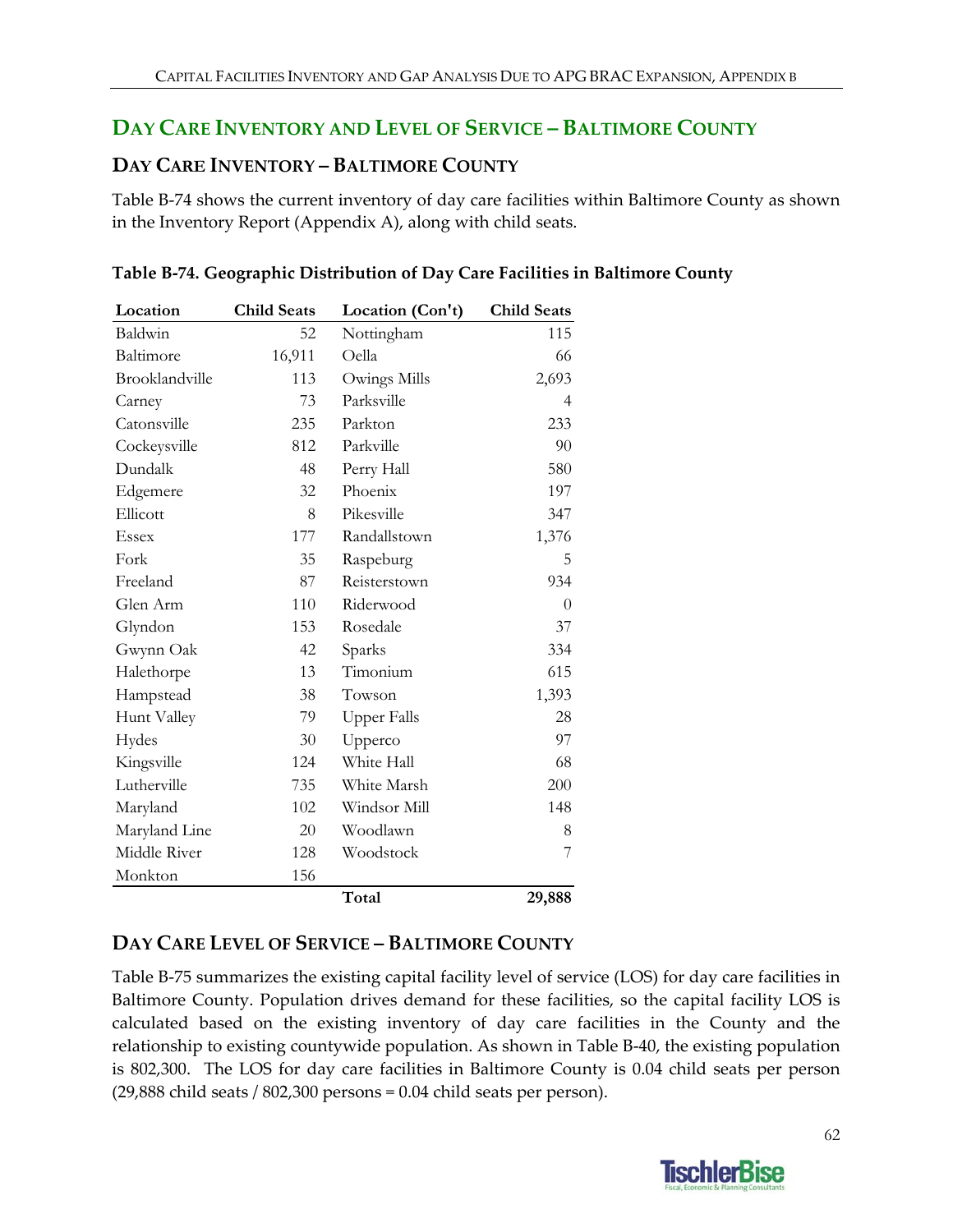## **Table B‐75. Capital Facility Level of Service in Baltimore County: Day Care**

| <b>Existing Capital Facility Level of Service</b> |  |                             |  |  |  |
|---------------------------------------------------|--|-----------------------------|--|--|--|
| Existing Capital Facility Inventory <sup>1</sup>  |  | 29,888 Child Seats          |  |  |  |
| Existing Demand Units <sup>2</sup>                |  | 802,300 Population          |  |  |  |
| Existing Level of Service                         |  | 0.04 Child Seats per Person |  |  |  |

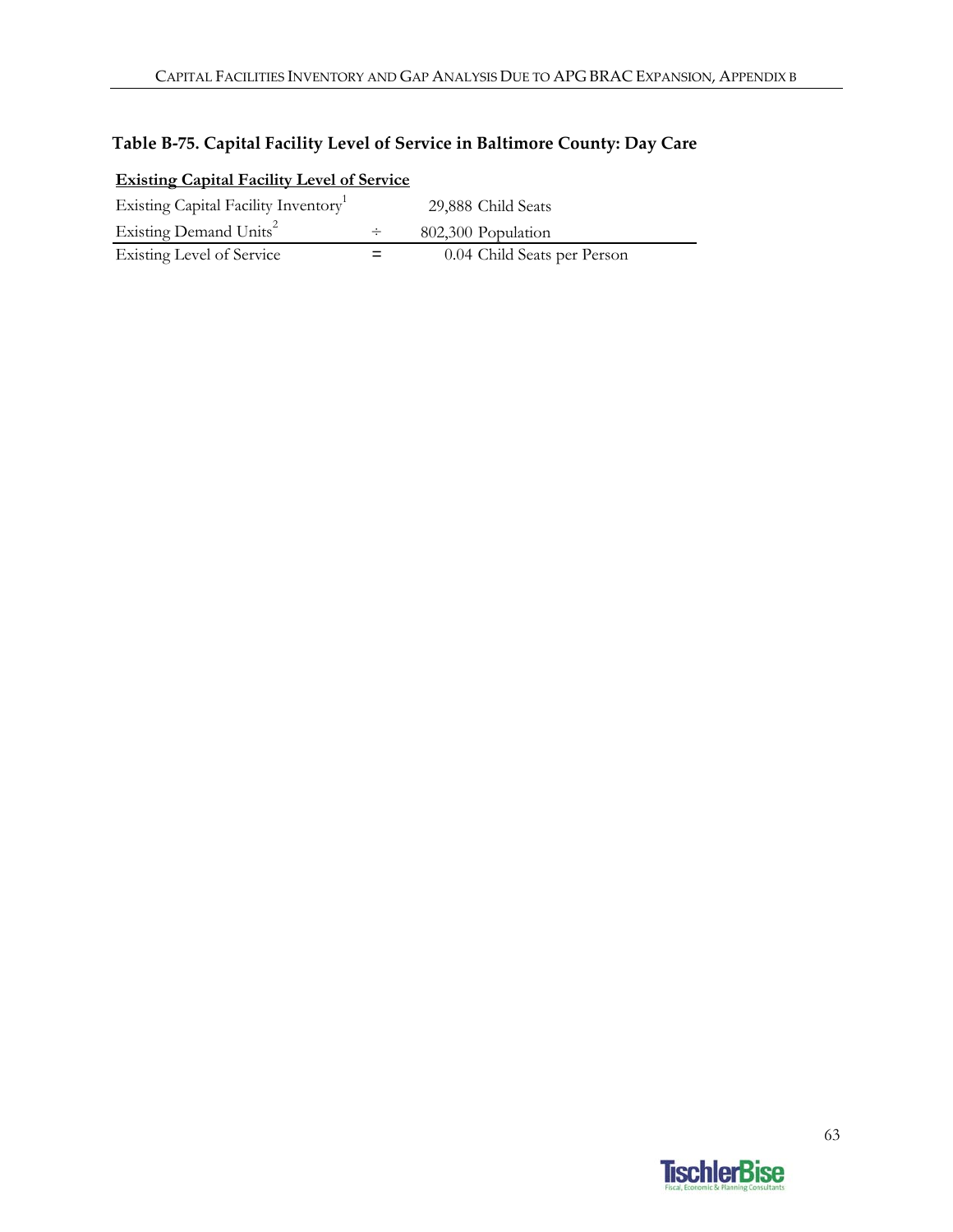## **SUMMARY OF LEVEL OF SERVICE – CECIL COUNTY**

Table B-76 summarizes the level of service for Cecil County capital facilities. Public facilities are presented first, followed by private facilities/service providers.

|                           |                         |                      | Level of |
|---------------------------|-------------------------|----------------------|----------|
| <b>Facility Category</b>  | Demand Unit             | Measurement Unit     | Service  |
| <b>Public Facilities</b>  |                         |                      |          |
| Sheriff                   | Population and Jobs     | Square Feet          | 0.1191   |
| Fire and EMS              | Population and Jobs     | Square Feet          | 1.0236   |
| Fire and EMS              | Population and Jobs     | Apparatus            | 0.0005   |
| Correctional <sup>2</sup> | Population              | <b>Beds</b>          | 0.0020   |
| Library                   | Population              | Square Feet          | 0.5911   |
| Judicial and Legal        | Population and Jobs     | Square Feet          | 0.5688   |
| Admin-General Gov.        | Population and Jobs     | Square Feet          | 0.4420   |
| Admin-Human Svcs.         | Population              | Square Feet          | 0.2386   |
| Parks                     | Population              | Acres                | 0.0043   |
| Recreation <sup>1</sup>   | Population              | Square Feet          | n/a      |
| Public Schools-Elementary | <b>Utilization Rate</b> | <b>Student Seats</b> | 86.8%    |
| Public School-Middle      | Utilization Rate        | <b>Student Seats</b> | 91.2%    |
| Public School-High        | <b>Utilization Rate</b> | <b>Student Seats</b> | 114.8%   |
| Community College         | Population              | Square Feet          | 1.5288   |
| <b>Private Facilities</b> |                         |                      |          |
| Meeting Space             | Jobs                    | Square Feet          | 0.7048   |
| Hotels                    | Jobs                    | Rooms                | 0.0243   |
| Hospitals                 | Population              | <b>Beds</b>          | 0.0010   |
| Doctors                   | Population              | Doctors              | 0.0009   |
| Nursing Homes             | Population              | <b>Beds</b>          | 0.0070   |
| Day Care                  | Population              | Child Seats          | 0.0280   |

## **Table B‐76 Capital Facility Level of Service in Cecil County by Category**

<sup>1</sup> Cecil County indicated that it does not own any recreational facilities.

 $n/a$  = not applicable

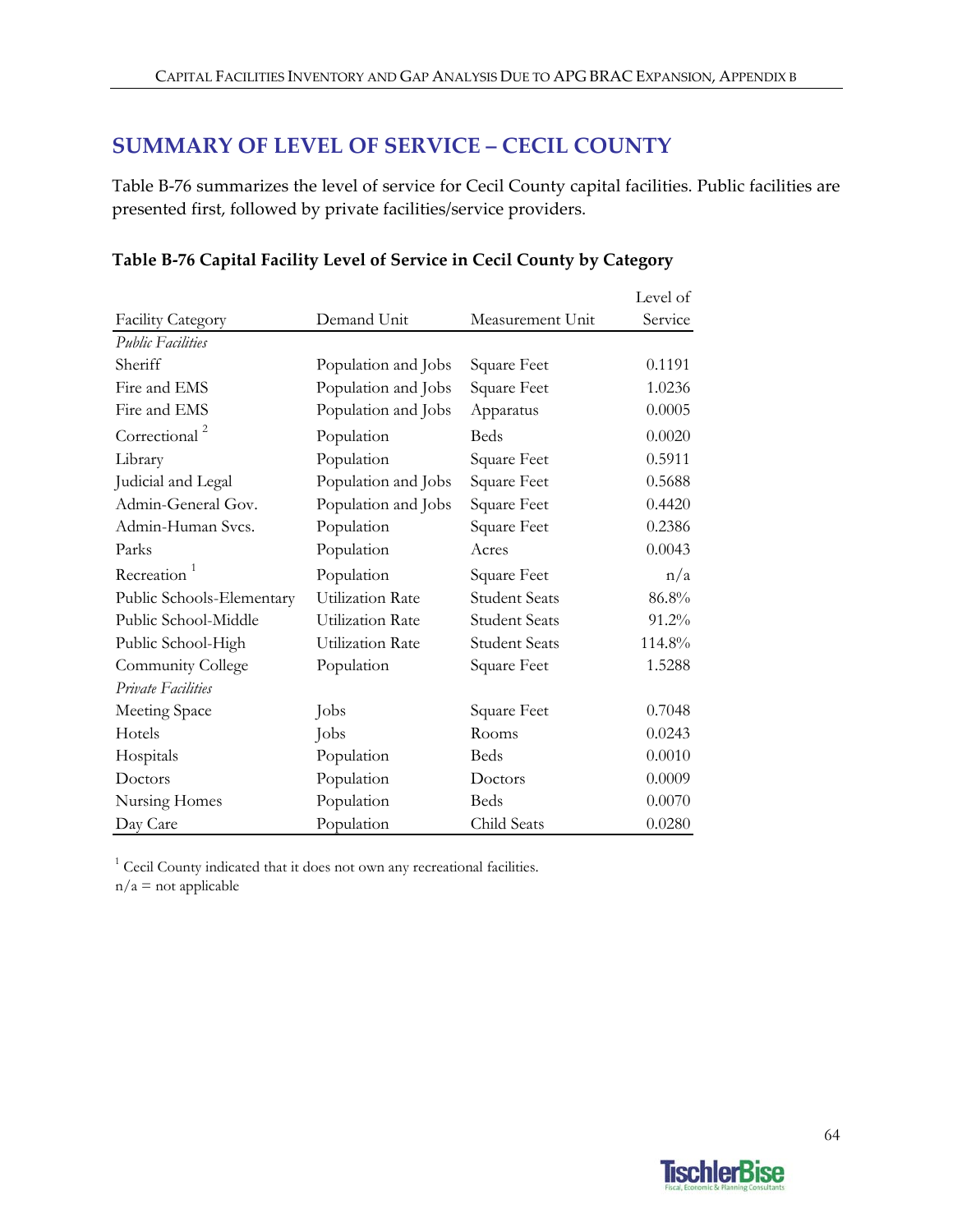Cecil County existing demographics are presented in Table B-77. There are approximately 102,000 people in Cecil County according to base line demographics from Sage's *Aberdeen Proving Ground BRAC Impact on Seven Jurisdictions* report. Woods and Poole estimated that there are currently 39,915 jobs in Cecil County, which is extrapolated from the Bureau of Economic Analysis (BEA). Together these two factors create a demand unit of 141,915 population and jobs.

### **Table B‐77. 2007 Existing Countywide Demographics: Cecil County**

| Demand Unit             | Total   |
|-------------------------|---------|
| Population <sup>1</sup> | 102,000 |
| Jobs $^2$               | 39,915  |
| Population and Jobs     | 141,915 |

1 Sorurce: Sage 2 Source: Woods and Poole

## **PUBLIC FACILITY DEMAND BY FACILITY CATEGORY**

This section presents the inventory and level of service in Cecil County by facility category. All facilities have a level of service that is calculated based on countywide population and/or jobs, and students.

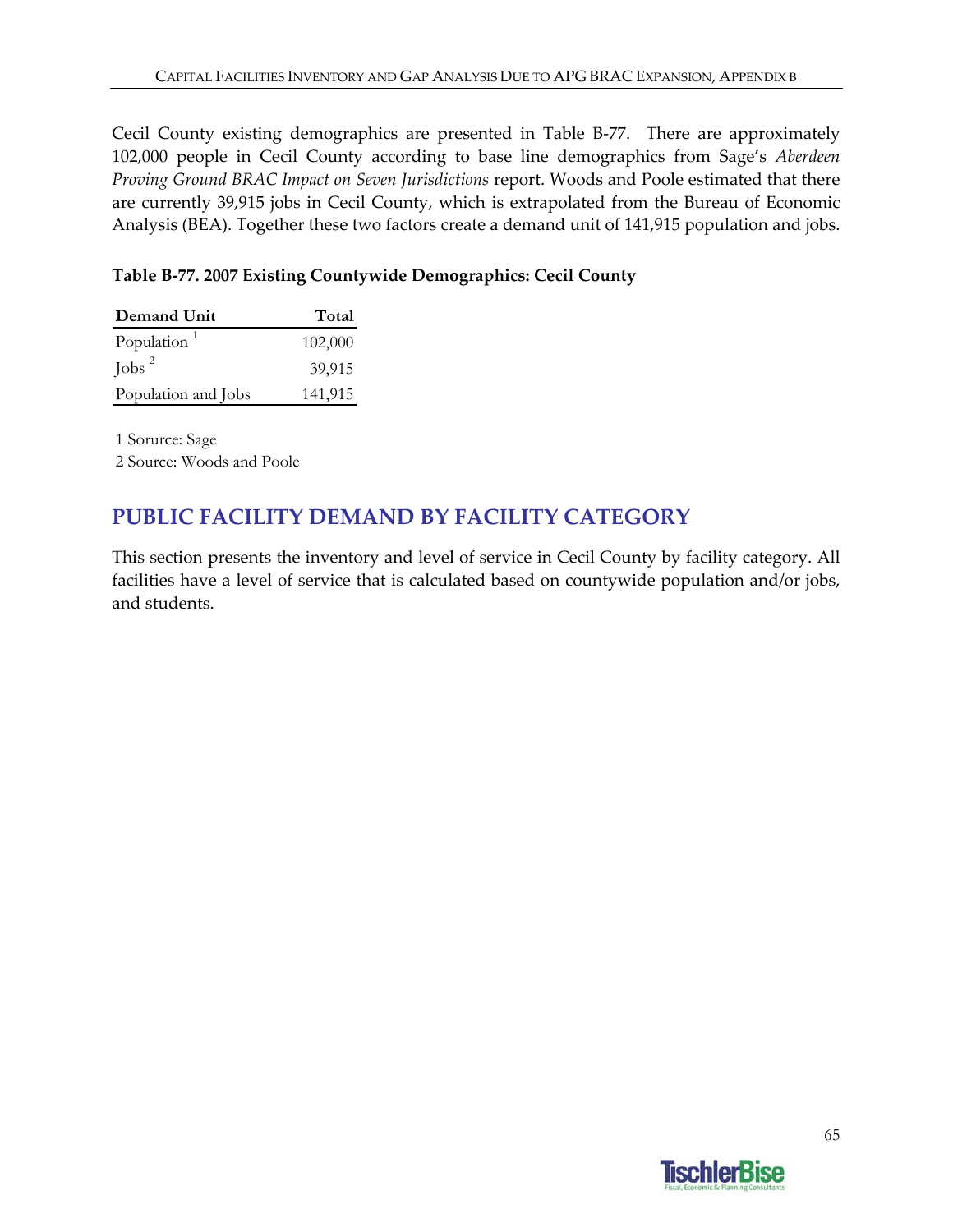## **CECIL COUNTY SHERIFF INVENTORY AND LEVEL OF SERVICE**

## **CECIL COUNTY SHERIFF INVENTORY**

Table B-78 shows the current sheriff inventory for Cecil County as shown in the Inventory Report (Appendix A), along with square footage.

### **Table B‐78. Capital Facility Inventory in Cecil County: Sheriff**

| <b>Capital Facility Name</b>  | <b>Addrress</b>          |        | <b>Location</b> Square Feet |
|-------------------------------|--------------------------|--------|-----------------------------|
| Cecil County Sheriff's Office | 107 Chesapeake Boulevard | Elkton | 16,895                      |

## **CECIL COUNTY SHERIFF LEVEL OF SERVICE**

Table B-79 summarizes the existing capital facility level of service (LOS) for Cecil County's sheriff station space. Both population and employment drives demand for sheriff services, so the capital facility LOS is calculated based on the County's existing inventory of sheriff facilities and the relationship to existing countywide population and jobs. As shown in Table B‐77, the existing population and jobs total 141,915. The LOS for sheriff station space in Cecil County is 0.12 square feet per person and per job (16,895 sq ft. / 141,915 persons and jobs = 0.12 sq. ft. per demand unit).

### **Table B‐79. Capital Facility Level of Service in Cecil County: Sheriff**

| <b>Existing Capital Facility Level of Service</b> |        |                             |  |  |
|---------------------------------------------------|--------|-----------------------------|--|--|
| <b>Existing Capital Facility Inventory</b>        |        | 16,895 Square Feet          |  |  |
| <b>Existing Demand Units</b>                      | $\div$ | 141,915 Population and Jobs |  |  |
| Existing Level of Service                         | =      | 0.12 SF per Demand Unit     |  |  |

# **TischlerBise**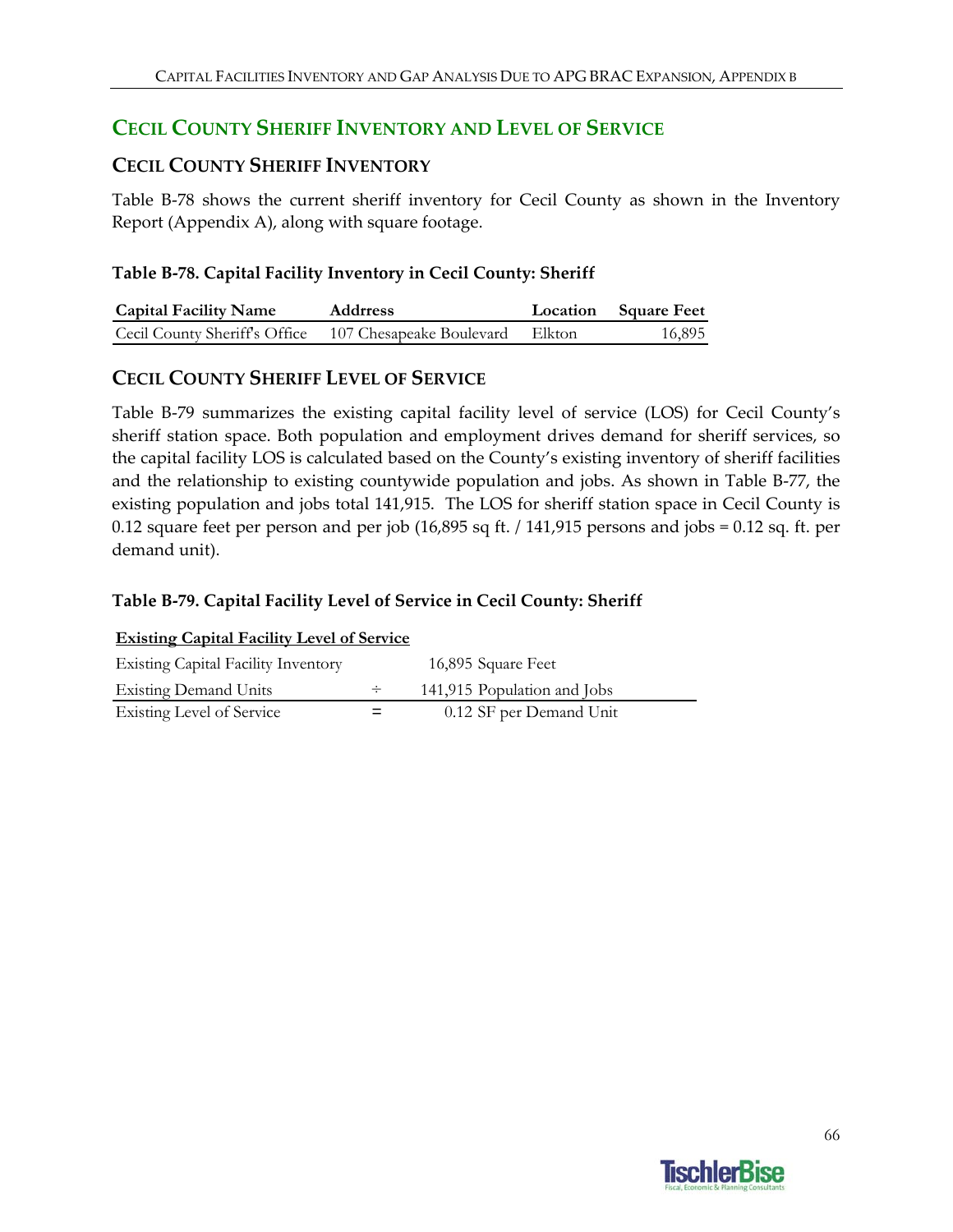## **CECIL COUNTY FIRE AND EMS STATION INVENTORY AND LEVEL OF SERVICE**

## **CECIL COUNTY VOLUNTEER FIRE STATION AND EMERGENCY SERVICES INVENTORY**

Table B‐80 shows the current inventory for the volunteer fire company stations located in Cecil County as well as paramedic stations and the 911 headquarters, as shown in the Inventory Report (Appendix A), along with square footage. Banquet halls are excluded from the station space square footage.

| <b>Capital Facility Name</b>         | Address                           | Location        | <b>Square Feet</b> |
|--------------------------------------|-----------------------------------|-----------------|--------------------|
| Cecilton Volunteer Fire Dept.        | 110 East Main Street              | Cecilton        | 12,526             |
| Charlestown Volunteer Fire Dept.     | 307 Market Street                 | Charlestown     | 9,551              |
| Chesapeake City Volunteer Fire Dept. | 215 Lock Street                   | Chesapeake City | 9,000              |
| Chesapeake City Volunteer Fire Dept. | 2859 Augustine Herman Highway     | Chesapeake City | 8,950              |
| Department of Emergency Services-911 | 107 Chesapeake Boulevard          | Elkton          | 10,355             |
| Hack's Point Volunteer Fire Dept.    | 1185 Glebe Road                   | Earleville      | 12,671             |
| North East Volunteer Fire Dept.      | 210 South Mauldin Avenue          | North East      | 7,800              |
| Paramedic Station 1                  | Harrisville & Liberty Grove Roads | Colora          | 900                |
| Paramedic Station 2                  | 900 Block W. Pulaski Hwy.         | Elkton          | 900                |
| Paramedic Station 3                  | 2859 Augustine Herman Highway     | Chesapeake City | 1500               |
| Perryville Volunteer Fire Dept.      | 920 Principio Furnace Road        | Perryville      | 18,000             |
| Perryville Volunteer Fire Dept.      | 16 Gerald Dawson Drive            | Perryville      | 3,300              |
| Rising Sun Volunteer Fire Dept.      | 2846 North East Road              | North East      | 2,304              |
| Rising Sun Volunteer Fire Dept.      | 300 Biggs Highway                 | Rising Sun      | 14,950             |
| Rising Sun Volunteer Fire Dept.      | Brer Rabbit Way                   | Rising Sun      | 3,300              |
| Singerly Volunteer Fire Dept.        | 399 East Pulaski Highway          | Elkton          | 3,600              |
| Singerly Volunteer Fire Dept.        | 300 Newark Avenue                 | Elkton          | 12,250             |
| Singerly Volunteer Fire Dept.        | 3064 Singerly Road                | Elkton          | 3,000              |
| Water Witch Volunteer Fire Dept.     | 409 Rock Springs Road             | Conowingo       | 3,300              |
| Water Witch Volunteer Fire Dept.     | 15 North Main Street              | Port Deposit    | 3,808              |
| Water Witch Volunteer Fire Dept.     | 1 Bill Amoss Way                  | Port Deposit    | 3,300              |
| Total                                |                                   |                 | 145,265            |

## **Table B‐80. Capital Facility Inventory in Cecil County: Volunteer Fire Companies and Emergency Services**

## **CECIL COUNTY VOLUNTEER FIRE STATION AND EMERGENCY SERVICES LEVEL OF SERVICE**

Table B-81 summarizes the existing capital facility level of service (LOS) for Cecil County's volunteer fire and EMS station space. Both population and employment drives demand for fire and EMS services, so the capital facility LOS is calculated based on the County's existing inventory of fire and EMS facilities and the relationship to existing countywide population and jobs. As shown in Table B‐77, the existing population and jobs total 141,915. The LOS for fire and EMS station space in Cecil County is 1.02 square feet per person and per job (145,265 sq ft. /

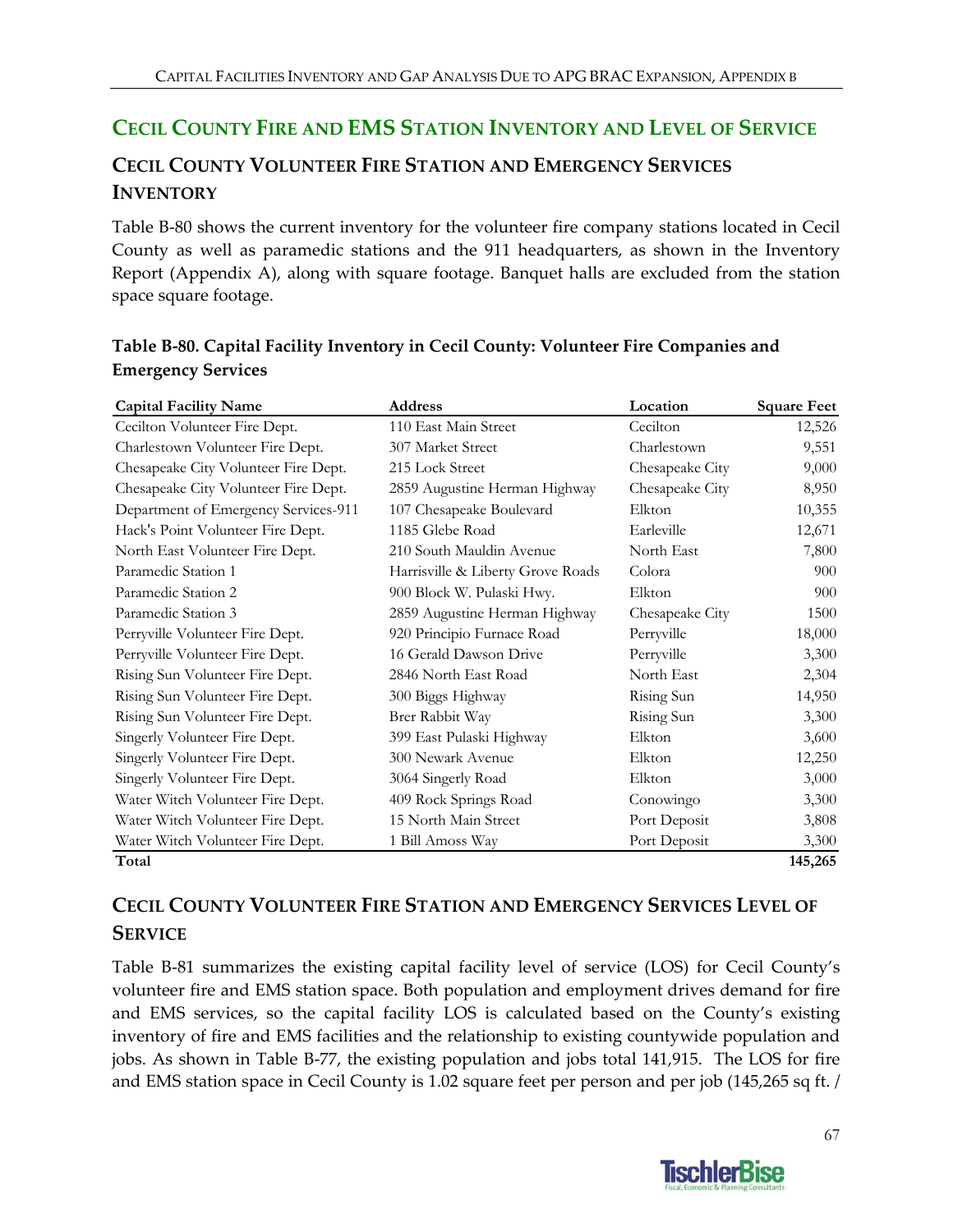141,915 persons and jobs = 1.02 sq. ft. per demand unit).

### **Table B‐81. Capital Facility Level of Service in Cecil County: Volunteer Fire Companies / Emergency Services**

| <b>Existing Capital Facility Level of Service</b> |        |                             |
|---------------------------------------------------|--------|-----------------------------|
| <b>Existing Capital Facility Inventory</b>        |        | 145,265 Square Feet         |
| <b>Existing Demand Units</b>                      | $\div$ | 141,915 Population and Jobs |
| <b>Existing Level of Service</b>                  | $=$    | 1.02 SF per Demand Unit     |

### **CECIL COUNTY VOLUNTEER FIRE MAJOR APPARATUS INVENTORY**

Table B-82 shows the current major apparatus for each volunteer fire company located in Cecil County. Major apparatus includes engines, ladder trucks, rescue trucks, pumpers, and ambulances.

| <b>Volunteer Fire Company</b>        | Engine | Ladder |  | Rescue Pumper Ambulance | Total |
|--------------------------------------|--------|--------|--|-------------------------|-------|
| Cecilton Volunteer Fire Dept.        |        |        |  |                         | 6     |
| Hack's Point Volunteer Fire Dept.    |        |        |  |                         |       |
| Chesapeake City Volunteer Fire Dept. |        |        |  |                         |       |
| Singerly Volunteer Fire Dept.        |        |        |  |                         | 11    |
| North East Volunteer Fire Dept.      |        |        |  |                         |       |
| Charlestown Volunteer Fire Dept.     |        |        |  |                         |       |
| Water Witch Volunteer Fire Dept.     |        |        |  |                         | 9     |
| Perryville Volunteer Fire Dept.      |        |        |  |                         |       |
| Rising Sun Volunteer Fire Dept.      |        |        |  |                         | 10    |
| Total                                | 36     |        |  |                         | 64    |

#### **Table B‐82. Apparatus Inventory: Volunteer Fire Companies**

### **CECIL COUNTY VOLUNTEER FIRE MAJOR APPARATUS LEVEL OF SERVICE**

Table B‐83 summarizes the existing capital facility level of service (LOS) for Cecil County's volunteer fire and EMS apparatus. Both population and employment drives demand for fire and EMS services, so the capital facility LOS is calculated based on the County's existing inventory of fire and EMS apparatus and the relationship to existing countywide population and jobs. As shown in Table B‐77, the existing population and jobs total 141,915. The LOS for fire and EMS apparatus in Cecil County is 0.0005 apparatus per person and per job (64 apparatus / 141,915 persons and jobs = 0.0005 apparatus per demand unit).

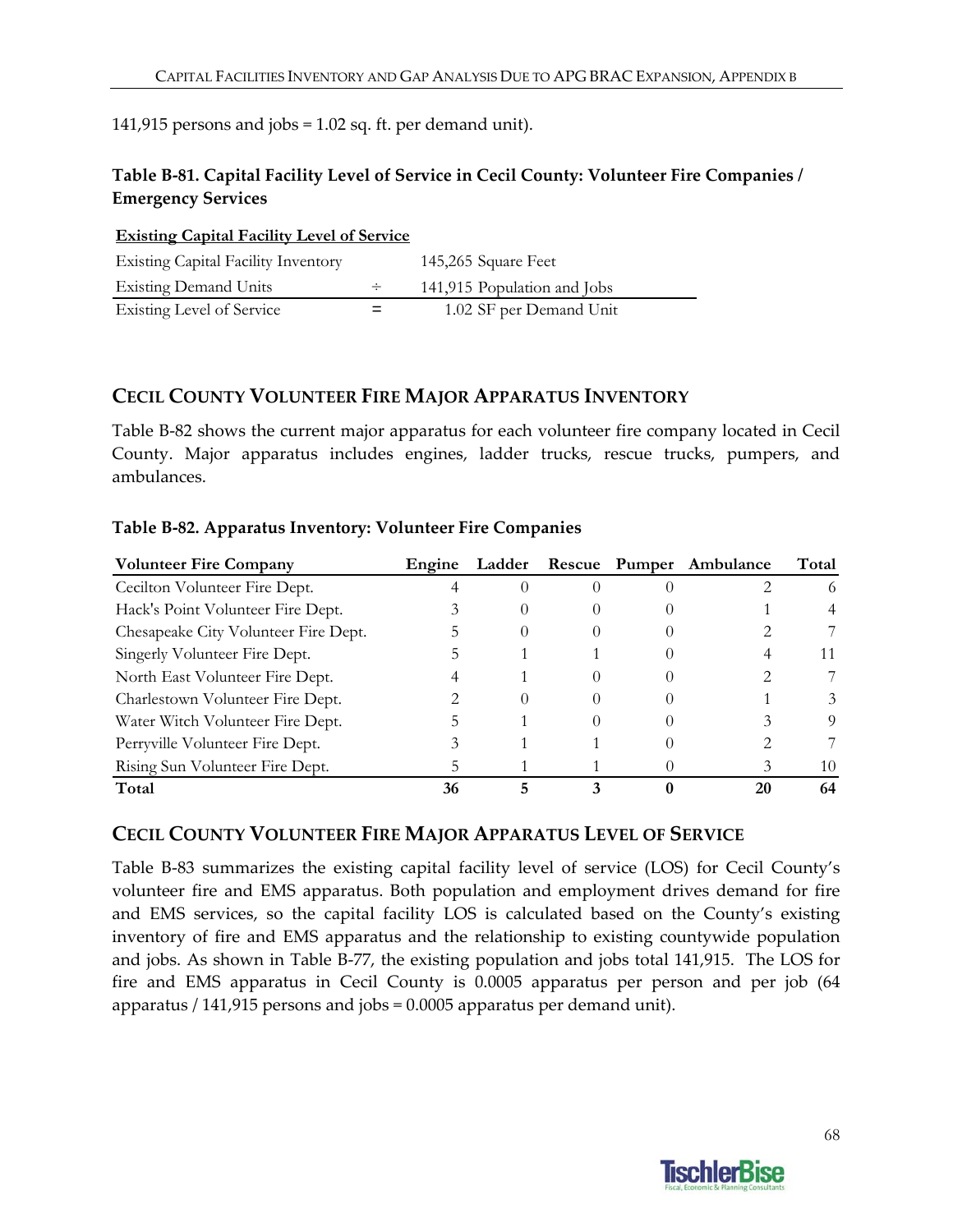## **Table B‐83. Capital Facility Level of Service in Cecil County: Volunteer Fire Companies**

| <b>Existing Capital I active Level of Scivice</b> |        |                                  |
|---------------------------------------------------|--------|----------------------------------|
| <b>Existing Capital Facility Inventory</b>        |        | 0 Pumper                         |
|                                                   |        | 5 Ladder Truck                   |
|                                                   |        | 3 Rescue Truck                   |
|                                                   |        | 36 Engine                        |
|                                                   | $\div$ | 20 Ambulance                     |
| Total                                             |        | 64 Apparatus                     |
| <b>Existing Demand Units</b>                      | $\div$ | 141,915 Population and Jobs      |
| Existing Level of Service                         |        | 0.0005 Apparatus per Demand Unit |

### **Existing Capital Facility Level of Service**

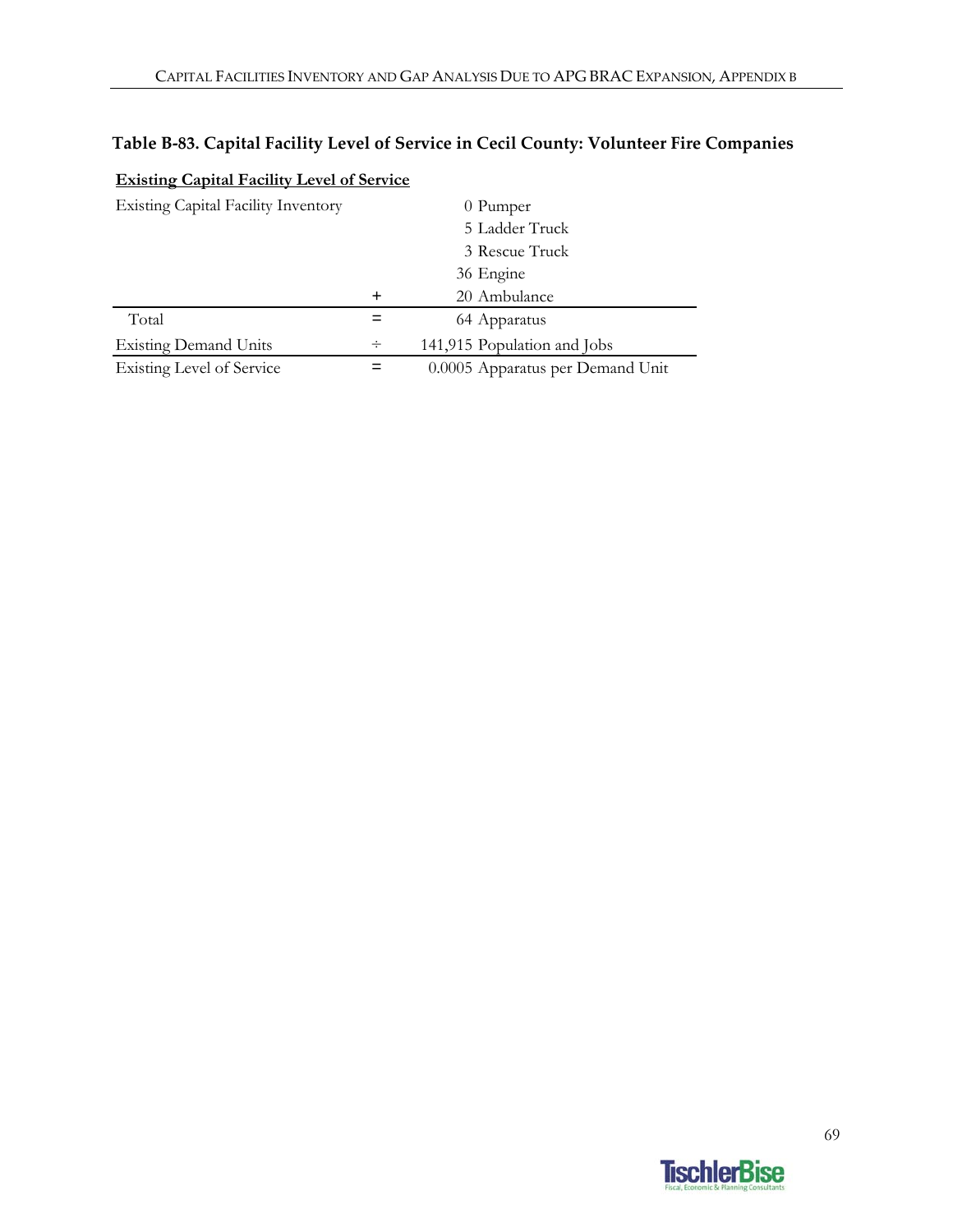## **CECIL COUNTY CORRECTIONAL INVENTORY AND LEVEL OF SERVICE**

## **CECIL COUNTY CORRECTIONAL FACILITY INVENTORY**

Table B-84 shows the current correctional facility inventory for Cecil County as shown in the Inventory Report (Appendix A), along with square footage.

### **Table B‐84. Capital Facility Inventory in Cecil County: Correctional**

| <b>Capital Facility Name</b>  | <b>Address</b>          | Location | <b>Beds</b> |
|-------------------------------|-------------------------|----------|-------------|
| Cecil County Detention Center | 500 Landing Lane Elkton |          | 204         |

### **CECIL COUNTY CORRECTIONAL LEVEL OF SERVICE**

Table B-85 summarizes the existing apparatus level of service (LOS) for Cecil County's correctional beds. Population drives demand for correctional services, so the capital facility LOS is calculated based on the County's existing inventory of correctional beds and the relationship to existing countywide population. As shown in Table B‐77, the existing population is 102,000. The LOS for correctional space in Cecil County is 0.0020 beds per person (204 beds / 102,000 persons = 0.0020 beds per person).

### **Table B‐85. Capital Facility Level of Service in Cecil County: Correctional**

| <b>Existing Capital Facility Level of Service</b> |        |                        |  |  |
|---------------------------------------------------|--------|------------------------|--|--|
| <b>Existing Capital Facility Inventory</b>        |        | 204 Beds               |  |  |
| <b>Existing Demand Units</b>                      | $\div$ | 102,000 Population     |  |  |
| Existing Level of Service                         |        | 0.0020 Beds per Person |  |  |

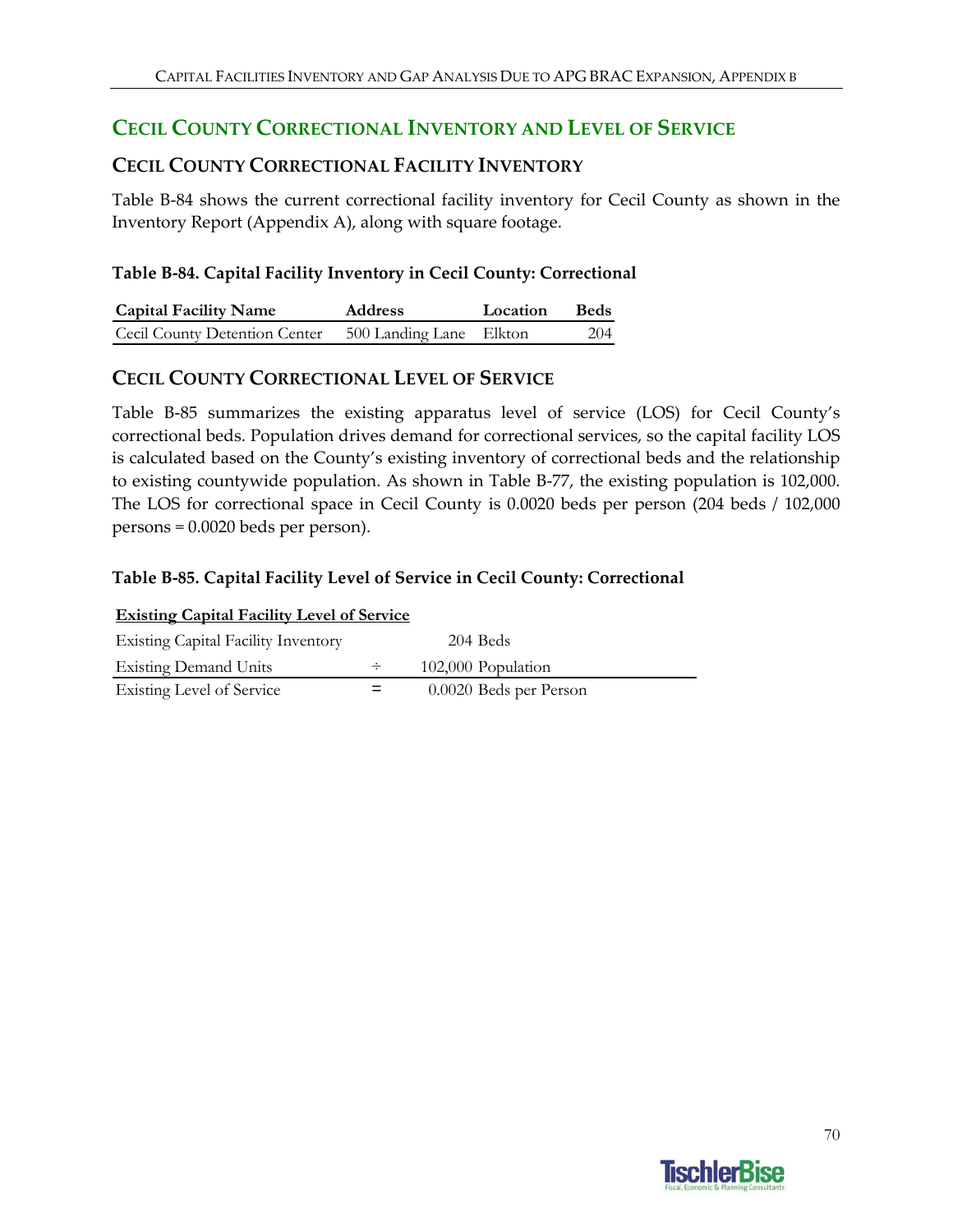## **CECIL COUNTY LIBRARY INVENTORY AND LEVEL OF SERVICE**

## **CECIL COUNTY LIBRARY FACILITY INVENTORY**

Table B‐86 shows the current library inventory for Cecil County as shown in the Inventory Report (Appendix A), along with square footage.

| <b>Capital Facility Name</b> | <b>Address</b>                | Location        | <b>Square Feet</b> |
|------------------------------|-------------------------------|-----------------|--------------------|
| Cecilton Library             | 215 East Main Street          | Cecilton        | 2,160              |
| Chesapeake City Library      | 2527 Augustine Herman Highway | Chesapeake City | 5,700              |
| Elkton Library               | 301 Newark Avenue             | Elkton          | 25,000             |
| North East Library           | 106 West Cecil Avenue         | North East      | 2,800              |
| Perryville Library           | 515 Broad Street              | Perryville      | 15,100             |
| Port Deposit Library         | 13 South Main Street          | Port Deposit    | 2,400              |
| Rising Sun Library           | 111 Colonial Way              | Rising Sun      | 7,131              |
| Total                        |                               |                 | 60,291             |

## **Table B‐86. Capital Facility Inventory in Cecil County: Library**

## **CECIL COUNTY LIBRARY LEVEL OF SERVICE**

Table B‐87 summarizes the existing apparatus level of service (LOS) for Cecil County's library space. Population drives demand for library services, so the capital facility LOS is calculated based on the County's existing inventory of library facilities and the relationship to existing countywide population. As shown in Table B‐77, the existing population is 102,000. The LOS for library space in Cecil County is 0.59 square feet per person (60,291 sq. ft. / 102,000 persons = 0.59 sq. ft. per person).

## **Table B‐87. Capital Facility Level of Service in Cecil County: Library**

| <b>Existing Capital Facility Level of Service</b> |        |                    |  |  |  |
|---------------------------------------------------|--------|--------------------|--|--|--|
| <b>Existing Capital Facility Inventory</b>        |        | 60,291 Square Feet |  |  |  |
| <b>Existing Demand Units</b>                      | $\div$ | 102,000 Population |  |  |  |
| Existing Level of Service                         |        | 0.59 SF per Person |  |  |  |

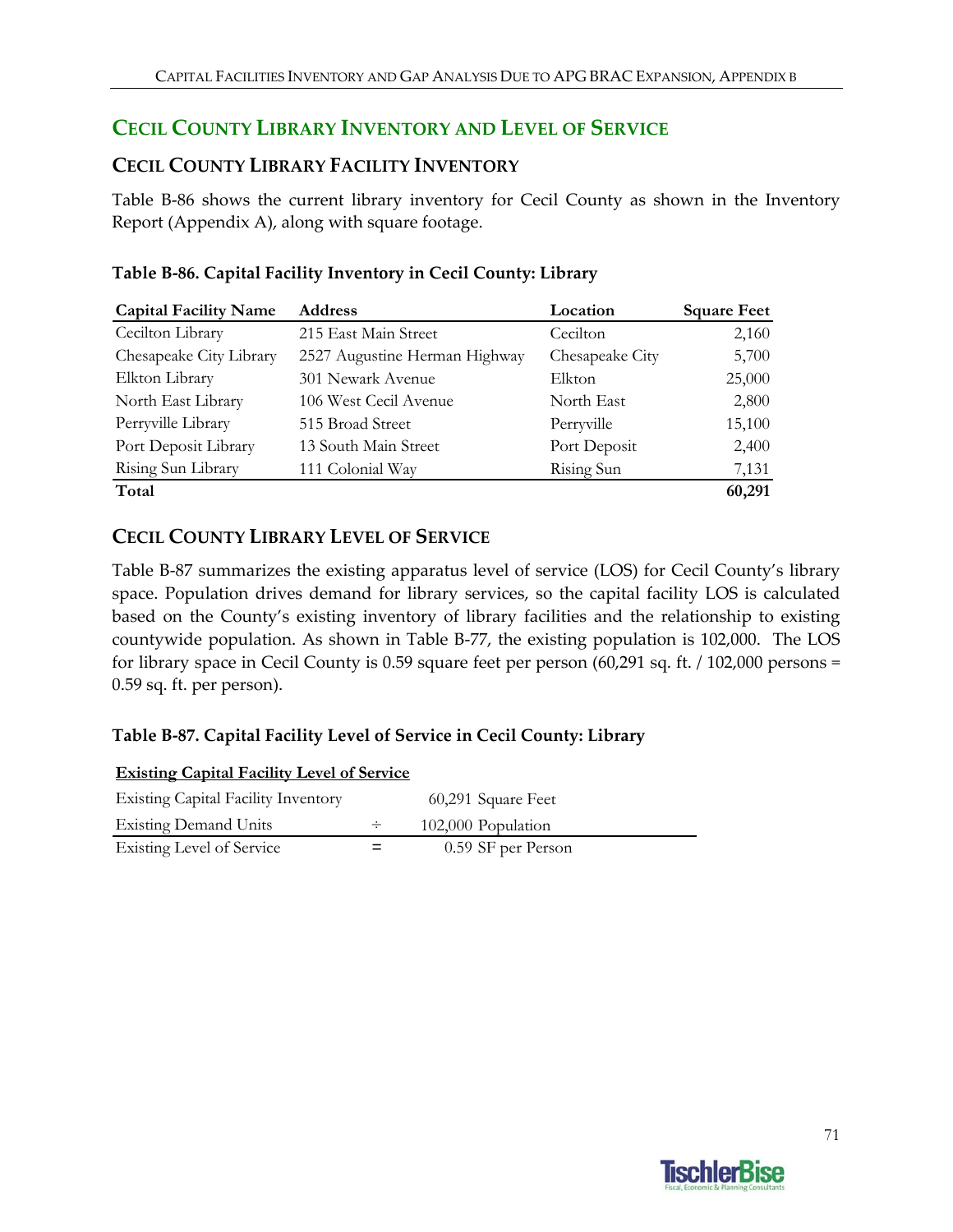# **CECIL COUNTY JUDICIAL AND LEGAL SERVICES INVENTORY AND LEVEL OF SERVICE**

# **CECIL COUNTY JUDICIAL FACILITY INVENTORY**

Table B-88 shows the current judicial and legal facility inventory for Cecil County as shown in the Inventory Report (Appendix A), along with square footage.

#### **Table B‐88. Capital Facility Inventory in Cecil County: Judicial**

| <b>Capital Facility Name Address</b> |                             | Location Square Feet |
|--------------------------------------|-----------------------------|----------------------|
| Circuit Court                        | 129 East Main Street Elkton | 80,720               |

### **CECIL COUNTY JUDICIAL LEVEL OF SERVICE**

Table B-89 summarizes the existing capital facility level of service (LOS) for Cecil County's judicial space. Both population and employment drives demand for judicial services, so the capital facility LOS is calculated based on the County's existing inventory of judicial facilities and the relationship to existing countywide population and jobs. As shown in Table B‐77, the existing population and jobs total 141,915. The LOS for judicial space in Cecil County is 0.57 square feet per person and per job (80,720 sq ft. / 141,915 persons and jobs = 0.57 sq. ft. per demand unit).

#### **Table B‐89. Capital Facility Level of Service in Cecil County: Judicial**

| <b>Existing Capital Facility Inventory</b> |     | 80,720 Square Feet          |
|--------------------------------------------|-----|-----------------------------|
| <b>Existing Demand Units</b>               |     | 141,915 Population and Jobs |
| Existing Level of Service                  | $=$ | 0.57 SF per Demand Unit     |

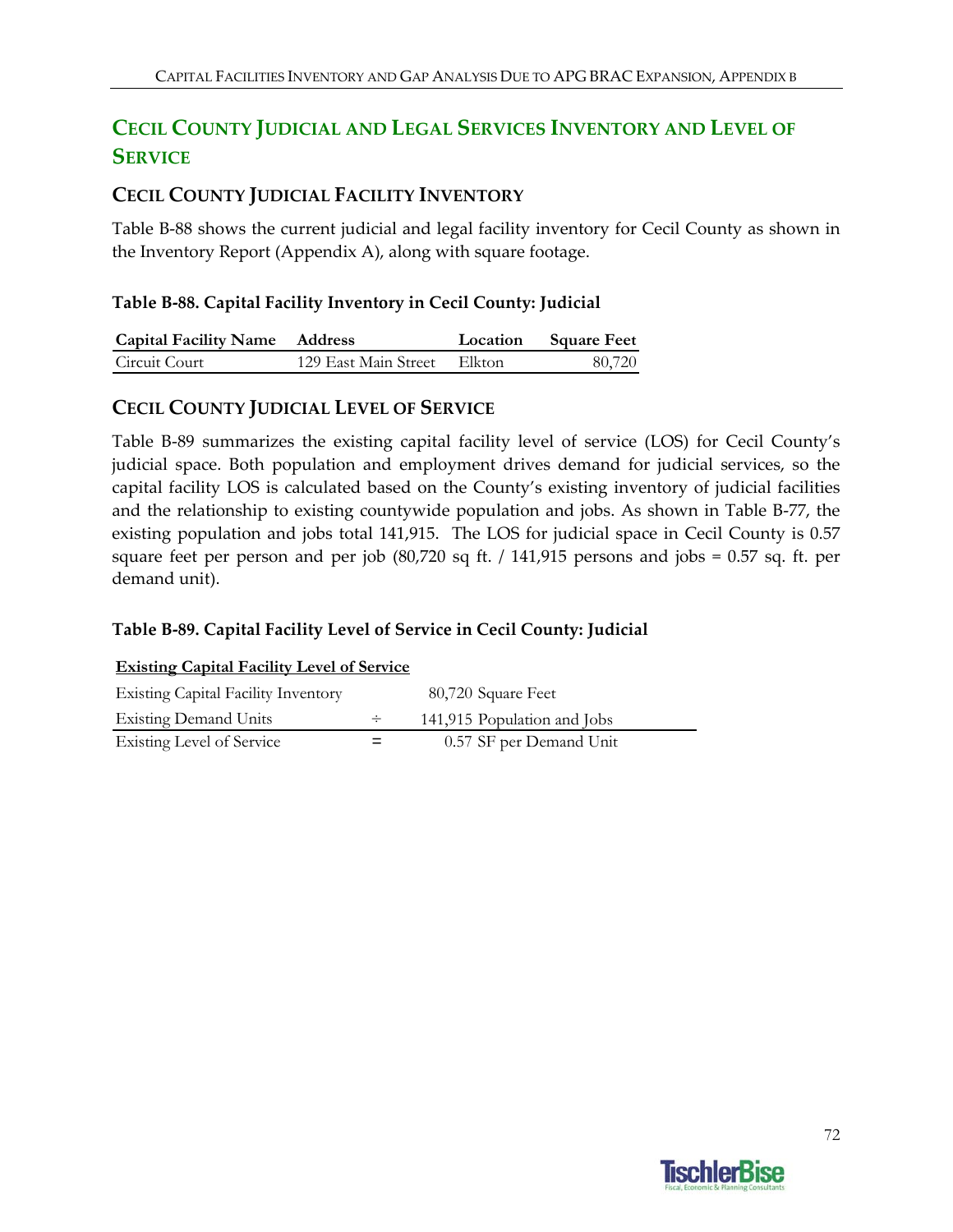# **CECIL COUNTY ADMINISTRATIVE INVENTORY AND LEVEL OF SERVICE**

# **CECIL COUNTY ADMINISTRATIVE FACILITIES INVENTORY**

Table B‐90 shows the current administrative facility inventory for Cecil County as shown in the Inventory Report (Appendix A), along with square footage. Cecil County's administrative facilities are used by a number of functions within County government, including general administration such as finance, county administration and planning and human service functions such as parks and recreation, senior services, and housing and community development. Demand for general administration space is driven by both population and employment, while demand for human services is population-driven. Two level-of-service standards are established for each category of administrative space. Noted for each facility is the applicable demand factor (population and jobs or population).

### **Table B‐90. Capital Facility Inventory in Cecil County: Administrative**

| <b>Capital Facility Name Address</b> |                                                  | Location   | <b>Square Feet</b> |
|--------------------------------------|--------------------------------------------------|------------|--------------------|
|                                      | Administrative Building 200 Chesapeake Boulevard | Elkton     | 83,103             |
| Parks and Recreation                 | 17 Wilson Road                                   | Rising Sun | 3.972              |
| Total                                |                                                  |            | 87,075             |

### **CECIL COUNTY GENERAL ADMINISTRATION FACILITIES LEVEL OF SERVICE**

Table B‐91 summarizes the existing capital facility level of service (LOS) for Cecil County's general administrative facilities. Both population and employment drives demand for these facilities, so the capital facility LOS is calculated based on the County's existing inventory of general administrative square footage and the relationship to existing countywide population and jobs. As shown in Table B‐77, the existing population and jobs total 141,915. The LOS for general administrative facilities in Cecil County is .44 sq. ft. per person and per job (62,733 sq. ft. / 141,915 persons and jobs = 0.44 sq. ft. per demand unit).

### **Table B‐91. Capital Facility Level of Service in Cecil County: General Administrative**

| <b>Existing Capital Facility Level of Service</b> |        |                             |
|---------------------------------------------------|--------|-----------------------------|
| <b>Existing Capital Facility Inventory</b>        |        | 62,733 Square Feet          |
| <b>Existing Demand Units</b>                      | $\div$ | 141,915 Population and Jobs |
| <b>Existing Level of Service</b>                  | $=$    | 0.44 SF per Demand Unit     |

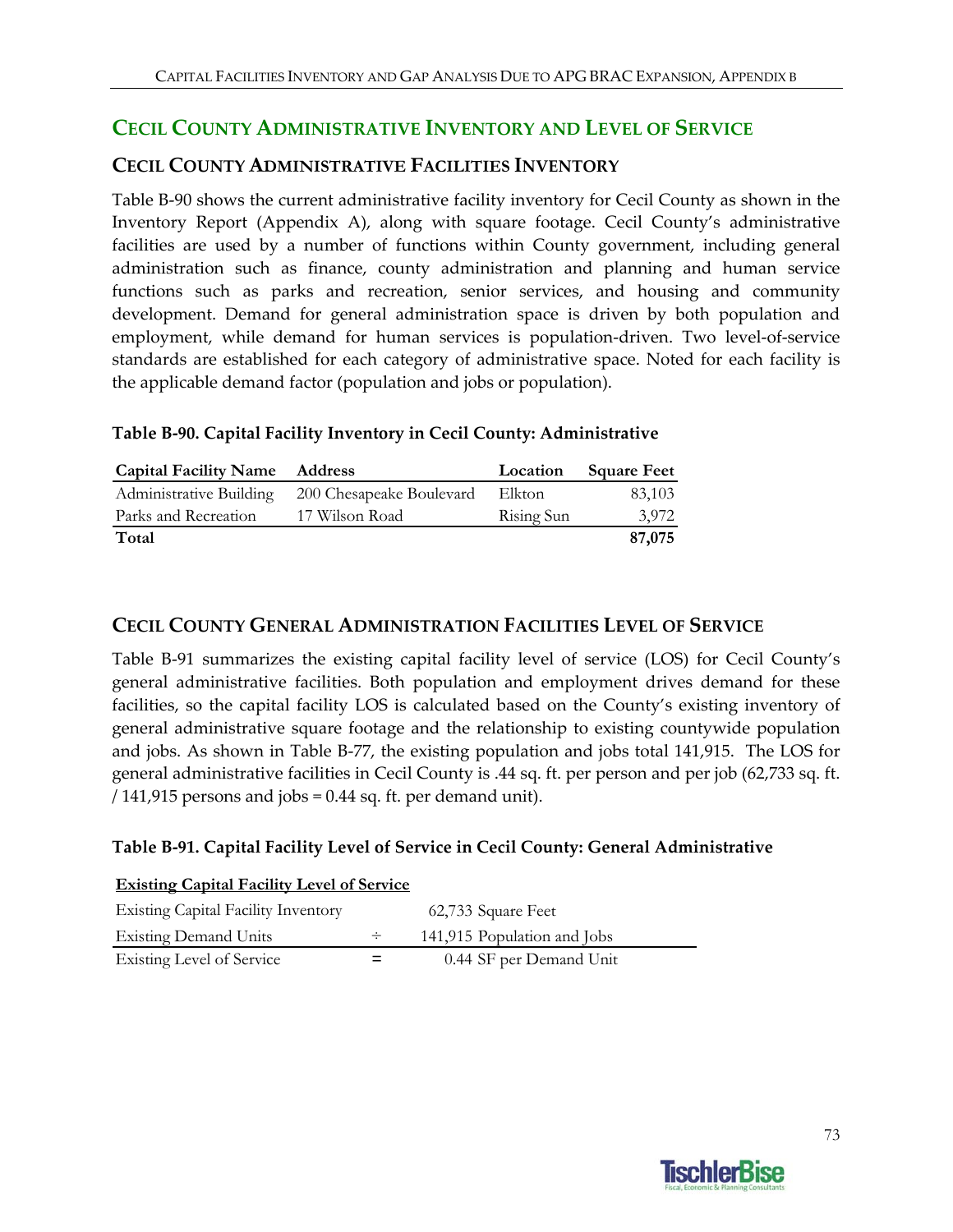# **CECIL COUNTY HUMAN SERVICE FACILITIES LEVEL OF SERVICE**

Table B-92 summarizes the existing capital facility level of service (LOS) for Cecil County's human service facilities. Population drives demand for these facilities, so the capital facility LOS is calculated based on the County's existing inventory of human service square footage and the relationship to existing countywide population. As shown in Table B‐77, the existing population totals 102,000. The LOS for general administrative facilities in Cecil County is 0.24 sq. ft. per person (24,342 sq. ft. / 102,000 persons = 0.24 sq. ft. per person).

## **Table B‐92. Capital Facility Level of Service in Cecil County: Human Service Administration Existing Capital Facility Level of Service**

| <b>Existing Capital Facility Inventory</b> | 24,342 Square Feet |  |
|--------------------------------------------|--------------------|--|
| <b>Existing Demand Units</b>               | 102,000 Population |  |
| Existing Level of Service                  | 0.24 SF per Person |  |

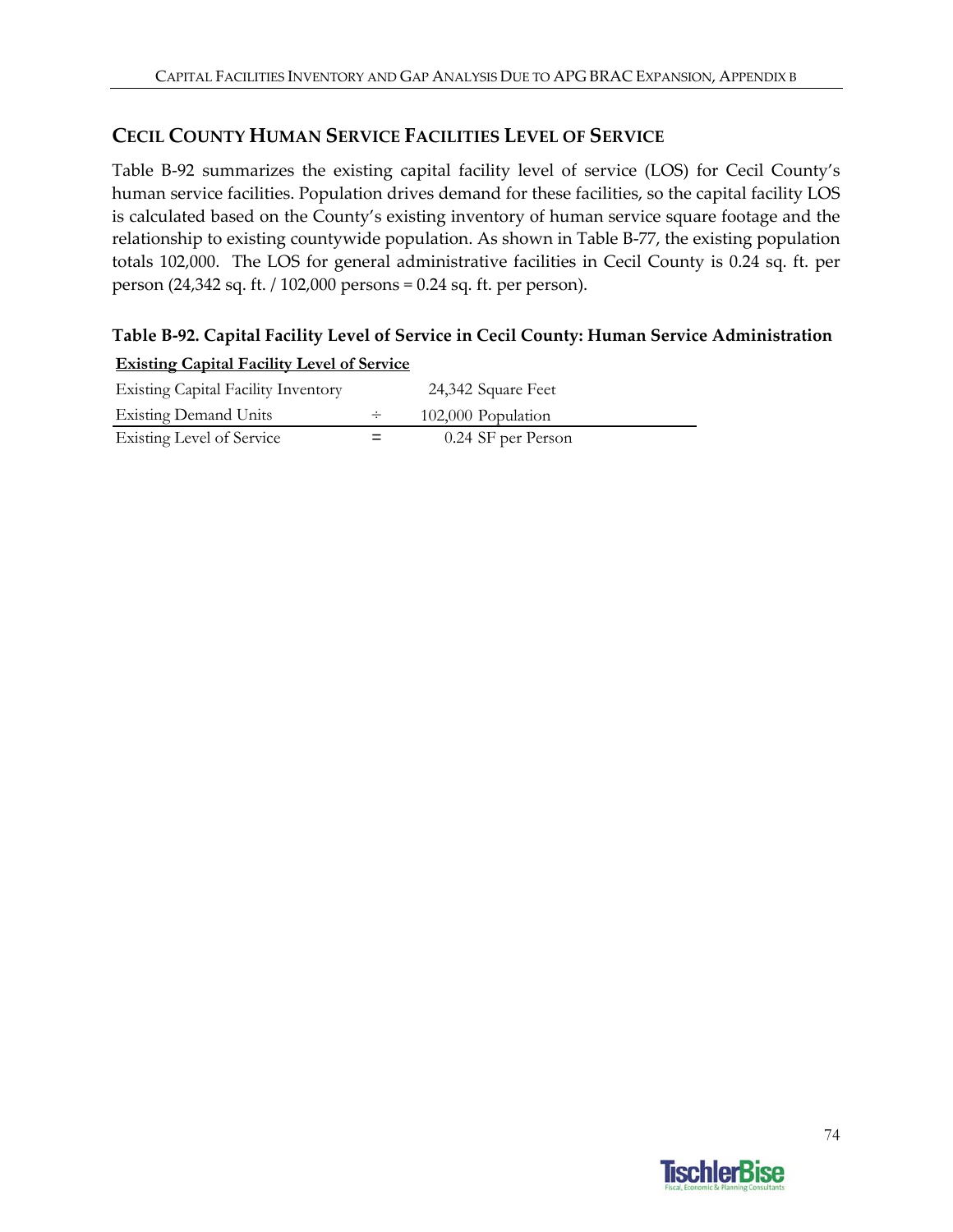# **CECIL COUNTY PARKS AND OPEN SPACE INVENTORY AND LEVEL OF SERVICE**

# **CECIL COUNTY PARKS AND OPEN SPACE INVENTORY**

Table B‐93 shows the current parks and open space inventory for Cecil County as shown in the Inventory Report (Appendix A), along with square footage.

| <b>Capital Facility Name</b>  | <b>Address</b>                       | Location        | Acreage |
|-------------------------------|--------------------------------------|-----------------|---------|
| Chesland Park                 | Elk Forest Road                      | Chesapeake City | 164.00  |
| Stemmers Run Boat Launch      | Pond Neck Road & Pond Neck Lane      | Chesapeake City | 22.50   |
| Conowingo Park                |                                      | Conowingo       | 32.57   |
| Rowlandsville Fishing Park    | Basin Run Road & Dr Jack Road        | Conowingo       | 1.00    |
| Fredericktown Boat Ramp       | 97 George St                         | Earville        |         |
| Elk Mills Community Park      | Elk Mills Road                       | Elkton          | 6.00    |
| Fletchwood Community Park     | Chestnut Drive                       | Elkton          | 36.15   |
| Elk River Neck Park           | River Bend Parkway                   | North East      | 89.23   |
| North East Little League Park | 1285 Turkey Point Road               | North East      | 12.60   |
| Holly Tree Park               | 1 Holly Tree Lane                    | Perryville      | 0.90    |
| Cecil Community Center        | 17 Wilson Road                       | Rising Sun      | 17.50   |
| Cecil Sports Complex          | 110 Bard Cmaerion Road               | Rising Sun      | 18.50   |
| Harbor View Community Park    | 84 Basin Road                        |                 | 0.20    |
| Wallace-Carter's Mill Park    | Kirk Road                            |                 | 27.60   |
| Johnny's Field                | Mechanics Valley Road & Bouchelle Rd | $---$           | 5.63    |
| Total                         |                                      |                 | 434     |

### **Table B‐93: Capital Facility Inventory in Cecil County: Parks and Open Space**

# **CECIL COUNTY PARKS AND OPEN SPACE LEVEL OF SERVICE**

Table B‐94 summarizes the existing parks and open space level of service (LOS) for Cecil County's park acreage. Population drives demand for parks and open space, so the capital facility LOS is calculated based on the County's existing inventory of park acreage and the relationship to existing countywide population. As shown in Table B‐77, the existing population is 102,000. The LOS for parks and open space in Baltimore County is 0.0043 acres per person (434 acres / 102,000 persons = 0.0043 acres per person).

### **Table B‐94. Capital Facility Level of Service in Cecil County: Parks and Open Space**

| <b>Existing Capital Facility Level of Service</b> |     |                         |
|---------------------------------------------------|-----|-------------------------|
| <b>Existing Capital Facility Inventory</b>        |     | 434 Acres               |
| <b>Existing Demand Units</b>                      |     | 102,000 Population      |
| Existing Level of Service                         | $=$ | 0.0043 Acres per Person |

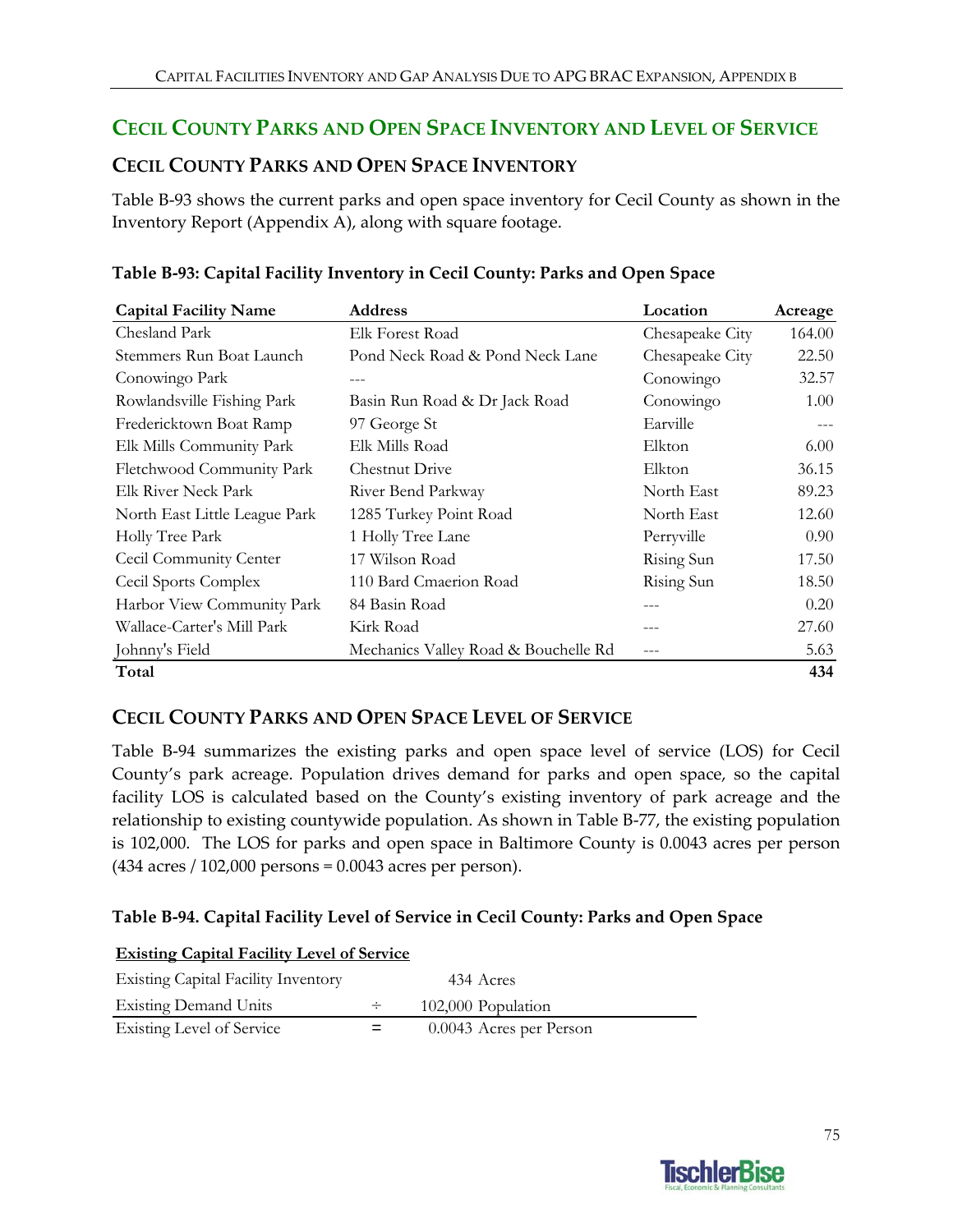# **CECIL COUNTY RECREATION INVENTORY AND LEVEL OF SERVICE**

Cecil County Department of Parks and Recreation indicated that is does not own recreational facilities, therefore there is no inventory and level of service associated with this capital facility category for the County.

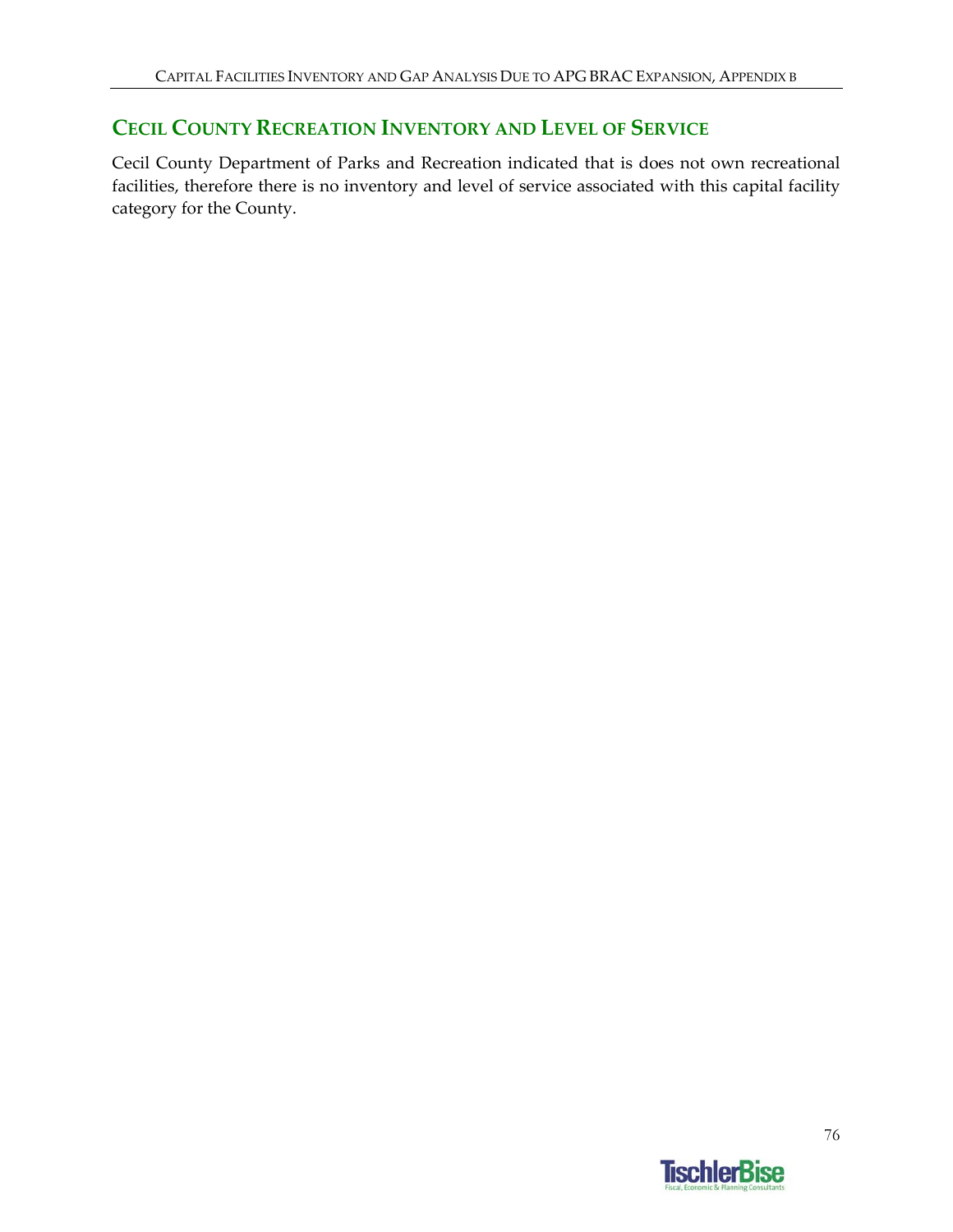# **CECIL COUNTY PUBLIC SCHOOLS INVENTORY AND LEVEL OF SERVICE**

# **CECIL COUNTY PUBLIC SCHOOLS INVENTORY AND LEVEL OF SERVICE**

Tables B-95 shows the current public school inventory for Cecil County's elementary schools as shown in the Inventory Report (Appendix A), along with capacity, enrollment and utilization. Utilization rate is used to measure current level of service for schools. The utilization rate is a ratio of current enrollment to capacity, which is expressed as a percentage. A utilization rate over 100% means the school type is over capacity and less than 100% means there is surplus capacity. Alternative schools – Providence/Cecil County High School and Cecil County School of Technology – are not included here as the attendance boundaries for these facilities are countywide because they do not follow the traditional format upon which the level of service and capital facility gap analysis was conducted.

| <b>Capital Facility Name</b> | <b>Address</b>           | Location        | Type       | Capacity | Enrollment Utilization |      |
|------------------------------|--------------------------|-----------------|------------|----------|------------------------|------|
| Cecilton                     | 251 W Main Street        | Cecilton        | Elementary | 350      | 196                    | 56%  |
| Chesapeake City              | 214 3rd Street           | Chesapeake City | Elementary | 353      | 418                    | 118% |
| Conowingo                    | 471 Rowlandsville Road   | Conowingo       | Elementary | 532      | 230                    | 43%  |
| Cecil Manor                  | 971 Elk Mills Road       | Elkton          | Elementary | 510      | 317                    | 62%  |
| Elk Neck                     | 41 Racine School Road    | Elkton          | Elementary | 501      | 372                    | 74%  |
| Gilpin Manor                 | 203 Newark Avenue        | Elkton          | Elementary | 488      | 407                    | 83%  |
| Holly Hall                   | 233 White Hall Road      | Elkton          | Elementary | 624      | 528                    | 85%  |
| Kenmore                      | 2475 Singerly Road       | Elkton          | Elementary | 297      | 454                    | 153% |
| Leeds                        | 615 Deaver Road          | Elkton          | Elementary | 408      | 810                    | 199% |
| Thomson Estates              | 203 E Thomson Drive      | Elkton          | Elementary | 683      | 316                    | 46%  |
| Bay View                     | 910 N East Road          | North East      | Elementary | 608      | 558                    | 92%  |
| Charlestown                  | 550 Baltimore Street     | North East      | Elementary | 291      | 290                    | 100% |
| North East                   | 301 E Thomas Avenue      | North East      | Elementary | 542      | 501                    | 92%  |
| Perryville                   | 901 Maywood Avenue       | Perryville      | Elementary | 593      | 532                    | 90%  |
| Bainbridge                   | 41 Preston Dr            | Port Deposit    | Elementary | 455      | 529                    | 116% |
| Calvert                      | 79 Brick Meetinghouse Rd | Rising Sun      | Elementary | 284      | 334                    | 118% |
| Rising Sun                   | 500 Hopewell Road        | Rising Sun      | Elementary | 715      | 357                    | 50%  |
| Total                        |                          |                 |            | 8,234    | 7,147                  | 87%  |

#### **Table B‐95. Capital Facility Inventory in Cecil County: Public Schools (Elementary)**

Table B‐96 shows the current public school inventory for Cecil County's middle schools as shown in the Inventory Report (Appendix A), along with capacity, enrollment and utilization.

### **Table B‐96. Capital Facility Level of Service in Cecil County: Public Schools (Middle)**

| <b>Capital Facility Name</b> | <b>Address</b>            | Location        | Type   | Capacity | Enrollment Utilization |      |
|------------------------------|---------------------------|-----------------|--------|----------|------------------------|------|
| Bohemia Manor                | 2755 Augustine Herman Hwy | Chesapeake City | Middle | 601      | 508                    | 85%  |
| Cherry Hill                  | 2535 Singerly Road        | Elkton          | Middle | 775      | 524                    | 68%  |
| Elkton                       | 615 North Street          | Elkton          | Middle | 712      | 831                    | 117% |
| North East                   | 200 E Cecil Avenue        | North East      | Middle | 712      | 686                    | 96%  |
| Perryville                   | 850 Aiken Avenue          | Perryville      | Middle | 688      | 663                    | 96%  |
| Rising Sun                   | 289 Pearl Street          | Rising Sun      | Middle | 818      | 714                    | 87%  |
| Total                        |                           |                 |        | 4.306    | 3,926                  | 91%  |

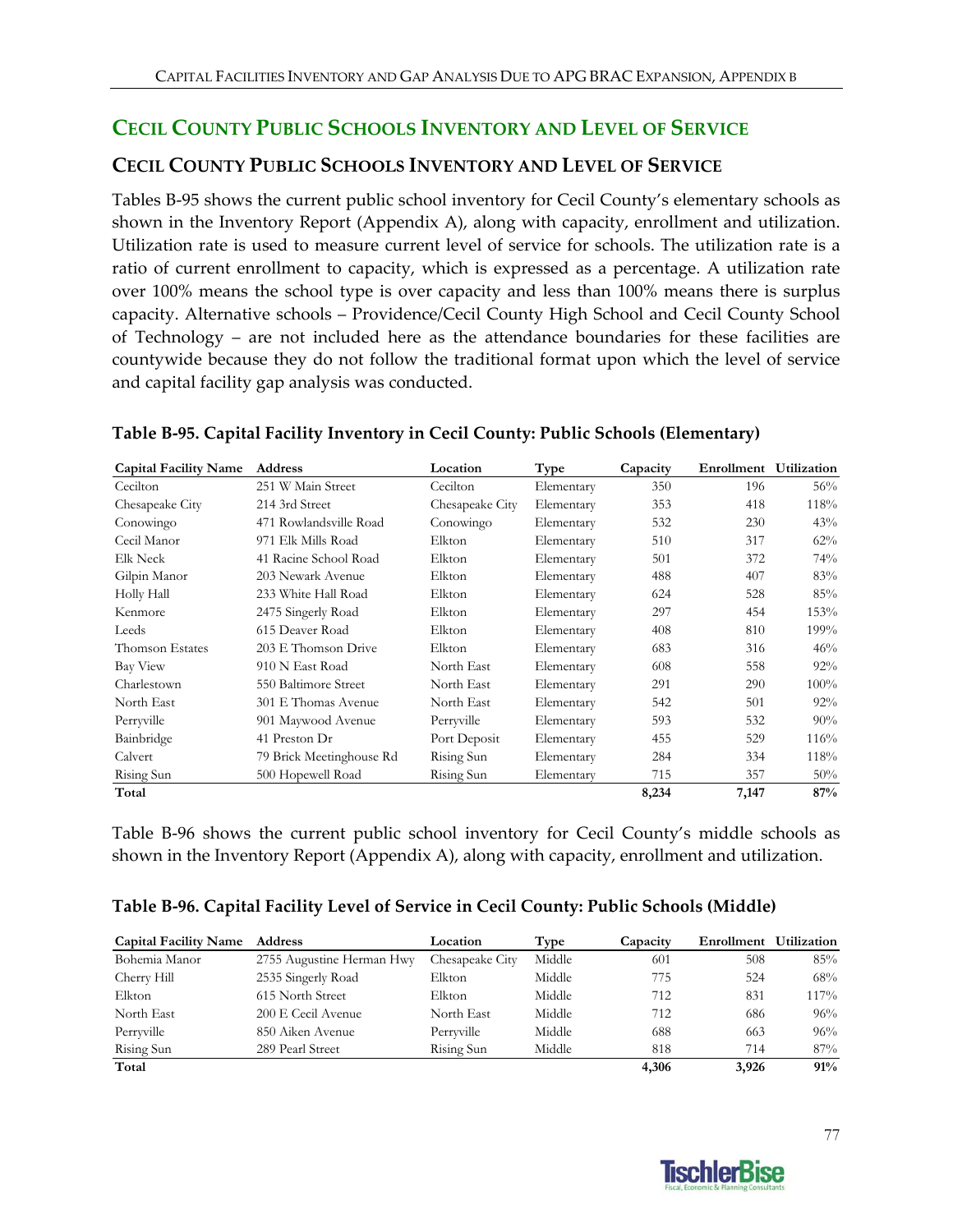Table B-97 shows the current public school inventory for Cecil County's high schools as shown in the Inventory Report (Appendix A), along with capacity, enrollment and utilization.

| <b>Capital Facility Name</b> | Address                   | Location        | Type | Capacity | Enrollment | <b>Utilization</b> |
|------------------------------|---------------------------|-----------------|------|----------|------------|--------------------|
| Bohemia Manor                | 2755 Augustine Herman Hwy | Chesapeake City | High | 643      | 739        | 115%               |
| Elkton                       | 110 James Street          | Elkton          | High | 944      | 1.114      | 118%               |
| North East                   | 300 Irishtown Road        | North East      | High | 1,009    | 972        | 96%                |
| Rising Sun                   | 100 Tiger Road            | North East      | High | 903      | 1.166      | 129%               |
| Perryville                   | 1696 Perryville Road      | Perryville      | High | 944      | .109       | 117%               |
| Total                        |                           |                 |      | 4,443    | 5,100      | 115%               |

## **Table B‐97. Capital Facility Level of Service in Cecil County: Public Schools (High)**

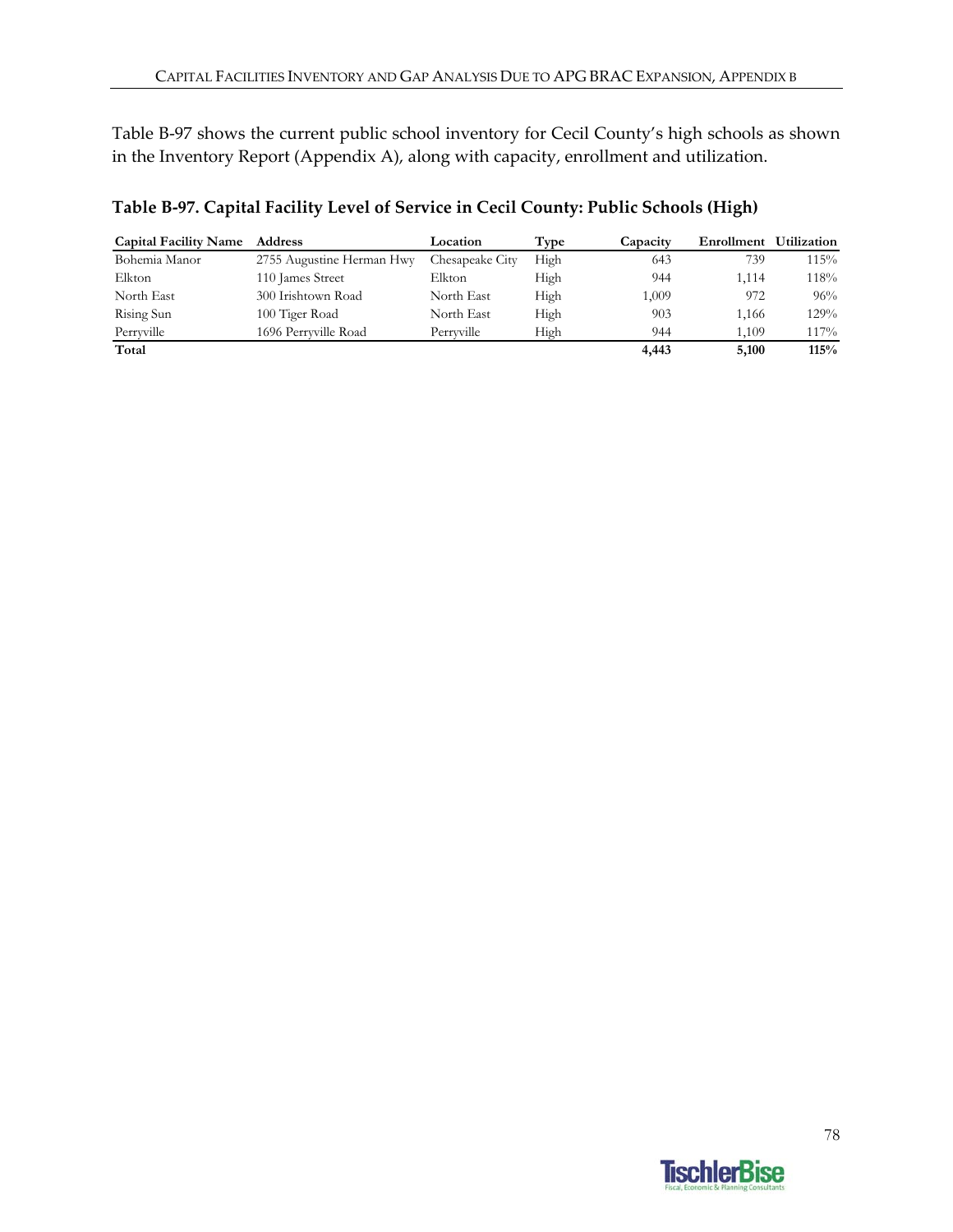# **CECIL COUNTY COMMUNITY COLLEGE INVENTORY AND LEVEL OF SERVICE**

# **CECIL COUNTY COMMUNITY COLLEGE INVENTORY**

Table B‐98 shows the current community college inventory for Cecil County as shown in the Inventory Report (Appendix A), along with square feet and net assignable square footage. Net assignable square footage is a measurement used by the State's community colleges that is defined as "The sum of all areas on all floors of building assigned to, or available for assignment to, an occupant including every type of space functionally usable by an occupant (except custodial, circulation, mechanical, and structural areas)." The square footage presented in the inventory is gross square feet and was reduced to reflect net assignable square footage.

| <b>Capital Facility Name</b>         | <b>Address</b>                 | Location     | <b>Square Feet</b> |
|--------------------------------------|--------------------------------|--------------|--------------------|
| Elkton Station                       | 107 Cecil Railroad Avenue      | Elkton       | 52,034             |
| Family Education Center              | 200 Road B Hollingsworth Manor | Elkton       | 8,868              |
| North East Campus-Arts and Science   | 1 Seahawk Drive                | North East   | 37,867             |
| North East Campus-Maintenance        | 1 Seahawk Drive                | North East   | 5,828              |
| North East Campus-Muti-Purpose       | 1 Seahawk Drive                | North East   | 54,860             |
| North East Campus-Physical Education | 1 Seahawk Drive                | North East   | 29,201             |
| North East Campus-Technology Center  | 1 Seahawk Drive                | North East   | 64,800             |
| Bainbridge Facility                  | Jacob Tome Highway             | Port Deposit | 1,280              |
| Total                                |                                |              | 254,738            |
| Total Net Assignable Square Footage  |                                |              | 155,937            |

#### **Table B‐98. Capital Facility Inventory in Baltimore County: Community College**

# **CECIL COUNTY COMMUNITY COLLEGE LEVEL OF SERVICE**

Table B-99 summarizes the existing capital facility level of service (LOS) for Cecil County's community college. Population drives demand for these facilities, so the capital facility LOS is calculated based on the County's existing inventory of community college net assignable square feet and the relationship to existing countywide population. As shown in Table B-77, the existing population totals 102,000 persons. The LOS for community college in Cecil County is 1.53 per person (155,937 net assignable sq. ft. / 102,000 persons = 1.53 net assignable sq. ft. per person).

### **Table B‐99. Capital Facility Level of Service in Baltimore County: Community College**

| <b>Explored Capture 1 active</b> to the contract |     |                                    |
|--------------------------------------------------|-----|------------------------------------|
| <b>Existing Capital Facility Inventory</b>       |     | 155,937 Net Assignable Square Feet |
| <b>Existing Demand Units</b>                     |     | 102,000 Population                 |
| Existing Level of Service                        | $=$ | 1.53 SF per Demand Unit            |

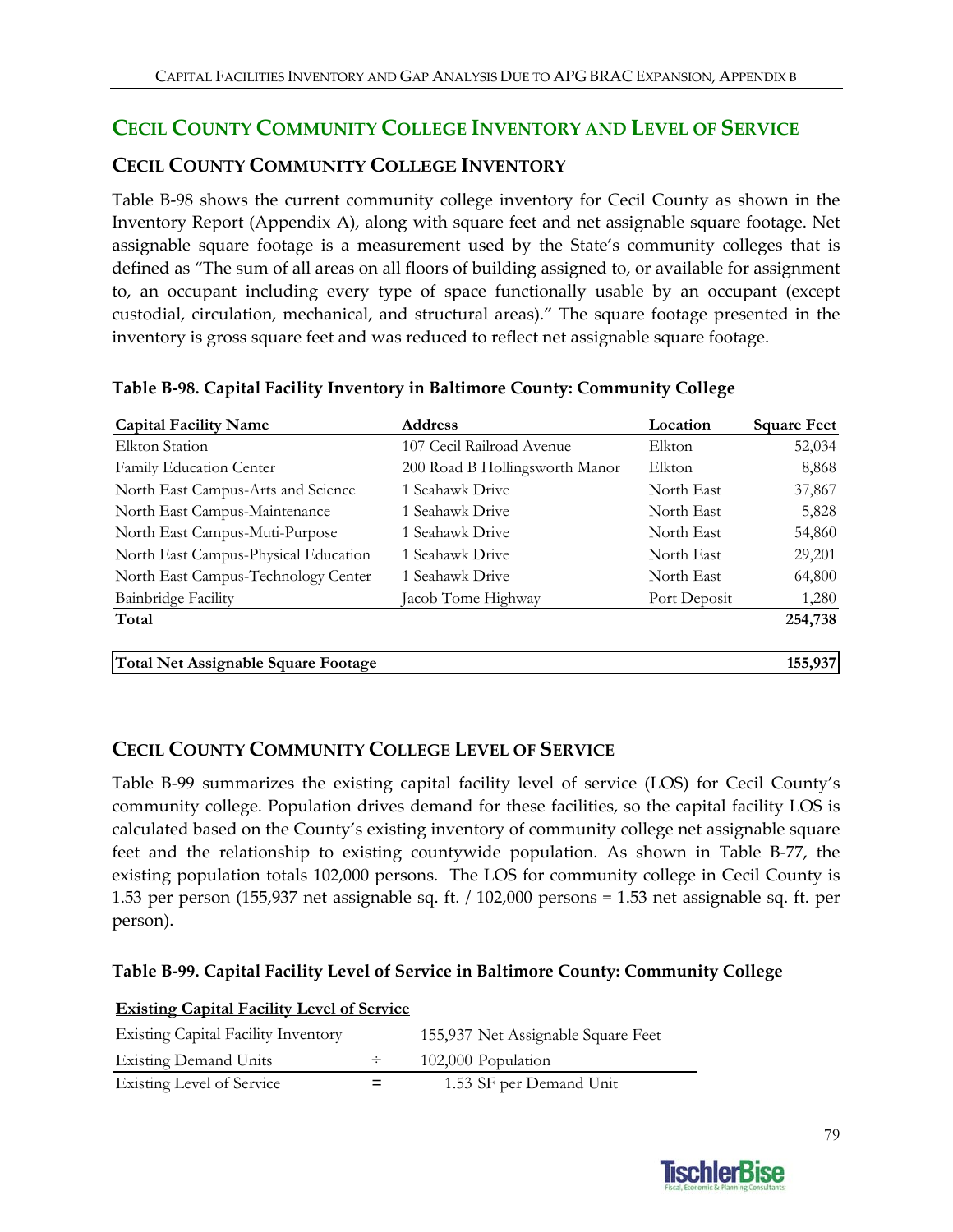# **PRIVATE FACILITY LEVEL OF SERVICE BY FACILITY CATEGORY**

This section presents the inventory and level of service in Cecil County by facility category. All facilities have a level of service that is calculated based on countywide population or jobs.

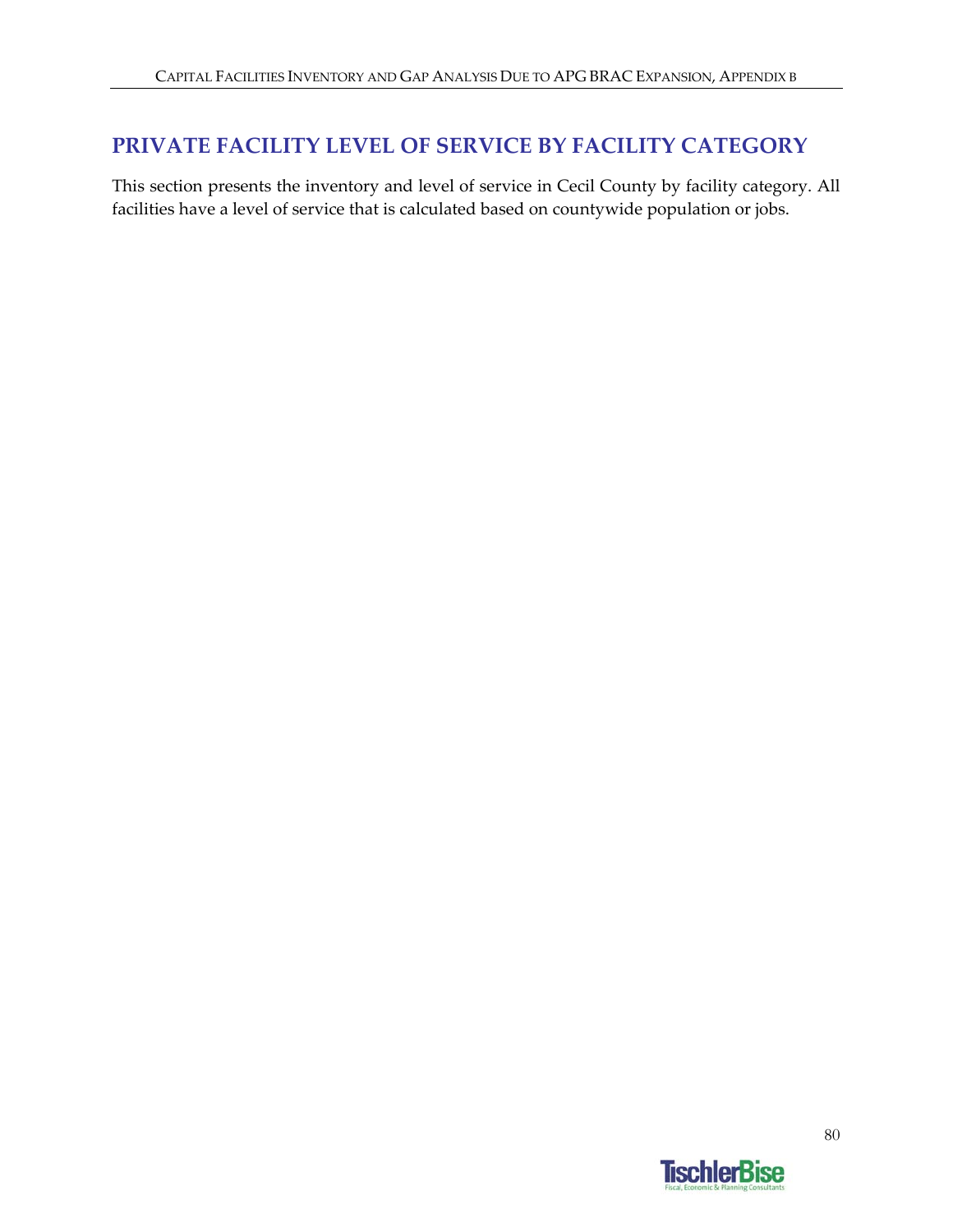# **MEETING SPACE AND HOTEL INVENTORY AND LEVELS OF SERVICE – CECIL COUNTY**

# **HOTEL AND MEETING SPACE INVENTORY – CECIL COUNTY**

Table B‐100 shows the current inventory of hotels and meeting space in Cecil County as shown in the Inventory Report (Appendix A), along with rooms and meeting space square footage. Other meeting space was identified in the County as shown in Appendix A but is not reflected in this inventory or the level of service because square footage was unknown for those facilities (map Id's 1‐18 in the Convention Center, Meeting Space, and Hotels Figure).

| <b>Capital Facility Name</b>                  | <b>Address</b>    | Location   | Rooms | Total Meeting Space Sq Ft |
|-----------------------------------------------|-------------------|------------|-------|---------------------------|
| Elkton Lodge                                  | 200 Belle Hill Rd | Elkton     | 32    | $\Omega$                  |
| Days Inn Elkton                               | 311 Belle Hill Rd | Elkton     | 59    | $\Omega$                  |
| Knights Inn Elkton Newark                     | 262 Belle Hill Rd | Elkton     | 114   | $\theta$                  |
| Motel 6 Elkton                                | 223 Belle Hill Rd | Elkton     | 127   | $\theta$                  |
| Hampton Inn Elkton                            | 2 Warner Rd       | Elkton     | 71    | 1,120                     |
| Hawthorn Suites Newark Elkton                 | 304 Belle Hill Rd | Elkton     | 70    | 1,530                     |
| Best Western North East Inn                   | 39 Elwoods Rd     | North East | 80    | 400                       |
| Comfort Inn & Suites North East               | 1 Center Dr       | North East | 92    | 1,152                     |
| Holiday Inn Express Hotel & Suites North East | 101 Hotel Plz     | North East | 71    | 450                       |
| Sandy Cove Ministries Lodge                   | 60 Sandy Cove Rd  | North East | 150   | 23,000                    |
| Ramada Inn Perryville                         | 61 Heather Ln     | Perryville | 104   | 480                       |
| Total                                         |                   |            | 970   | 28,132                    |

### **Table B‐100. Capital Facility Inventory in Cecil County: Hotels and Meeting Space**

# **HOTEL LEVEL OF SERVICE – CECIL COUNTY**

**Existing Capital Facility Level of Service**

Table B‐101 summarizes the existing capital facility level of service (LOS) for hotels in Cecil County's. Employment drives demand for hotels, so the capital facility LOS is calculated based on the existing inventory of hotels in the County and the relationship to existing countywide jobs. As shown in Table B‐77, the existing jobs total is 39,915. The LOS for hotel rooms in Cecil County is 0.02 rooms per job (970 rooms / 39,915 jobs = 0.02 rooms per job).

### **Table B‐101. Capital Facility Level of Service in Cecil County: Hotels**

| <b>Existing Capital Facility Level of Service</b> |         |                    |  |  |
|---------------------------------------------------|---------|--------------------|--|--|
| <b>Existing Capital Facility Inventory</b>        |         | 970 Rooms          |  |  |
| <b>Existing Demand Units</b>                      |         | $39,915$ Jobs      |  |  |
| <b>Existing Level of Service</b>                  | $=$ $-$ | 0.02 Rooms per Job |  |  |

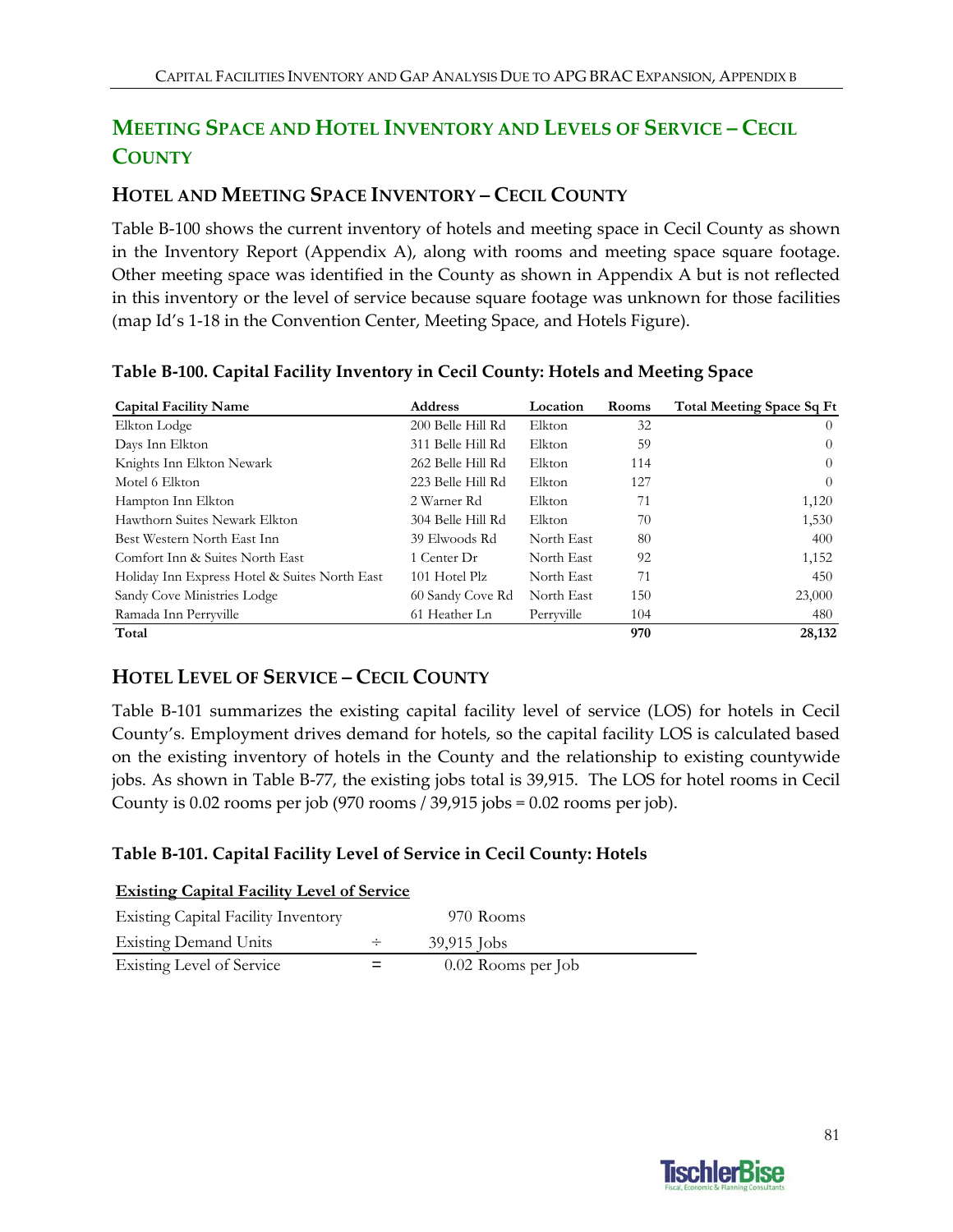# **MEETING SPACE LEVEL OF SERVICE – CECIL COUNTY**

Table B-102 summarizes the existing capital facility level of service (LOS) for meeting space in Cecil County. Employment drives demand for meeting space, so the capital facility LOS is calculated based on the existing inventory of meeting space in the County and the relationship to existing countywide jobs. As shown in Table B‐77, the existing job total is 39,915. The LOS for meeting space in Baltimore County is 0.70 square feet per job (28,132 sq ft. / 39,915 jobs = 0.70 sq. ft. per job).

## **Table B‐102. Capital Facility Level of Service in Cecil County: Meeting Space**

| <b>Existing Capital Facility Inventory</b> | 28,132 Square Feet |
|--------------------------------------------|--------------------|
| <b>Existing Demand Units</b>               | $39,915$ Jobs      |
| Existing Level of Service                  | $0.70$ SF per Job  |

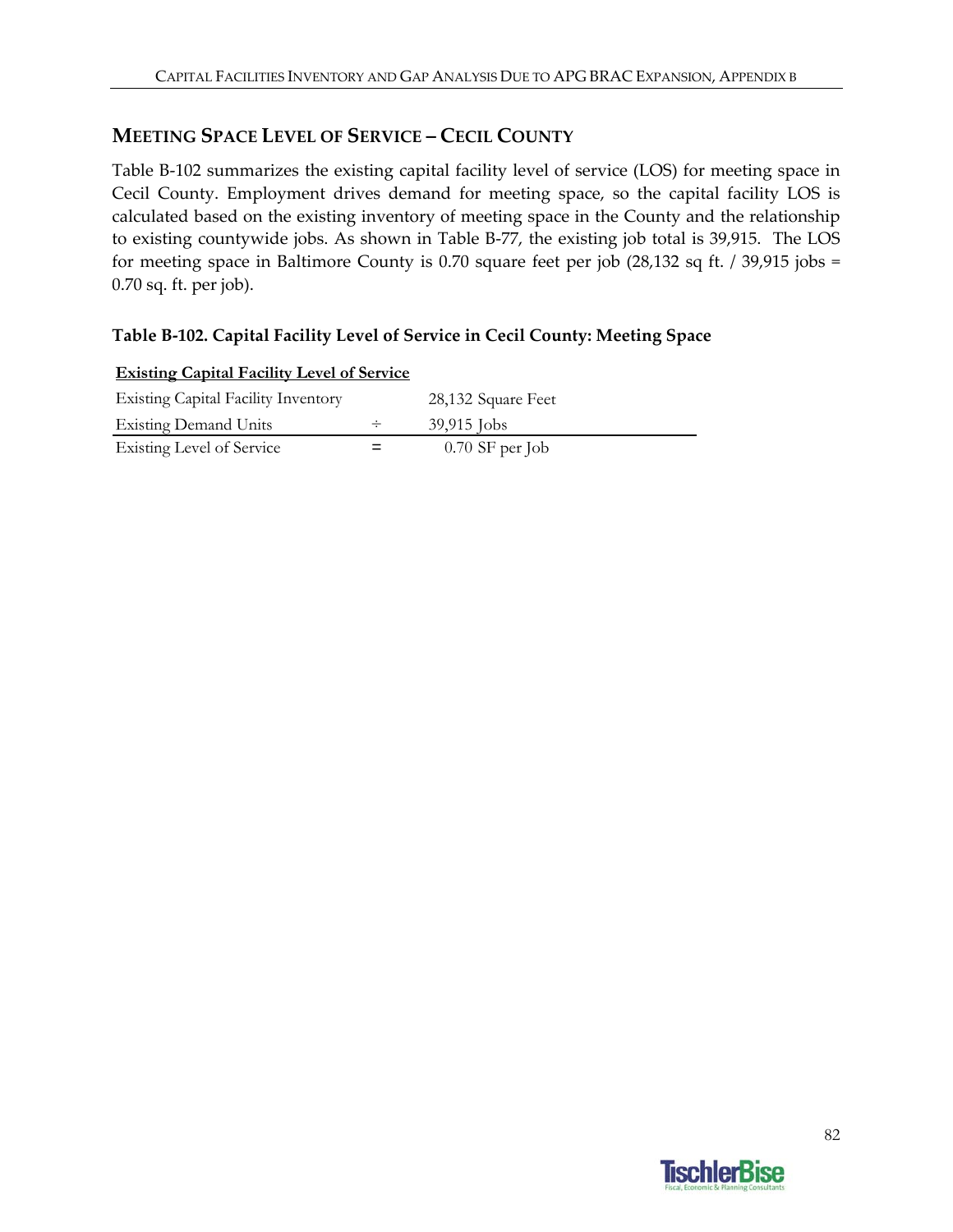# **HOSPITAL INVENTORY AND LEVEL OF SERVICE – CECIL COUNTY**

## **HOSPITAL INVENTORY – CECIL COUNTY**

Table B‐103 shows the current hospital inventory in Cecil County as shown in the Inventory Report (Appendix A), along with beds.

### **Table B‐103. Capital Facility Inventory in Cecil County: Hospital**

| <b>Capital Facility Name</b>   | <b>Address</b>        | Location Beds |     |
|--------------------------------|-----------------------|---------------|-----|
| Union Hospital Of Cecil County | 106 Bow Street Elkton |               | 105 |

# **HOSPITAL LEVEL OF SERVICE – CECIL COUNTY**

Table B‐104 summarizes the existing capital facility level of service (LOS) for hospitals in Cecil County. Population drives demand for these facilities, so the capital facility LOS is calculated based on the existing inventory of hospitals in the County and the relationship to existing countywide population. As shown in Table B‐77, the existing population is 102,000. The LOS for hospitals in Cecil County is 0.0010 beds per person (105 beds / 102,000 persons = 0.0010 beds per person).

## **Table B‐104. Capital Facility Level of Service in Cecil County: Hospital**

| <b>Existing Capital Facility Level of Service</b> |        |                        |  |  |
|---------------------------------------------------|--------|------------------------|--|--|
| <b>Existing Capital Facility Inventory</b>        |        | $105$ Beds             |  |  |
| <b>Existing Demand Units</b>                      | $\div$ | 102,000 Population     |  |  |
| <b>Existing Level of Service</b>                  |        | 0.0010 Beds per Person |  |  |

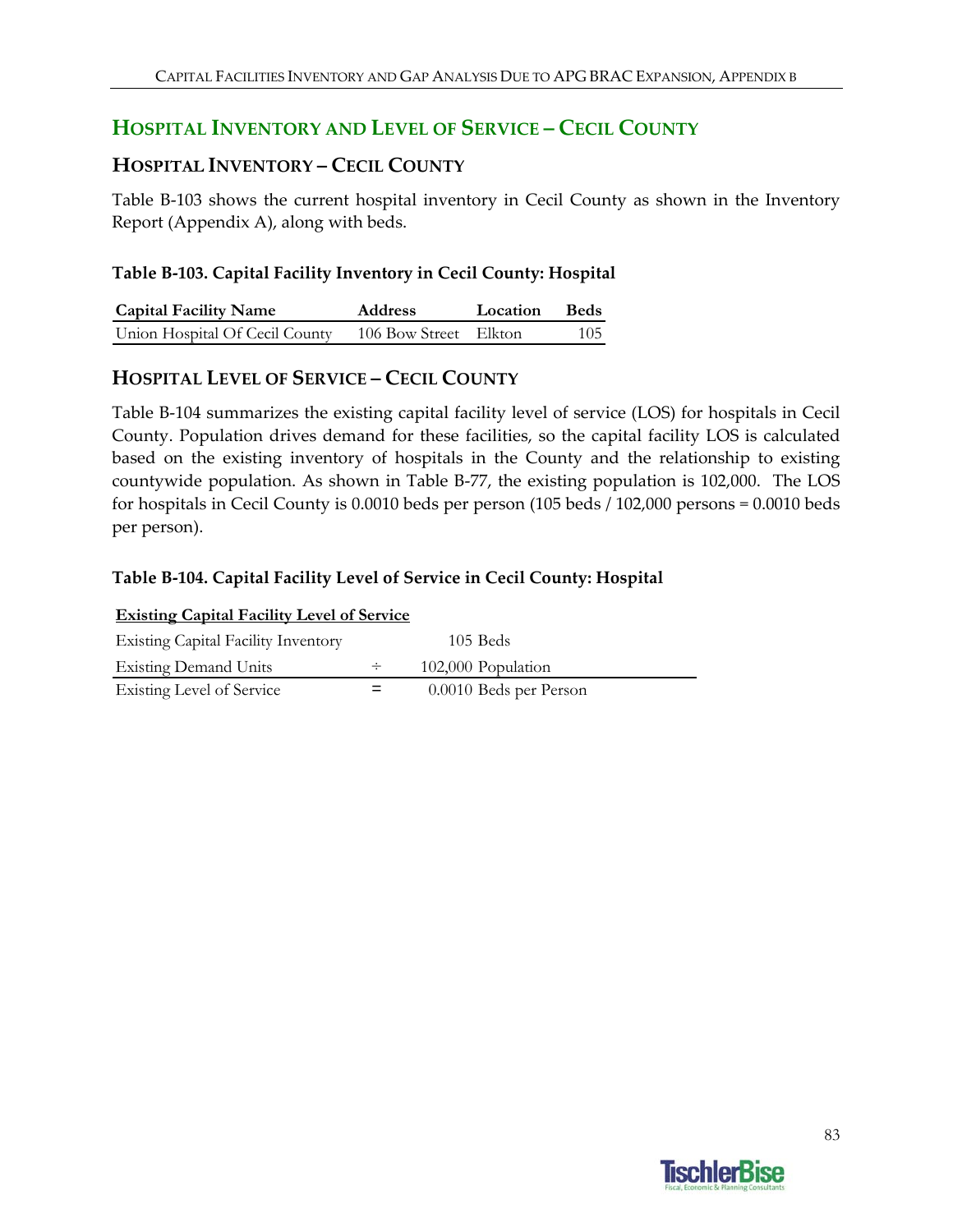# **DOCTOR INVENTORY AND LEVEL OF SERVICE – CECIL COUNTY**

## **DOCTOR DIRECTORY – CECIL COUNTY**

Table B-105 shows the current directory of doctors within Cecil County as shown in the Inventory Report (Appendix A).

|  | Table B-105. Geographic Distribution of Doctors in Cecil County |  |  |
|--|-----------------------------------------------------------------|--|--|
|  |                                                                 |  |  |

| Location        | <b>Doctors</b> |
|-----------------|----------------|
| North East      | 12             |
| Perry Point     | 8              |
| Perryville      | 1              |
| Port Deposit    | 4              |
| Rising Sun      | 5              |
| Warwick         | 1              |
| Cecilton        | 1              |
| Chesapeake City | 1              |
| Conowingo       | 1              |
| Earleville      | 3              |
| Elkton          | 59             |
| Total           | 96             |

## **DOCTOR LEVEL OF SERVICE – CECIL COUNTY**

Table B-106 summarizes the existing level of service (LOS) for doctors in Cecil County. Population drives demand for medical service, so the LOS is calculated based on the existing directory of doctors in the County and the relationship to existing countywide population. As shown in Table B-77, the existing population is 102,000. The LOS for doctors in Cecil County is 0.0009 doctors per person (96 doctors / 102,000 persons = 0.0009 doctors per person).

#### **Table B‐106. Level of Service in Cecil County: Doctors**

| <b>Existing Level of Service</b> |        |                           |
|----------------------------------|--------|---------------------------|
| <b>Existing Directory</b>        |        | 96 Doctors                |
| <b>Existing Demand Units</b>     | $\div$ | 102,000 Population        |
| Existing Level of Service        | $=$    | 0.0009 Doctors per Person |

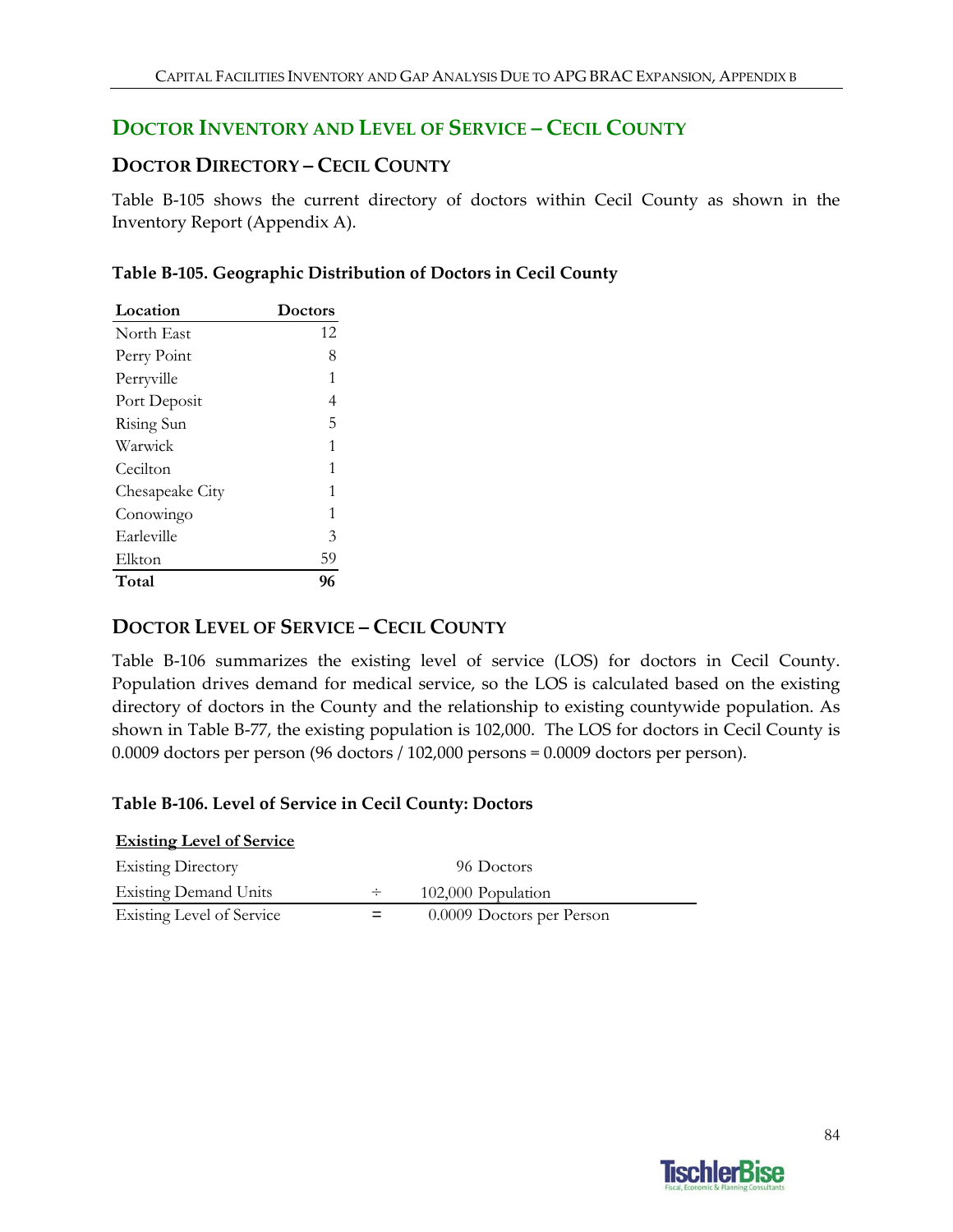# **SENIOR HOME INVENTORY AND LEVEL OF SERVICE – CECIL COUNTY**

## **SENIOR HOME INVENTORY – CECIL COUNTY**

Table B‐107 shows the current inventory of senior homes within Cecil County as shown in the Inventory Report (Appendix A), along with beds.

| Table B-107. Geographic Distribution of Senior Homes in Cecil County |  |  |
|----------------------------------------------------------------------|--|--|
|                                                                      |  |  |

| Location     | <b>Beds</b> |
|--------------|-------------|
| Colora       | 22          |
| Conowingo    | 38          |
| Elkton       | 374         |
| North East   | 30          |
| Perryville   | 24          |
| Port Deposit | 51          |
| Rising Sun   | 172         |
| Total        | 711         |

## **SENIOR HOME LEVEL OF SERVICE – CECIL COUNTY**

Table B-108 summarizes the existing capital facility level of service (LOS) for senior homes in Cecil County. Population drives demand for these facilities, so the capital facility LOS is calculated based on the existing inventory of senior homes in the County and the relationship to existing countywide population. As shown in Table B-77, the existing population is 102,000. The LOS for senior homes in Cecil County is 0.01 beds per person (711 beds / 102,000 persons = 0.01 beds per person).

#### **Table B‐108. Capital Facility Level of Service in Cecil County: Senior Homes**

| <b>Existing Capital Facility Level of Service</b> |   |                      |
|---------------------------------------------------|---|----------------------|
| <b>Existing Capital Facility Inventory</b>        |   | 711 Beds             |
| <b>Existing Demand Units</b>                      | ÷ | 102,000 Population   |
| Existing Level of Service                         |   | 0.01 Beds per Person |

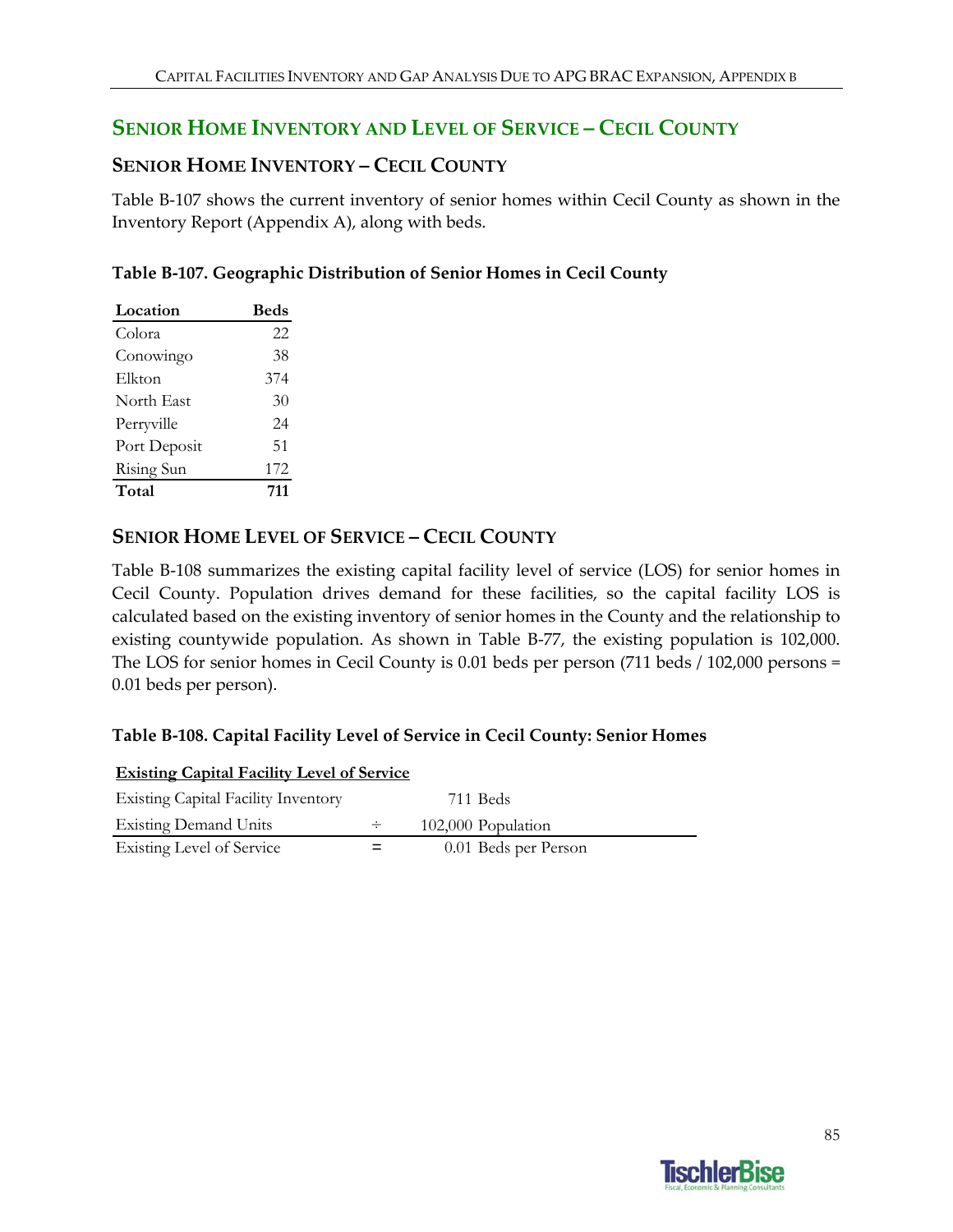# **DAY CARE INVENTORY AND LEVEL OF SERVICE – CECIL COUNTY**

# **DAY CARE INVENTORY – CECIL COUNTY**

Table B-109 shows the current inventory of day care facilities within Cecil County as shown in the Inventory Report (Appendix A), along with child seats.

|  | Table B-109. Geographic Distribution of Day Care Facilities in Cecil County |  |  |
|--|-----------------------------------------------------------------------------|--|--|
|  |                                                                             |  |  |

| Location        | <b>Child Seats</b> |
|-----------------|--------------------|
| Cecilton        | 26                 |
| Chesapeake City | 28                 |
| Colora          | 229                |
| Conowingo       | 60                 |
| Earleville      | 37                 |
| Elkton          | 1,459              |
| North East      | 538                |
| Perryville      | 107                |
| Port Deposit    | 135                |
| Rising Sun      | 214                |
| Warwick         | 21                 |
| Total           | 2.854              |

## **DAY CARE LEVEL OF SERVICE – CECIL COUNTY**

Table B-110 summarizes the existing capital facility level of service (LOS) for day care facilities in Cecil County. Population drives demand for these facilities, so the capital facility LOS is calculated based on the existing inventory of day care facilities in the County and the relationship to existing countywide population. As shown in Table B‐77, the existing population is 102,000. The LOS for day care facilities in Cecil County is 0.03 child seats per person (2,854 child seats / 102,000 persons = 0.03 child seats per person).

### **Table B‐110. Capital Facility Level of Service in Cecil County: Day Care**

| <b>Existing Capital Facility Level of Service</b> |  |                             |  |  |  |
|---------------------------------------------------|--|-----------------------------|--|--|--|
| <b>Existing Capital Facility Inventory</b>        |  | 2,854 Child Seats           |  |  |  |
| <b>Existing Demand Units</b>                      |  | 102,000 Population          |  |  |  |
| Existing Level of Service                         |  | 0.03 Child Seats per Person |  |  |  |

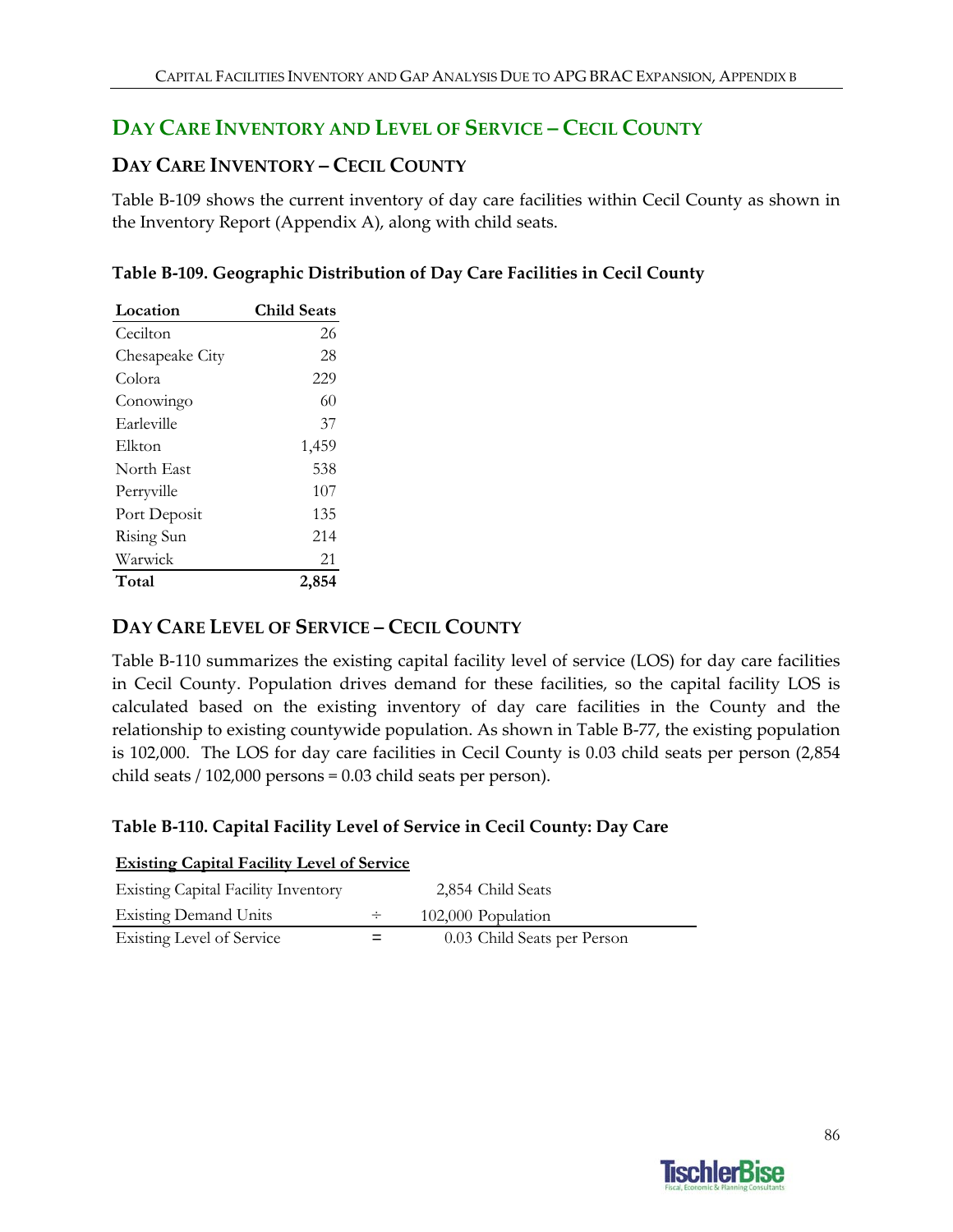# **SUMMARY OF LEVEL OF SERVICE – BALTIMORE CITY**

Table B-111 summarizes the level of service for Baltimore City capital facilities. Public facilities are presented first, followed by private facilities/service providers.

|                           |                         |                      | Level            |
|---------------------------|-------------------------|----------------------|------------------|
| <b>Facility Category</b>  | Demand Unit             | Measurement Unit     | of Service       |
| Public                    |                         |                      |                  |
| Fire and EMS              | Population and Jobs     | Square Feet          | n/a <sup>1</sup> |
| Correctional              | Population              | <b>Beds</b>          | n/a <sup>1</sup> |
| Library                   | Population              | Square Feet          | 0.8790           |
| Judicial and Legal        | Population and Jobs     | Square Feet          | n/a <sup>1</sup> |
| Admin-General Gov.        | Population and Jobs     | Square Feet          | n/a <sup>1</sup> |
| Admin-Human Svcs.         | Population              | Square Feet          | n/a <sup>1</sup> |
| Parks                     | Population              | Acres                | n/a <sup>1</sup> |
| Recreation                | Population              | Square Feet          | 0.9171           |
| Public Schools-Elementary | Utilization Rate        | <b>Student Seats</b> | $n/a^2$          |
| Public School-Middle      | <b>Utilization Rate</b> | <b>Student Seats</b> | $n/a^2$          |
| Public School-High        | Utilization Rate        | <b>Student Seats</b> | $n/a^2$          |
| Community College         | Population              | Square Feet          | n/a <sup>1</sup> |
| Private                   |                         |                      |                  |
| Meeting Space             | Jobs                    | Square Feet          | 0.7813           |
| Hotels                    | Jobs                    | Rooms                | 0.0175           |
| Hospitals                 | Population              | <b>Beds</b>          | 0.0066           |
| Doctors                   | Population              | Doctors              | 0.0033           |
| Senior Homes              | Population              | <b>Beds</b>          | 0.0093           |
| Day Care                  | Population              | Child Seats          | 0.0352           |

### **Table B‐111 Capital Facility Level of Service in Baltimore City by Category**

<sup>1</sup> The Baltimore City LOS analysis focused on capital facility categories: libraries, recreation and schools. The City indicated that it had sufficient capacity to serve BRAC growth in other facility categories.

 $2^2$  A citywide school utilization rate is not shown as the analysis was not conducted on a Citywide level. The northeast portion of the City will be affected by APG BRAC and is the location for future school expansion.

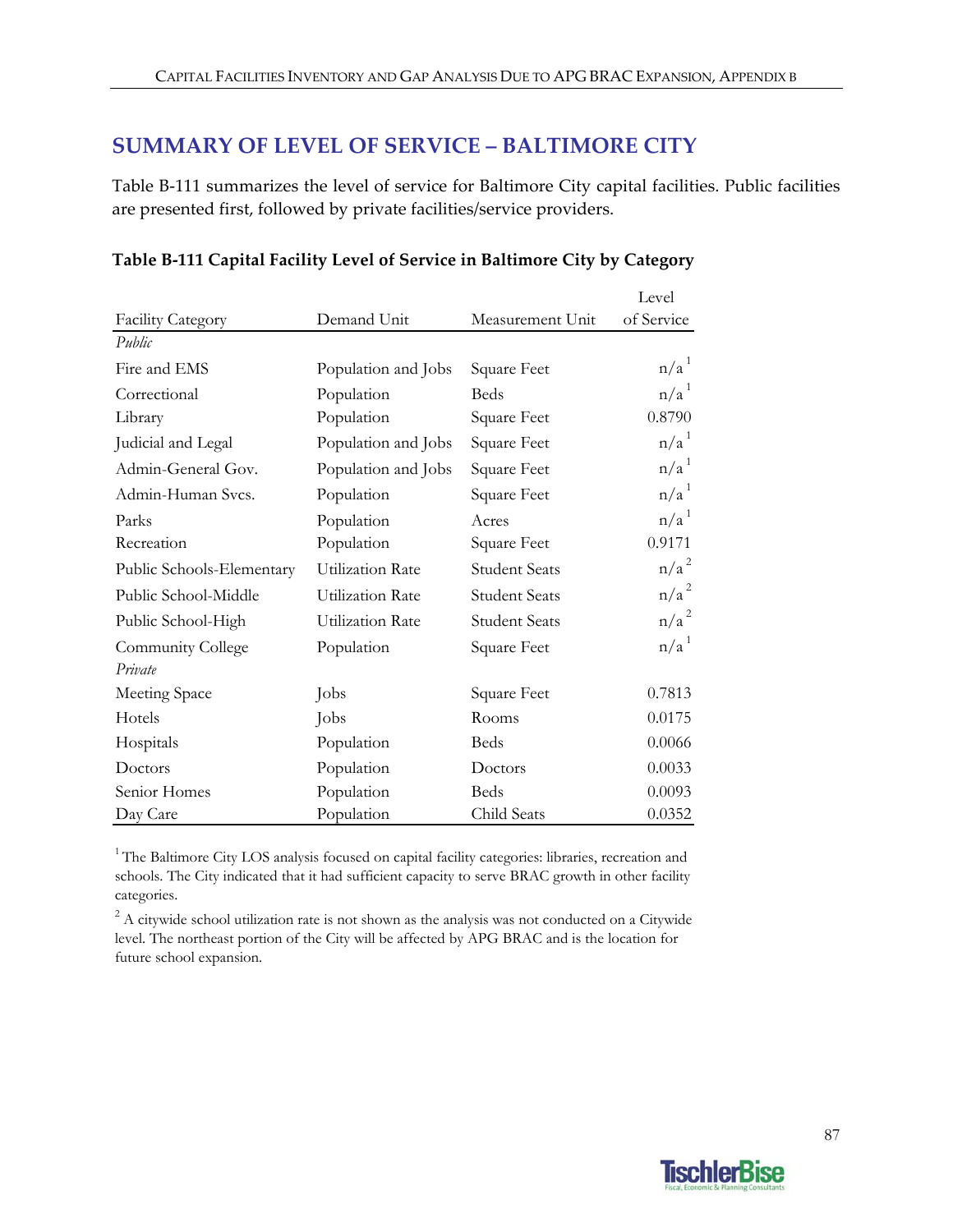Baltimore City existing demographics are presented in Table B-112. There are approximately 651,080 people in Baltimore City according to base line demographics from Sage's *Aberdeen Proving Ground BRAC Impact on Seven Jurisdictions* report. Woods and Poole estimated that there are currently 410,277 jobs in Baltimore City, which is extrapolated from the Bureau of Economic Analysis (BEA). Together these two factors create a demand unit of 1,061,357 population and jobs.

## **Table B‐112. 2007 Existing Countywide Demographics: Baltimore City**

| Demand Unit             | Total     |
|-------------------------|-----------|
| Population <sup>1</sup> | 651,080   |
| $\int$ obs <sup>2</sup> | 410,277   |
| Population and Jobs     | 1,061,357 |
|                         |           |

<sup>1</sup> Source: Sage 2 Source: Woods and Poole

# **PUBLIC FACILITY LEVEL OF SERVICE BY FACILITY CATEGORY**

This section presents the inventory and level of service in Baltimore City by facility category. All facilities have a level of service that is calculated based on citywide population and/or jobs.

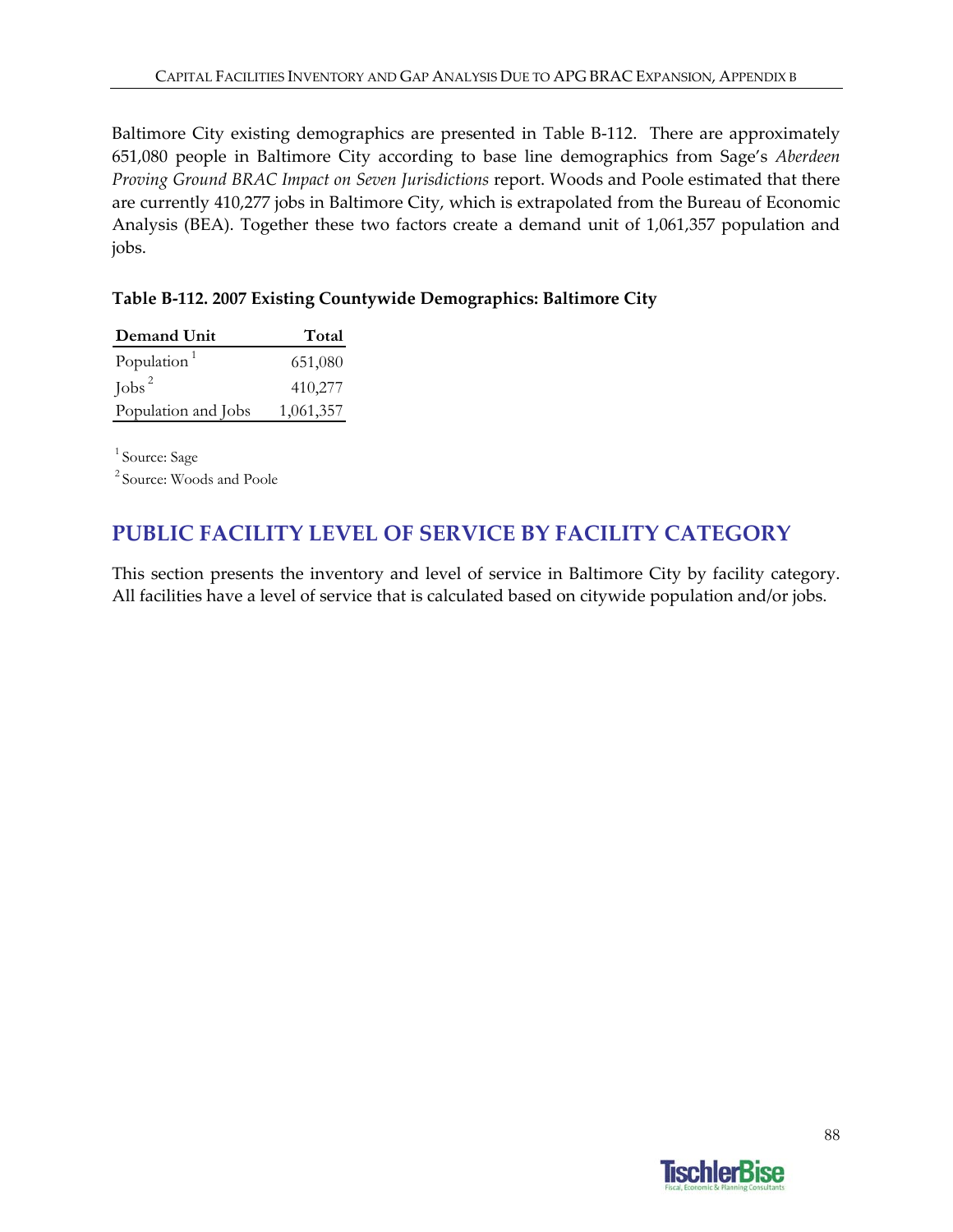# **BALTIMORE CITY LIBRARY INVENTORY AND LEVEL OF SERVICE**

### **BALTIMORE CITY LIBRARY INVENTORY**

Table B-113 shows the current library inventory for Baltimore City as shown in the Inventory Report (Appendix A), along with square footage. One facility listed in the Inventory Report is not a library (Highlandtown), so this facility's square footage is not included in the level of service calculation.

| <b>Capital Facility Name</b> | <b>Address</b>        | Location  | <b>Square Feet</b> |
|------------------------------|-----------------------|-----------|--------------------|
| Brooklyn                     | 300 E Patapsco Ave.   | Baltimore | 10,152             |
| Canton                       | 1030 S Ellwood St.    | Baltimore | 6,848              |
| Central Library              | 400 Cathedral St      | Baltimore | 349,713            |
| Cherry Hill                  | 606 Cherry Hill Rd.   | Baltimore | 6,100              |
| Clifton                      | 2001 N Wolfe St.      | Baltimore | 5,867              |
| Edmondson                    | 4330 Edmondson Ave.   | Baltimore | 10,617             |
| Forest Park                  | 3023 Garrison Blvd.   | Baltimore | 7,435              |
| Govans                       | 5714 Bellona Ave.     | Baltimore | 8,515              |
| Hamilton                     | 5910 Harford Rd.      | Baltimore | 12,473             |
| Hampden                      | 3641 Falls Rd.        | Baltimore | 5,451              |
| Herring Run                  | 3801 Erdman Ave.      | Baltimore | 13,197             |
| Highlandtown                 | 3323 Eastern Ave.     | Baltimore |                    |
| <b>Light Street</b>          | 1251 Light St.        | Baltimore | 9,489              |
| Northwood                    | 4420 Loch Raven Blvd. | Baltimore | 12,985             |
| Patterson Park               | 158 N Linwood         | Baltimore | 8,370              |
| Pennsylvania                 | 1531 W North Ave.     | Baltimore | 14,708             |
| Reisterstown                 | 6310 Reisterstown     | Baltimore | 12,867             |
| Roland Park                  | 5108 Roland Ave.      | Baltimore | 9,518              |
| Southeast Anchor Library     | 3601 Eastern Ave.     | Baltimore | 27,400             |
| Walbrook                     | 3203 W North Ave.     | Baltimore | 10,148             |
| Washington Village           | 856 Washington Blvd.  | Baltimore | 2,400              |
| Waverly                      | 400 E 33rd St.        | Baltimore | 13,087             |
| Orleans                      | 1303 Orleans Ave.     | Baltimore | 14,938             |
| <b>TOTAL</b>                 |                       |           | 572,278            |

#### **Table B‐113. Capital Facility Inventory in Baltimore City: Library**

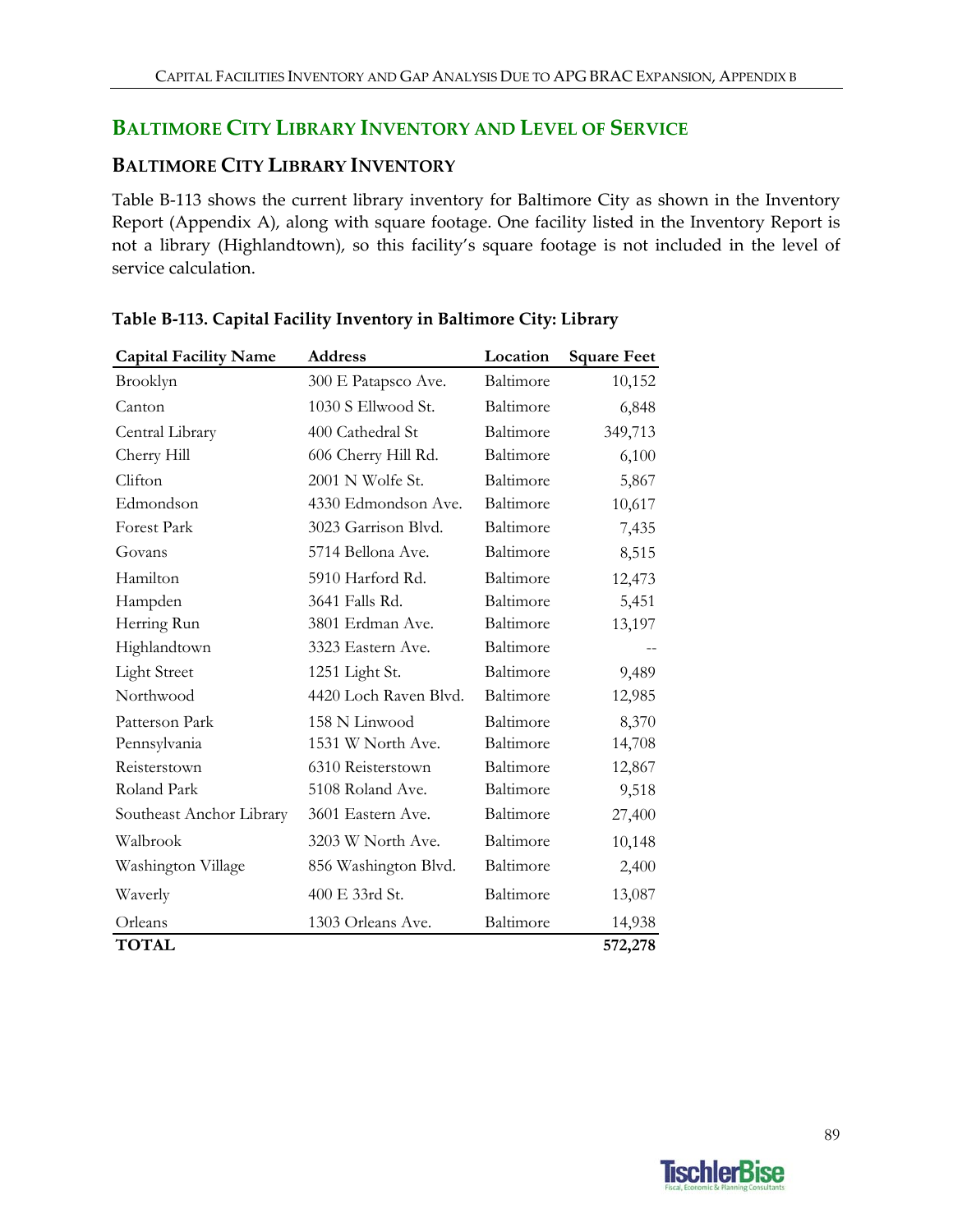# **BALTIMORE CITY LIBRARY LEVEL OF SERVICE**

Table B-114 summarizes the existing capital facility level of service (LOS) for Baltimore City's libraries. Population drives demand for these facilities, so the capital facility LOS is calculated based on the City's existing inventory of library space and the relationship to existing citywide population. As shown in Table B‐112, the existing population is 651,080. The LOS for libraries in Baltimore City is 0.88 sq. ft. per person (572,278 sq. ft./ 651,080 persons = 0.88 sq. ft. per person).

## **Table B‐114. Capital Facility Level of Service in Baltimore City: Library**

| <b>EXISTING CAPITAL FACILITY LEVEL OF SETVICE</b> |        |                     |
|---------------------------------------------------|--------|---------------------|
| <b>Existing Capital Facility Inventory</b>        |        | 572,278 Square Feet |
| <b>Existing Demand Units</b>                      | $\div$ | 651,080 Population  |
| Existing Level of Service                         |        | 0.88 SF per Person  |



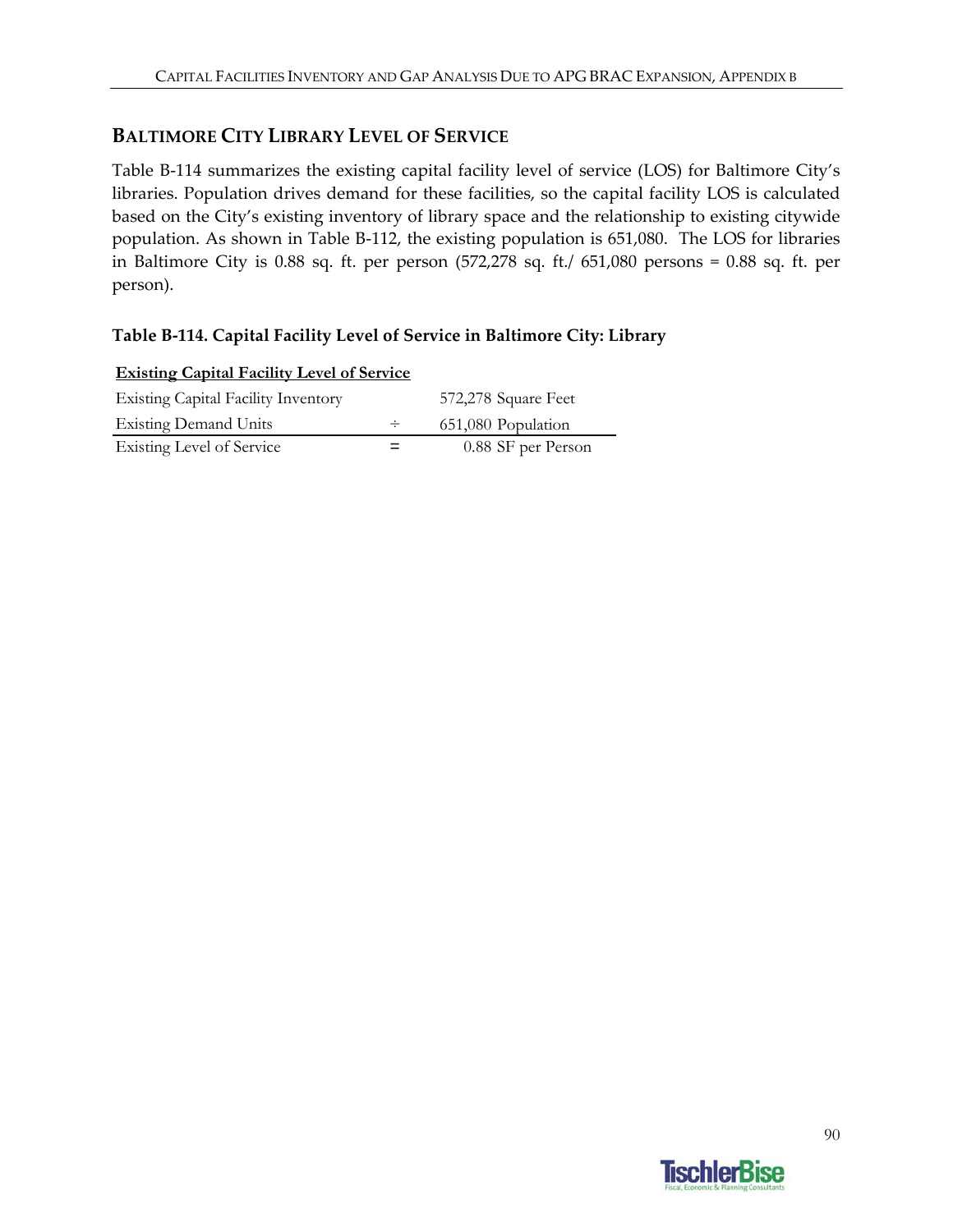# **BALTIMORE CITY RECREATIONAL INVENTORY AND LEVEL OF SERVICE**

### **BALTIMORE CITY RECREATIONAL FACILITIES INVENTORY**

Table B-115 shows the current recreational facility inventory for Baltimore City as shown in the Inventory Report (Appendix A), along with square footage. Square footage could not be obtained for 11 facilities, so the level of service is likely somewhat understated.

| <b>Capital Facility Name</b>             | <b>Address</b>           | Location  | <b>Square Feet</b> |
|------------------------------------------|--------------------------|-----------|--------------------|
| Baltimore Neighborhood Special Rec Fclty | 1601 Pennsylvania Ave    | Baltimore | 77,100             |
| Barclay Rec Wing                         | 300 E. 29Th St           | Baltimore | 6,700              |
| Bentalou Rec Wing                        | 220 N. Bentalou St       | Baltimore | 9,800              |
| C.C. Jackson Rec Wing                    | 4910 Park Heights Avenue | Baltimore | 9,000              |
| Cahill Recreation Center                 | 4001 Clifton Ave         | Baltimore | 12,300             |
| Callowhill Aquatic Center                | 2821 Oakley Avenue       | Baltimore | 14,000             |
| Carrie Murray Nature Center              | 1901 Ridgetop Road       | Baltimore |                    |
| Carroll F. Cook Rec Wing                 | 5031 East Eager Street   | Baltimore | 6,000              |
| Carter G. Woodson Rec Wing               | 2501 Seabury Road        | Baltimore | 6,768              |
| Cecil Kirk Rec Center                    | 909 E 22Nd St            | Baltimore | 9,100              |
| Cherry Hill Aquatic Center               | 2600 Giles Road          | Baltimore | 11,408             |
| Chick Webb Memorial Rec Center           | 623 N Eden St            | Baltimore | 15,600             |
| Coldstream Recreation Center             | 1401 Filmore St          | Baltimore | 8,500              |
| Collngton Sq Rec Wing                    | 1409 N Collington Ave    | Baltimore | 8,100              |
| Curtis Bay Recreation Center             | 4416 Curtis Avenue       | Baltimore | 7,000              |
| Du Burns Soccer Arena                    | 1301 S Ellwood Avenue    | Baltimore | 45,600             |
| <b>Easterwood Recreation Center</b>      | 1522 N Bentalou St       | Baltimore | 5,700              |
| Ella Bailey Recreation Wing              | 100 East Heath Street    | Baltimore | 5,628              |
| Fairing Baybrook Therapeutic Rec Center  | 4501 Fairing Court       | Baltimore | 10,800             |
| Fred B. Leidig Rec Wing                  | 4521 Frederick Avenue    | Baltimore | 8,000              |
| Furley Recreation Wing                   | 4633 Furley Avenue       | Baltimore | 10,000             |
| Gardenville Recreation Wing              | 4517 Hazelwood Avenue    | Baltimore | 12,500             |
| <b>Greenmount Recreation Center</b>      | 2304 Greenmount          | Baltimore | 6,400              |
| Harlem Park Recreation Wing              | 700 N. Calhoun St        | Baltimore | 10,000             |
| Herring Run Rec Wing                     | 5001 Sinclair Lane(Rear) | Baltimore | 10,800             |
| James D Gross Rec Wing                   | 4600 Lanier Ave          | Baltimore | 12,000             |
| James McHenry Rec Wing                   | 31 S Schroeder St        | Baltimore | 10,200             |
| John Booth Senior Recreation Center      | 3801 E Claremont St      | Baltimore | 6,200              |
| John E. Howard Rec Wing                  | 2041 Linden Ave          | Baltimore | 10,300             |

#### **Table B‐115. Capital Facility Inventory in Baltimore City: Recreational Facilities**

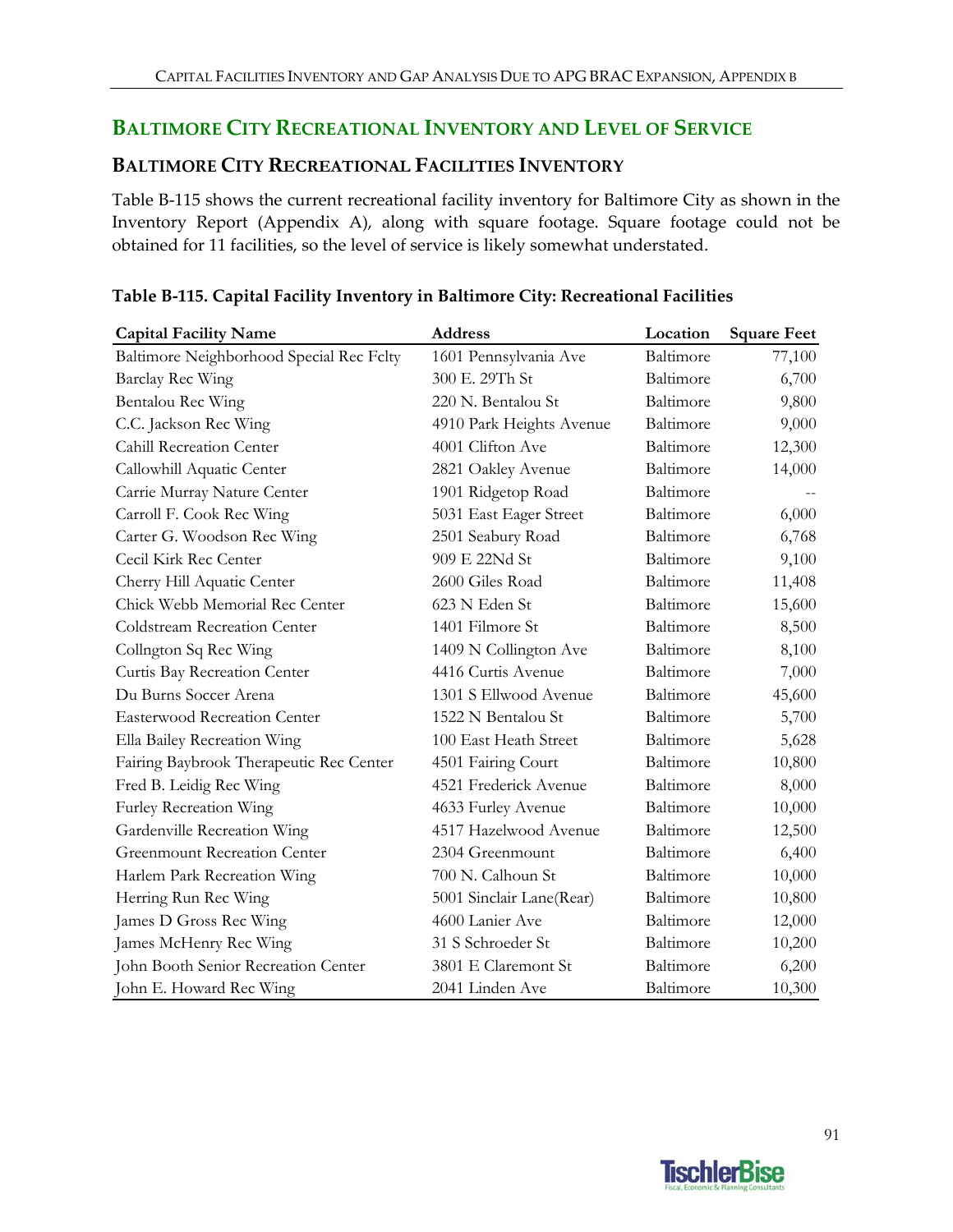| Capital Facility Name (cont.)        | <b>Address</b>             | Location  | <b>Square Feet</b> |
|--------------------------------------|----------------------------|-----------|--------------------|
| Joseph E. Lee Park Fieldhouse        | 6200 E Pratt St            | Baltimore | 2,400              |
| Lakeland Recreation Wing             | 2921 Stranden Road         | Baltimore | 11,265             |
| Leithwalk Rec Wing                   | 1255 Sherwood Ave          | Baltimore | 8,800              |
| Liberty Rec Wing                     | 3901 Maine Ave             | Baltimore | 10,340             |
| Locust Point Recreation Center       | 1529 Fort Ave              | Baltimore | 5,400              |
| Lower Gwynns Falls Park Fieldhouse   | 525 Hurley Ave             | Baltimore |                    |
| Lyndhurst/Edgewood Recreation Center | 835 Allendale              | Baltimore | 4,624              |
| Madison Square Rec Wing              | 1401 E Biddle St           | Baltimore | 8,850              |
| Mary E. Rodman Recreation Center     | 3600 W Mulberry St         | Baltimore | 6,400              |
| Middle Branch Park Rowing Center     | 3301 Waterview Ave         | Baltimore | 12,648             |
| Mimi Di Pietro Ice Rink              | 200 S Linwood Ave          | Baltimore |                    |
| Mora Crossman Rec Wing               | 701 S. Rappolla Street     | Baltimore | 6,000              |
| Morrell Park Fieldhouse              | 2415 Tolley St             | Baltimore |                    |
| Morrell Park Rec Wing                | 2601 Tolley Street         | Baltimore | 6,900              |
| Mount Pleasant Ice Rink              | 6101 Hillen Road           | Baltimore |                    |
| Mount Royal Rec Center-Wing          | 120 W. Mosher Street       | Baltimore | 6,000              |
| Myers Soccer Pavilion                | 4300 W. Bay Avenue         | Baltimore | 28,500             |
| North Harford Field House            | 6800 Hamlet Ave            | Baltimore | 3,000              |
| Northwood Recreation Wing            | 1517 Winford Road          | Baltimore | 8,500              |
| <b>Oliver Recreation Center</b>      | 1400 Federal Street        | Baltimore | 8,400              |
| Parkview Recreation Wing             | 2610 Francis Street        | Baltimore | 8,200              |
| Patapsco Rec Wing                    | 844 Roundview Ave          | Baltimore |                    |
| Radecke Park Fieldhouse              | 5602 Radecke Ave           | Baltimore |                    |
| Ralph J. Young Rec Wing              | 2031 E. Fayette St         | Baltimore | 10,600             |
| Roosevelt Park Recreation Center     | 1201 West 36Th Street      | Baltimore | 15,000             |
| Saint Mary's Park Fieldhouse         | 606 N. Paca St             | Baltimore |                    |
| Samuel F.B. Morse Rec Wing           | 424 S. Pulaski St          | Baltimore | 8,200              |
| South Baltimore Rec Wing             | 106 E Cross St             | Baltimore | 6,000              |
| Tench Tilghman Rec Wing              | 600 N Patterson Park Ave   | Baltimore | 9,200              |
| <b>Upton Boxing Center</b>           | 1901 Pennsylvania Ave      | Baltimore |                    |
| Vincent St Park Fieldhouse           | 122 N Vincent St           | Baltimore |                    |
| Violetville Rec Wing                 | 3450 Violetville Lane      | Baltimore | 3,300              |
| Virginia Baker Recreation Center     | 200 S Linwood Ave          | Baltimore | 12,400             |
| Walter P. Carter Rec Wing            | 820 E 43Rd St              | Baltimore | 7,699              |
| Wilbur H. Waters Park Fieldhouse     | 1600 North Dukeland Street | Baltimore |                    |
| Woodhome Rec Wing                    | 7310 Moyer Avenue          | Baltimore | 13,000             |
| <b>TOTAL</b>                         |                            |           | 597,130            |

## **Table B‐115. Capital Facility Inventory in Baltimore City: Recreational Facilities (cont.)**

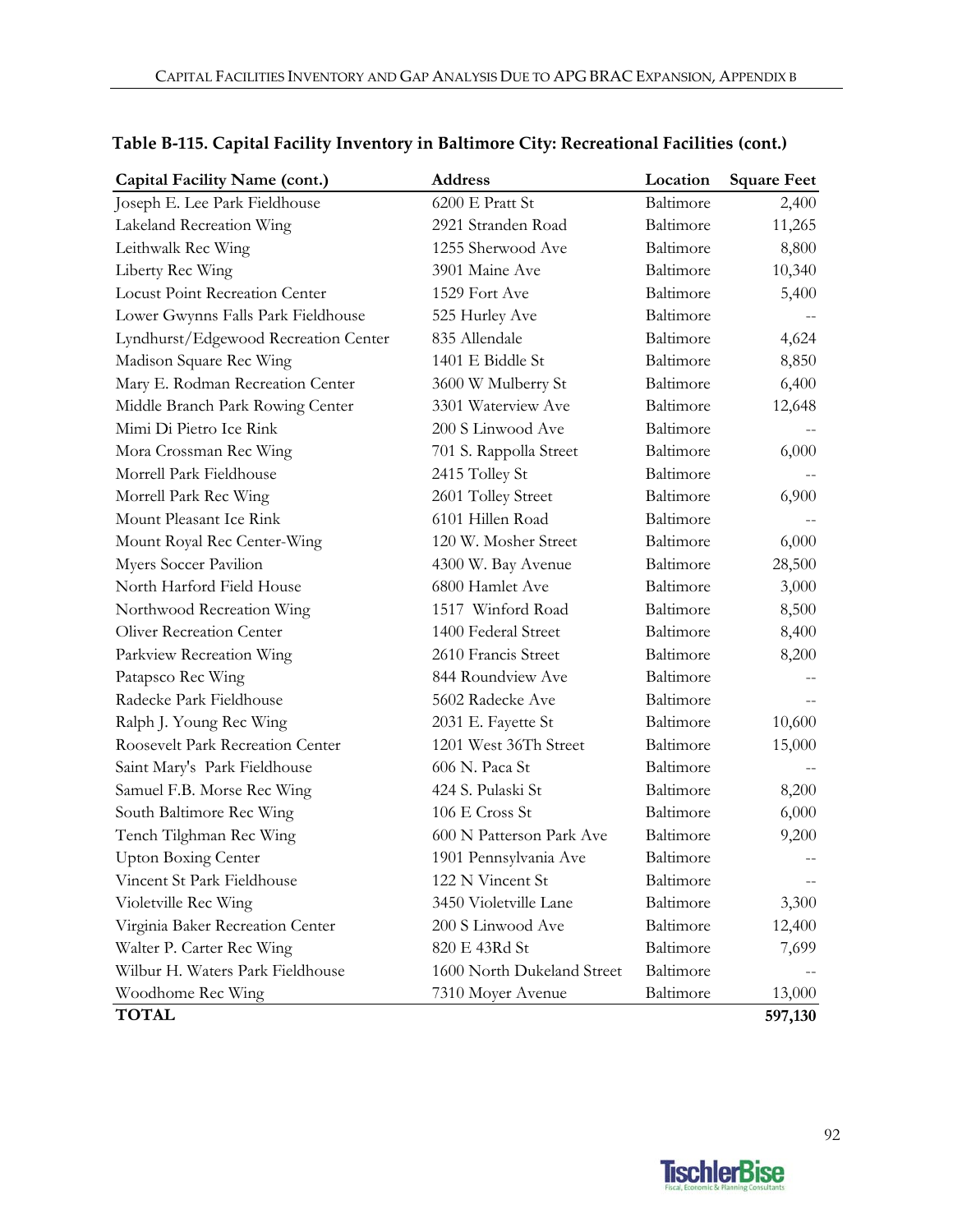# **BALTIMORE CITY RECREATIONAL FACILITIES LEVEL OF SERVICE**

Table B-116 summarizes the existing capital facility level of service (LOS) for Baltimore City's recreational facilities. Population drives demand for these facilities, so the capital facility LOS is calculated based on the City's existing inventory of recreational facility square footage and the relationship to existing citywide population. As shown in Table B‐112, the existing population totals 651,080 persons. The LOS for recreational facilities in Baltimore City is 0.92 sq. ft. per person (597,130 sq. ft. / 651,080 persons = 0.92 sq. ft. per person).

## **Table B‐116. Capital Facility Level of Service in Baltimore City: Recreational Facilities**

| <u>Existing Capital Pacifity Level of Service</u> |        |                     |
|---------------------------------------------------|--------|---------------------|
| <b>Existing Capital Facility Inventory</b>        |        | 597,130 Square Feet |
| <b>Existing Demand Units</b>                      | $\div$ | 651,080 Population  |
| Existing Level of Service                         | $=$    | 0.92 SF per Person  |

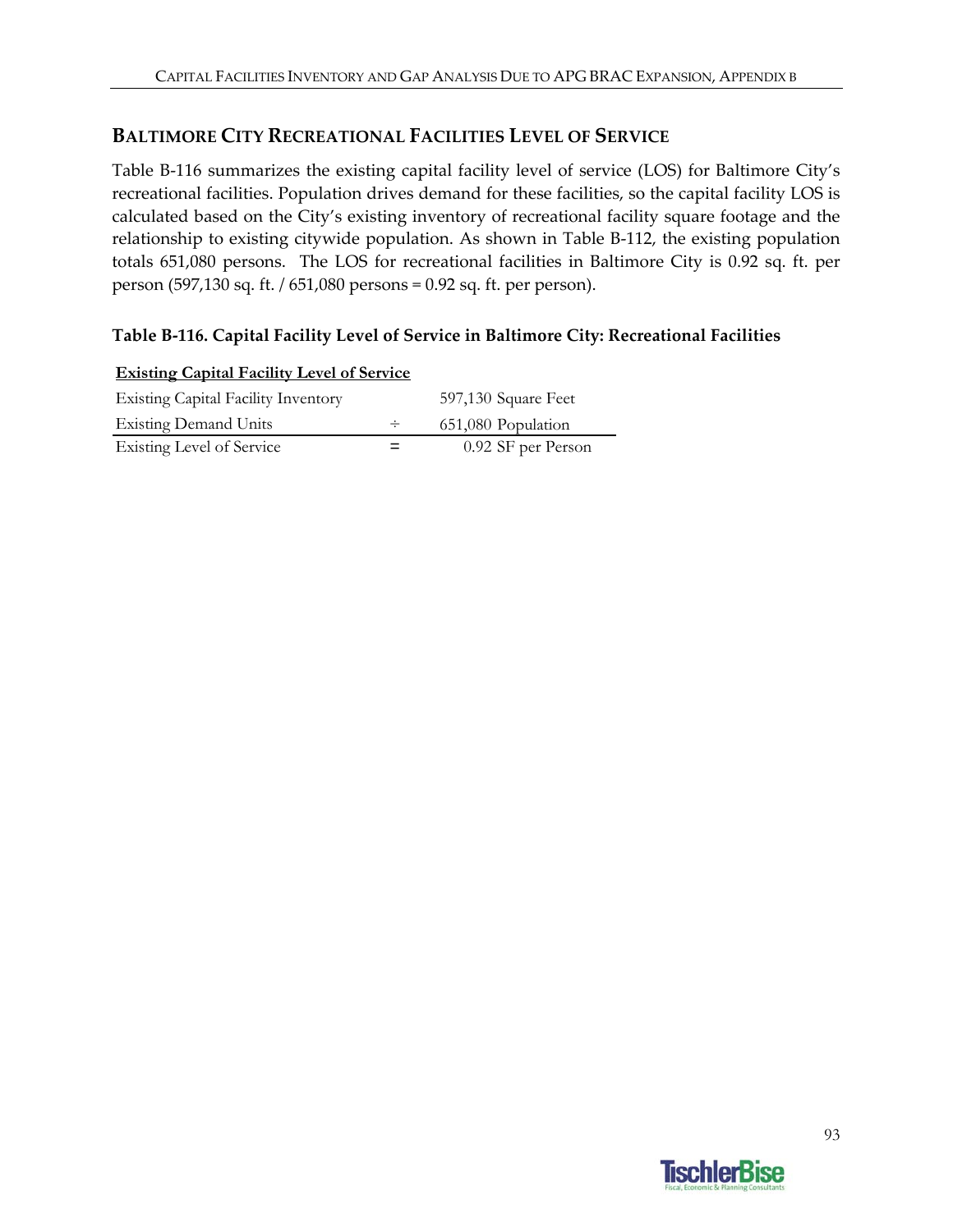# **MEETING SPACE AND HOTEL INVENTORY AND LEVELS OF SERVICE – BALTIMORE CITY**

### **HOTEL AND MEETING SPACE INVENTORY – BALTIMORE CITY**

Table B-117 shows the current inventory of hotels and meeting space in Baltimore City as shown in the Inventory Report (Appendix A), along with rooms and meeting space square footage.

| <b>Capital Facility Name</b>                       | <b>Address</b>         | Location Beds |       | Meeting Space Sq. Ft. |
|----------------------------------------------------|------------------------|---------------|-------|-----------------------|
| Admiral Fell Inn                                   | 888 S Broadway         | Baltimore     | 80    | 3,600                 |
| America's Best Inns Baltimore Frankford Ave        | 6510 Frankford Ave     | Baltimore     | 113   | 3,750                 |
| Best Western Hotel & Conference Center             | 5625 Odonnell St       | Baltimore     | 175   | 24,000                |
| Clarion Collection Peabody Court                   | 612 Cathedral St       | Baltimore     | 104   | 4,000                 |
| Courtyard Baltimore Dwntn Inner Harbor             | 1000 Aliceanna St      | Baltimore     | 205   | 2,252                 |
| Deluxe Plaza Motel                                 | 6401 Pulaski Hwy       | Baltimore     | 66    | $\theta$              |
| Doubletree Inn @ The Colonnade                     | 4 W University Pkwy    | Baltimore     | 125   | 12,691                |
| Econo Lodge Baltimore                              | 4200 Primrose Ave      | Baltimore     | 72    | $\Omega$              |
| Executive Inn                                      | 3600 Pulaski Hwy       | Baltimore     | 75    | $\Omega$              |
| Hampton Inn Suites Baltimore Inner Harbor          | 131 E Redwood St       | Baltimore     | 116   | 1,098                 |
| Hilton Garden Inn Baltimore Inner Harbor           | 625 S President St     | Baltimore     | 183   | 585                   |
| Holiday Inn Baltimore Inner Harbor Dwntn           | 301 W Lombard St       | Baltimore     | 375   | 13,000                |
| Holiday Inn Express Hotel Baltimore @ The Stadiums | 1701 Russell St        | Baltimore     | 123   | 920                   |
| Homewood Suites Baltimore                          | 625 S President St     | Baltimore     | 165   | 2,000                 |
| Hopkins Inn                                        | 3404 St Paul St        | Baltimore     | 25    | 250                   |
| Hyatt Regency Baltimore                            | 300 Light St           | Baltimore     | 488   | 29,000                |
| Inn @ Government House                             | 1125-1129 N Calvert St | Baltimore     | 21    | 400                   |
| Inn @ Hendersons Wharf                             | 1000 Fell St           | Baltimore     | 38    | 2,300                 |
| Inter-Continental Harbor Court                     | 550 Light St           | Baltimore     | 195   | 9,000                 |
| Marriott Baltimore Inner Harbor                    | 110 S Eutaw St         | Baltimore     | 525   | 14,000                |
| Marriott Baltimore Waterfront                      | 700 Aliceanna St       | Baltimore     | 754   | 80,000                |
| Mount Vernon Hotel                                 | 24 W Franklin St       | Baltimore     | 106   | 4,060                 |
| Mount Washington                                   | 5801 Smith Ave         | Baltimore     | 56    | 3,500                 |
| North Avenue Motel                                 | 110 W North Ave        | Baltimore     | 45    | $\Omega$              |
| Quality Inn Baltimore I 95 @ Caton Avenue          | 1401 Bloomfield Ave    | Baltimore     | 177   | $\Omega$              |
| Radisson Hotel @ Cross Keys                        | 5100 Falls Rd          | Baltimore     | 147   | 7,302                 |
| Radisson Plaza Lord Baltimore                      | 20 W Baltimore St      | Baltimore     | 439   | 21,000                |
| Red Carpet Inn Baltimore                           | 5810 Reisterstown Rd   | Baltimore     | 48    | $\theta$              |
| Renaissance Harborplace Hotel                      | 202 E Pratt St         | Baltimore     | 622   | 29,000                |
| Residence Inn Baltimore Downtown Inner Hbr         | 17 Light St            | Baltimore     | 188   | 720                   |
| Rodeway Inn Baltimore                              | 5501 Odonnell St       | Baltimore     | 60    | $\Omega$              |
| Sheraton Hotel Baltimore City Center               | 101 W Fayette St       | Baltimore     | 707   | 30,418                |
| Sheraton Hotel Inner Harbor                        | 300 S Charles St       | Baltimore     | 337   | 20,000                |
| Springhill Suites Baltimore Dwntn Inner Harbor     | 16 S Calvert St        | Baltimore     | 99    | 950                   |
| The Biltmore Suites Hotel                          | 205 W Madison St       | Baltimore     | 30    | $\theta$              |
| The Brookshire Inn & Suites                        | 120 E Lombard St       | Baltimore     | 97    | 750                   |
| <b>TOTAL</b>                                       |                        |               | 7,181 | 320,546               |

#### **Table B‐117. Capital Facility Inventory in Baltimore City: Hotels and Meeting Space**

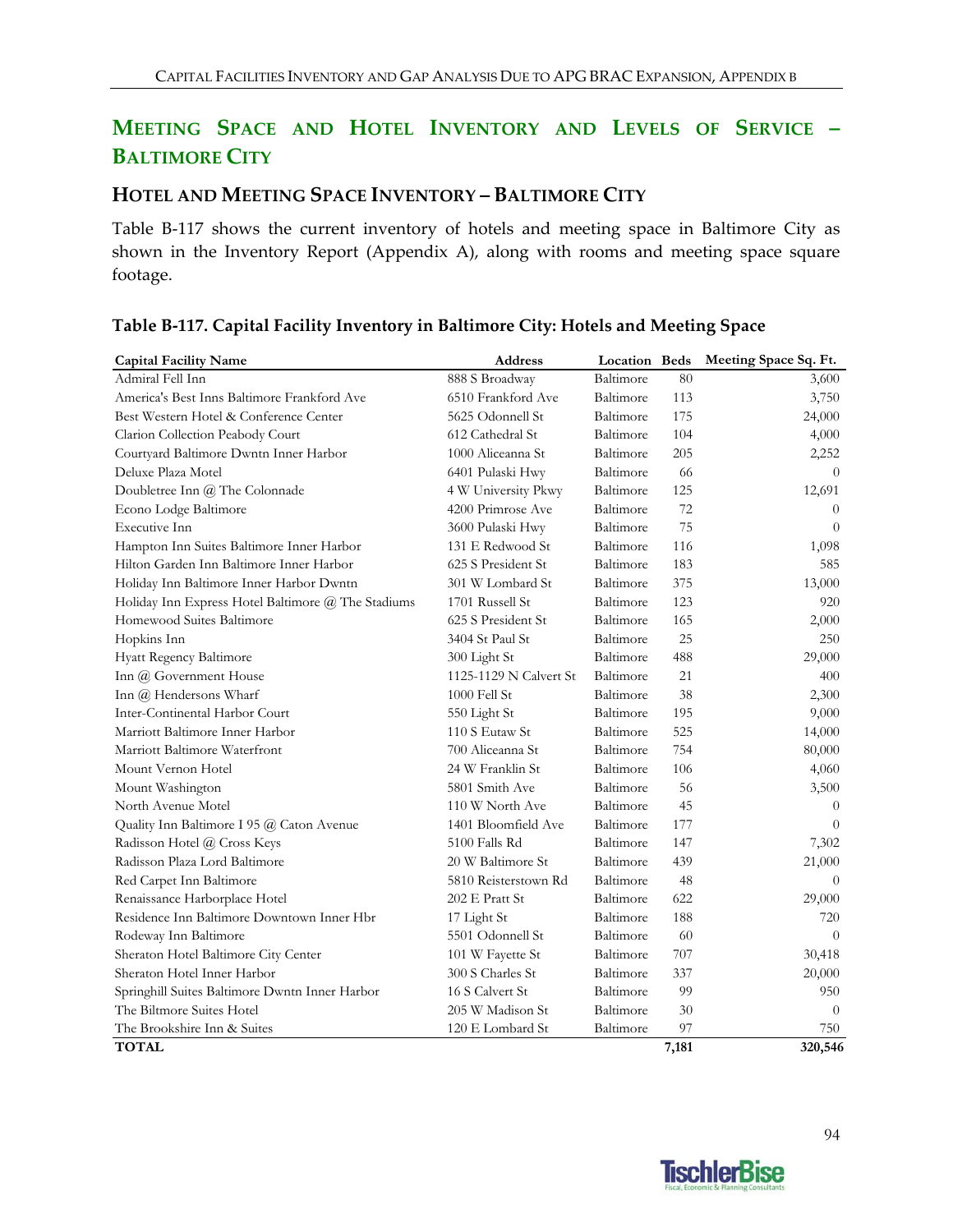# **HOTEL LEVEL OF SERVICE – BALTIMORE CITY**

Table B‐118 summarizes the existing capital facility level of service (LOS) for hotels in Baltimore City's. Employment drives demand for hotels, so the capital facility LOS is calculated based on the existing inventory of hotels in the City and the relationship to existing citywide jobs. As shown in Table B-112, the existing jobs total is 410,277. The LOS for hotel rooms in Baltimore City is 0.02 rooms per job  $(7,181 \text{ rooms} / 410,277 \text{ jobs} = 0.02 \text{ rooms per job}).$ 

## **Table B‐118. Capital Facility Level of Service in Baltimore City: Hotels**

| <b>Existing Capital Facility Level of Service</b> |  |                    |  |  |  |
|---------------------------------------------------|--|--------------------|--|--|--|
| <b>Existing Capital Facility Inventory</b>        |  | 7,181 Rooms        |  |  |  |
| <b>Existing Demand Units</b>                      |  | $410,277$ Jobs     |  |  |  |
| Existing Level of Service                         |  | 0.02 Rooms per Job |  |  |  |

# **MEETING SPACE LEVEL OF SERVICE – BALTIMORE CITY**

Table B‐119 summarizes the existing capital facility level of service (LOS) for meeting space in Baltimore City. Employment drives demand for meeting space, so the capital facility LOS is calculated based on the existing inventory of meeting space in the City and the relationship to existing citywide jobs. As shown in Table B‐112, the existing job total is 410,277. The LOS for meeting space in Baltimore City is 0.78 square feet per job (366,443 sq ft. / 410,277 jobs = 0.78 sq. ft. per job).

### **Table B‐119. Capital Facility Level of Service in Baltimore City: Meeting Space**

| <b>Existing Capital Facility Level of Service</b> |  |                     |  |  |  |
|---------------------------------------------------|--|---------------------|--|--|--|
| <b>Existing Capital Facility Inventory</b>        |  | 320,546 Square Feet |  |  |  |
| <b>Existing Demand Units</b>                      |  | $410,277$ Jobs      |  |  |  |
| Existing Level of Service                         |  | $0.78$ SF per Job   |  |  |  |

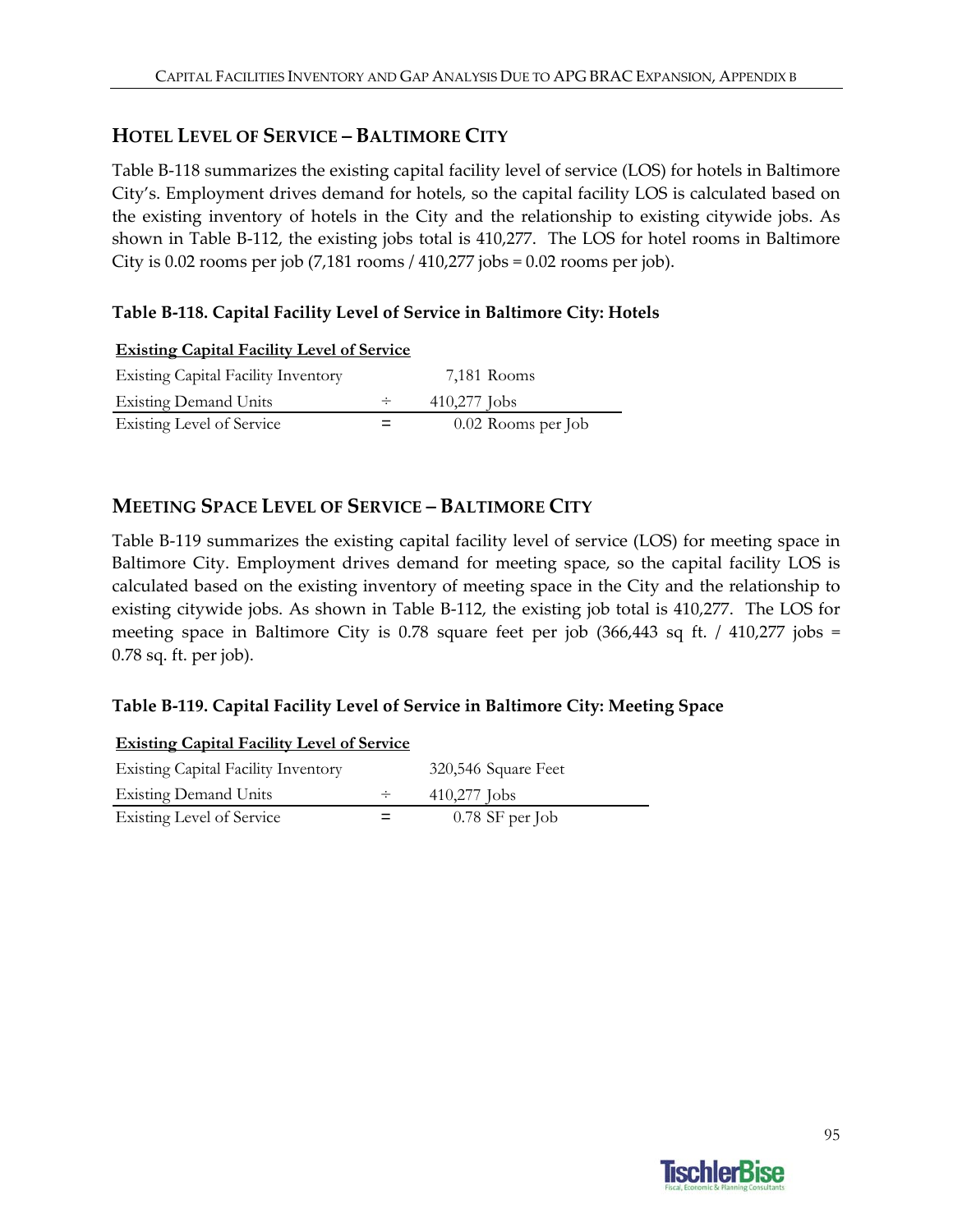# **HOSPITAL INVENTORY AND LEVEL OF SERVICE – BALTIMORE CITY**

## **BALTIMORE CITY HOSPITAL INVENTORY**

Table B‐120 shows the current hospital inventory in Baltimore City as shown in the Inventory Report (Appendix A), along with beds.

| <b>Capital Facility Name</b>          | <b>Address</b>         | Location  | <b>Beds</b> |
|---------------------------------------|------------------------|-----------|-------------|
| Bon Secours Hospital                  | 2000 W. Baltimore St.  | Baltimore | 151         |
| Deaton Specialty Hospital & Home      | 611 S Charles St.      | Baltimore | 180         |
| Good Samaritan Hospital               | 5601 Loch Raven Blvd.  | Baltimore | 265         |
| Harbor Hospital Center                | 3001 S. Hanover St.    | Baltimore | 203         |
| John Hopkins Health Sys.              | 600 N. Wolfe St.       | Baltimore | 982         |
| Johns Hopkins Bayview Medical Center  | 4940 Eastern Ave.      | Baltimore | 333         |
| Maryland General Hospital             | 827 Linden Ave         | Baltimore | 209         |
| Mercy Medical Center                  | 301 St. Paul St        | Baltimore | 235         |
| Mount Washington Pediatric Hospital   | 1708 W Rogers Ave      | Baltimore | 87          |
| Sinai Hospital                        | 2401 W. Belvedere Ave. | Baltimore | 398         |
| St. Agnes Hospital                    | 900 S. Caton Ave.      | Baltimore | 314         |
| Union Memorial Hospital               | 201 E. University Pw.  | Baltimore | 283         |
| University Of Maryland Medical Center | 22 S Greene St.        | Baltimore | 689         |
| <b>TOTAL</b>                          |                        |           | 4,329       |

#### **Table B‐120. Capital Facility Inventory in Baltimore City: Hospital**

### **BALTIMORE CITY HOSPITAL LEVEL OF SERVICE**

Table B-121 summarizes the existing capital facility level of service (LOS) for hospitals in Baltimore City. Population drives demand for these facilities, so the capital facility LOS is calculated based on the existing inventory of hospitals in the City and the relationship to existing citywide population. As shown in Table B‐112, the existing population is 651,080. The LOS for hospitals in Baltimore City is 0.0066 beds per person (4,149 beds / 651,080 persons = 0.0066 beds per person).

### **Table B‐121. Capital Facility Level of Service in Baltimore City: Hospital**

| <b>Existing Capital Facility Level of Service</b> |        |                        |  |
|---------------------------------------------------|--------|------------------------|--|
| <b>Existing Capital Facility Inventory</b>        |        | 4.329 Beds             |  |
| <b>Existing Demand Units</b>                      | $\div$ | 651,080 Population     |  |
| Existing Level of Service                         | $=$    | 0.0066 Beds per Person |  |

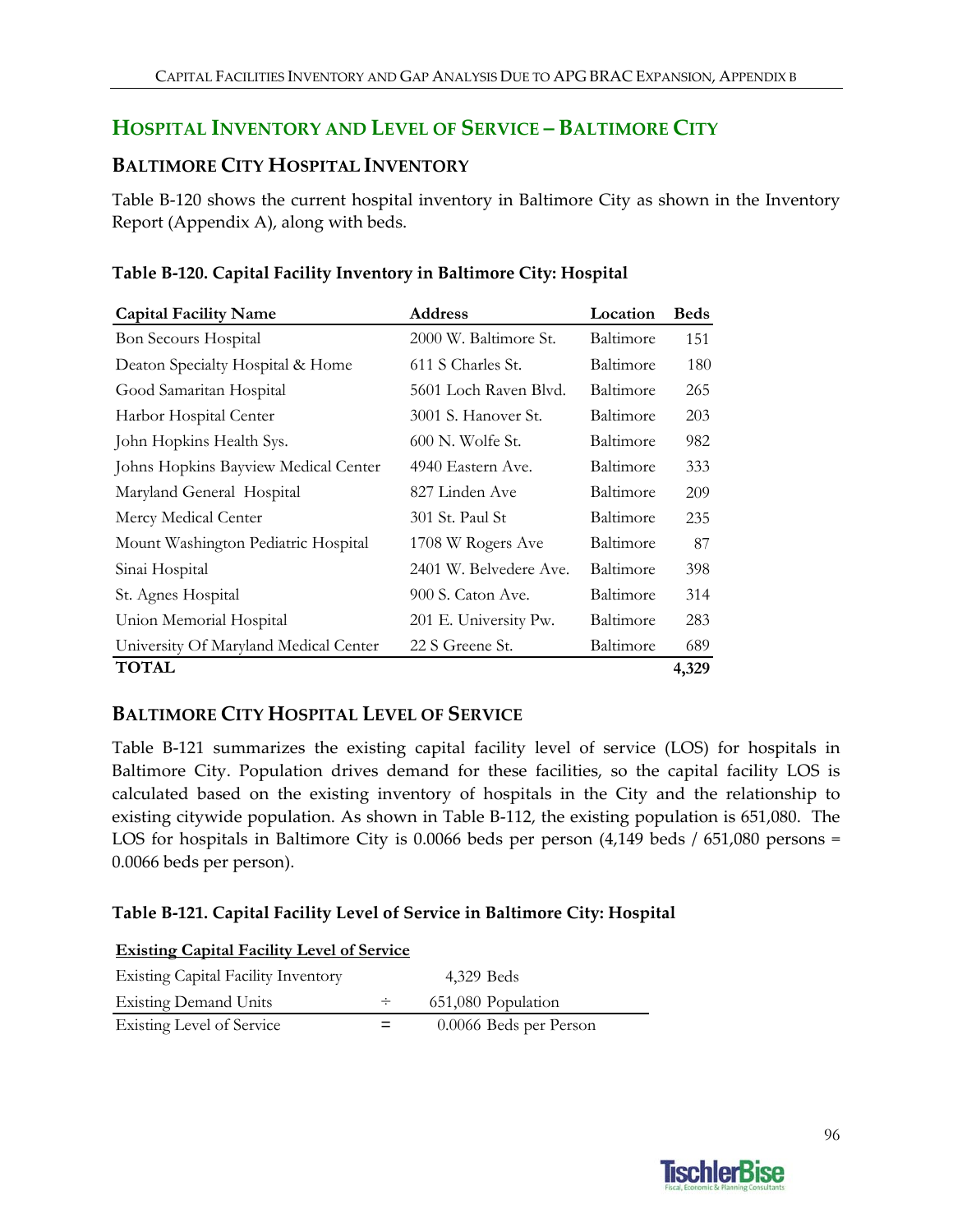# **DOCTOR INVENTORY AND LEVEL OF SERVICE – BALTIMORE CITY**

# **BALTIMORE CITY DOCTOR DIRECTORY**

Table B-122 shows the current directory of doctors within Baltimore City as shown in the Inventory Report (Appendix A).

| Table B-122. Geographic Distribution of Doctors in Baltimore City |  |  |  |
|-------------------------------------------------------------------|--|--|--|
|                                                                   |  |  |  |

| Map ID       | Zip Code | Doctors        |
|--------------|----------|----------------|
| 14           | 21201    | 401            |
| 15           | 21202    | 108            |
| 16           | 21203    | 7              |
| 17           | 21205    | 77             |
| 18           | 21206    | $\overline{4}$ |
| 19           | 21207    | 6              |
| 20           | 21208    | 5              |
| 21           | 21209    | 92             |
| 22           | 21210    | 137            |
| 23           | 21211    | 45             |
| 24           | 21212    | 102            |
| 25           | 21213    | 3              |
| 26           | 21214    | 10             |
| 27           | 21215    | 163            |
| 28           | 21216    | 10             |
| 29           | 21217    | 29             |
| 30           | 21218    | 193            |
| 31           | 21223    | 11             |
| 32           | 21224    | 147            |
| 33           | 21225    | 45             |
| 34           | 21226    | 3              |
| 35           | 21229    | 84             |
| 36           | 21230    | 74             |
| 37           | 21231    | 60             |
| 38           | 21234    | 2              |
| 39           | 21235    | $\mathbf{1}$   |
| 40           | 21239    | 71             |
| 41           | 21263    | 5              |
| 42           | 21264    | $\mathbf{1}$   |
| 43           | 21287    | 271            |
| <b>TOTAL</b> |          | 2,167          |

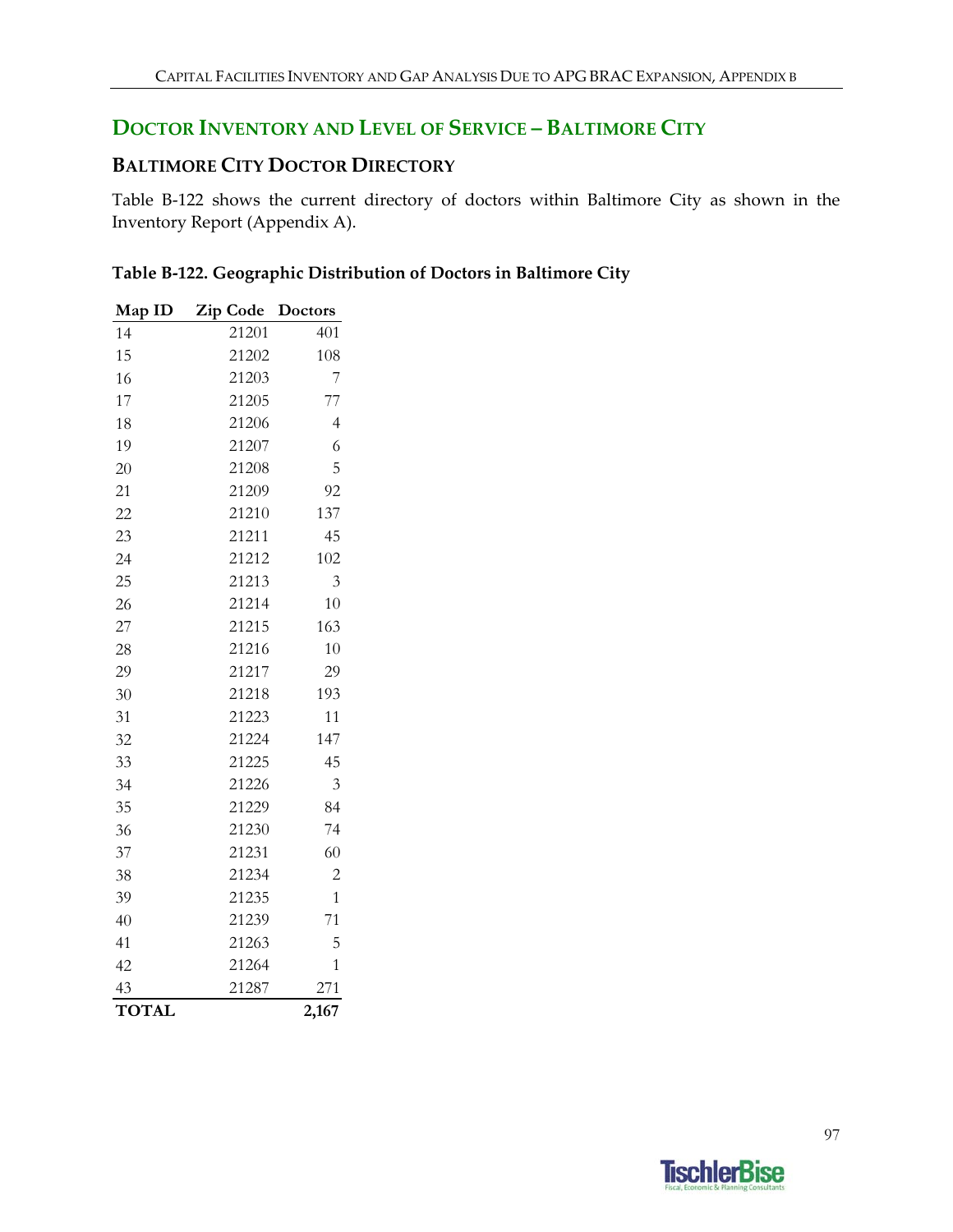## **DOCTOR LEVEL OF SERVICE – BALTIMORE CITY**

Table B-123 summarizes the existing level of service (LOS) for doctors in Baltimore City. Population drives demand for medical service, so the LOS is calculated based on the existing directory of doctors in the City and the relationship to existing citywide population. As shown in Table B-112, the existing population is 651,080. The LOS for doctors in Baltimore City is 0.0033 doctors per person (2,167 doctors / 651,080 persons = 0.0033 doctors per person).

### **Table B‐123. Level of Service in Baltimore City: Doctors**

| <b>Existing Capital Facility Level of Service</b> |  |                           |  |
|---------------------------------------------------|--|---------------------------|--|
| <b>Existing Capital Facility Inventory</b>        |  | 2,167 Doctors             |  |
| <b>Existing Demand Units</b>                      |  | 651,080 Population        |  |
| Existing Level of Service                         |  | 0.0033 Doctors per Person |  |

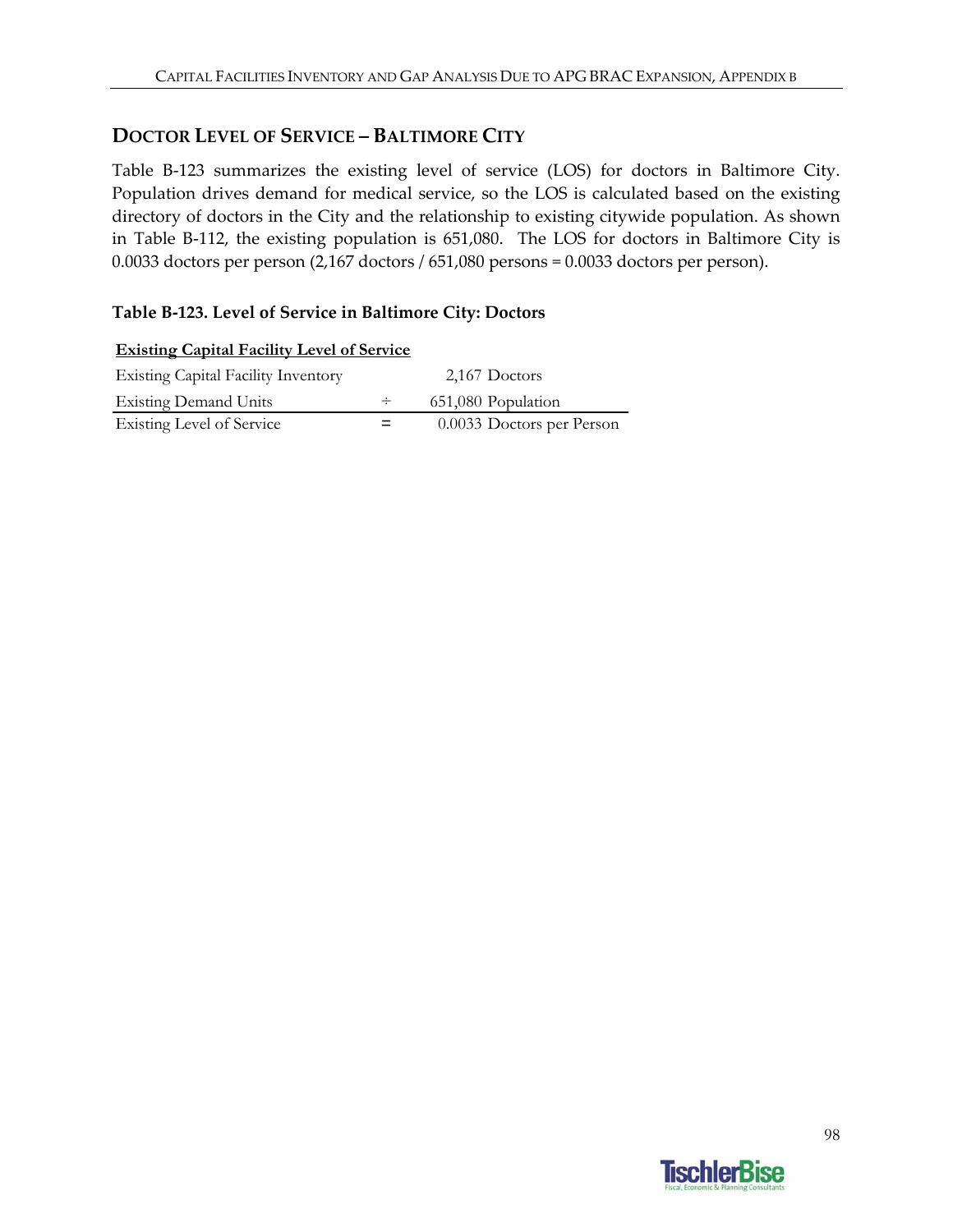# **SENIOR HOME INVENTORY AND LEVEL OF SERVICE – BALTIMORE CITY**

## **SENIOR HOME INVENTORY – BALTIMORE CITY**

Due to the number of records, the inventory of senior home facilities in Baltimore City is not presented here. The total number of senior home beds in Baltimore City is 5,360.

### **SENIOR HOME LEVEL OF SERVICE – BALTIMORE CITY**

Table B‐124 summarizes the existing capital facility level of service (LOS) for senior homes in Baltimore City. Population drives demand for these facilities, so the capital facility LOS is calculated based on the existing inventory of senior homes in the City and the relationship to existing citywide population. As shown in Table B‐112, the existing population is 651,080. The LOS for senior homes in Baltimore City is 0.01 beds per person (6,033 beds / 651,080 persons = 0.01 beds per person).

#### **Table B‐124. Capital Facility Level of Service in Baltimore City: Senior Homes**

| <b>Existing Capital Facility Inventory</b> | 6,033 Beds           |
|--------------------------------------------|----------------------|
| <b>Existing Demand Units</b>               | 651,080 Population   |
| Existing Level of Service                  | 0.01 Beds per Person |